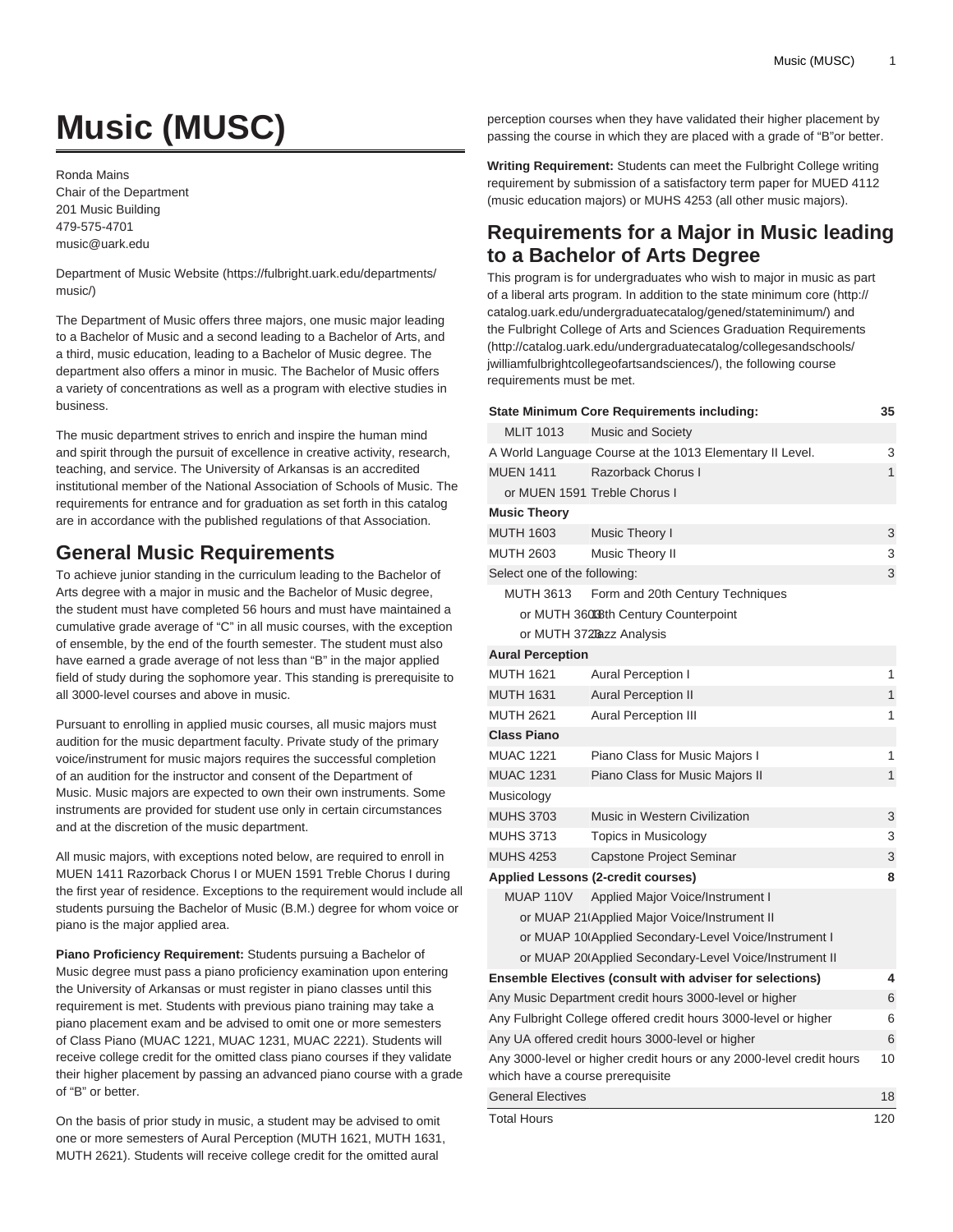# **Music B.A. Eight-Semester Degree Program**

Students wishing to follow the eight-semester degree plan should see the [Eight-Semester Degree Policy](http://catalog.uark.edu/undergraduatecatalog/academicregulations/eightsemesterdegreecompletionpolicy/) ([http://](http://catalog.uark.edu/undergraduatecatalog/academicregulations/eightsemesterdegreecompletionpolicy/) [catalog.uark.edu/undergraduatecatalog/academicregulations/](http://catalog.uark.edu/undergraduatecatalog/academicregulations/eightsemesterdegreecompletionpolicy/) [eightsemesterdegreecompletionpolicy/](http://catalog.uark.edu/undergraduatecatalog/academicregulations/eightsemesterdegreecompletionpolicy/)) for university requirements of the program, and should consult their music adviser for an eight-semester plan that is specific to their vocal, instrumental or theoretical emphasis area in music. Core requirement hours may vary by individual, based on placement and previous credit granted. Once all core requirements are met, students may substitute a three-hour (or more) general elective in place of a core area.

| <b>First Year</b>                                                                                                                                                                                                                               |      | Units          |
|-------------------------------------------------------------------------------------------------------------------------------------------------------------------------------------------------------------------------------------------------|------|----------------|
|                                                                                                                                                                                                                                                 | Fall | <b>Spring</b>  |
| UNIV 1001 University Perspectives                                                                                                                                                                                                               |      |                |
| MUTH 1003 Basic Musicianship (or Elective)                                                                                                                                                                                                      | 3    |                |
| World Language at 1013 Elementary II level                                                                                                                                                                                                      | 3    |                |
| Satisfies General Education Outcome 2.1:                                                                                                                                                                                                        |      |                |
| MATH 1313 Quantitative Reasoning (ACTS<br>Equivalency = MATH $1113$ <sup>1</sup>                                                                                                                                                                | 3    |                |
| or MATH 1203 College Algebra (ACTS<br>Equivalency = MATH $1103$ )                                                                                                                                                                               |      |                |
| or MLIT 1013H Honors Music and Society                                                                                                                                                                                                          |      |                |
| MUEN 1411 Razorback Chorus I                                                                                                                                                                                                                    | 1    |                |
| or MUEN 1591 Treble Chorus I                                                                                                                                                                                                                    |      |                |
| MUAP 110V Applied Major Voice/Instrument I<br>or MUAP 100V Applied Secondary-Level Voice/<br>Instrument I                                                                                                                                       | 2    |                |
| <b>ENGL 1013 Composition I (ACTS Equivalency</b><br>= ENGL 1013) (Satisfies General Education<br>Outcome 1.1)                                                                                                                                   | 3    |                |
| MUTH 1603 Music Theory I                                                                                                                                                                                                                        |      | 3              |
| MUTH 1621 Aural Perception I                                                                                                                                                                                                                    |      | 1              |
| MUAC 1221 Piano Class for Music Majors I                                                                                                                                                                                                        |      | 1              |
| MLIT 1013 Music and Society (Satisfies General<br>Education Outcomes 1.2 and 3.1) <sup>1</sup><br>or MATH 1313 Quantitative Reasoning (ACTS<br>Equivalency = MATH $1113$ )<br>or MATH 1203 College Algebra (ACTS<br>Equivalency = MATH $1103$ ) |      | 3              |
| MUAP 110V Applied Major Voice/Instrument I<br>or MUAP 100V Applied Secondary-Level Voice/<br>Instrument I                                                                                                                                       |      | $\overline{2}$ |
| MUEN Music Ensemble I (see adviser)                                                                                                                                                                                                             |      | 1              |
| <b>ENGL 1023 Composition II (ACTS Equivalency</b><br>= ENGL 1023) (Satisfies General Education<br>Outcome 1.1)                                                                                                                                  |      | 3              |
| Year Total:                                                                                                                                                                                                                                     | 15   | 14             |
| <b>Second Year</b>                                                                                                                                                                                                                              |      | <b>Units</b>   |
|                                                                                                                                                                                                                                                 | Fall | <b>Spring</b>  |
| MUTH 2603 Music Theory II                                                                                                                                                                                                                       | 3    |                |

MUTH 1631 Aural Perception II 1 MUAC 1231 Piano Class for Music Majors II 1

| or MUAP 200V Applied Secondary-Level Voice/                                                                 | 2    |               |
|-------------------------------------------------------------------------------------------------------------|------|---------------|
| Instrument II                                                                                               |      |               |
| or MUAP 110V Applied Major Voice/Instrument I                                                               |      |               |
| or MUAP 100V Applied Secondary-Level Voice/                                                                 |      |               |
| Instrument I                                                                                                |      |               |
| MUEN Music Ensemble II (see adviser)                                                                        | 1    |               |
| Science Lecture/Lab State Minimum Core Course<br>(Satisfies General Education Outcome 3.4)                  | 4    |               |
| Social Sciences State Minimum Core (Satisfies<br>General Education Outcomes 3.3 and 4.1) <sup>2</sup>       | 3    |               |
| Select one of the following MUTH courses                                                                    |      | 3             |
| MUTH 3603 18th Century Counterpoint                                                                         |      |               |
| MUTH 3613 Form and 20th Century Techniques                                                                  |      |               |
| MUTH 3723 Jazz Analysis                                                                                     |      |               |
| MUTH 477V Special Topics in Music Theory                                                                    |      |               |
| <b>MUTH 2621 Aural Perception III</b>                                                                       |      | 1             |
| MUAP 210V Applied Major Voice/Instrument II<br>or MUAP 200V Applied Secondary-Level Voice/<br>Instrument II |      | 2             |
| or MUAP 110V Applied Major Voice/Instrument I                                                               |      |               |
| or MUAP 100V Applied Secondary-Level Voice/                                                                 |      |               |
| Instrument I                                                                                                |      |               |
| MUEN Music Ensemble II (see adviser)                                                                        |      | 1             |
| <b>General Electives</b>                                                                                    |      | 6             |
| U.S. History or Government State Minimum Core<br>(Satisfies General Education Outcome 4.2)                  |      | 3             |
| Year Total:                                                                                                 | 15   | 16            |
|                                                                                                             |      |               |
|                                                                                                             |      |               |
| <b>Third Year</b>                                                                                           | Fall | Units         |
| <b>MUHS 3703 Music in Western Civilization</b>                                                              |      | <b>Spring</b> |
|                                                                                                             | 3    |               |
| Music Elective 3000-level of higher                                                                         | 3    |               |
| Fulbright College Elective 3000-level of higher                                                             | 3    |               |
| <b>General Elective</b>                                                                                     | 3    |               |
| Social Sciences State Minimum Core (Satisfies                                                               | 3    |               |
| General Education Outcomes 3.3 and 5.1) $^3$                                                                |      |               |
| MUHS 3713 Topics in Musicology                                                                              |      | 3             |
| <b>Fulbright College Elective</b>                                                                           |      | 3             |
| <b>General Electives</b><br>Science Lecture/Lab State Minimum Core Course                                   |      | 5<br>4        |
| (Satisfies General Education Outcome 3.4)                                                                   |      |               |
| Year Total:                                                                                                 | 15   | 15            |
| <b>Fourth Year</b>                                                                                          |      | Units         |
|                                                                                                             | Fall | <b>Spring</b> |
| MUHS 4253 Capstone Project Seminar (Satisfies<br>General Education Outcome 6.1)                             | 3    |               |
| Music Elective 3000-level or higher                                                                         | 3    |               |
| Electives                                                                                                   | 5    |               |
| MUEN Music Ensemble IV (see adviser)                                                                        | 1    |               |

General Electives 12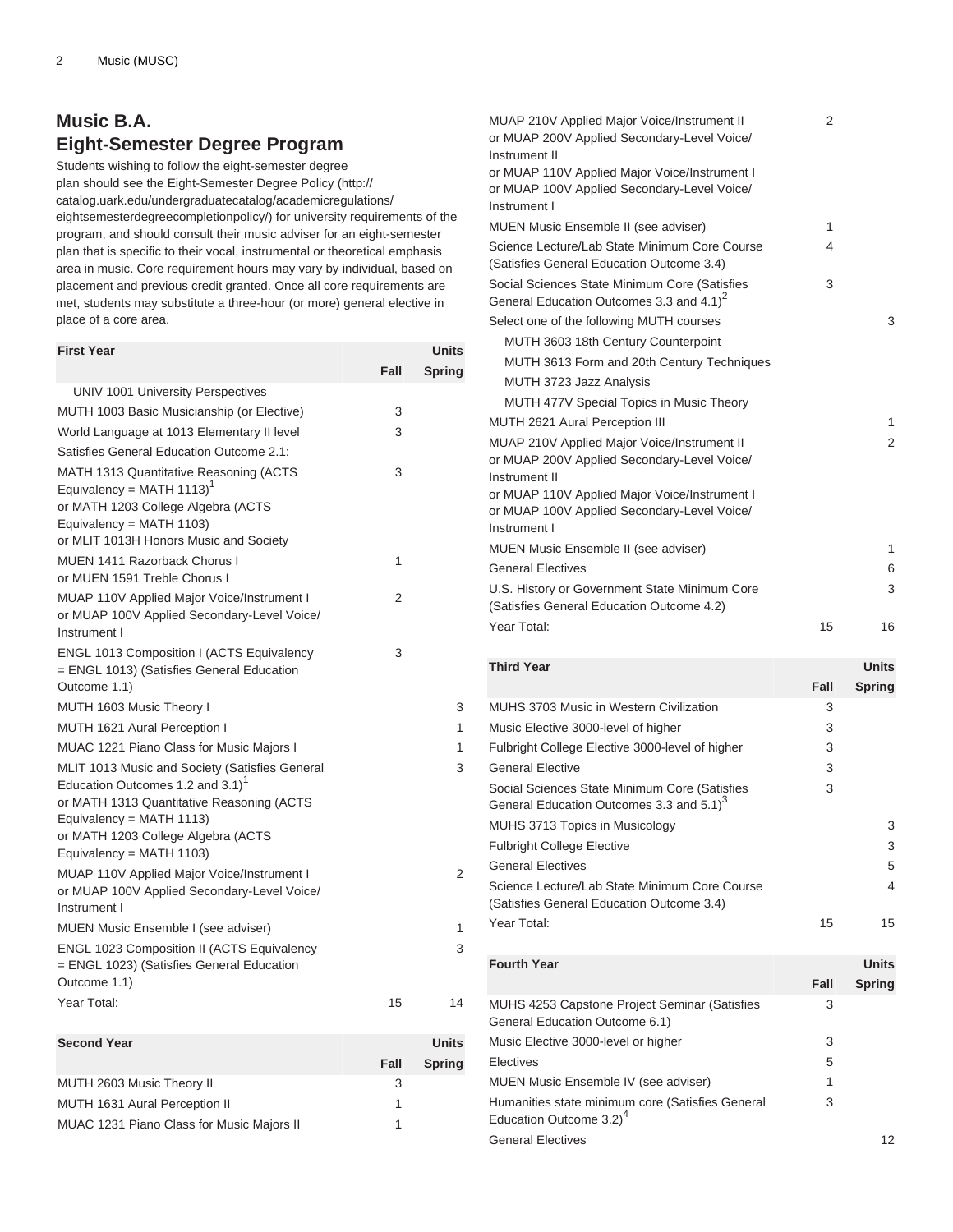| Social Sciences state minimum core (different       |    | 3  |
|-----------------------------------------------------|----|----|
| field of study from other Social Science courses if |    |    |
| necessary) (Satisfies General Education Outcome     |    |    |
| 3.3)                                                |    |    |
| Year Total:                                         | 15 | 15 |

Total Units in Sequence: 120

B.A. students must complete one of the following courses focused on music from outside the western art tradition. Credits taken in this category may be used to satisfy other degree requirements (for example, MUSY 2003 Music in World Cultures also satisfies a core requirement, MUTH 3723 Jazz Analysis also satisfies a theory requirement, etc.)

BA World Music Requirement Options (\* refers to 1, 2, 3, or 4 depending on level)

MUSY 2003 Music in World Cultures MUAC 3401 Jazz Improvisation I

MUEN \*421 Inspirational Chorale MUEN \*471 Jazz Orchestra MUEN \*211 Latin American Ensemble MUEN \*261 Intermediate Jazz Combo MUEN \*271 Advanced Jazz Combo MUEN \*241 Beginning Jazz Combo MUEN \*221 World Music Ensemble MUEN \*251 Arkansas Soul Band MUEN \*231 Songwriters' Ensemble MUTH 3723 Jazz Analysis MUTH 3733 Functional Jazz Piano MUTH 3742 Jazz Arranging MUHS 3503 Jazz History

MUHS 3713 Topics in Musicology MLIT 1333 Popular Music

- 1 If students select MLIT 1013H, it satisfies General Education Outcomes 1.2 and 3.1. If students select MATH 1313 or MATH 1203, it satisfies General Education Outcome 2.1.
- 2 The Social Sciences Elective courses which satisfy General Education Outcomes 3.3 and 4.1 include: [ANTH 1023,](/search/?P=ANTH%201023) [COMM 1023](/search/?P=COMM%201023), [HDFS 1403,](/search/?P=HDFS%201403) [HDFS 2413](/search/?P=HDFS%202413), [HIST 1113,](/search/?P=HIST%201113) [HIST 1113H](/search/?P=HIST%201113H), [HIST 1123](/search/?P=HIST%201123), [HIST 1123H](/search/?P=HIST%201123H), [HIST 2093,](/search/?P=HIST%202093) [HUMN 1114H](/search/?P=HUMN%201114H), [HUMN 2114H](/search/?P=HUMN%202114H), [INST 2013,](/search/?P=INST%202013) [INST 2813](/search/?P=INST%202813), [INST 2813H,](/search/?P=INST%202813H) [PLSC 2013](/search/?P=PLSC%202013), [PLSC 2813,](/search/?P=PLSC%202813) [PLSC 2813H,](/search/?P=PLSC%202813H) [RESM 2853](/search/?P=RESM%202853), [SOCI 2013](/search/?P=SOCI%202013), [SOCI 2013H](/search/?P=SOCI%202013H), or [SOCI 2033](/search/?P=SOCI%202033).
- 3 The Social Sciences Elective courses that satisfy General Education Outcomes 3.3 and 5.1 include: [HDFS 1403,](/search/?P=HDFS%201403) [HDFS 2603,](/search/?P=HDFS%202603) [HIST 2093](/search/?P=HIST%202093), [HUMN 1114H,](/search/?P=HUMN%201114H)[HUMN 2114H,](/search/?P=HUMN%202114H) [INST 2013](/search/?P=INST%202013), [INST 2813,](/search/?P=INST%202813) [INST 2813H](/search/?P=INST%202813H)[,PLSC 2813](/search/?P=PLSC%202813), or [PLSC 2813H.](/search/?P=PLSC%202813H)
- 4 The Humanities Elective courses that satisfy General Education Outcome 3.2 include: AAST 2023, ANTH 1033, ARCH 1013, CLST 1003, CLST 1003H, CLST 1013, COMM 1233, DANC 1003, ENGL 1213, GNST 2003, HIST 1113, HIST 1113H, HIST 1123, HIST 1123H, HIST 2003, HIST 2013, HUMN 1124H, HUMN 2213, LALS 2013, MRST 2013, MUSY 2003, MUSY 2003H, PHIL 2003, PHIL 2003C, PHIL 2003H, PHIL 2103, PHIL 2103C, PHIL 2303, THTR 1003, THTR 1013, THTR 1013H, WLIT 1113, WLIT 1123, or intermediate-level world language (usually 2003-level).

### **Requirements for B.M. with Composition Concentration**

3

|                              | <b>University Core Requirements including:</b>                                        | 35 |
|------------------------------|---------------------------------------------------------------------------------------|----|
| <b>MLIT 1013</b>             | <b>Music and Society</b>                                                              |    |
| <b>MUSY 2003</b>             | <b>Music in World Cultures</b>                                                        |    |
|                              | or WLIT 111 World Literature: Beginnings to 1650 CE (ACTS<br>Equivalency = ENGL 2113) |    |
| <b>HIST 1113</b>             | Institutions and Ideas of World Civilizations I<br>(ACTS Equivalency = HIST 1113)     |    |
| <b>HIST 1123</b>             | Institutions and Ideas of World Civilizations II<br>(ACTS Equivalency = HIST 1123)    |    |
|                              | A World Language Course at the 1013 Elementary II Level.                              | 3  |
| <b>Music Theory</b>          |                                                                                       |    |
|                              | MUTH 1003 Basic Musicianship (if required based on placement test,                    |    |
| see adviser)                 |                                                                                       |    |
| <b>MUTH 1603</b>             | Music Theory I <sup>1</sup>                                                           | 3  |
| <b>MUTH 2603</b>             | Music Theory II <sup>1</sup>                                                          | 3  |
| Select two of the following: |                                                                                       | 6  |
| <b>MUTH 3603</b>             | 18th Century Counterpoint                                                             |    |
|                              | or MUTH 3628 usic Perception                                                          |    |
|                              | or MUTH 372Bazz Analysis                                                              |    |
|                              | or MUTH 47 Special Topics in Music Theory                                             |    |
| <b>MUTH 3613</b>             | Form and 20th Century Techniques <sup>1</sup>                                         | 3  |
| <b>Aural Perception</b>      |                                                                                       |    |
| <b>MUTH 1621</b>             | <b>Aural Perception I</b>                                                             | 1  |
| <b>MUTH 1631</b>             | <b>Aural Perception II</b>                                                            | 1  |
| <b>MUTH 2621</b>             | <b>Aural Perception III</b>                                                           | 1  |
| <b>MUTH 2631</b>             | <b>Aural Perception IV</b>                                                            | 1  |
| <b>Music History</b>         |                                                                                       |    |
| <b>MUHS 3703</b>             | Music in Western Civilization                                                         | 3  |
| <b>MUHS 3713</b>             |                                                                                       | 3  |
|                              | Topics in Musicology                                                                  |    |
| <b>MUHS 4253</b>             | Capstone Project Seminar                                                              | 3  |
|                              | <b>Music Technology and Conducting</b>                                                |    |
| <b>MUAC 2112</b>             | Music Technology                                                                      | 2  |
| <b>MUPD 3801</b>             | Conducting I                                                                          | 1  |
| Piano                        |                                                                                       |    |
| <b>MUAC 1221</b>             | Piano Class for Music Majors I <sup>2</sup>                                           | 1  |
| MUAC 1231                    | Piano Class for Music Majors II <sup>2</sup>                                          | 1  |
| <b>MUAC 2221</b>             | Piano Class for Music Majors III <sup>2</sup>                                         | 1  |
| <b>MUAC 2231</b>             | Piano Class for Music Major IV (Concentration<br>credit) $^{2}$                       | 1  |
| <b>Ensemble</b>              |                                                                                       |    |
|                              | Ensemble (7 hours; See adviser for ensemble selections)                               | 7  |
| <b>Vocal/Diction</b>         |                                                                                       |    |
| <b>MUEN 1411</b>             | Razorback Chorus I                                                                    | 1  |
|                              | or MUEN 1591 Treble Chorus I                                                          |    |
|                              | Applied Major-Level Courses (16 credits count as B.M. core and                        | 17 |
| 1 is concentration credit)   |                                                                                       |    |
| MUAP 110V                    | Applied Major Voice/Instrument I (2 credits per<br>semester)                          |    |

or MUAP 130Applied Skills Voice/Instrument I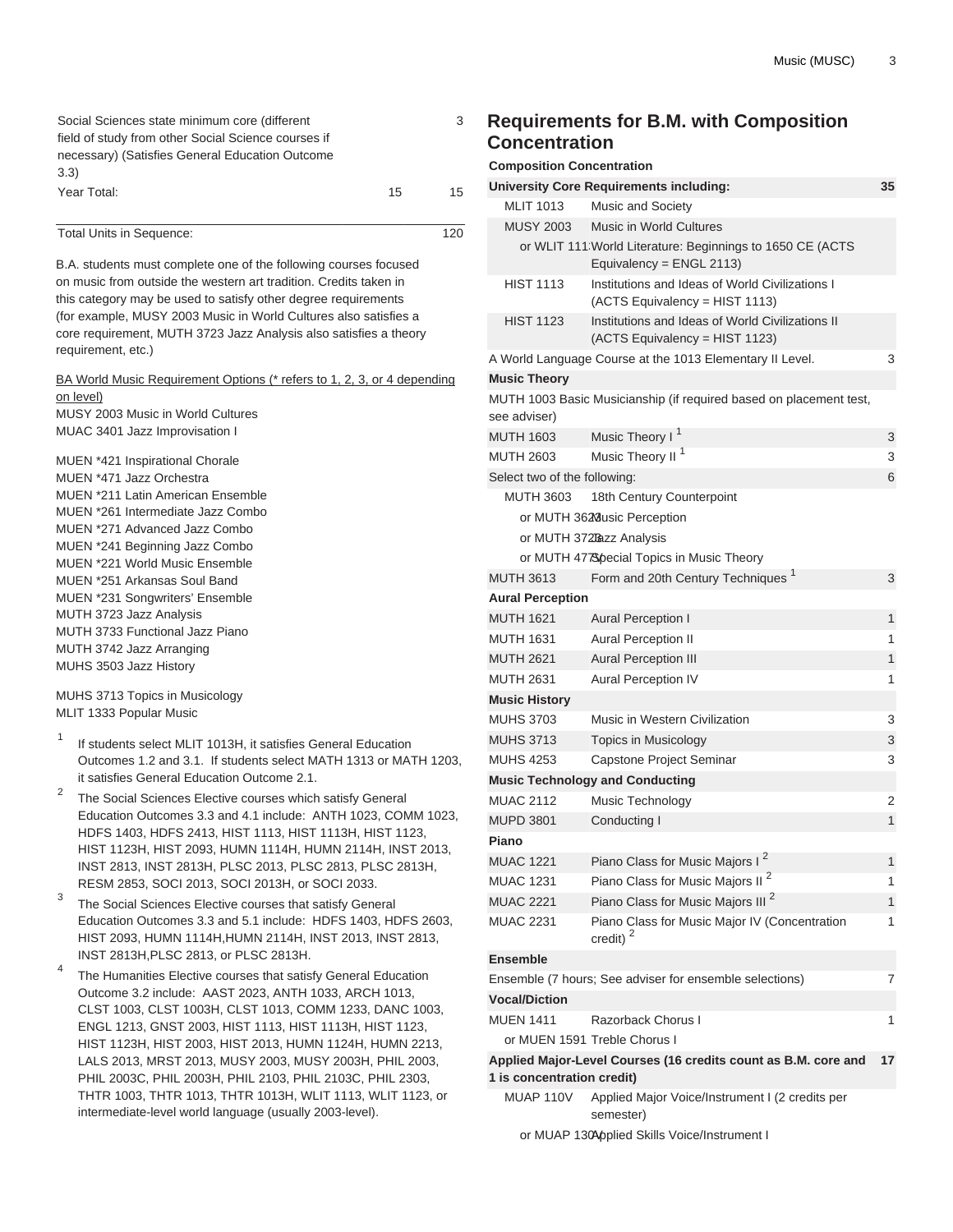| MUAP 210V          | semester)                               | Applied Major Voice/Instrument II (2 credits per              |     |
|--------------------|-----------------------------------------|---------------------------------------------------------------|-----|
|                    |                                         | or MUAP 23(Applied Skills Voice/Instrument II                 |     |
| MUAP 310V          | semester)                               | Applied Major Voice/Instrument III (2 credits per             |     |
|                    |                                         | or MUAP 330Applied Skills Voice/Instrument III                |     |
| MUAP 410V          | semester)                               | Applied Major Voice/Instrument IV (2 credits per              |     |
|                    |                                         | or MUAP 41: Applied Skills Voice/Instrument IV                |     |
| <b>MUAP 4201</b>   | <b>Applied Recital II</b>               |                                                               |     |
|                    | or MUAP 43000mposition Recital          |                                                               |     |
|                    | <b>Additional Concentration Credits</b> |                                                               | 22  |
|                    |                                         | Students must select a track that specifies their instrument. |     |
| <b>MUTH 4612</b>   | Orchestration                           |                                                               |     |
|                    | Electives (6 credits)                   |                                                               |     |
|                    | Composition Courses (14 hours)          |                                                               |     |
| MUTH 164V          | Composition I                           |                                                               |     |
|                    | MUTH 264V Composition II                |                                                               |     |
| MUTH 364V          | Composition III                         |                                                               |     |
| MUTH 464V          | Composition IV                          |                                                               |     |
| <b>Total Hours</b> |                                         |                                                               | 120 |

1 Students majoring in Composition must receive a grade of "B" or higher in MUTH 1603, MUTH 2603, and MUTH 3613.

2 Demonstration of piano skills appropriate for a composer; see Piano Proficiency Requirement above.

# **Music B.M., Music Composition Concentration Eight-Semester Degree Program**

Students wishing to follow the eight-semester degree plan should see the [Eight-Semester Degree Policy](http://catalog.uark.edu/undergraduatecatalog/academicregulations/eightsemesterdegreecompletionpolicy/) ([http://](http://catalog.uark.edu/undergraduatecatalog/academicregulations/eightsemesterdegreecompletionpolicy/) [catalog.uark.edu/undergraduatecatalog/academicregulations/](http://catalog.uark.edu/undergraduatecatalog/academicregulations/eightsemesterdegreecompletionpolicy/) [eightsemesterdegreecompletionpolicy/](http://catalog.uark.edu/undergraduatecatalog/academicregulations/eightsemesterdegreecompletionpolicy/)) for university requirements of the program, and should consult with their music adviser about the requirements in their concentration's eight-semester plan. Music core requirement hours may vary, based on placement and previous credit granted. If a music core requirement is met without taking a class, students will substitute an elective for the core class.

| <b>First Year</b>                                                                                              |      | <b>Units</b>  |
|----------------------------------------------------------------------------------------------------------------|------|---------------|
|                                                                                                                | Fall | <b>Spring</b> |
| ENGL 1013 Composition I (ACTS Equivalency<br>= ENGL 1013) (Satisfies General Education<br>Outcome 1.1)         | 3    |               |
| 1013 Elementary II world language course                                                                       | 3    |               |
| MUTH 1003 Basic Musicianship (if required or<br>Elective)                                                      | 3    |               |
| MUAP 110V Applied Major Voice/Instrument I                                                                     | 2    |               |
| MUEN 1411 Razorback Chorus I<br>or MUEN 1591 Treble Chorus I                                                   | 1    |               |
| MUEN Ensemble I (see adviser)                                                                                  | 1    |               |
| <b>ENGL 1023 Composition II (ACTS Equivalency</b><br>= ENGL 1023) (Satisfies General Education<br>Outcome 1.1) |      | 3             |

| MLIT 1013 Music and Society (Satisfies General<br>Education Outcomes 1.2 and 3.1) | 3  |
|-----------------------------------------------------------------------------------|----|
| MUTH 1603 Music Theory I (grade of B or better)                                   | 3  |
| MUTH 1621 Aural Perception I                                                      | 1  |
| MUAC 1221 Piano Class for Music Majors I                                          |    |
| MUAP 110V Applied Major Voice/Instrument I                                        | 2  |
| MUEN Music Ensemble I (see adviser)                                               | 1  |
| Year Total:<br>13                                                                 | 14 |

| <b>Second Year</b>                                                                                                                                             |                | Units        |
|----------------------------------------------------------------------------------------------------------------------------------------------------------------|----------------|--------------|
|                                                                                                                                                                | Fall           | Spring       |
| HIST 1113 Institutions and Ideas of World<br>Civilizations I (ACTS Equivalency = HIST 1113)<br>(Satisfies General Education Outcomes 3.2, 3.3<br>and 4.1)      | 3              |              |
| Science Lecture/Lab State Minimum Core<br>(Satisfies General Education Outcome 3.4)                                                                            | 4              |              |
| MUTH 2603 Music Theory II (grade B or better) <sup>1</sup>                                                                                                     | 3              |              |
| MUTH 1631 Aural Perception II                                                                                                                                  | 1              |              |
| MUAC 1231 Piano Class for Music Majors II                                                                                                                      | 1              |              |
| MUAC 2112 Music Technology                                                                                                                                     | $\overline{2}$ |              |
| MUAP 210V Applied Major Voice/Instrument II                                                                                                                    | $\mathfrak{p}$ |              |
| MUEN Music Ensemble II (see adviser)                                                                                                                           | 1              |              |
| HIST 1123 Institutions and Ideas of World<br>Civilizations II (ACTS Equivalency = HIST 1123)<br>(Satisfies General Education Outcomes 3.2, 3.3,<br>and 4.1)    |                | 3            |
| Satisfies General Education Outcome 2.1:                                                                                                                       |                |              |
| MATH 1313 Quantitative Reasoning (ACTS<br>Equivalency = MATH 1113)<br>or MATH 1203 College Algebra (ACTS                                                       |                | 3            |
| Equivalency = MATH 1103)                                                                                                                                       |                |              |
| or any MATH course numbered higher than<br><b>MATH 1203</b>                                                                                                    |                |              |
| Select one of the following: <sup>2</sup>                                                                                                                      |                | 3            |
| MUTH 3603 18th Century Counterpoint <sup>2</sup><br>or MUTH 3623 Music Perception<br>or MUTH 3723 Jazz Analysis<br>or MUTH 477V Special Topics in Music Theory |                |              |
| MUTH 2621 Aural Perception III <sup>1</sup>                                                                                                                    |                | 1            |
| MUAC 2221 Piano Class for Music Majors III                                                                                                                     |                | 1            |
| MUAP 210V Applied Major Voice/Instrument II                                                                                                                    |                | 2            |
| MUTH 164V Composition I<br>or MUTH 264V Composition II                                                                                                         |                | 2            |
| MUEN Music Ensemble II (see adviser)                                                                                                                           |                | 1            |
| Year Total:                                                                                                                                                    | 17             | 16           |
| <b>Third Year</b>                                                                                                                                              |                | <b>Units</b> |

|                                                           | Fall | <b>Spring</b> |
|-----------------------------------------------------------|------|---------------|
| MUTH 3613 Form and 20th Century Techniques <sup>2</sup>   | 3    |               |
| MUTH 2631 Aural Perception IV <sup>1</sup>                |      |               |
| MUHS 3703 Music in Western Civilization <sup>2</sup>      | 3    |               |
| MUAC 2231 Piano Class for Music Major IV <sup>1</sup>     |      |               |
| MUAP 310V Applied Major Voice/Instrument III <sup>2</sup> | 2    |               |
| or MUAP 130V Applied Skills Voice/Instrument I            |      |               |
|                                                           |      |               |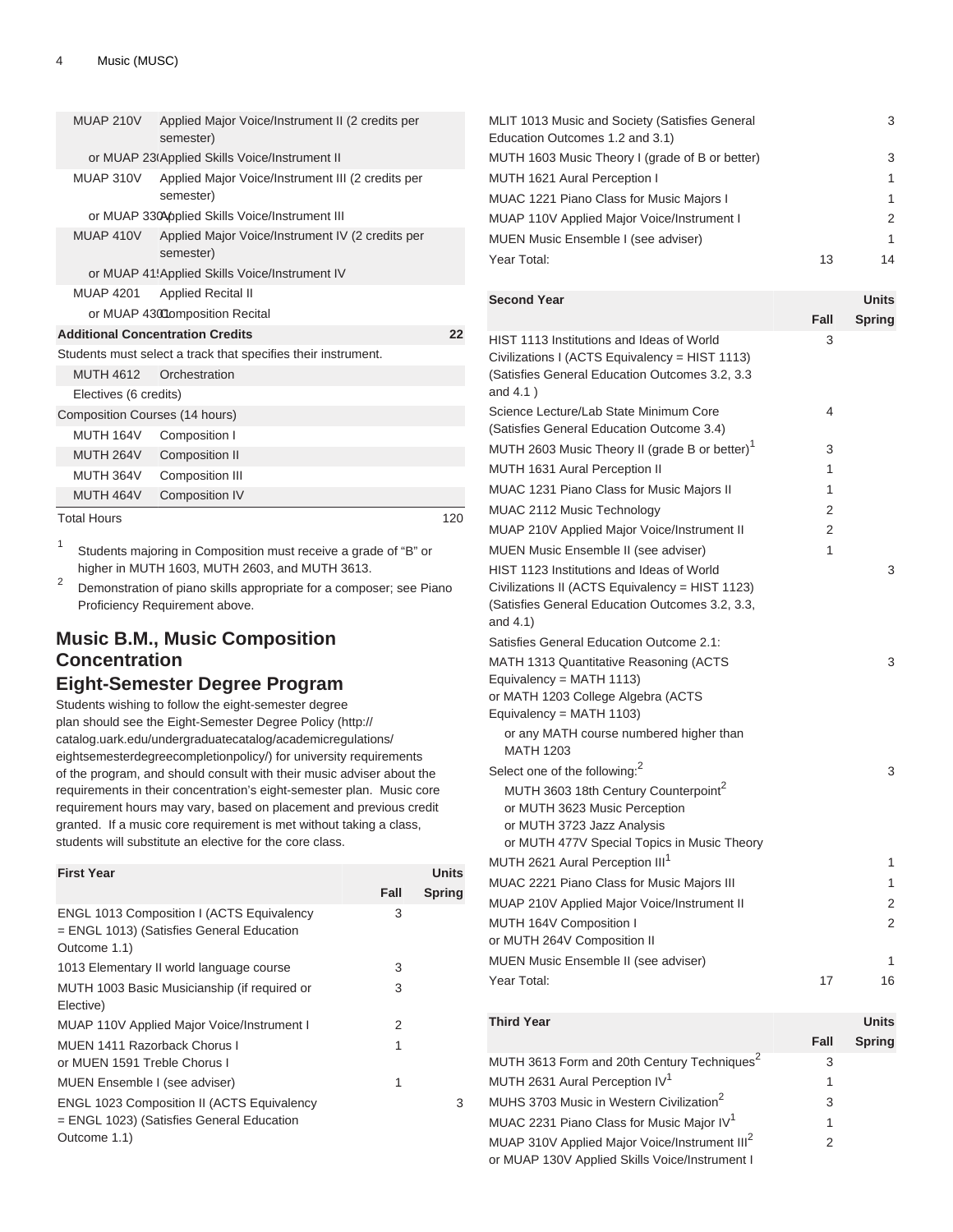| MUTH 364V Composition III <sup>2</sup>                                                                                        | 3  |               |
|-------------------------------------------------------------------------------------------------------------------------------|----|---------------|
| <b>MUEN Music Ensemble III (see adviser)</b>                                                                                  | 1  |               |
| MUPD 3801 Conducting I <sup>2</sup>                                                                                           | 1  |               |
| MUSY 2003 Music in World Cultures<br>or WLIT 1113 World Literature: Beginnings to 1650<br>$CE$ (ACTS Equivalency = ENGL 2113) |    | 3             |
| Satisfies General Education Outcome 3.2:                                                                                      |    |               |
| Select one of the following as needed: <sup>2</sup>                                                                           |    | 3             |
| MUTH 3603 18th Century Counterpoint                                                                                           |    |               |
| or MUTH 3623 Music Perception                                                                                                 |    |               |
| or MUTH 3723 Jazz Analysis                                                                                                    |    |               |
| or MUTH 477V Special Topics in Music Theory                                                                                   |    |               |
| MUHS 3713 Topics in Musicology <sup>1,2</sup>                                                                                 |    | 3             |
| MUAP 310V Applied Major Voice/Instrument III<br>or MUAP 130V Applied Skills Voice/Instrument I                                |    | $\mathcal{P}$ |
| MUTH 364V Composition III <sup>2</sup>                                                                                        |    | 3             |
| MUEN Music Ensemble III (see adviser) <sup>2</sup>                                                                            |    | 1             |
| Year Total:                                                                                                                   | 15 | 15            |
|                                                                                                                               |    |               |

| <b>Fourth Year</b>                                                                                                          |      | <b>Units</b>   |
|-----------------------------------------------------------------------------------------------------------------------------|------|----------------|
|                                                                                                                             | Fall | <b>Spring</b>  |
| U.S. History or Government State Minimum Core<br>(Satisfies General Education Outcome 4.2)                                  | 3    |                |
| Science Lecture/Lab State Minimum Core<br>(Satisfies General Education Outcome 3.4)                                         | 4    |                |
| MUHS 4253 Capstone Project Seminar (Satisfies<br>General Education Outcome 6.1) <sup>2</sup>                                | 3    |                |
| MUAP 410V Applied Major Voice/Instrument IV <sup>2</sup><br>or MUAP 230V Applied Skills Voice/Instrument II                 | 2    |                |
| MUTH 464V Composition IV <sup>2</sup>                                                                                       | 3    |                |
| MUEN Music Ensemble IV (see adviser) <sup>2</sup>                                                                           | 1    |                |
| Social Sciences Course (non-HIST) State Minimum<br>Core (Satisfies General Education Outcomes 3.3<br>and $5.1$ <sup>3</sup> |      | 3              |
| MUTH 4612 Orchestration <sup>2</sup>                                                                                        |      | $\overline{2}$ |
| MUAP 410V Applied Major Voice/Instrument IV <sup>2</sup><br>or MUAP 230V Applied Skills Voice/Instrument II                 |      | $\mathcal{P}$  |
| MUTH 464V Composition IV <sup>2</sup>                                                                                       |      | 3              |
| MUAP 4301 Composition Recital <sup>2</sup><br>or MUAP 4201 Applied Recital II                                               |      | 1              |
| Elective (MUEN Music Ensemble IV recommended<br>as part of this, see adviser)                                               |      | 3              |
| Year Total:                                                                                                                 | 16   | 14             |

Total Units in Sequence: 120

1 Meets 40-hour advanced credit hour requirement.

<sup>2</sup> Meets 24-hour rule (24 hours of 3000-4000 level courses in Fulbright College), in addition to meeting the 40-hour rule.

3 The Social Sciences Elective that satisfies General Education Outcomes 3.3 and 5.1 include: [CLST 1003,](/search/?P=CLST%201003) [CLST 1003H](/search/?P=CLST%201003H), [CLST 1013,](/search/?P=CLST%201013) [HUMN 1124H,](/search/?P=HUMN%201124H) [PHIL 2003](/search/?P=PHIL%202003), [PHIL 2003C](/search/?P=PHIL%202003C), [PHIL 2003H](/search/?P=PHIL%202003H), [PHIL 2103,](/search/?P=PHIL%202103) or [PHIL 2103C](/search/?P=PHIL%202103C).

# **Requirements for a Major in Music leading to a Bachelor of Music Degree with Elective Studies in Business**

In addition to the [University Core requirements](http://catalog.uark.edu/undergraduatecatalog/academicregulations/universitycore/) [\(http://catalog.uark.edu/](http://catalog.uark.edu/undergraduatecatalog/academicregulations/universitycore/) [undergraduatecatalog/academicregulations/universitycore/](http://catalog.uark.edu/undergraduatecatalog/academicregulations/universitycore/)) and the [Fulbright College of Arts and Sciences Graduation Requirements](http://catalog.uark.edu/undergraduatecatalog/collegesandschools/jwilliamfulbrightcollegeofartsandsciences/) ([http://catalog.uark.edu/undergraduatecatalog/collegesandschools/](http://catalog.uark.edu/undergraduatecatalog/collegesandschools/jwilliamfulbrightcollegeofartsandsciences/) [jwilliamfulbrightcollegeofartsandsciences/](http://catalog.uark.edu/undergraduatecatalog/collegesandschools/jwilliamfulbrightcollegeofartsandsciences/)), the following course requirements must be met.

And all of the following:

| <b>HIST 1113</b>                | <b>Institutions and Ideas of World Civilizations I</b><br>(ACTS Equivalency = HIST 1113)                                                         | 3              |
|---------------------------------|--------------------------------------------------------------------------------------------------------------------------------------------------|----------------|
| <b>HIST 1123</b>                | <b>Institutions and Ideas of World Civilizations II</b><br>(ACTS Equivalency = HIST 1123)                                                        | 3              |
| <b>MUSY 2003</b>                | Music in World Cultures                                                                                                                          | 3              |
| or WLIT 1113                    | World Literature: Beginnings to 1650 CE (ACTS<br>Equivalency = $ENGL$ 2113)                                                                      |                |
| Elementary II level             | Students must complete a World Language course at the 1013                                                                                       |                |
| <b>MLIT 1013</b>                | <b>Music and Society</b>                                                                                                                         | 3              |
| <b>MUTH 1603</b>                | Music Theory I                                                                                                                                   | 3              |
| <b>MUTH 1621</b>                | <b>Aural Perception I</b>                                                                                                                        | 1              |
| <b>MUTH 1631</b>                | <b>Aural Perception II</b>                                                                                                                       | 1              |
| <b>MUTH 2603</b>                | Music Theory II                                                                                                                                  | 3              |
| <b>MUTH 2621</b>                | <b>Aural Perception III</b>                                                                                                                      | $\overline{1}$ |
| <b>MUTH 2631</b>                | <b>Aural Perception IV</b>                                                                                                                       | 1              |
| <b>MUTH 3613</b>                | Form and 20th Century Techniques                                                                                                                 | 3              |
| <b>MUTH 4612</b>                | Orchestration                                                                                                                                    | 2              |
| <b>MUAC 1221</b>                | Piano Class for Music Majors I                                                                                                                   | 1              |
| <b>MUAC 1231</b>                | Piano Class for Music Majors II                                                                                                                  | 1              |
| <b>MUAC 2221</b>                | Piano Class for Music Majors III                                                                                                                 | $\overline{1}$ |
| <b>MUAC 2231</b>                | Piano Class for Music Major IV                                                                                                                   | 1              |
| <b>MUAC 2112</b>                | Music Technology                                                                                                                                 | $\overline{2}$ |
| <b>MUHS 3703</b>                | Music in Western Civilization                                                                                                                    | 3              |
| <b>MUHS 3713</b>                | <b>Topics in Musicology</b>                                                                                                                      | 3              |
|                                 | MUHS 4253 CAPSTONE PROJECT SEMINAR                                                                                                               | 3              |
| <b>Applied Instrument/Voice</b> |                                                                                                                                                  | 14             |
| MUAP 110V                       | Applied Major Voice/Instrument I (4 Hours) <sup>1</sup>                                                                                          |                |
| <b>MUAP 210V</b>                | Applied Major Voice/Instrument II (4 Hours) <sup>1</sup>                                                                                         |                |
| MUAP 310V                       | Applied Major Voice/Instrument III (4 Hours) <sup>2</sup>                                                                                        |                |
| <b>MUAP 410V</b>                | Applied Major Voice/Instrument IV (1 Hour)                                                                                                       |                |
| <b>MUAP 3201</b>                | <b>Applied Recital I</b>                                                                                                                         |                |
| <b>MUPD 3801</b>                | Conducting I                                                                                                                                     | 1              |
| <b>MUEN 1411</b>                | Razorback Chorus I                                                                                                                               | 1              |
|                                 | or MUEN 1591 Treble Chorus I                                                                                                                     |                |
|                                 | 7 MUEN to be selected with the consent of the student's adviser.                                                                                 | $\overline{7}$ |
| declared minor.                 | Student must declare one concentration for a Business Administration 21<br>Minor for Non-Business Students and fulfill all requirements for that |                |
| <b>Total Hours</b>              |                                                                                                                                                  | 86             |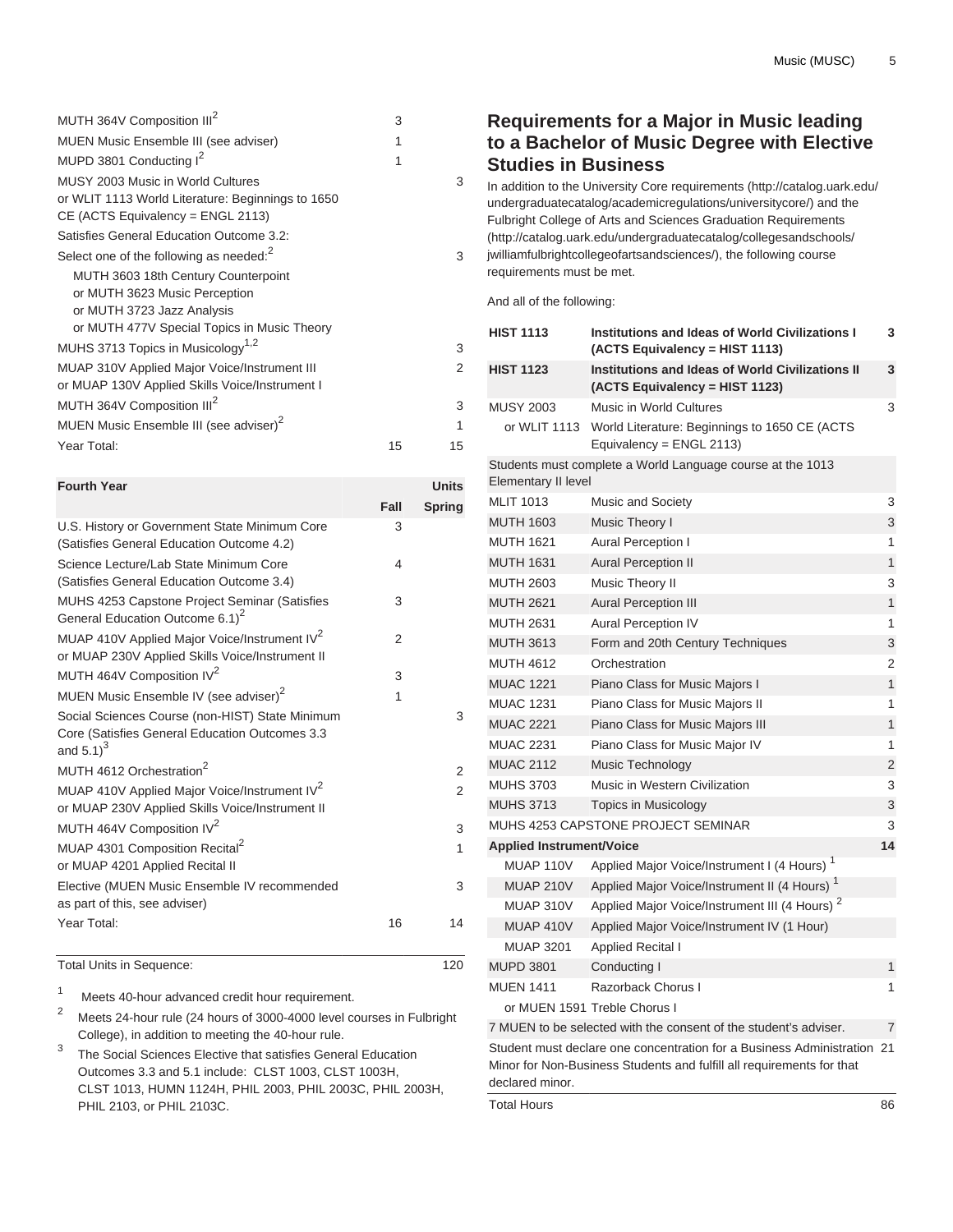1 All students must complete two semesters of MUAP 110V with a grade of "A" or "B" and two semesters of MUAP 210V with a grade of "A" or "B" before enrolling in MUAP 310V.

# **Music B.M., with Elective Studies in Business Eight-Semester Degree Program**

Students wishing to follow the eight-semester degree plan should see the [Eight-Semester Degree Policy](http://catalog.uark.edu/undergraduatecatalog/academicregulations/eightsemesterdegreecompletionpolicy/) ([http://](http://catalog.uark.edu/undergraduatecatalog/academicregulations/eightsemesterdegreecompletionpolicy/) [catalog.uark.edu/undergraduatecatalog/academicregulations/](http://catalog.uark.edu/undergraduatecatalog/academicregulations/eightsemesterdegreecompletionpolicy/) [eightsemesterdegreecompletionpolicy/](http://catalog.uark.edu/undergraduatecatalog/academicregulations/eightsemesterdegreecompletionpolicy/)) for university requirements of the program, and should consult their music adviser for an eight-semester plan that is specific to their vocal, instrumental or theoretical emphasis area in music. Core requirement hours may vary by individual, based on placement and previous credit granted. Once all core requirements are met, students may substitute a three-hour (or more) general elective in place of a core area.

| <b>First Year</b>                                                                                                                                                                                                                                         |                | Units         |
|-----------------------------------------------------------------------------------------------------------------------------------------------------------------------------------------------------------------------------------------------------------|----------------|---------------|
|                                                                                                                                                                                                                                                           | Fall           | <b>Spring</b> |
| ENGL 1013 Composition I (ACTS Equivalency<br>= ENGL 1013) (Satisfies General Education<br>Outcome 1.1)                                                                                                                                                    | 3              |               |
| MUTH 1003 Basic Musicianship (if required)                                                                                                                                                                                                                | 3              |               |
| MUAP 110V Applied Major Voice/Instrument I                                                                                                                                                                                                                | $\overline{2}$ |               |
| MUEN 1411 Razorback Chorus I<br>or MUEN 1591 Treble Chorus I                                                                                                                                                                                              | 1              |               |
| MLIT 1013 Music and Society <sup>1</sup><br>or HIST 1113 Institutions and Ideas of World<br>Civilizations I (ACTS Equivalency = HIST 1113)<br>or HIST 1123 Institutions and Ideas of World<br>Civilizations II (ACTS Equivalency = HIST 1123)             | 3              |               |
| ISYS 1120 Computer Competency Requirement                                                                                                                                                                                                                 | 0              |               |
| MATH 2053 Finite Mathematics (Satisfies General<br>Education Outcome 2.1)                                                                                                                                                                                 | 3              |               |
| <b>ENGL 1023 Composition II (ACTS Equivalency</b><br>= ENGL 1023) (Satisfies General Education<br>Outcome 1.1)                                                                                                                                            |                | 3             |
| MUTH 1603 Music Theory I                                                                                                                                                                                                                                  |                | 3             |
| MUTH 1621 Aural Perception I                                                                                                                                                                                                                              |                | 1             |
| MUAC 1221 Piano Class for Music Majors I                                                                                                                                                                                                                  |                | 1             |
| MUAP 110V Applied Major Voice/Instrument I                                                                                                                                                                                                                |                | 2             |
| MUEN Music Ensemble I (see adviser)                                                                                                                                                                                                                       |                | 1             |
| MLIT 1013 Music and Society (as needed) <sup>1</sup><br>or HIST 1113 Institutions and Ideas of World<br>Civilizations I (ACTS Equivalency = HIST 1113)<br>or HIST 1123 Institutions and Ideas of World<br>Civilizations II (ACTS Equivalency = HIST 1123) |                | 3             |
| <b>ACCT 2013 Accounting Principles</b>                                                                                                                                                                                                                    |                | 3             |
| Year Total:                                                                                                                                                                                                                                               | 15             | 17            |

| <b>Second Year</b>                          |      | Units         |
|---------------------------------------------|------|---------------|
|                                             | Fall | <b>Spring</b> |
| MUTH 2603 Music Theory II <sup>3</sup>      | 3    |               |
| MUTH 1631 Aural Perception II               |      |               |
| MUAC 1231 Piano Class for Music Majors II   | 1    |               |
| MUAC 2112 Music Technology <sup>3</sup>     | 2    |               |
| MUAP 210V Applied Major Voice/Instrument II |      |               |

| 3  |
|----|
| 1  |
| 1  |
| 2  |
| 1  |
| 3  |
| 3  |
| 14 |
|    |

| <b>Third Year</b>                                                                              |      | <b>Units</b>  |
|------------------------------------------------------------------------------------------------|------|---------------|
|                                                                                                | Fall | <b>Spring</b> |
| MUTH 3613 Form and 20th Century Techniques <sup>3,4</sup>                                      | 3    |               |
| MUTH 2631 Aural Perception IV <sup>3,4</sup>                                                   | 1    |               |
| MUAC 2231 Piano Class for Music Major IV                                                       | 1    |               |
| MUHS 3703 Music in Western Civilization <sup>3,4</sup>                                         | 3    |               |
| MUAP 310V Applied Major Voice/Instrument III <sup>3,4</sup>                                    | 2    |               |
| MUEN Music Ensemble (see adviser) <sup>3,4</sup>                                               | 1    |               |
| MUPD 3801 Conducting I <sup>3,4</sup>                                                          | 1    |               |
| ECON 2143 Basic Economics: Theory and                                                          | 3    |               |
| Practice (Satisfies General Education Outcome                                                  |      |               |
| 3.3)                                                                                           |      |               |
| MUTH 4612 Orchestration <sup>3,4</sup>                                                         |      | 2             |
| MUHS 3713 Topics in Musicology <sup>3,4</sup>                                                  |      | 3             |
| MUAP 310V Applied Major Voice/Instrument III <sup>3,4</sup>                                    |      | 2             |
| MUEN Music Ensemble III (see adviser) <sup>3,4</sup>                                           |      | 1             |
| Satisfies General Education Outcome 4.2:                                                       |      |               |
| HIST 2003 History of the American People to 1877                                               |      | 3             |
| (ACTS Equivalency = HIST 2113)                                                                 |      |               |
| or HIST 2013 History of the American People,<br>1877 to Present (ACTS Equivalency = HIST 2123) |      |               |
| or PLSC 2003 American National Government                                                      |      |               |
| (ACTS Equivalency = PLSC 2003)                                                                 |      |               |
| Select course from Business Administration Minor                                               |      | 3             |
| Concentration requirement <sup>5</sup>                                                         |      |               |
| <b>General Elective</b>                                                                        |      | 1             |
| Year Total:                                                                                    | 15   | 15            |
|                                                                                                |      |               |
| <b>Fourth Year</b>                                                                             |      | <b>Units</b>  |

| <b>Fourth Year</b>                                  |      | Units         |
|-----------------------------------------------------|------|---------------|
|                                                     | Fall | <b>Spring</b> |
| MUAP 410V Applied Major Voice/Instrument IV3,4      | 1    |               |
| MUAP 3201 Applied Recital I                         | 1    |               |
| MUEN Music Ensemble IV (see adviser) <sup>3,4</sup> | 1    |               |
| Science State Minimum Core lecture and              | 4    |               |
| corequisite lab (Satisfies General Education        |      |               |
| Outcome 3.4)                                        |      |               |
|                                                     |      |               |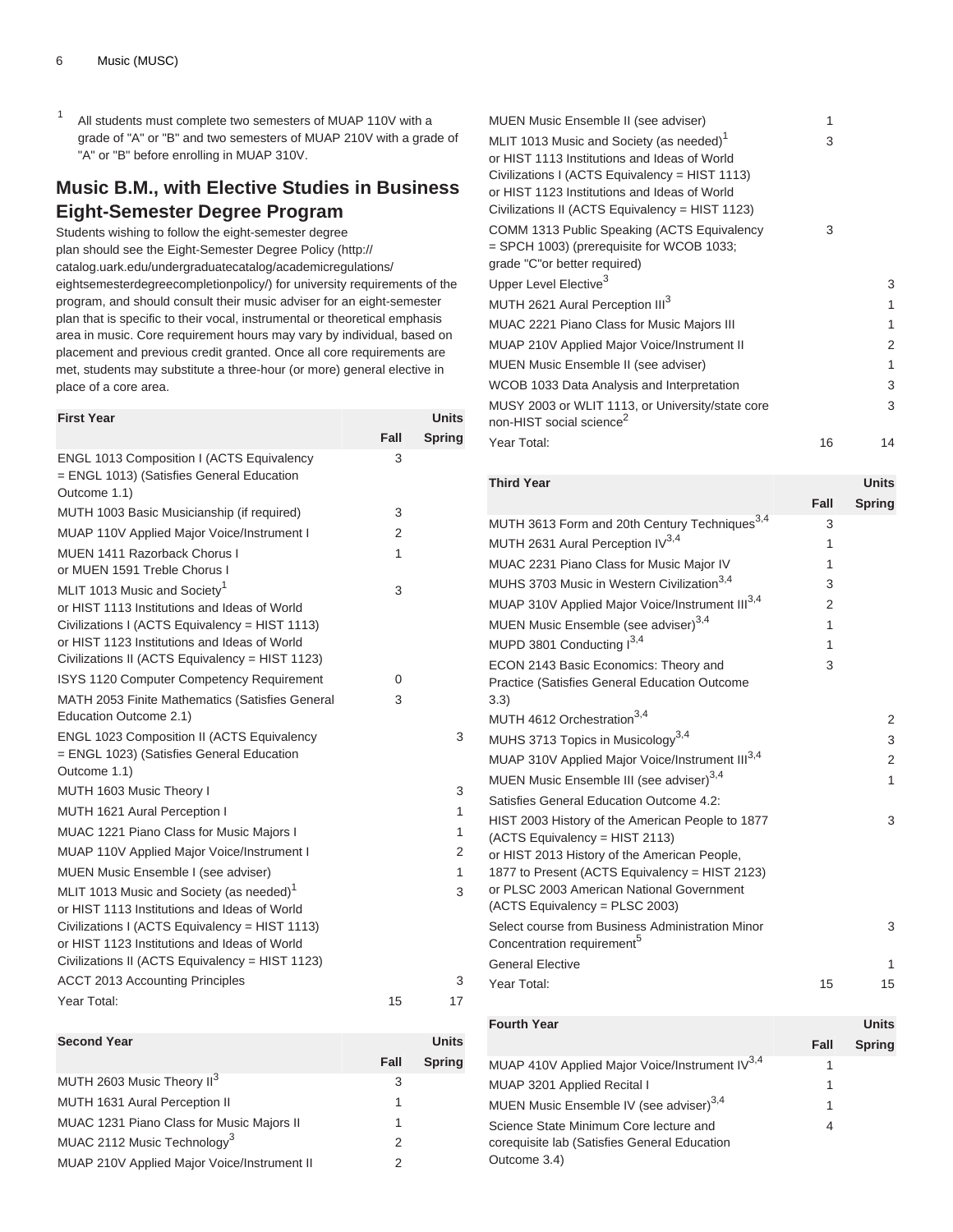| MUSY 2003 or WLIT 1113, or non-HIST social<br>science requirement, as needed <sup>2</sup>              | 3  |    |
|--------------------------------------------------------------------------------------------------------|----|----|
| Select course from Business Administration Minor<br>Concentration requirement <sup>5</sup>             | 3  |    |
| <b>General Elective</b>                                                                                | 1  |    |
| MUHS 4253 CAPSTONE PROJECT SEMINAR<br>(Satisfies General Education Outcome 6.1) <sup>3,4</sup>         |    | 3  |
| MUEN Music Ensemble (see adviser) <sup>3,4</sup>                                                       |    | 1  |
| Science State Minimum Core lecture and<br>corequisite lab (Satisfies General Education<br>Outcome 3.4) |    | 4  |
| Select two courses from Business Administration<br>Minor Concentration requirement <sup>5</sup>        |    | 6  |
| Year Total:                                                                                            | 14 | 14 |

| Total Units in Sequence: | 120 |
|--------------------------|-----|
|--------------------------|-----|

- 1 Students must complete all 11 learning outcomes within the General Education Curriculum. MLIT 1013 satisfies General Education Outcomes 1.2 and 3.1. HIST 1113 and HIST 1123 satisfy General Education Outcomes 3.2, 3.3, and 4.1.
- <sup>2</sup> MUSY 2003 and WLIT 1113 satisfy the General Education Outcomes 3.2 and 4.1. If students select a non-HIST Social Sciences requirement, they must select courses that satisfy General Education Outcomes 3.3 and 5.1 including: [CLST 1003,](/search/?P=CLST%201003) [CLST 1003H](/search/?P=CLST%201003H), [CLST 1013](/search/?P=CLST%201013), [HUMN 1124H](/search/?P=HUMN%201124H), [PHIL 2003,](/search/?P=PHIL%202003) [PHIL 2003C,](/search/?P=PHIL%202003C) [PHIL 2003H,](/search/?P=PHIL%202003H) [PHIL 2103](/search/?P=PHIL%202103), or [PHIL 2103C.](/search/?P=PHIL%202103C)
- 3 Meets 40-hour advanced credit hour requirement
- <sup>4</sup> Meets 24-hour (24 hours of 3000-4000 level courses in Fulbright College), in addition to meeting the 40-hour rule.
- 5 Choose one concentration for [Business Administration Minor for Non-](http://catalog.uark.edu/undergraduatecatalog/collegesandschools/sammwaltoncollegeofbusiness/minors/)[Business Students](http://catalog.uark.edu/undergraduatecatalog/collegesandschools/sammwaltoncollegeofbusiness/minors/) [\(http://catalog.uark.edu/undergraduatecatalog/](http://catalog.uark.edu/undergraduatecatalog/collegesandschools/sammwaltoncollegeofbusiness/minors/) [collegesandschools/sammwaltoncollegeofbusiness/minors/](http://catalog.uark.edu/undergraduatecatalog/collegesandschools/sammwaltoncollegeofbusiness/minors/)).

### **Guitar Performance Concentration**

|                              | <b>University Core Requirements including:</b>                                            | 35 |
|------------------------------|-------------------------------------------------------------------------------------------|----|
| <b>MLIT 1013</b>             | <b>Music and Society</b>                                                                  |    |
| MUSY 2003                    | Music in World Cultures                                                                   |    |
|                              | or WLIT 1113 World Literature: Beginnings to 1650 CE (ACTS<br>Equivalency = $ENGL 2113$ ) |    |
| <b>HIST 1113</b>             | Institutions and Ideas of World Civilizations I<br>(ACTS Equivalency = HIST 1113)         |    |
| <b>HIST 1123</b>             | Institutions and Ideas of World Civilizations II<br>(ACTS Equivalency = HIST 1123)        |    |
|                              | A World Language Course at the 1013 Elementary II Level.                                  | 3  |
| <b>Music Theory</b>          |                                                                                           |    |
| see adviser)                 | MUTH 1003 Basic Musicianship (if required based on placement test,                        |    |
| MUTH 1603                    | Music Theory I                                                                            | 3  |
| <b>MUTH 2603</b>             | Music Theory II                                                                           | 3  |
| Select two of the following: |                                                                                           | 6  |
| <b>MUTH 3603</b>             | 18th Century Counterpoint                                                                 |    |
|                              | or MUTH 36: Music Perception                                                              |    |
|                              | or MUTH 37: Jazz Analysis                                                                 |    |
|                              | or MUTH 47 Special Topics in Music Theory                                                 |    |
| <b>MUTH 3613</b>             | Form and 20th Century Techniques                                                          | 3  |

| <b>MUTH 1621</b>                        | Aural Perception I                                                                                         | 1              |
|-----------------------------------------|------------------------------------------------------------------------------------------------------------|----------------|
|                                         |                                                                                                            |                |
| <b>MUTH 1631</b>                        | <b>Aural Perception II</b>                                                                                 | 1              |
| <b>MUTH 2621</b>                        | <b>Aural Perception III</b>                                                                                | 1              |
| <b>MUTH 2631</b>                        | Aural Perception IV                                                                                        | 1              |
| <b>Music History</b>                    |                                                                                                            |                |
| <b>MUHS 3703</b>                        | Music in Western Civilization                                                                              | 3              |
| <b>MUHS 3713</b>                        | Topics in Musicology                                                                                       | 3              |
| <b>MUHS 4253</b>                        | Capstone Project Seminar                                                                                   | 3              |
| <b>Music Technology and Conducting</b>  |                                                                                                            |                |
| <b>MUAC 2112</b>                        | Music Technology                                                                                           | $\overline{c}$ |
| <b>MUPD 3801</b>                        | Conducting I                                                                                               | 1              |
| Piano                                   |                                                                                                            |                |
| <b>MUAC 1221</b>                        | Piano Class for Music Majors I                                                                             | 1              |
| <b>MUAC 1231</b>                        | Piano Class for Music Majors II                                                                            | 1              |
| <b>MUAC 2221</b>                        | Piano Class for Music Majors III                                                                           | 1              |
| <b>MUAC 2231</b>                        | Piano Class for Music Major IV (Concentration<br>credit)                                                   | 1              |
| concentration credits)                  | Applied Guitar (16 credits count as B.M. core and 12 are                                                   | 28             |
| MUAP 110V                               | Applied Major Voice/Instrument I (3 credits each<br>semester)                                              |                |
| MUAP 210V                               | Applied Major Voice/Instrument II (3 credits each<br>semester)                                             |                |
| MUAP 310V                               | Applied Major Voice/Instrument III (4 credits one<br>semester and then 3 credits when taking MUAP<br>3201) |                |
| MUAP 410V                               | Applied Major Voice/Instrument IV (4 credits one<br>semester and then 3 credits when taking MUAP<br>4201)  |                |
| <b>MUAP 3201</b>                        | <b>Applied Recital I</b>                                                                                   |                |
| <b>MUAP 4201</b>                        | <b>Applied Recital II</b>                                                                                  |                |
| <b>Ensemble</b>                         |                                                                                                            |                |
|                                         | Ensemble (7 hours; See adviser for ensemble selections)                                                    | 7              |
| <b>Voice/Diction</b>                    |                                                                                                            |                |
| <b>MUEN 1411</b>                        | Razorback Chorus I                                                                                         | 1              |
| or MUEN 1591 Treble Chorus I            |                                                                                                            |                |
| <b>Additional Concentration Credits</b> |                                                                                                            | 11             |
|                                         | Students must select a track that specifies their instrument.                                              |                |
| <b>MUTH 4612</b>                        | Orchestration                                                                                              |                |
| <b>MUHS 4703</b>                        | Survey of String Literature                                                                                |                |
| Electives (6 credits)                   |                                                                                                            |                |
| <b>Total Hours</b>                      |                                                                                                            | 120            |

# **Music B.M., Guitar Performance Concentration Eight Semester Degree Program**

Students wishing to follow the eight-semester degree plan should see the [Eight-Semester Degree Policy](http://catalog.uark.edu/undergraduatecatalog/academicregulations/eightsemesterdegreecompletionpolicy/) ([http://](http://catalog.uark.edu/undergraduatecatalog/academicregulations/eightsemesterdegreecompletionpolicy/) [catalog.uark.edu/undergraduatecatalog/academicregulations/](http://catalog.uark.edu/undergraduatecatalog/academicregulations/eightsemesterdegreecompletionpolicy/) [eightsemesterdegreecompletionpolicy/\)](http://catalog.uark.edu/undergraduatecatalog/academicregulations/eightsemesterdegreecompletionpolicy/) for university requirements of the program, and should consult with their music adviser about the requirements in their concentration's eight-semester plan. Music core requirement hours may vary, based on placement and previous credit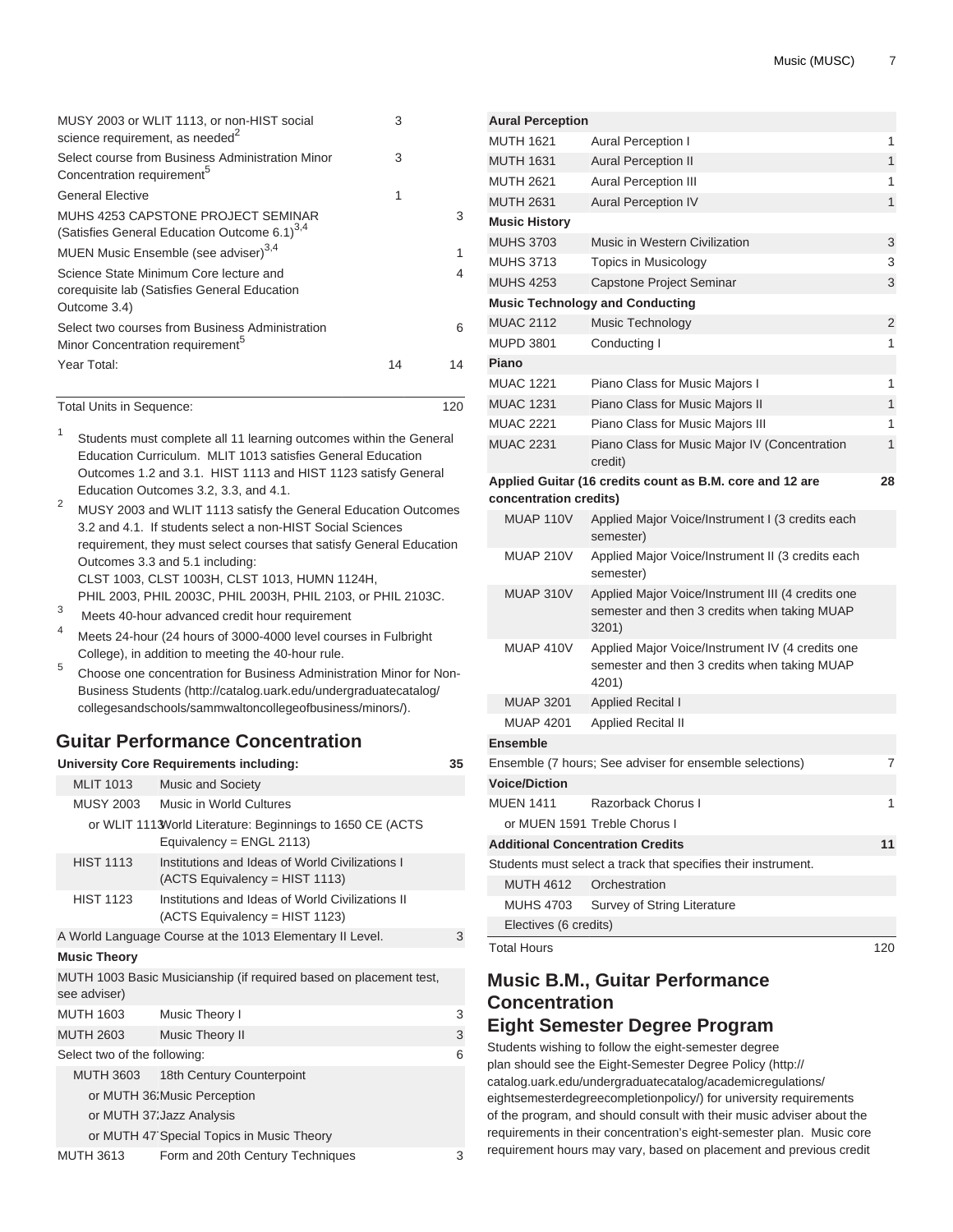granted. If a music core requirement is met without taking a class, students will substitute an elective for the core class.

| <b>First Year</b>                                                                                              |      | <b>Units</b>  |
|----------------------------------------------------------------------------------------------------------------|------|---------------|
|                                                                                                                | Fall | <b>Spring</b> |
| ENGL 1013 Composition I (ACTS Equivalency<br>= ENGL 1013) (Satisfies General Education<br>Outcome 1.1)         | 3    |               |
| 1013 Elementary II world language course                                                                       | 3    |               |
| MUTH 1003 Basic Musicianship (if required, or<br>Elective)                                                     | 3    |               |
| MUAP 110V Applied Major Voice/Instrument I                                                                     | 3    |               |
| MUEN 1411 Razorback Chorus I<br>or MUEN 1591 Treble Chorus I                                                   | 1    |               |
| MUEN Music Ensemble I (see adviser)                                                                            | 1    |               |
| <b>ENGL 1023 Composition II (ACTS Equivalency</b><br>= ENGL 1023) (Satisfies General Education<br>Outcome 1.1) |      | 3             |
| MLIT 1013 Music and Society (Satisfies General<br>Education Outcomes 1.2 and 3.1)                              |      | 3             |
| MUTH 1603 Music Theory I                                                                                       |      | 3             |
| MUTH 1621 Aural Perception I                                                                                   |      | 1             |
| MUAC 1221 Piano Class for Music Majors I                                                                       |      | 1             |
| MUAP 110V Applied Major Voice/Instrument I                                                                     |      | 3             |
| MUEN Music Ensemble I (see adviser)                                                                            |      | 1             |
| Year Total:                                                                                                    | 14   | 15            |

| <b>Second Year</b>                                                                                                                                             |      | <b>Units</b> |
|----------------------------------------------------------------------------------------------------------------------------------------------------------------|------|--------------|
|                                                                                                                                                                | Fall | Spring       |
| HIST 1113 Institutions and Ideas of World<br>Civilizations I (ACTS Equivalency = HIST 1113)<br>(Satisfies General Education Outcomes 3.2, 3.3,<br>and $4.1$ )  | 3    |              |
| MUTH 2603 Music Theory II <sup>1</sup>                                                                                                                         | 3    |              |
| MUTH 1631 Aural Perception II                                                                                                                                  | 1    |              |
| MUAC 1231 Piano Class for Music Majors II                                                                                                                      | 1    |              |
| MUAC 2112 Music Technology                                                                                                                                     | 2    |              |
| MUAP 210V Applied Major Voice/Instrument II                                                                                                                    | 3    |              |
| MUEN Music Ensemble II (see adviser)                                                                                                                           | 1    |              |
| HIST 1123 Institutions and Ideas of World<br>Civilizations II (ACTS Equivalency = HIST 1123)<br>(Satisfies General Education Outcomes 3.2, 3.3,<br>and $4.1$ ) |      | 3            |
| Satisfies General Education Outcome 2.1:                                                                                                                       |      |              |
| MATH 1313 Quantitative Reasoning (ACTS<br>Equivalency = MATH $1113$ )<br>or MATH 1203 College Algebra (ACTS<br>Equivalency = MATH $1103$ )                     |      | 3            |
| or any MATH course numbered higher than<br><b>MATH 1203</b>                                                                                                    |      |              |
| Select one of the following: <sup>2</sup>                                                                                                                      |      | 3            |
| MUTH 3603 18th Century Counterpoint<br>or MUTH 3623 Music Perception<br>or MUTH 3723 Jazz Analysis<br>or MUTH 477V Special Topics in Music Theory              |      |              |
| MUTH 2621 Aural Perception III <sup>1</sup>                                                                                                                    |      | 1            |

| MUAC 2221 Piano Class for Music Majors III  |    |    |
|---------------------------------------------|----|----|
| MUAP 210V Applied Major Voice/Instrument II |    | 3  |
| MUEN Music Ensemble II (see adviser)        |    |    |
| Year Total:                                 | 14 | 15 |

| <b>Third Year</b>                                                                                  |      | <b>Units</b>  |
|----------------------------------------------------------------------------------------------------|------|---------------|
|                                                                                                    | Fall | <b>Spring</b> |
| MUTH 3613 Form and 20th Century Techniques <sup>2</sup>                                            | 3    |               |
| MUTH 2631 Aural Perception IV <sup>1</sup>                                                         | 1    |               |
| MUHS 3703 Music in Western Civilization <sup>2</sup>                                               | 3    |               |
| MUHS 4703 Survey of String Literature                                                              | 3    |               |
| MUAC 2231 Piano Class for Music Major IV <sup>1</sup>                                              | 1    |               |
| MUAP 310V Applied Major Voice/Instrument III (4<br>hours $)^2$                                     | 4    |               |
| MUEN Ensemble III (1 hour)                                                                         | 1    |               |
| MUPD 3801 Conducting I <sup>2</sup>                                                                | 1    |               |
| Satisfies General Education Outcome 3.2:                                                           |      |               |
| MUSY 2003 Music in World Cultures                                                                  |      | 3             |
| or WLIT 1113 World Literature: Beginnings to 1650<br>CE (ACTS Equivalency = ENGL 2113)             |      |               |
| Select one of the following not selected<br>previously: <sup>2</sup>                               |      | 3             |
| MUTH 3603 18th Century Counterpoint<br>or MUTH 3623 Music Perception<br>or MUTH 3723 Jazz Analysis |      |               |
| or MUTH 477V Special Topics in Music Theory                                                        |      |               |
| MUHS 3713 Topics in Musicology <sup>2</sup>                                                        |      | 3             |
| MUAP 310V Applied Major Voice/Instrument III (3<br>hours $)^2$                                     |      | 3             |
| MUAP 3201 Applied Recital I <sup>2</sup>                                                           |      | 1             |
| MUEN Music Ensemble III (see adviser)                                                              |      | 1             |
| Year Total:                                                                                        | 17   | 14            |

| <b>Fourth Year</b>                                                                                                          |      | <b>Units</b>  |
|-----------------------------------------------------------------------------------------------------------------------------|------|---------------|
|                                                                                                                             | Fall | <b>Spring</b> |
| U.S. History or Government State Minimum Core<br>(Satisfies General Education Outcome 4.2)                                  | 3    |               |
| Science Lecture/Lab State Minimum Core<br>(Satisfies General Education Outcome 3.4)                                         | 4    |               |
| MUHS 4253 Capstone Project Seminar (Satisfies<br>General Education Outcome 6.1) <sup>2</sup>                                | 3    |               |
| MUAP 410V Applied Major Voice/Instrument IV (4<br>hours) $2$                                                                | 4    |               |
| MUEN Music Ensemble IV (see adviser)                                                                                        | 1    |               |
| Social Sciences State Minimum Core Course (no-<br>HIST) (Satisfies General Education Outcomes 3.3<br>and $5.1$ <sup>3</sup> |      | 3             |
| Science Lecture/Lab State Minimum Core<br>(Satisfies General Education Outcome 3.4)                                         |      | 4             |
| MUAP 410V Applied Major Voice/Instrument IV (3<br>hours) <sup>2</sup>                                                       |      | 3             |
| MUAP 4201 Applied Recital II <sup>1,2</sup>                                                                                 |      | 1             |
| Elective (MUEN Music Ensemble IV recommended<br>as part of this; see adviser)                                               |      | 3             |
| MUTH 4612 Orchestration <sup>2</sup>                                                                                        |      | 2             |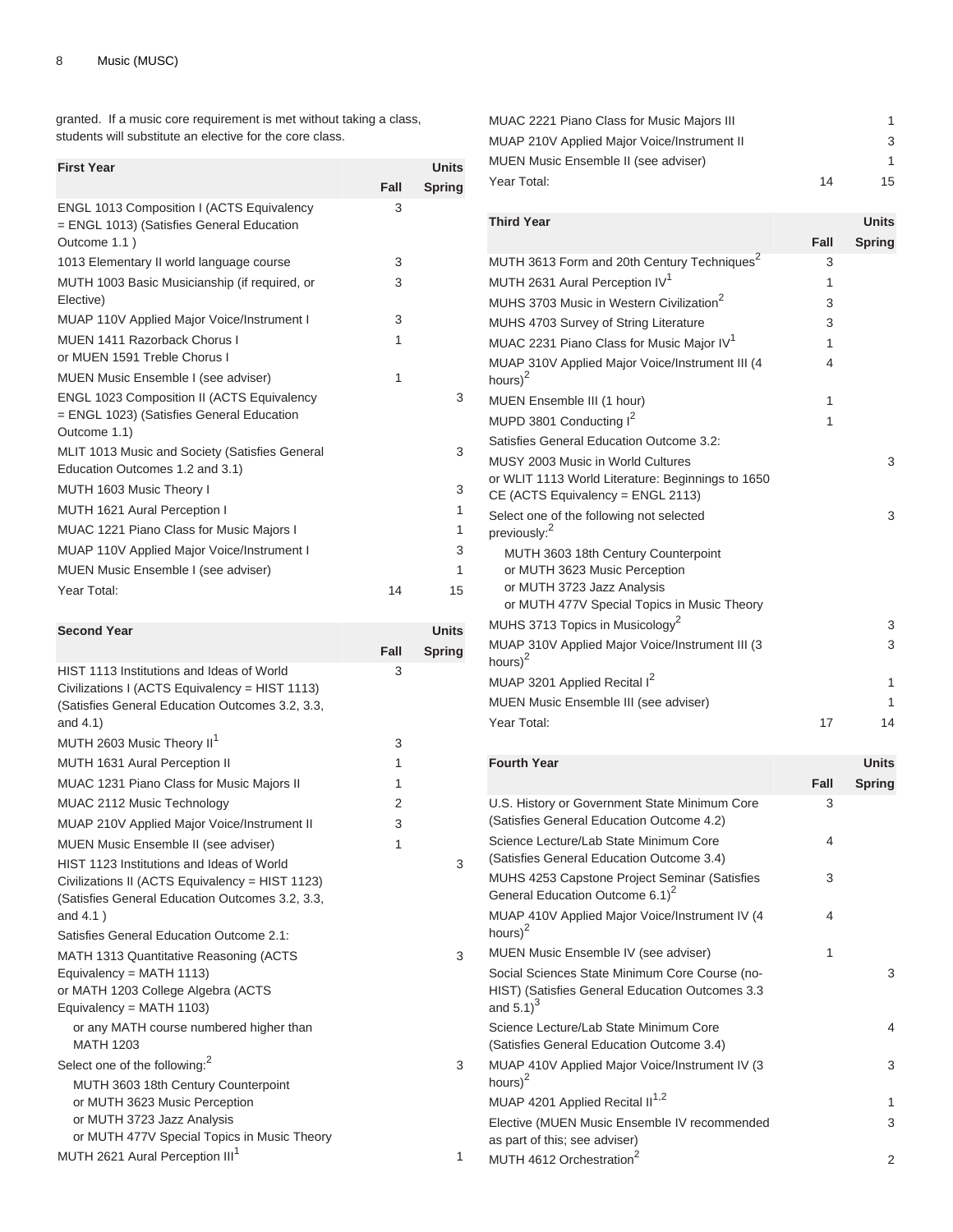|  | Music (MUSC) | 9 |
|--|--------------|---|
|--|--------------|---|

| Year Total: | 15 | 16 |
|-------------|----|----|
|             |    |    |

| Total Units in Sequence: | 120 |
|--------------------------|-----|
|                          |     |

- <sup>1</sup> Meets 40-hour advanced credit hour requirement.
- <sup>2</sup> Meets 24-hour rule (24 hours of 3000-4000 level courses in Fulbright College), in addition to meeting the 40-hour rule.
- 3 The Social Sciences Elective that satisfies General Education Outcomes 3.3 and 5.1 include: [CLST 1003,](/search/?P=CLST%201003) [CLST 1003H](/search/?P=CLST%201003H), [CLST 1013,](/search/?P=CLST%201013) [HUMN 1124H,](/search/?P=HUMN%201124H) [PHIL 2003](/search/?P=PHIL%202003), [PHIL 2003C](/search/?P=PHIL%202003C), [PHIL 2003H](/search/?P=PHIL%202003H), [PHIL 2103,](/search/?P=PHIL%202103) or [PHIL 2103C](/search/?P=PHIL%202103C).

# **Requirements for B.M. with Jazz Studies Concentration Requirements for a Major in Music leading to a Bachelor of Music Degree**

In addition to the [University Core requirements](http://catalog.uark.edu/undergraduatecatalog/academicregulations/universitycore/) ([http://catalog.uark.edu/](http://catalog.uark.edu/undergraduatecatalog/academicregulations/universitycore/) [undergraduatecatalog/academicregulations/universitycore/](http://catalog.uark.edu/undergraduatecatalog/academicregulations/universitycore/)) and the [Fulbright College of Arts and Sciences Graduation Requirements](http://catalog.uark.edu/undergraduatecatalog/collegesandschools/jwilliamfulbrightcollegeofartsandsciences/) ([http://catalog.uark.edu/undergraduatecatalog/collegesandschools/](http://catalog.uark.edu/undergraduatecatalog/collegesandschools/jwilliamfulbrightcollegeofartsandsciences/) [jwilliamfulbrightcollegeofartsandsciences/](http://catalog.uark.edu/undergraduatecatalog/collegesandschools/jwilliamfulbrightcollegeofartsandsciences/)), the following course requirements must be met. Bolded courses from the list below may be applied to portions of the University Core requirements.

Students must complete:

|                                               | University Core Requirements including:                                               | 35           |
|-----------------------------------------------|---------------------------------------------------------------------------------------|--------------|
| <b>MLIT 1013</b>                              | Music and Society (Also counts as supporting<br>music course.)                        |              |
| <b>MUSY 2003</b>                              | <b>Music in World Cultures</b>                                                        |              |
|                                               | or WLIT 111 World Literature: Beginnings to 1650 CE (ACTS<br>Equivalency = ENGL 2113) |              |
| <b>HIST 1113</b>                              | Institutions and Ideas of World Civilizations I<br>(ACTS Equivalency = HIST 1113)     |              |
| <b>HIST 1123</b>                              | Institutions and Ideas of World Civilizations II<br>(ACTS Equivalency = HIST 1123)    |              |
|                                               | A World Language Course at the 1013 Elementary II Level.                              | 3            |
| <b>Music Theory</b>                           |                                                                                       |              |
| <b>MUTH 1603</b>                              | Music Theory I                                                                        | 3            |
| <b>MUTH 2603</b>                              | Music Theory II                                                                       | 3            |
| MUTH 3723 in their selections.): <sup>1</sup> | Select two of the following (Jazz Concentration students must include                 | 6            |
| <b>MUTH 3603</b>                              | 18th Century Counterpoint                                                             |              |
|                                               | or MUTH 3628 usic Perception                                                          |              |
|                                               | or MUTH 372Bazz Analysis                                                              |              |
|                                               | or MUTH 4778 pecial Topics in Music Theory                                            |              |
| <b>MUTH 3613</b>                              | Form and 20th Century Techniques                                                      | 3            |
| <b>Aural Perception</b>                       |                                                                                       |              |
| <b>MUTH 1621</b>                              | <b>Aural Perception I</b>                                                             | 1            |
| <b>MUTH 1631</b>                              | <b>Aural Perception II</b>                                                            | 1            |
| <b>MUTH 2621</b>                              | <b>Aural Perception III</b>                                                           | $\mathbf{1}$ |
| <b>MUTH 2631</b>                              | <b>Aural Perception IV</b>                                                            | 1            |
| <b>Music History</b>                          |                                                                                       |              |
| <b>MUHS 3703</b>                              | Music in Western Civilization                                                         | 3            |

|        | <b>MUHS 3713</b>             | Topics in Musicology (Students completing the<br>Jazz Concentration substitute MUHS 3503 Jazz<br>History for MUHS 3713.)                                                                                                                                  | 3            |
|--------|------------------------------|-----------------------------------------------------------------------------------------------------------------------------------------------------------------------------------------------------------------------------------------------------------|--------------|
|        | <b>MUHS 4253</b>             | Capstone Project Seminar                                                                                                                                                                                                                                  | 3            |
|        |                              | <b>Music Technology and Conducting</b>                                                                                                                                                                                                                    |              |
|        | <b>MUAC 2112</b>             | Music Technology (Music Technology)                                                                                                                                                                                                                       | 2            |
|        | <b>MUPD 3801</b>             | Conducting I                                                                                                                                                                                                                                              | $\mathbf{1}$ |
|        | <b>Ensemble/Accompanying</b> |                                                                                                                                                                                                                                                           | 7            |
|        |                              | Ensemble (See adviser for ensemble selections.) (Students<br>with a Concentration in Piano Performance select 6 credits from<br>MUEN 1541, MUEN 2541, MUEN 3541, MUEN 4541 and MUEN<br>4841 and one additional credit of Men's Chorus or Women's Chorus.) |              |
|        |                              | Piano (Students completing the Piano Concentration substitute<br>MUPD 4863 Piano Pedagogy.)                                                                                                                                                               |              |
|        | <b>MUAC 1221</b>             | Piano Class for Music Majors I                                                                                                                                                                                                                            | 1            |
|        | <b>MUAC 1231</b>             | Piano Class for Music Majors II                                                                                                                                                                                                                           | 1            |
|        | <b>MUAC 2221</b>             | Piano Class for Music Majors III                                                                                                                                                                                                                          | $\mathbf{1}$ |
|        |                              | <b>Vocal/Diction (Students in the Voice Concentration substitute</b><br>MUAC 1121 for this credit of MUEN 1411 or MUEN 1591.)                                                                                                                             |              |
|        | <b>MUEN 1411</b>             | Razorback Chorus I                                                                                                                                                                                                                                        | 1            |
|        |                              | or MUEN 1591 Treble Chorus I                                                                                                                                                                                                                              |              |
|        |                              | Applied Lessons (Students in the Theory or Composition<br>Concentrations may include MUAP 130V, MUAP 230V,<br>MUAP 330V, and MUAP 415V to fulfill this category.) <sup>2</sup>                                                                            | 16           |
|        | MUAP 110V                    | Applied Major Voice/Instrument I                                                                                                                                                                                                                          |              |
|        | <b>MUAP 210V</b>             | Applied Major Voice/Instrument II                                                                                                                                                                                                                         |              |
|        | <b>MUAP 310V</b>             | Applied Major Voice/Instrument III                                                                                                                                                                                                                        |              |
|        | <b>MUAP 3201</b>             | Applied Recital I                                                                                                                                                                                                                                         |              |
|        | <b>MUAP 410V</b>             | Applied Major Voice/Instrument IV                                                                                                                                                                                                                         |              |
|        | <b>MUAP 4201</b>             | <b>Applied Recital II</b>                                                                                                                                                                                                                                 |              |
|        |                              | And all of the specific requirements for the following concentration.                                                                                                                                                                                     | 24           |
|        | <b>Total Hours</b>           |                                                                                                                                                                                                                                                           | 120          |
| 1<br>2 | 3723.                        | Students completing the Jazz Concentration must select MUTH<br>All students must complete two semesters of MUAP 110V with a                                                                                                                               |              |
|        |                              | grade of "A" or "B" and two semesters of MUAP 210V with a grade of<br>"A" or "B" before enrolling in MUAP 310V.                                                                                                                                           |              |
|        |                              | <b>Jazz Studies Concentration</b>                                                                                                                                                                                                                         |              |

Students completing the Jazz Studies Concentration will complete the following requirements. Students must also select a track that specifies their instrument.

| <b>MUTH 3742</b>                   | Jazz Arranging                 | 2 |
|------------------------------------|--------------------------------|---|
| <b>MUAC 2231</b>                   | Piano Class for Music Major IV | 1 |
| <b>Applied Jazz</b>                |                                |   |
| <b>MUAC 3401</b>                   | Jazz Improvisation I           | 1 |
| <b>MUAC 3411</b>                   | Jazz Improvisation II          | 1 |
| <b>MUAC 4401</b>                   | Jazz Improvisation III         | 1 |
| <b>MUAC 4411</b>                   | Jazz Improvisation IV          | 1 |
| Select 3 hours from the following: |                                | 3 |
| <b>MUHS 4253</b>                   | Capstone Project Seminar       |   |
| <b>MUPD 3883</b>                   | Jazz Pedagogy                  |   |
| <b>MUTH 3733</b>                   | Functional Jazz Piano          |   |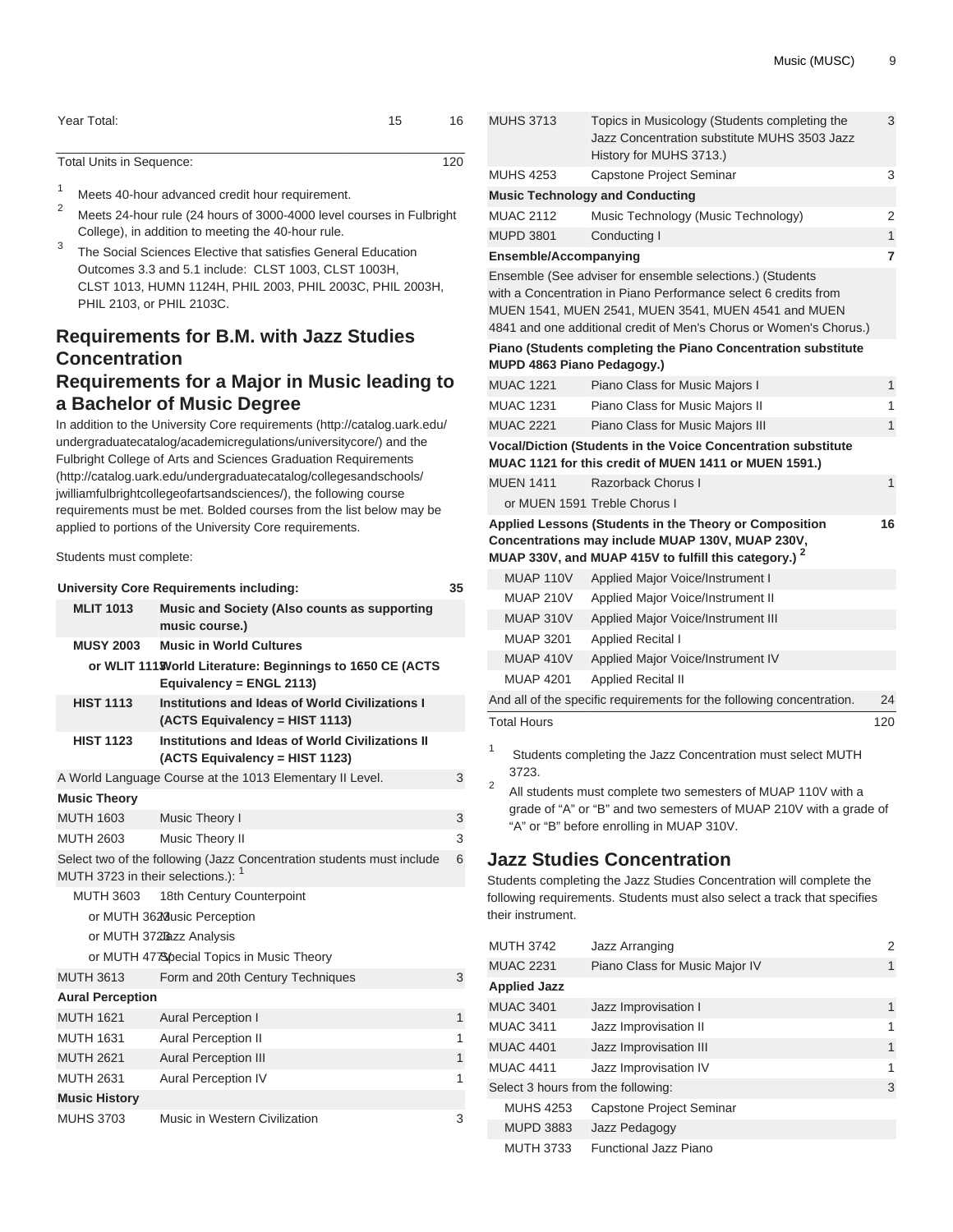| <b>Electives</b>   |     |
|--------------------|-----|
| <b>Total Hours</b> | 1 Q |

- <sup>1</sup> Meets 40-hour advanced credit hour requirement.
- <sup>2</sup> Meets 24-hour rule (24 hours of 3000-4000 level courses in Fulbright College), in addition to meeting the 40-hour rule.

# **Music B.M. with Jazz Studies Concentration Eight-Semester Degree Program**

Students wishing to follow the eight-semester degree plan should see the [Eight-Semester Degree Policy](http://catalog.uark.edu/undergraduatecatalog/academicregulations/eightsemesterdegreecompletionpolicy/) ([http://](http://catalog.uark.edu/undergraduatecatalog/academicregulations/eightsemesterdegreecompletionpolicy/) [catalog.uark.edu/undergraduatecatalog/academicregulations/](http://catalog.uark.edu/undergraduatecatalog/academicregulations/eightsemesterdegreecompletionpolicy/) [eightsemesterdegreecompletionpolicy/](http://catalog.uark.edu/undergraduatecatalog/academicregulations/eightsemesterdegreecompletionpolicy/)) for university requirements of the program, and should consult their music adviser for an eight-semester plan that is specific to their vocal, instrumental or theoretical emphasis area in music. Core requirement hours may vary by individual, based on placement and previous credit granted. Once all core requirements are met, students may substitute a three-hour (or more) general elective in place of a core area.

| <b>First Year</b>                                                                                              |      | <b>Units</b>  |
|----------------------------------------------------------------------------------------------------------------|------|---------------|
|                                                                                                                | Fall | <b>Spring</b> |
| ENGL 1013 Composition I (ACTS Equivalency<br>= ENGL 1013) (Satisfies General Education<br>Outcome 1.1)         | 3    |               |
| 1013 Elementary II world language course                                                                       | 3    |               |
| MUTH 1003 Basic Musicianship (if required or as<br>elective)                                                   | 3    |               |
| MUAP 110V Applied Major Voice/Instrument I                                                                     | 3    |               |
| MUEN 1411 Razorback Chorus I<br>or MUEN 1591 Treble Chorus I                                                   | 1    |               |
| <b>MUEN Music Ensemble (see adviser)</b>                                                                       | 1    |               |
| <b>ENGL 1023 Composition II (ACTS Equivalency</b><br>= ENGL 1023) (Satisfies General Education<br>Outcome 1.1) |      | 3             |
| MLIT 1013 Music and Society (Satisfies General<br>Education Outcomes 1.2 and 3.1)                              |      | 3             |
| MUTH 1603 Music Theory I                                                                                       |      | 3             |
| MUTH 1621 Aural Perception I                                                                                   |      | 1             |
| MUAC 1221 Piano Class for Music Majors I                                                                       |      | 1             |
| MUAP 110V Applied Major Voice/Instrument I                                                                     |      | 3             |
| MUEN Music Ensemble I (see adviser)                                                                            |      | 1             |
| Year Total:                                                                                                    | 14   | 15            |

#### **Second Year Units Fall Spring** HIST 1113 Institutions and Ideas of World Civilizations I (ACTS Equivalency = HIST 1113) (Satisfies General Education Outcome 3.3) 3 MUTH 2603 Music Theory II<sup>1</sup> 3 MUTH 1631 Aural Perception II 1 MUAC 1231 Piano Class for Music Majors II 1 MUAC 2112 Music Technology 2 MUAP 210V Applied Major Voice/Instrument II<sup>1</sup> 3 MUEN Music Ensemble II (see adviser) 1

| HIST 1123 Institutions and Ideas of World<br>Civilizations II (ACTS Equivalency = HIST 1123)<br>(Satisfies General Education Outcome 3.3) |    | 3  |
|-------------------------------------------------------------------------------------------------------------------------------------------|----|----|
| Satisfies General Education Outcome 2.1:                                                                                                  |    |    |
| MATH 1313 Quantitative Reasoning (ACTS<br>Equivalency = $MATH$ 1113)<br>or MATH 1203 College Algebra (ACTS<br>Equivalency = $MATH 1103$ ) |    | 3  |
| or any MATH course numbered higher than<br><b>MATH 1203</b>                                                                               |    |    |
| MUTH 3723 Jazz Analysis <sup>2</sup>                                                                                                      |    | 3  |
| MUTH 2621 Aural Perception III <sup>1</sup>                                                                                               |    | 1  |
| MUAC 2221 Piano Class for Music Majors III <sup>1</sup>                                                                                   |    | 1  |
| MUAP 210V Applied Major Voice/Instrument II <sup>1</sup>                                                                                  |    | 3  |
| MUEN Music Ensemble II (see adviser)                                                                                                      |    | 1  |
| Year Total:                                                                                                                               | 14 | 15 |
|                                                                                                                                           |    |    |

**Third Year Units**

|                                                                                                                     | Fall | <b>Spring</b> |
|---------------------------------------------------------------------------------------------------------------------|------|---------------|
| MUTH 3613 Form and 20th Century Techniques <sup>1,2</sup>                                                           | 3    |               |
| MUTH 2631 Aural Perception IV <sup>1</sup>                                                                          | 1    |               |
| MUHS 3503 Jazz History <sup>2</sup>                                                                                 | 3    |               |
| MUAC 3401 Jazz Improvisation I <sup>2</sup>                                                                         | 1    |               |
| MUAC 2231 Piano Class for Music Major IV <sup>1</sup>                                                               | 1    |               |
| MUAP 310V Applied Major Voice/Instrument III <sup>2</sup>                                                           | 3    |               |
| MUEN Music Ensemble III (see adviser) <sup>2</sup>                                                                  | 1    |               |
| MUPD 3801 Conducting I                                                                                              | 1    |               |
| MUSY 2003 Music in World Cultures (Satisfies<br>General Education Outcomes 3.2 and 4.1)                             |      | 3             |
| Select one of the following:                                                                                        |      | 3             |
| MUTH 3603 18th Century Counterpoint<br>or MUTH 3623 Music Perception<br>or MUTH 477V Special Topics in Music Theory |      |               |
| MUAC 3411 Jazz Improvisation II                                                                                     |      | 1             |
| MUHS 3703 Music in Western Civilization                                                                             |      | 3             |
| MUAP 310V Applied Major Voice/Instrument III                                                                        |      | 2             |
| MUAP 3201 Applied Recital I <sup>1,2</sup>                                                                          |      | 1             |
| MUEN Music Ensemble III (see adviser)                                                                               |      | 1             |
| Electives                                                                                                           |      | 2             |
| Year Total:                                                                                                         | 14   | 16            |
|                                                                                                                     |      |               |

| <b>Fourth Year</b>                                                                                |      | <b>Units</b>  |
|---------------------------------------------------------------------------------------------------|------|---------------|
|                                                                                                   | Fall | <b>Spring</b> |
| U.S. History or Government State Minimum Core<br>Course (Satisfies General Education Outcome 4.2) | 3    |               |
| Science Lecture/Lab State Minimum Core Course<br>(Satisfies General Education Outcome 3.4)        | 4    |               |
| <b>MUHS 4253 Capstone Project Seminar (Satisfies</b><br>General Education Outcome 6.1)            | 3    |               |
| MUAP 410V Applied Major Voice/Instrument IV <sup>2</sup>                                          | 3    |               |
| <b>MUEN Music Ensemble IV (see adviser)</b>                                                       | 1    |               |
| MUTH 3742 Jazz Arranging <sup>2</sup>                                                             | 2    |               |
| MUAC 4401 Jazz Improvisation III <sup>2</sup>                                                     | 1    |               |
|                                                                                                   |      |               |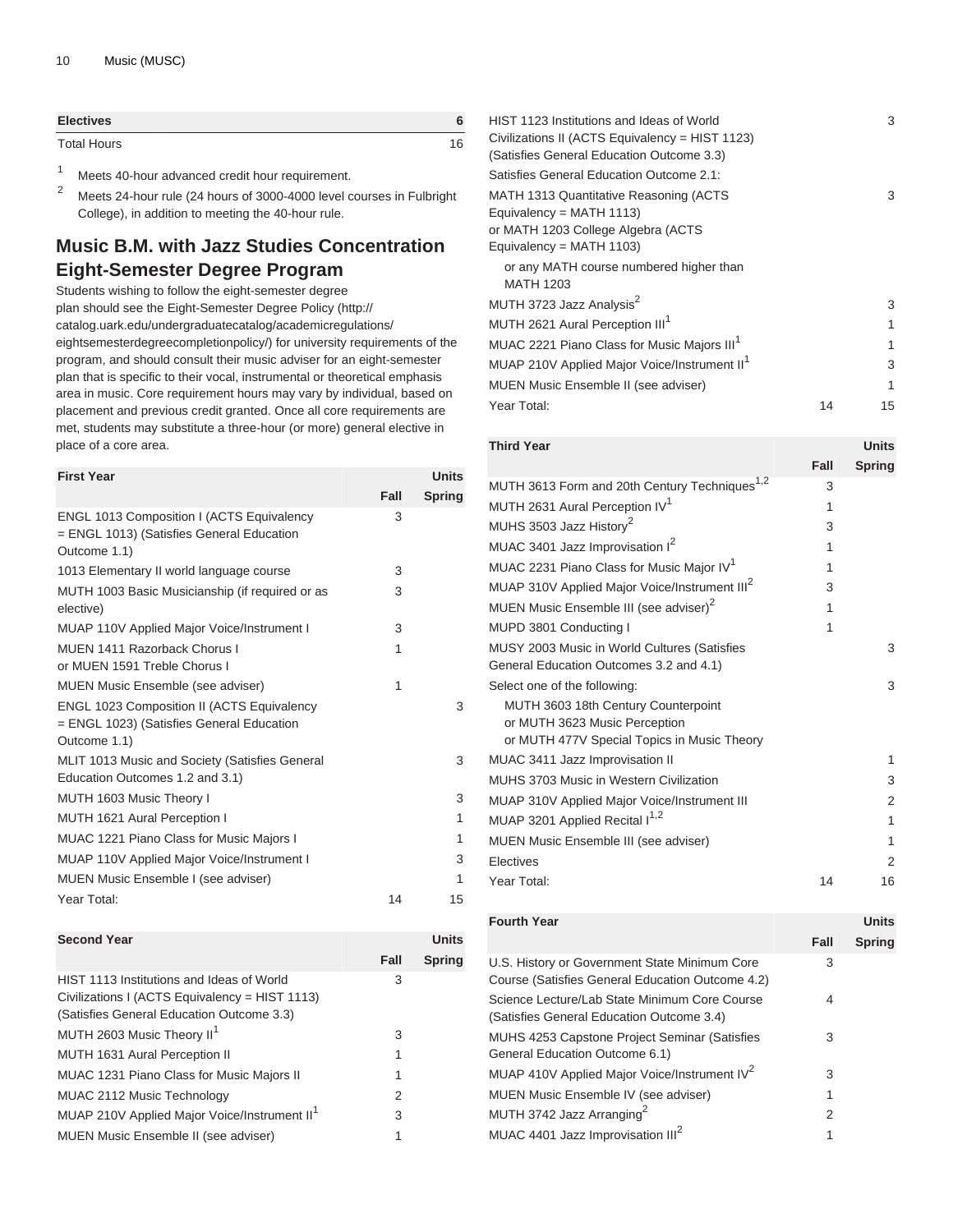| Social Sciences State Minimum Core Course (non-<br>HIST) (Satisfies General Education Outcomes 3.3<br>and $5.1$ <sup>3</sup> |    | 3  |
|------------------------------------------------------------------------------------------------------------------------------|----|----|
| Science Lecture/Lab State Minimum Core Course<br>(Satisfies General Education Outcome 3.4)                                   |    | 4  |
| Elective (MUEN Music Ensemble IV<br>recommended; see adviser)                                                                |    | 1  |
| MUAP 410V Applied Major Voice/Instrument IV <sup>2</sup>                                                                     |    | 2  |
| MUAP 4201 Applied Recital II <sup>2</sup>                                                                                    |    | 1  |
| MUAC 4411 Jazz Improvisation IV                                                                                              |    | 1  |
| Select one of the following:                                                                                                 |    | 3  |
| MUHS 4253 Capstone Project Seminar                                                                                           |    |    |
| MUPD 3883 Jazz Pedagogy                                                                                                      |    |    |
| MUTH 3733 Functional Jazz Piano                                                                                              |    |    |
| Year Total:                                                                                                                  | 17 | 15 |

Total Units in Sequence: 120

1 Students completing the Jazz Concentration must select MUTH 3723.

2 All students must complete two semesters of MUAP 110V with a grade of "A" or "B" and two semesters of MUAP 210V with a grade of "A" or "B" before enrolling in MUAP 310V.

3 The Social Sciences Elective that satisfies General Education Outcomes 3.3 and 5.1 include: CLST 1003, CLST 1003H, CLST 1013, HUMN 1124H, PHIL 2003, PHIL 2003C, PHIL 2003H, PHIL 2103, or PHIL 2103C.

# **Requirements for B.M. with Piano Performance Concentration**

**University and College Requirements:** In addition to the Fulbright College of Arts and Sciences Graduation Requirements (see under [Degree Completion Program Policy](http://catalog.uark.edu/undergraduatecatalog/collegesandschools/jwilliamfulbrightcollegeofartsandsciences/) ([http://catalog.uark.edu/undergraduatecatalog/collegesandschools/](http://catalog.uark.edu/undergraduatecatalog/collegesandschools/jwilliamfulbrightcollegeofartsandsciences/) [jwilliamfulbrightcollegeofartsandsciences/](http://catalog.uark.edu/undergraduatecatalog/collegesandschools/jwilliamfulbrightcollegeofartsandsciences/))), the following course requirements must be met.

State minimum core requirements may vary by individual, based on placement and previous credit granted. Once all core requirements are met, students may substitute with general electives in consultation with their academic advisor.

|                     | State Minimum Core Requirements, including:                                                               | 35    |
|---------------------|-----------------------------------------------------------------------------------------------------------|-------|
| <b>MLIT 1013</b>    | Music and Society (Counts as supporting music<br>course.)                                                 |       |
| <b>MUSY 2003</b>    | Music in World Cultures                                                                                   |       |
|                     | or WLIT 1113 World Literature: Beginnings to 1650 CE (ACTS<br>Equivalency = $ENGL$ 2113)                  |       |
| <b>HIST 1113</b>    | Institutions and Ideas of World Civilizations I<br>(ACTS Equivalency = HIST 1113)                         |       |
| <b>HIST 1123</b>    | Institutions and Ideas of World Civilizations II<br>$(ACTS Equivalency = HIST 1123)$                      |       |
|                     | World language up to the Elementary II level or higher (number of<br>credit hours depending on placement) | $3-6$ |
| <b>Music Theory</b> |                                                                                                           | 15-18 |
| <b>MUTH 1003</b>    | Basic Musicianship (if required based on<br>placement test, see adviser)                                  |       |

| <b>MUTH 1603</b>                   | Music Theory I                                                                                                              |    |
|------------------------------------|-----------------------------------------------------------------------------------------------------------------------------|----|
| <b>MUTH 2603</b>                   | <b>Music Theory II</b>                                                                                                      |    |
| <b>MUTH 3613</b>                   | Form and 20th Century Techniques                                                                                            |    |
|                                    | Select two courses from the following:                                                                                      |    |
| <b>MUTH 3603</b>                   | 18th Century Counterpoint                                                                                                   |    |
|                                    | or MUTH 3620 usic Perception                                                                                                |    |
|                                    | or MUTH 372Bazz Analysis                                                                                                    |    |
|                                    | or MUTH 4778 pecial Topics in Music Theory                                                                                  |    |
| <b>Aural Perception</b>            |                                                                                                                             | 4  |
| MUTH 1621                          | <b>Aural Perception I</b>                                                                                                   |    |
| <b>MUTH 1631</b>                   | <b>Aural Perception II</b>                                                                                                  |    |
| <b>MUTH 2621</b>                   | <b>Aural Perception III</b>                                                                                                 |    |
| <b>MUTH 2631</b>                   | <b>Aural Perception IV</b>                                                                                                  |    |
| <b>Music History</b>               |                                                                                                                             | 9  |
| <b>MUHS 3703</b>                   | Music in Western Civilization                                                                                               |    |
| <b>MUHS 3713</b>                   | Topics in Musicology                                                                                                        |    |
| <b>MUHS 4253</b>                   | Capstone Project Seminar                                                                                                    |    |
|                                    | <b>Music Technology and Conducting</b>                                                                                      | 3  |
| <b>MUAC 2112</b>                   | Music Technology                                                                                                            |    |
| <b>MUPD 3801</b>                   | Conducting I                                                                                                                |    |
| Piano                              |                                                                                                                             | 3  |
| <b>MUPD 4863</b>                   | Piano Pedagogy                                                                                                              |    |
|                                    | Applied Lessons (16 credits count as B.M. core and 12 are                                                                   | 28 |
| concentration credits)             |                                                                                                                             |    |
| MUAP 110V                          | Applied Major Voice/Instrument I (three credit<br>hours each semester)                                                      |    |
| <b>MUAP 210V</b>                   | Applied Major Voice/Instrument II (three credit<br>hours each semester)                                                     |    |
| MUAP 310V                          | Applied Major Voice/Instrument III (Four credit<br>hours one semester and then three credit hours<br>when taking MUAP 3201) |    |
| MUAP 410V                          | Applied Major Voice/Instrument IV (Four credit<br>hours one semester and then three credit hours<br>when taking MUAP 4201)  |    |
| <b>MUAP 3201</b>                   | <b>Applied Recital I</b>                                                                                                    |    |
| <b>MUAP 4201</b>                   | <b>Applied Recital II</b>                                                                                                   |    |
| <b>Ensemble/Accompanying</b>       |                                                                                                                             | 6  |
| Select 6 hours from the following: |                                                                                                                             |    |
| <b>MUEN 1541</b>                   | Accompanying I                                                                                                              |    |
| <b>MUEN 2541</b>                   | Accompanying II                                                                                                             |    |
| <b>MUEN 3541</b>                   | Accompanying III                                                                                                            |    |
| <b>MUEN 4541</b>                   | Accompanying IV                                                                                                             |    |
| <b>MUEN 1411</b>                   | Razorback Chorus I (Any level)                                                                                              | 1  |
|                                    | or MUEN 1591 Treble Chorus I                                                                                                |    |
| <b>Vocal/Diction</b>               |                                                                                                                             | 1  |
| <b>MUFN 1411</b>                   | Razorback Chorus I (In addition to the semester                                                                             |    |
|                                    | taken as part of the Ensemble/Accompanying<br>Category)                                                                     |    |
|                                    | or MUEN 1597reble Chorus I                                                                                                  |    |
|                                    | <b>Additional Concentration Credits</b>                                                                                     | 12 |
|                                    | Students must select a track that specifies their instrument.                                                               |    |
| <b>MUTH 4322</b>                   | Score Reading                                                                                                               |    |
| <b>MUHS 4803</b>                   | Survey of Keyboard Literature I                                                                                             |    |
| <b>MUHS 4813</b>                   | Survey of Keyboard Literature II                                                                                            |    |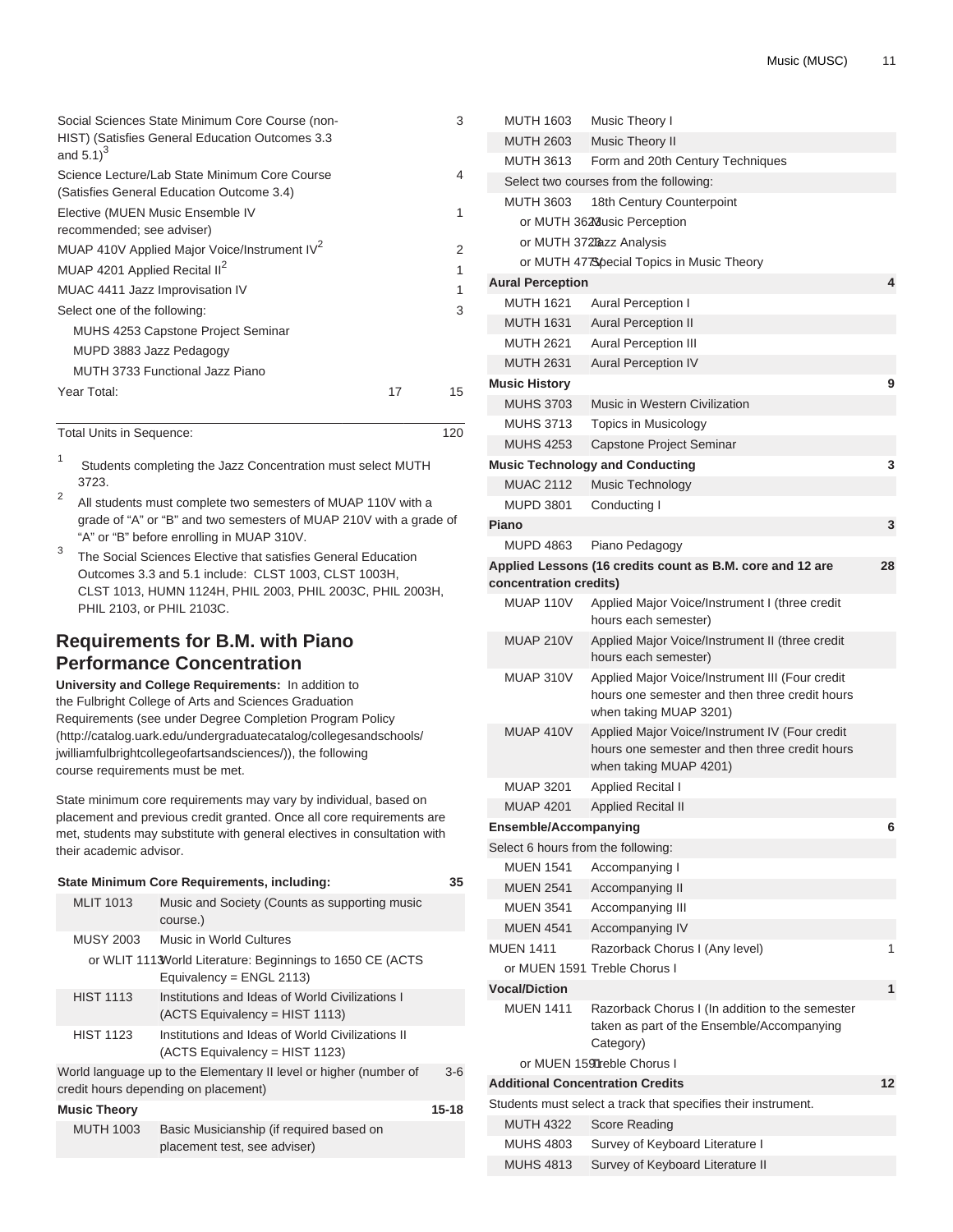Applied Secondary MUAP or MUAC (two credit hours)

General Electives (two credit hours)

Total Hours 120

# **B.M. in Music with Piano Performance Concentration Eight-Semester Degree Plan**

Students enrolling in the eight-semester degree plan should review the [Eight-Semester Degree Completion Policy \(http://](http://catalog.uark.edu/undergraduatecatalog/academicregulations/eightsemesterdegreecompletionpolicy/) [catalog.uark.edu/undergraduatecatalog/academicregulations/](http://catalog.uark.edu/undergraduatecatalog/academicregulations/eightsemesterdegreecompletionpolicy/) [eightsemesterdegreecompletionpolicy/](http://catalog.uark.edu/undergraduatecatalog/academicregulations/eightsemesterdegreecompletionpolicy/)).

State minimum core requirements may vary by individual, based on placement and previous credit granted. Once all core requirements are met, students may substitute with general electives in consultation with their academic advisor.

| <b>First Year</b>                                                                                                           |         | <b>Units</b>  |
|-----------------------------------------------------------------------------------------------------------------------------|---------|---------------|
|                                                                                                                             | Fall    | <b>Spring</b> |
| <b>ENGL 1013 Composition I (ACTS Equivalency</b><br>= ENGL 1013) (Satisfies General Education<br>Outcome 1.1)               | 3       |               |
| World language at the Elementary II level or higher                                                                         | 3       |               |
| MUAP 110V Applied Major Voice/Instrument I                                                                                  | 3       |               |
| 2 Credits of General Electives or MUTH 1003<br>Basic Musicianship (if required)                                             | $2 - 3$ |               |
| MUEN 1411 Razorback Chorus I<br>or MUEN 1591 Treble Chorus I                                                                | 1       |               |
| <b>ENGL 1023 Composition II (ACTS Equivalency</b><br>= ENGL 1023) (Satisfies General Education<br>Outcome 1.1) <sup>1</sup> |         | 3             |
| MLIT 1013 Music and Society (as needed<br>(Satisfies General Education Outcomes 1.2 and<br>$3.1)^{1}$                       |         | 3             |
| MUTH 1603 Music Theory I                                                                                                    |         | 3             |
| MUTH 1621 Aural Perception I                                                                                                |         | 1             |
| MUAP 110V Applied Major Voice/Instrument I                                                                                  |         | 3             |
| MUEN 1411 Razorback Chorus I<br>or MUEN 1591 Treble Chorus I                                                                |         | 1             |
| Year Total:                                                                                                                 | 12      | 14            |
| <b>Second Year</b>                                                                                                          |         | <b>Units</b>  |
|                                                                                                                             | Fall    | <b>Spring</b> |
| HIST 1113 Institutions and Ideas of World                                                                                   | 3       |               |

| Civilizations I (ACTS Equivalency = HIST 1113)                            |   |
|---------------------------------------------------------------------------|---|
| (Satisfies General Education Outcomes 3.2, 3.3,<br>and $4.1$ <sup>1</sup> |   |
| Science Lecture/Lab State Minimum Core                                    | 4 |
| (Satisfies General Education Outcome 3.4) <sup>1</sup>                    |   |
| MUTH 2603 Music Theory II <sup>1</sup>                                    | 3 |
| MUTH 1631 Aural Perception II                                             | 1 |
| MUAC 2112 Music Technology                                                | 2 |
| MUAP 210V Applied Major Voice/Instrument II                               | 3 |
| MUEN 2541 Accompanying II                                                 |   |

|         | 3             |
|---------|---------------|
|         |               |
|         | 3             |
|         |               |
|         | 3             |
|         | 1             |
|         | 3             |
|         | 1             |
| 17      | 14            |
|         |               |
|         | <b>Units</b>  |
| Fall    | <b>Spring</b> |
| 3       |               |
| 3       |               |
| 1       |               |
| 3       |               |
| $2 - 3$ |               |
| 4       |               |
| 1       |               |
|         |               |
|         | 3             |
|         | 3<br>3        |
|         |               |

MUAP 310V Applied Major Voice/Instrument III 3 MUAP 3201 Applied Recital I 1 MUEN 3541 Accompanying III 1 Year Total: 18 14

| <b>Fourth Year</b>                                                                                                      |         | <b>Units</b>  |
|-------------------------------------------------------------------------------------------------------------------------|---------|---------------|
|                                                                                                                         | Fall    | <b>Spring</b> |
| Science State Minimum Core lecture with<br>coreguisite lab (Satisfies General Education<br>Outcome $3.4$ ) <sup>1</sup> | 4       |               |
| <b>MUHS 4253 Capstone Project Seminar (Satisfies</b><br>General Education Outcome 6.1) <sup>1</sup>                     | 3       |               |
| MUTH 4322 Score Reading<br>or MUHS 4803 Survey of Keyboard Literature I                                                 | $2 - 3$ |               |
| MUAP 410V Applied Major Voice/Instrument IV                                                                             | 4       |               |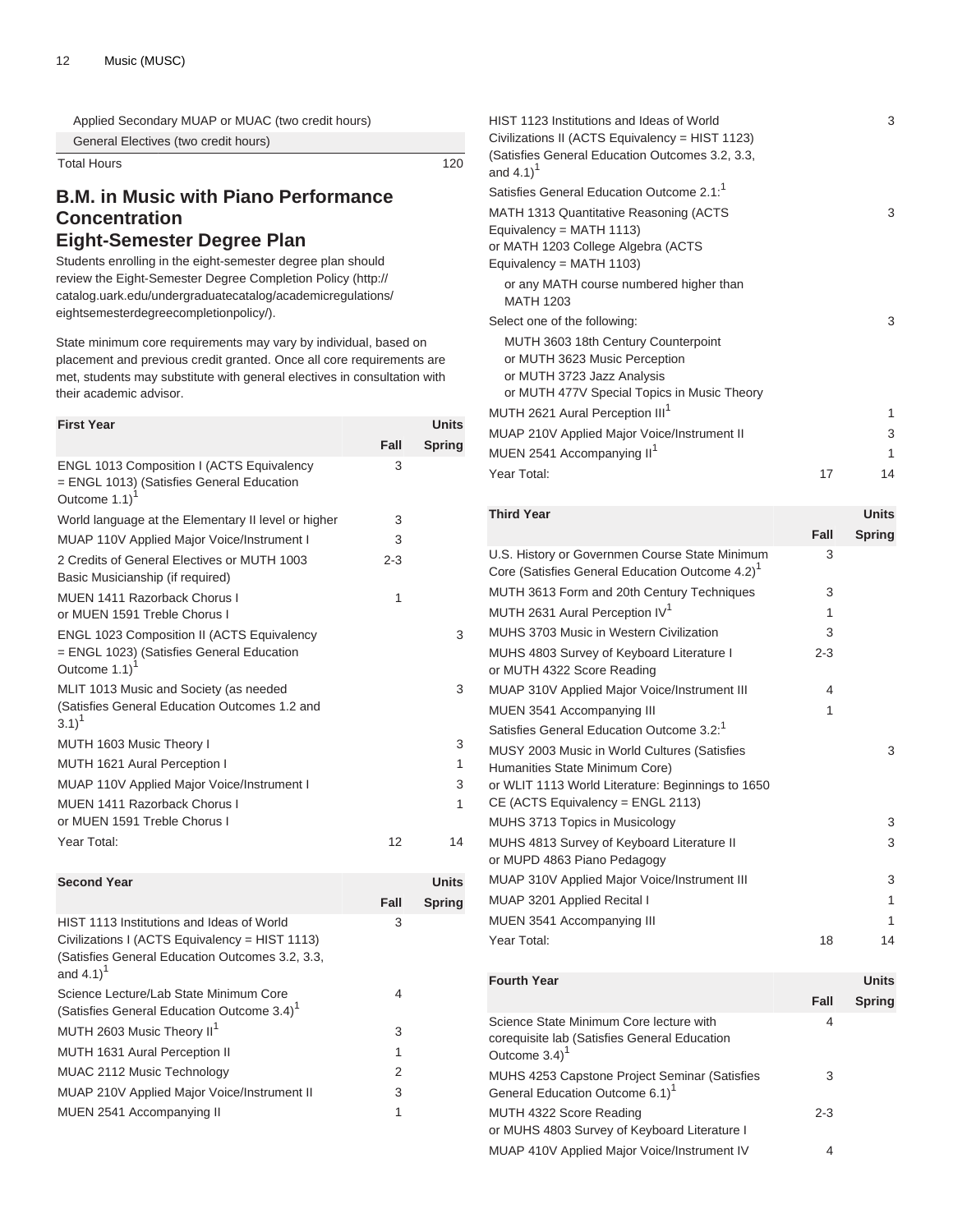| <b>MUAP Applied Secondary Voice/Instrument or</b><br>MUAC (see adviser)                                                      | 1  |    |
|------------------------------------------------------------------------------------------------------------------------------|----|----|
| MUEN 4541 Accompanying IV                                                                                                    | 1  |    |
| MUPD 3801 Conducting I                                                                                                       | 1  |    |
| Social Sciences State Minimum Core Course (non-<br>HIST) (Satisfies General Education Outcomes 3.3<br>and $5.1$ <sup>1</sup> |    | 3  |
| Select one of the following not selected in second                                                                           |    | 3  |
| year spring semester.                                                                                                        |    |    |
| MUTH 3603 18th Century Counterpoint                                                                                          |    |    |
| or MUTH 3623 Music Perception                                                                                                |    |    |
| or MUTH 3723 Jazz Analysis                                                                                                   |    |    |
| or MUTH 477V Special Topics in Music Theory                                                                                  |    |    |
| MUAP 410V Applied Major Voice/Instrument IV                                                                                  |    | 3  |
| MUPD 4863 Piano Pedagogy                                                                                                     |    | 3  |
| or MUHS 4813 Survey of Keyboard Literature II                                                                                |    |    |
| MUAP 4201 Applied Recital II                                                                                                 |    | 1  |
| MUAP Secondary Applied or MUAC (see adviser)                                                                                 |    | 1  |
| MUEN 4541 Accompanying IV                                                                                                    |    | 1  |
| Year Total:                                                                                                                  | 16 | 15 |
|                                                                                                                              |    |    |

Total Units in Sequence: 120

1 Students must complete the [State Minimum Core](http://catalog.uark.edu/undergraduatecatalog/gened/stateminimum/) [\(http://](http://catalog.uark.edu/undergraduatecatalog/gened/stateminimum/) [catalog.uark.edu/undergraduatecatalog/gened/stateminimum/](http://catalog.uark.edu/undergraduatecatalog/gened/stateminimum/)) and the requirements of their major(s) as outlined in the Catalog of Studies. These courses also fulfill many, if not all, of the [General Education Requirements](http://catalog.uark.edu/undergraduatecatalog/gened/generaleducation/) [\(http://catalog.uark.edu/](http://catalog.uark.edu/undergraduatecatalog/gened/generaleducation/) [undergraduatecatalog/gened/generaleducation/](http://catalog.uark.edu/undergraduatecatalog/gened/generaleducation/)). Please visit these pages in the links provided and consult with your academic advisor when making course selections to fulfill these requirements.

# **Requirements for B.M. with String Performance Concentration**

### **String Performance Concentration**

|                                                          | University Core Requirements including: |                                                                                       |   |  |
|----------------------------------------------------------|-----------------------------------------|---------------------------------------------------------------------------------------|---|--|
|                                                          | <b>MLIT 1013</b>                        | Music and Society (Counts as supporting music<br>course)                              |   |  |
|                                                          | MUSY 2003                               | Music in World Cultures                                                               |   |  |
|                                                          |                                         | or WLIT 111 World Literature: Beginnings to 1650 CE (ACTS<br>Equivalency = ENGL 2113) |   |  |
|                                                          | <b>HIST 1113</b>                        | Institutions and Ideas of World Civilizations I<br>(ACTS Equivalency = HIST 1113)     |   |  |
|                                                          | <b>HIST 1123</b>                        | Institutions and Ideas of World Civilizations II<br>(ACTS Equivalency = HIST 1123)    |   |  |
| A World Language Course at the 1013 Elementary II Level. |                                         |                                                                                       | 3 |  |
|                                                          | <b>Music Theory</b>                     |                                                                                       |   |  |
|                                                          | see adviser)                            | MUTH 1003 Basic Muscianship (if required based on placement test,                     |   |  |
|                                                          | <b>MUTH 1603</b>                        | Music Theory I                                                                        | 3 |  |
|                                                          | MUTH 2603                               | Music Theory II                                                                       | 3 |  |
|                                                          | Select two of the following:            |                                                                                       | 6 |  |
|                                                          | MUTH 3603                               | 18th Century Counterpoint                                                             |   |  |
| or MUTH 3628 usic Perception                             |                                         |                                                                                       |   |  |
|                                                          | or MUTH 372Bazz Analysis                |                                                                                       |   |  |
|                                                          |                                         | or MUTH 4778 pecial Topics in Music Theory                                            |   |  |

| <b>MUTH 3613</b>        | Form and 20th Century Techniques                                                                           | 3   |
|-------------------------|------------------------------------------------------------------------------------------------------------|-----|
| <b>Aural Perception</b> |                                                                                                            |     |
| <b>MUTH 1621</b>        | <b>Aural Perception I</b>                                                                                  | 1   |
| <b>MUTH 1631</b>        | Aural Perception II                                                                                        | 1   |
| <b>MUTH 2621</b>        | Aural Perception III                                                                                       | 1   |
| <b>MUTH 2631</b>        | Aural Perception IV                                                                                        | 1   |
| <b>Music History</b>    |                                                                                                            |     |
| <b>MUHS 3703</b>        | Music in Western Civilization                                                                              | 3   |
| <b>MUHS 3713</b>        | Topics in Musicology                                                                                       | 3   |
| <b>MUHS 4253</b>        | Capstone Project Seminar                                                                                   | 3   |
|                         | <b>Music Technology and Conducting</b>                                                                     |     |
| <b>MUAC 2112</b>        | Music Technology                                                                                           | 2   |
| <b>MUPD 3801</b>        | Conducting I                                                                                               | 1   |
| Piano                   |                                                                                                            |     |
| <b>MUAC 1221</b>        | Piano Class for Music Majors I                                                                             | 1   |
| <b>MUAC 1231</b>        | Piano Class for Music Majors II                                                                            | 1   |
| <b>MUAC 2221</b>        | Piano Class for Music Majors III                                                                           | 1   |
| <b>MUAC 2231</b>        | Piano Class for Music Major IV (Concentration<br>credit)                                                   | 1   |
| concentration credits)  | Applied String (16 credits count as B.M. core and 12 are                                                   | 28  |
| MUAP 110V               | Applied Major Voice/Instrument I (6 Hours (3+3))                                                           |     |
| <b>MUAP 210V</b>        | Applied Major Voice/Instrument II (6 Hours (3+3))                                                          |     |
| MUAP 310V               | Applied Major Voice/Instrument III (4 credits one<br>semester and then 3 credits when taking MUAP<br>3201) |     |
| MUAP 410V               | Applied Major Voice/Instrument IV (4 credits one<br>semester and then 3 credits when taking MUAP<br>4201)  |     |
| <b>MUAP 3201</b>        | <b>Applied Recital I</b>                                                                                   |     |
| <b>MUAP 4201</b>        | <b>Applied Recital II</b>                                                                                  |     |
| <b>Ensemble</b>         |                                                                                                            |     |
|                         | Ensemble (7 hours, see adviser for selections)                                                             | 7   |
|                         | Chamber Music (Concentration credits) Choose from:                                                         | 4   |
| <b>MUEN 1501</b>        | <b>Chamber Music I</b>                                                                                     |     |
| <b>MUEN 2501</b>        | <b>Chamber Music II</b>                                                                                    |     |
| <b>MUEN 3501</b>        | <b>Chamber Music III</b>                                                                                   |     |
| <b>MUEN 4501</b>        | Chamber Music IV                                                                                           |     |
| <b>MUEN 4801</b>        | Chamber Music V                                                                                            |     |
| <b>Voice/Diction</b>    |                                                                                                            |     |
| <b>MUEN 1411</b>        | Razorback Chorus I                                                                                         | 1   |
|                         | or MUEN 1591 Treble Chorus I                                                                               |     |
|                         | <b>Additional Concentration Credits</b>                                                                    | 7   |
|                         | Students must select a track that specifies their instrument.                                              |     |
| MUHS 4703               | Survey of String Literature                                                                                |     |
| Electives (4 Hours)     |                                                                                                            |     |
| <b>Total Hours</b>      |                                                                                                            | 120 |
|                         |                                                                                                            |     |

# **Music B.M., String Performance Concentration Eight Semester Degree Program**

Students wishing to follow the eight-semester degree plan should see the Eight-Semester Degree Policy for university requirements of the program,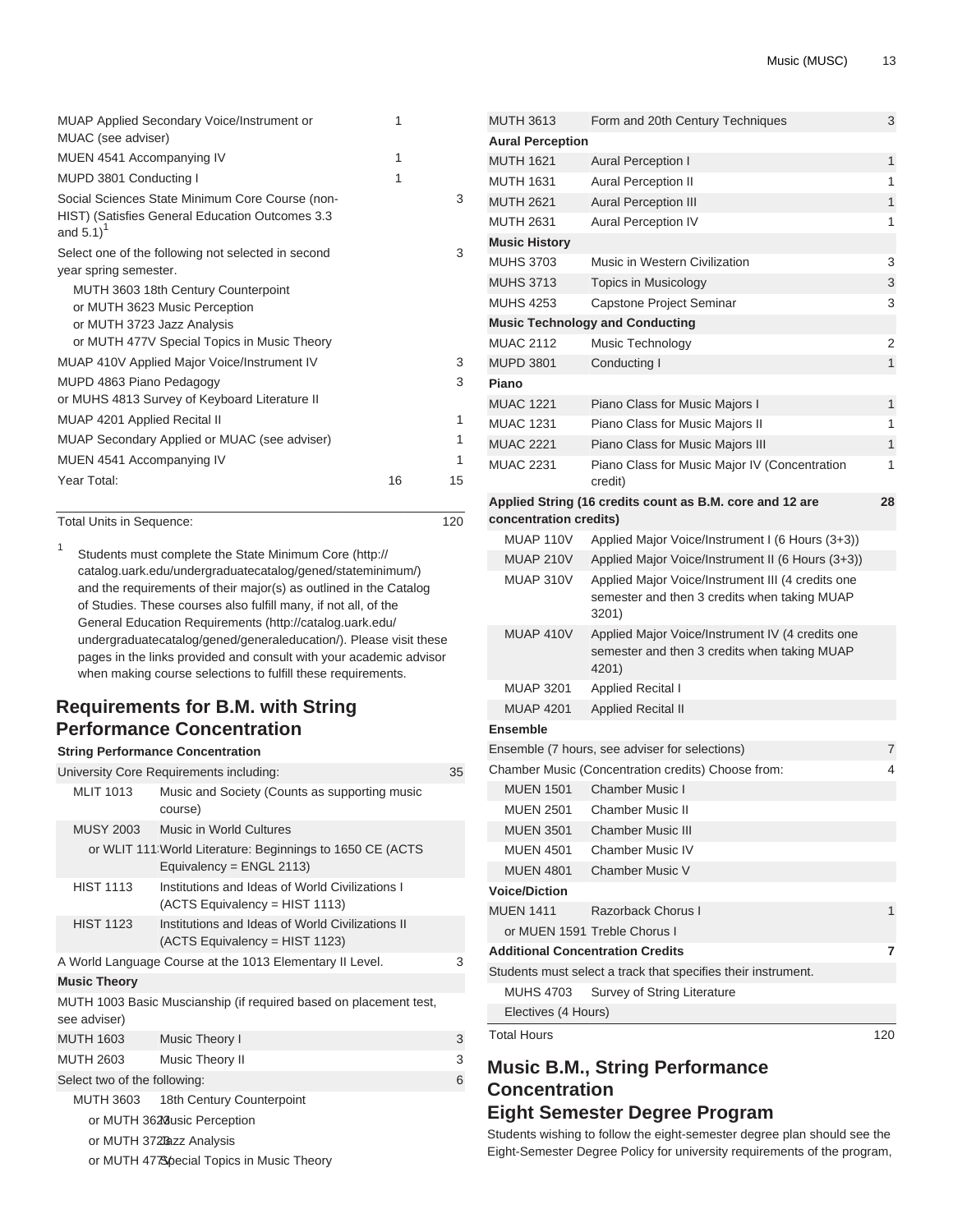and should consult with their music adviser about the requirements in their concentration's eight-semester plan. Music core requirement hours may vary, based on placement and previous credit granted. If a music core requirement is met without taking a class, students will substitute an elective for the core class.

| <b>First Year</b>                                                                                              |      | <b>Units</b>  |
|----------------------------------------------------------------------------------------------------------------|------|---------------|
|                                                                                                                | Fall | <b>Spring</b> |
| <b>ENGL 1013 Composition I (ACTS Equivalency</b><br>= ENGL 1013) (Satisfies General Education<br>Outcome 1.1)  | 3    |               |
| 1013 Elementary II world language course                                                                       | 3    |               |
| MUTH 1003 Basic Musicianship (if required, or<br>Elective)                                                     | 3    |               |
| MUAP 110V Applied Major Voice/Instrument I                                                                     | 3    |               |
| <b>MUEN 1411 Razorback Chorus I</b><br>or MUEN 1591 Treble Chorus I                                            | 1    |               |
| MUEN Ensemble I (see adviser)                                                                                  | 1    |               |
| <b>ENGL 1023 Composition II (ACTS Equivalency</b><br>= ENGL 1023) (Satisfies General Education<br>Outcome 1.1) |      | 3             |
| MLIT 1013 Music and Society (Satisfies General<br>Education Outcomes 1.2 and 3.1)                              |      | 3             |
| MUTH 1603 Music Theory I                                                                                       |      | 3             |
| MUTH 1621 Aural Perception I                                                                                   |      | 1             |
| <b>MUAC 1221 Piano Class for Music Majors I</b>                                                                |      | 1             |
| <b>MUAP 110V Applied Major Voice/Instrument I</b>                                                              |      | 3             |
| MUEN Ensemble I (see adviser)                                                                                  |      | 1             |
| Year Total:                                                                                                    | 14   | 15            |

| <b>Second Year</b>                                                                                                                                                                                        |      | <b>Units</b>  |
|-----------------------------------------------------------------------------------------------------------------------------------------------------------------------------------------------------------|------|---------------|
|                                                                                                                                                                                                           | Fall | <b>Spring</b> |
| HIST 1113 Institutions and Ideas of World<br>Civilizations I (ACTS Equivalency = HIST 1113)<br>(Satisfies General Education Outcomes 3.2, 3.3,<br>and $4.1$ )                                             | 3    |               |
| MUTH 2603 Music Theory II <sup>1</sup>                                                                                                                                                                    | 3    |               |
| MUTH 1631 Aural Perception II                                                                                                                                                                             | 1    |               |
| <b>MUAC 1231 Piano Class for Music Majors II</b>                                                                                                                                                          | 1    |               |
| MUAC 2112 Music Technology                                                                                                                                                                                | 2    |               |
| MUAP 210V Applied Major Voice/Instrument II <sup>1</sup>                                                                                                                                                  | 3    |               |
| MUEN Ensemble II (see adviser)                                                                                                                                                                            | 1    |               |
| HIST 1123 Institutions and Ideas of World<br>Civilizations II (ACTS Equivalency = HIST 1123)<br>(Satisfies General Education Outcomes 3.2, 3.3,<br>and $4.1$ )                                            |      | 3             |
| Satisfies General Education Outcome 2.1:                                                                                                                                                                  |      |               |
| MATH 1313 Quantitative Reasoning (ACTS<br>Equivalency = MATH $1113$ )<br>or MATH 1203 College Algebra (ACTS<br>Equivalency = MATH $1103$ )<br>or any MATH course numbered higher than<br><b>MATH 1203</b> |      | 3             |
| Select one of the following: <sup>2</sup>                                                                                                                                                                 |      | 3             |

| MUTH 3603 18th Century Counterpoint         |    |    |
|---------------------------------------------|----|----|
| or MUTH 3623 Music Perception               |    |    |
| or MUTH 3723 Jazz Analysis                  |    |    |
| or MUTH 477V Special Topics in Music Theory |    |    |
| MUTH 2621 Aural Perception III <sup>1</sup> |    | 1  |
| MUAC 2221 Piano Class for Music Majors III  |    | 1  |
| MUAP 210V Applied Major Voice/Instrument II |    | 3  |
| MUEN Ensemble II (see adviser)              |    | 1  |
| Year Total:                                 | 14 | 15 |
|                                             |    |    |

| <b>Third Year</b>                                                                                                             |      | <b>Units</b>  |
|-------------------------------------------------------------------------------------------------------------------------------|------|---------------|
|                                                                                                                               | Fall | <b>Spring</b> |
| MUTH 3613 Form and 20th Century Techniques <sup>2</sup>                                                                       | 3    |               |
| MUTH 2631 Aural Perception IV <sup>1</sup>                                                                                    | 1    |               |
| MUHS 3703 Music in Western Civilization <sup>2</sup>                                                                          | 3    |               |
| MUAC 2231 Piano Class for Music Major IV <sup>1</sup>                                                                         | 1    |               |
| MUHS 4703 Survey of String Literature (or U.S.<br>history course (University Core, U.S. History)) <sup>2</sup>                | 3    |               |
| MUAP 310V Applied Major Voice/Instrument III <sup>2</sup>                                                                     | 4    |               |
| MUEN Ensemble III (see adviser) <sup>2</sup>                                                                                  | 1    |               |
| MUEN 3501 Chamber Music III <sup>2</sup>                                                                                      | 1    |               |
| Satisfies General Education Outcomes 3.2 and 4.1:                                                                             |      |               |
| MUSY 2003 Music in World Cultures<br>or WLIT 1113 World Literature: Beginnings to 1650<br>$CE$ (ACTS Equivalency = ENGL 2113) |      | 3             |
| Science Lecture/Lab State Minimum Core<br>(Satisfies General Education Outcome 3.4)                                           |      | 4             |
| MUHS 3713 Topics in Musicology <sup>2</sup>                                                                                   |      | 3             |
| MUAP 310V Applied Major Voice/Instrument III <sup>2</sup>                                                                     |      | 3             |
| MUAP 3201 Applied Recital I <sup>2</sup>                                                                                      |      | 1             |
| MUEN Ensemble III (see adviser)                                                                                               |      | 1             |
| MUEN 3501 Chamber Music III <sup>2</sup>                                                                                      |      | 1             |
| Year Total:                                                                                                                   | 17   | 16            |

| <b>Fourth Year</b>                                                                                                                                |      | <b>Units</b>  |
|---------------------------------------------------------------------------------------------------------------------------------------------------|------|---------------|
|                                                                                                                                                   | Fall | <b>Spring</b> |
| U.S. History or Government Course State Minimum<br>Core (Satisfies General Education Outcome 4.2) or<br>MUHS 4703 Survey of String Literature     | 3    |               |
| Science Lecture/Lab State Minimum Core<br>(Satisfies General Education Outcome 3.4)                                                               | 4    |               |
| <b>MUHS 4253 Capstone Project Seminar (Satisfies</b><br>General Education Outcome 6.1) <sup>2</sup>                                               | 3    |               |
| MUPD 3801 Conducting I <sup>2</sup>                                                                                                               | 1    |               |
| MUAP 410V Applied Major Voice/Instrument IV <sup>2</sup>                                                                                          | 4    |               |
| MUEN Ensemble IV (see adviser) <sup>2</sup>                                                                                                       | 1    |               |
| MUEN 4501 Chamber Music IV <sup>2</sup>                                                                                                           | 1    |               |
| Social Sciences Course (non-HIST) State Minimum<br>Core (Satisfies General Education Outcomes 3.3<br>and $5.1$ <sup>3</sup>                       |      | 3             |
| Select one of the following: <sup>2</sup>                                                                                                         |      | 3             |
| MUTH 3603 18th Century Counterpoint<br>or MUTH 3623 Music Perception<br>or MUTH 3723 Jazz Analysis<br>or MUTH 477V Special Topics in Music Theory |      |               |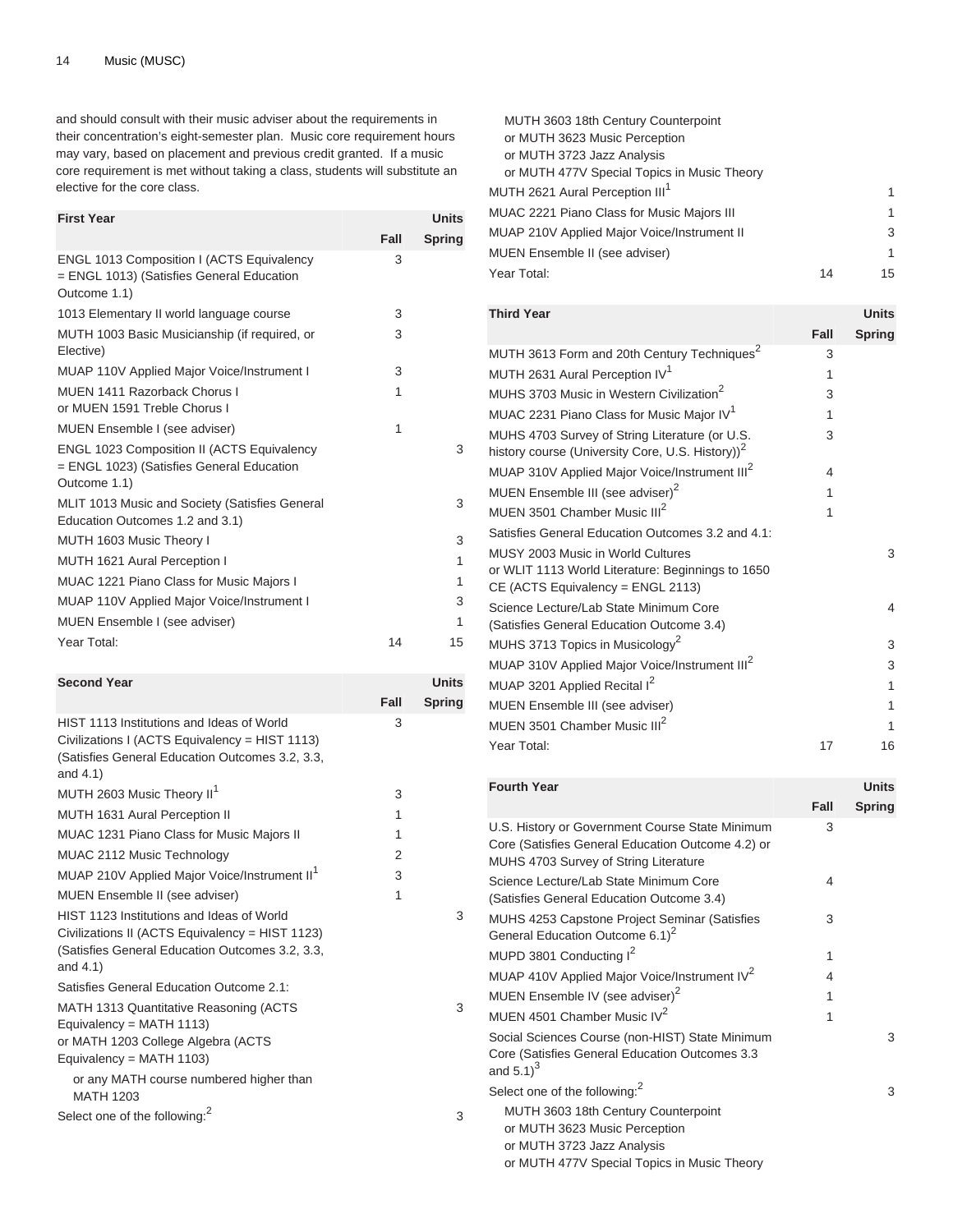| MUAP 410V Applied Major Voice/Instrument IV <sup>2</sup> |    | 3               |
|----------------------------------------------------------|----|-----------------|
| MUAP 4201 Applied Recital II <sup>2</sup>                |    |                 |
| Elective (MUEN Music Ensemble IV                         |    |                 |
| recommended; see adviser)                                |    |                 |
| MUEN 4501 Chamber Music IV <sup>2</sup>                  |    |                 |
| Year Total:                                              | 17 | 12 <sub>1</sub> |
|                                                          |    |                 |

Total Units in Sequence: 120

1 Meets 40-hour advanced credit hour requirement.

- <sup>2</sup> Meets 24-hour rule (24 hours of 3000-4000 level courses in Fulbright College), in addition to meeting the 40-hour rule.
- 3 The Social Sciences Elective that satisfies General Education Outcomes 3.3 and 5.1 include: [CLST 1003,](/search/?P=CLST%201003) [CLST 1003H](/search/?P=CLST%201003H), [CLST 1013,](/search/?P=CLST%201013) [HUMN 1124H,](/search/?P=HUMN%201124H) [PHIL 2003](/search/?P=PHIL%202003), [PHIL 2003C](/search/?P=PHIL%202003C), [PHIL 2003H](/search/?P=PHIL%202003H), [PHIL 2103,](/search/?P=PHIL%202103) or [PHIL 2103C](/search/?P=PHIL%202103C)

### **Requirements for B.M. with Theory Concentration**

### **Theory Concentration**

|                              | <b>University Core Requirements including:</b>                                        | 35             |
|------------------------------|---------------------------------------------------------------------------------------|----------------|
| <b>MLIT 1013</b>             | Music and Society (Also counts as supporting<br>music course.)                        |                |
| <b>MUSY 2003</b>             | Music in World Cultures                                                               |                |
|                              | or WLIT 111 World Literature: Beginnings to 1650 CE (ACTS<br>Equivalency = ENGL 2113) |                |
| <b>HIST 1113</b>             | Institutions and Ideas of World Civilizations I<br>(ACTS Equivalency = HIST 1113)     |                |
| <b>HIST 1123</b>             | Institutions and Ideas of World Civilizations II<br>(ACTS Equivalency = HIST 1123)    |                |
|                              | A World Language Course at the 1013 Elementary II Level.                              | 3              |
| <b>Music Theory</b>          |                                                                                       |                |
| see adviser)                 | MUTH 1003 Basic Musicianship (if required based on placement test,                    |                |
| <b>MUTH 1603</b>             | Music Theory I <sup>1</sup>                                                           | 3              |
| MUTH 2603                    | Music Theory II <sup>1</sup>                                                          | 3              |
| Select two of the following: |                                                                                       | 6              |
| <b>MUTH 3603</b>             | 18th Century Counterpoint                                                             |                |
| <b>MUTH 3623</b>             | <b>Music Perception</b>                                                               |                |
| <b>MUTH 3723</b>             | <b>Jazz Analysis</b>                                                                  |                |
| <b>MUTH 477V</b>             | Special Topics in Music Theory                                                        |                |
| <b>MUTH 3613</b>             | Form and 20th Century Techniques <sup>1</sup>                                         | 3              |
| <b>Aural Perception</b>      |                                                                                       |                |
| <b>MUTH 1621</b>             | Aural Perception I                                                                    | 1              |
| <b>MUTH 1631</b>             | <b>Aural Perception II</b>                                                            | $\mathbf{1}$   |
| <b>MUTH 2621</b>             | <b>Aural Perception III</b>                                                           | 1              |
| <b>MUTH 2631</b>             | <b>Aural Perception IV</b>                                                            | 1              |
| <b>Music History</b>         |                                                                                       |                |
| <b>MUHS 3703</b>             | Music in Western Civilization                                                         | 3              |
| <b>MUHS 3713</b>             | <b>Topics in Musicology</b>                                                           | 3              |
| <b>MUHS 4253</b>             | Capstone Project Seminar                                                              | 3              |
|                              | <b>Music Technology and Conducting</b>                                                |                |
| <b>MUAC 2112</b>             | <b>Music Technology</b>                                                               | $\overline{2}$ |
| <b>MUPD 3801</b>             | Conducting I                                                                          | 1              |

| Piano                                   |                                                                                                              |              |
|-----------------------------------------|--------------------------------------------------------------------------------------------------------------|--------------|
| <b>MUAC 1221</b>                        | Piano Class for Music Majors I <sup>2</sup>                                                                  | 1            |
| <b>MUAC 1231</b>                        | Piano Class for Music Majors II <sup>2</sup>                                                                 | $\mathbf{1}$ |
| <b>MUAC 2221</b>                        | Piano Class for Music Majors III <sup>2</sup>                                                                | 1            |
| <b>MUAC 2231</b>                        | Piano Class for Music Major IV (Concentration<br>Credit) $2$                                                 | 1            |
| <b>Applied Major-Level Courses</b>      |                                                                                                              | 16           |
| <b>MUAP 110V</b>                        | Applied Major Voice/Instrument I (2 credits per<br>semester)                                                 |              |
|                                         | or MUAP 13 Applied Skills Voice/Instrument I                                                                 |              |
| <b>MUAP 210V</b>                        | Applied Major Voice/Instrument II (2 credits per<br>semester)                                                |              |
|                                         | or MUAP 230Applied Skills Voice/Instrument II                                                                |              |
| MUAP 310V                               | Applied Major Voice/Instrument III (2 credits per<br>semester)                                               |              |
|                                         | or MUAP 33 Applied Skills Voice/Instrument III                                                               |              |
| MUAP 410V                               | Applied Major Voice/Instrument IV (2 credits per<br>semester)                                                |              |
|                                         | or MUAP 415Applied Skills Voice/Instrument IV                                                                |              |
| <b>Ensemble</b>                         |                                                                                                              |              |
|                                         | Ensemble (7 Hours; See adviser for ensemble selections)                                                      | 7            |
| <b>Voice/Diction</b>                    |                                                                                                              |              |
| <b>MUEN 1411</b>                        | Razorback Chorus I                                                                                           | 1            |
|                                         | or MUEN 1591 Treble Chorus I                                                                                 |              |
| <b>Additional Concentration Credits</b> |                                                                                                              | 23           |
|                                         | Students must select a track that specifies their instrument.                                                |              |
| <b>MUTH 4612</b>                        | Orchestration                                                                                                |              |
|                                         | MUTH Upper-level Electives (6 Hours)                                                                         |              |
| <b>MUTH 498V</b>                        | Senior Thesis (3 Hours)                                                                                      |              |
| credits)                                | Music Electives (determined in consultation with adviser) (5                                                 |              |
| Electives (7 credits)                   |                                                                                                              |              |
| <b>Total Hours</b>                      |                                                                                                              | 120          |
| 1                                       | Students majoring in Theory must receive a grade of "B" or higher in<br>MUTH 1603, MUTH 2603, and MUTH 3613. |              |

2 Demonstration of piano skills appropriate for a composer; see Piano Proficiency Requirement above.

# **Music B.M., Music Theory Concentration Eight Semester Degree Program**

Students wishing to follow the eight-semester degree plan should see the [Eight-Semester Degree Policy](http://catalog.uark.edu/undergraduatecatalog/academicregulations/eightsemesterdegreecompletionpolicy/) ([http://](http://catalog.uark.edu/undergraduatecatalog/academicregulations/eightsemesterdegreecompletionpolicy/) [catalog.uark.edu/undergraduatecatalog/academicregulations/](http://catalog.uark.edu/undergraduatecatalog/academicregulations/eightsemesterdegreecompletionpolicy/) [eightsemesterdegreecompletionpolicy/\)](http://catalog.uark.edu/undergraduatecatalog/academicregulations/eightsemesterdegreecompletionpolicy/) for university requirements of the program, and should consult with their music adviser about the requirements in their concentration's eight-semester plan. Music core requirement hours may vary, based on placement and previous credit granted. If a music core requirement is met without taking a class, students will substitute an elective for the core class.

| <b>First Year</b>                                |      | Units         |
|--------------------------------------------------|------|---------------|
|                                                  | Fall | <b>Spring</b> |
| <b>ENGL 1013 Composition I (ACTS Equivalency</b> | 3    |               |
| = ENGL 1013) (Satisfies General Education        |      |               |
| Outcome 1.1)                                     |      |               |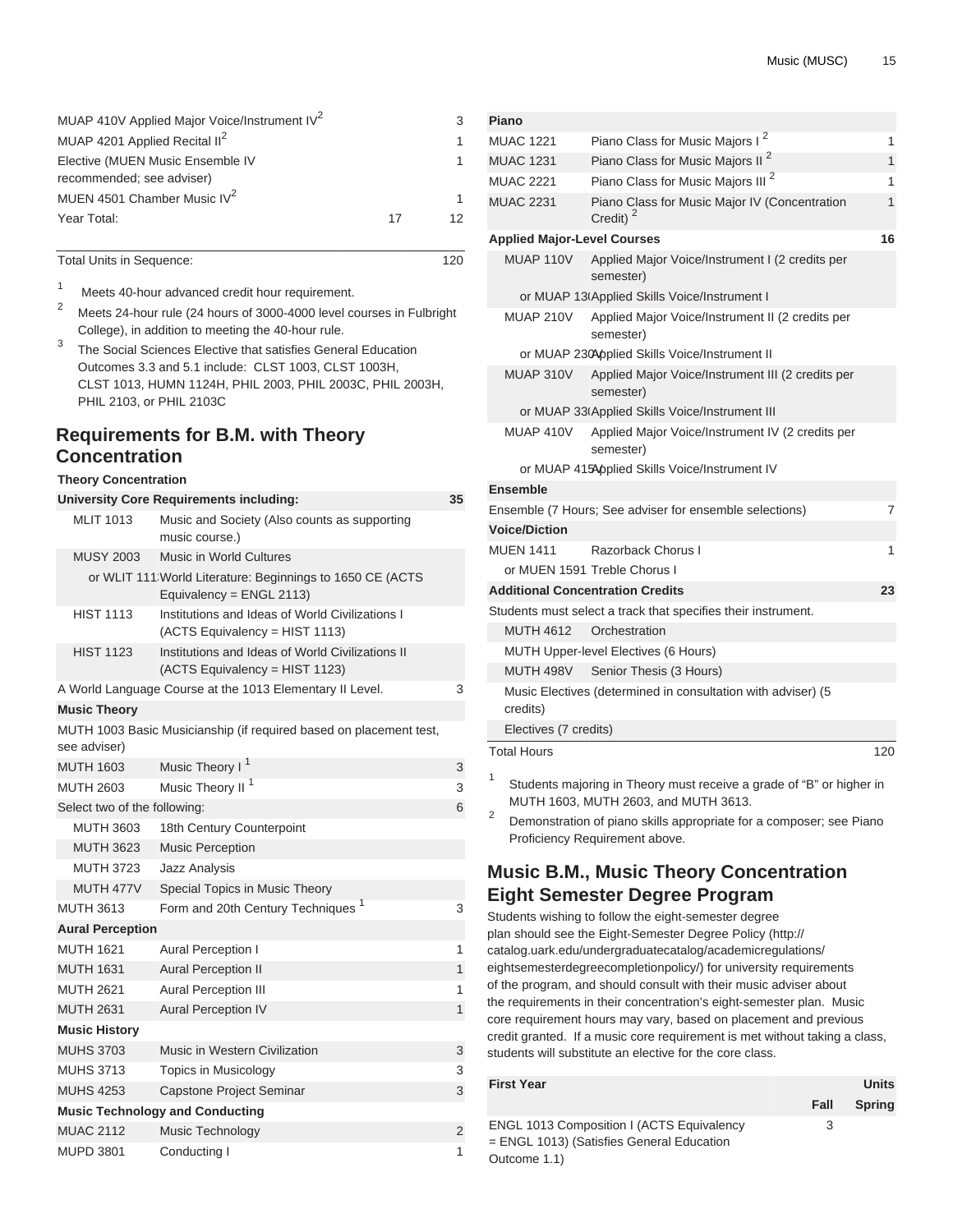| 1013 Elementary II world language course        | 3  |    |
|-------------------------------------------------|----|----|
| MUTH 1003 Basic Musicianship (if required or    | 3  |    |
| Elective)                                       |    |    |
| MUAP 110V Applied Major Voice/Instrument I      | 2  |    |
| MUEN 1411 Razorback Chorus I                    | 1  |    |
| or MUEN 1591 Treble Chorus I                    |    |    |
| MUEN Music Ensemble I, see adviser)             | 1  |    |
| ENGL 1023 Composition II (ACTS Equivalency      |    | 3  |
| = ENGL 1023) (Satisfies General Education       |    |    |
| Outcome 1.1)                                    |    |    |
| MLIT 1013 Music and Society (Satisfies General  |    | 3  |
| Education Outcomes 1.2 and 3.1)                 |    |    |
| MUTH 1603 Music Theory I (grade of B or better) |    | 3  |
| MUTH 1621 Aural Perception I                    |    | 1  |
| MUAC 1221 Piano Class for Music Majors I        |    | 1  |
| MUAP 110V Applied Major Voice/Instrument I      |    | 2  |
| MUEN Music Ensemble I (see adviser)             |    | 1  |
| Elective                                        |    | 1  |
| Year Total:                                     | 13 | 15 |
|                                                 |    |    |

3

3

| <b>Second Year</b>                                                                                                                                            |      | Units         |
|---------------------------------------------------------------------------------------------------------------------------------------------------------------|------|---------------|
|                                                                                                                                                               | Fall | <b>Spring</b> |
| HIST 1113 Institutions and Ideas of World<br>Civilizations I (ACTS Equivalency = HIST 1113)<br>(Satisfies General Education Outcomes 3.2, 3.3,<br>and $4.1$ ) | 3    |               |
| Science Lecture/Lab State Minimum Core<br>(Satisfies General Education Outcome 3.4)                                                                           | 4    |               |
| MUTH 2603 Music Theory II (grade of B or better) <sup>1</sup>                                                                                                 | 3    |               |
| MUTH 1631 Aural Perception II                                                                                                                                 | 1    |               |
| MUAC 1231 Piano Class for Music Majors II                                                                                                                     | 1    |               |
| MUAC 2112 Music Technology                                                                                                                                    | 2    |               |
| MUAP 210V Applied Major Voice/Instrument II                                                                                                                   | 2    |               |
| MUEN Music Ensemble II (see adviser)                                                                                                                          | 1    |               |
| HIST 1123 Institutions and Ideas of World<br>Civilizations II (ACTS Equivalency = HIST 1123)<br>(Satisfies General Education Outcomes 3.2, 3.3,<br>and 4.1)   |      | 3             |
| Satisfies General Education Outcome 2.1:                                                                                                                      |      |               |
| MATH 1313 Quantitative Reasoning (ACTS<br>Equivalency = MATH 1113)<br>or MATH 1203 College Algebra (ACTS<br>Equivalency = MATH 1103)                          |      | 3             |
| or any MATH course numbered higher than<br><b>MATH 1203</b>                                                                                                   |      |               |
| Select one of the following: <sup>2</sup>                                                                                                                     |      | 3             |
| MUTH 3603 18th Century Counterpoint<br>or MUTH 3623 Music Perception<br>or MUTH 3723 Jazz Analysis<br>or MUTH 477V Special Topics in Music Theory             |      |               |
| MUTH 2621 Aural Perception III <sup>2</sup>                                                                                                                   |      | 1             |
| MUAC 2221 Piano Class for Music Majors III                                                                                                                    |      | 1             |
| MUAP 210V Applied Major Voice/Instrument II                                                                                                                   |      | 2             |
| MUEN Music Ensemble II (see adviser)                                                                                                                          |      | 1             |
| Year Total:                                                                                                                                                   | 17   | 14            |

| <b>Third Year</b>                                                                                  |                | <b>Units</b>  |
|----------------------------------------------------------------------------------------------------|----------------|---------------|
|                                                                                                    | Fall           | <b>Spring</b> |
| MUTH 3613 Form and 20th Century Techniques<br>(grade of B or better) <sup>2</sup>                  | 3              |               |
| MUTH 2631 Aural Perception IV <sup>1</sup>                                                         | 1              |               |
| MUHS 3703 Music in Western Civilization <sup>2</sup>                                               | 3              |               |
| MUAC 2231 Piano Class for Music Major IV<br>(Concentration Credit)                                 | 1              |               |
| MUAP 310V Applied Major Voice/Instrument III <sup>2</sup>                                          | $\overline{2}$ |               |
| MUEN Music Ensemble III (see adviser) <sup>2</sup>                                                 | 1              |               |
| MUPD 3801 Conducting I <sup>2</sup>                                                                | 1              |               |
| MUTH Upper-level Elective (see adviser) <sup>2</sup>                                               | 3              |               |
| Satisfies General Education Outcomes 3.2 and 4.1:                                                  |                |               |
| MUSY 2003 Music in World Cultures                                                                  |                | 3             |
| or WLIT 1113 World Literature: Beginnings to 1650<br>CE (ACTS Equivalency = ENGL 2113)             |                |               |
| MUTH Upper-level Elective <sup>2</sup>                                                             |                | 3             |
| Select one of the following:                                                                       |                |               |
| MUTH 3603 18th Century Counterpoint<br>or MUTH 3623 Music Perception<br>or MUTH 3723 Jazz Analysis |                |               |
| or MUTH 477V Special Topics in Music Theory                                                        |                |               |
| MUHS 3713 Topics in Musicology <sup>2</sup>                                                        |                | 3             |
| MUAP 310V Applied Major Voice/Instrument III                                                       |                | 2             |
| MUEN Music Ensemble III (see adviser) <sup>2</sup>                                                 |                | $\mathbf{1}$  |
| <b>Music Elective</b>                                                                              |                | 3             |
| Year Total:                                                                                        | 15             | 15            |

| <b>Fourth Year</b>                                                                                                    |      | <b>Units</b>  |
|-----------------------------------------------------------------------------------------------------------------------|------|---------------|
|                                                                                                                       | Fall | <b>Spring</b> |
| U.S. History or Government Course State Minimum<br>Core (Satisfies General Education Outcome 4.2)                     | 3    |               |
| Science Lecture/Lab State Minimum Core<br>(Satisfies General Education Outcome 3.4)                                   | 4    |               |
| <b>MUHS 4253 Capstone Project Seminar (Satisfies</b><br>General Education Outcome 6.1) <sup>2</sup>                   | 3    |               |
| MUTH Upper-Level Elective <sup>2</sup>                                                                                | 3    |               |
| MUAP 410V Applied Major Voice/Instrument IV <sup>2</sup>                                                              | 2    |               |
| MUEN Music Ensemble IV, see adviser) <sup>2</sup>                                                                     | 1    |               |
| Social Sciences State Minimum Course (non-HIST)<br>(Satisfies General Education Outcomes 3.3 and<br>5.1) <sup>3</sup> |      | 3             |
| MUTH 4612 Orchestration <sup>2</sup>                                                                                  |      | 2             |
| MUTH 498V Senior Thesis <sup>2</sup>                                                                                  |      | 3             |
| MUAP 410V Applied Major Voice/Instrument IV <sup>2</sup>                                                              |      | 2             |
| Music Elective (MUEN Music Ensemble IV<br>recommended) $2$                                                            |      | 2             |
| Elective                                                                                                              |      | 3             |
| Year Total:                                                                                                           | 16   | 15            |
| <b>Total Units in Sequence:</b>                                                                                       |      | 120           |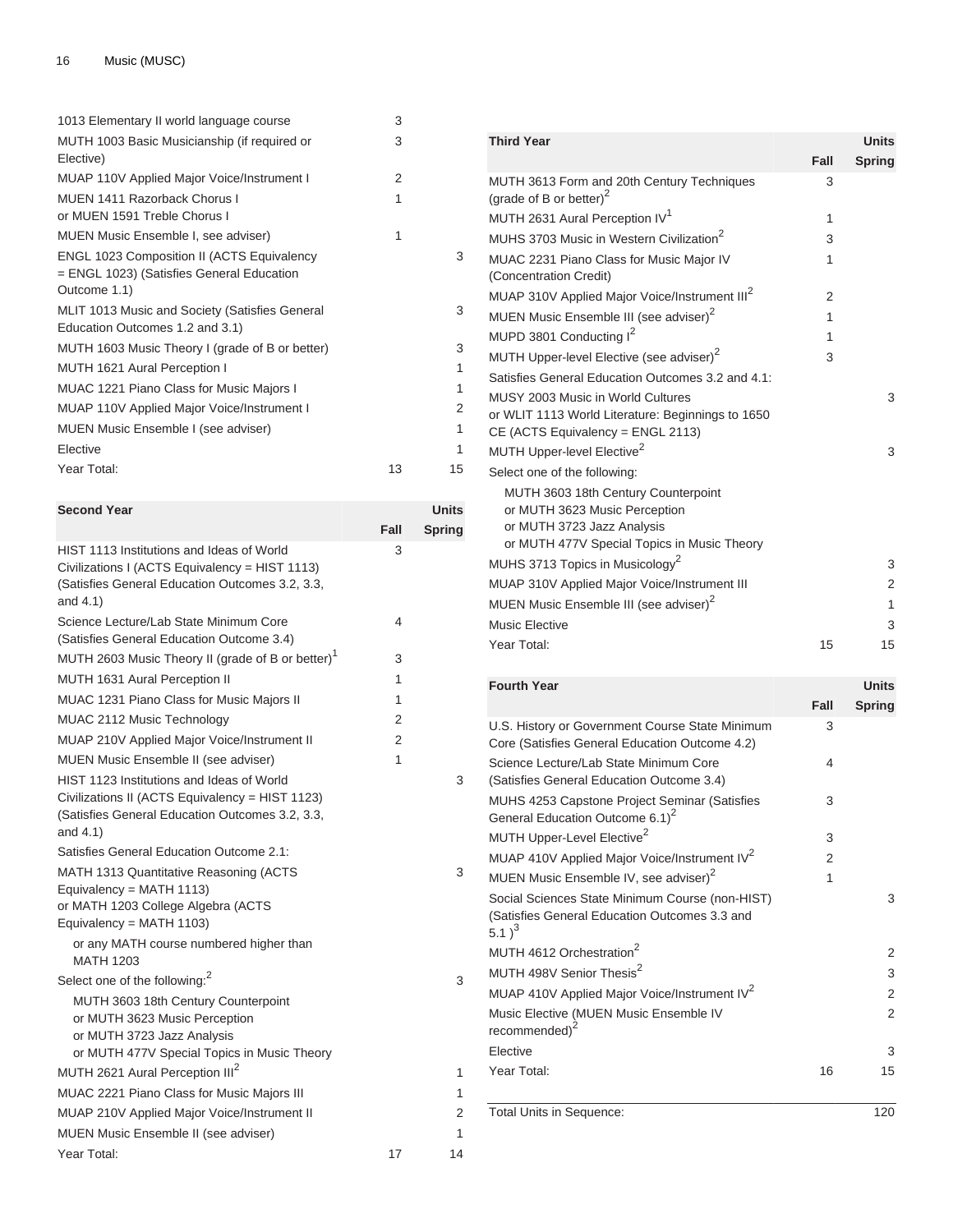- <sup>1</sup> Meets 40-hour advanced credit hour requirement.<br><sup>2</sup> Meets 34 hour rule (24 hours of 2000, 4000 lougl a
- <sup>2</sup> Meets 24-hour rule (24 hours of 3000-4000 level courses in Fulbright College), in addition to meeting the 40-hour rule.
- 3 The Social Sciences Elective that satisfies General Education Outcomes 3.3 and 5.1 include: [CLST 1003,](/search/?P=CLST%201003) [CLST 1003H](/search/?P=CLST%201003H), [CLST 1013,](/search/?P=CLST%201013) [HUMN 1124H,](/search/?P=HUMN%201124H) [PHIL 2003](/search/?P=PHIL%202003), [PHIL 2003C](/search/?P=PHIL%202003C), [PHIL 2003H](/search/?P=PHIL%202003H), [PHIL 2103,](/search/?P=PHIL%202103) or [PHIL 2103C](/search/?P=PHIL%202103C).

# **Requirements for B.M. with Voice Performance Concentration**

### **Voice Performance Concentration**

|                              | University Core Requirements including:                                               | 35 |
|------------------------------|---------------------------------------------------------------------------------------|----|
| <b>MLIT 1013</b>             | Music and Society (Also counts as supporting<br>music course.)                        |    |
| <b>MUSY 2003</b>             | <b>Music in World Cultures</b>                                                        |    |
|                              | or WLIT 111 World Literature: Beginnings to 1650 CE (ACTS<br>Equivalency = ENGL 2113) |    |
| <b>HIST 1113</b>             | Institutions and Ideas of World Civilizations I<br>(ACTS Equivalency = HIST 1113)     |    |
| <b>HIST 1123</b>             | Institutions and Ideas of World Civilizations II<br>(ACTS Equivalency = HIST 1123)    |    |
|                              | A World Language Course at the 1013 Elementary II Level.                              | 3  |
| <b>Music Theory</b>          |                                                                                       |    |
| see adviser)                 | MUTH 1003 Basic Musicianship (if required based on placement test,                    |    |
| <b>MUTH 1603</b>             | Music Theory I                                                                        | 3  |
| MUTH 2603                    | Music Theory II                                                                       | 3  |
| Select two of the following: |                                                                                       | 6  |
| <b>MUTH 3603</b>             | 18th Century Counterpoint                                                             |    |
|                              | or MUTH 3628 usic Perception                                                          |    |
|                              | or MUTH 372Bazz Analysis                                                              |    |
|                              | or MUTH 4778 pecial Topics in Music Theory                                            |    |
| <b>MUTH 3613</b>             | Form and 20th Century Techniques                                                      | 3  |
| <b>Aural Perception</b>      |                                                                                       |    |
| <b>MUTH 1621</b>             | <b>Aural Perception I</b>                                                             | 1  |
| <b>MUTH 1631</b>             | <b>Aural Perception II</b>                                                            | 1  |
| <b>MUTH 2621</b>             | <b>Aural Perception III</b>                                                           | 1  |
| <b>MUTH 2631</b>             | <b>Aural Perception IV</b>                                                            | 1  |
| <b>Music History</b>         |                                                                                       |    |
| <b>MUHS 3703</b>             | Music in Western Civilization                                                         | 3  |
| <b>MUHS 3713</b>             | Topics in Musicology                                                                  | 3  |
| <b>MUHS 4253</b>             | Capstone Project Seminar                                                              | 3  |
|                              | <b>Music Technology and Conducting</b>                                                |    |
| <b>MUAC 2112</b>             | Music Technology                                                                      | 2  |
| <b>MUPD 3801</b>             | Conducting I                                                                          | 1  |
| Piano                        |                                                                                       |    |
| <b>MUAC 1221</b>             | Piano Class for Music Majors I                                                        | 1  |
| <b>MUAC 1231</b>             | Piano Class for Music Majors II                                                       | 1  |
| <b>MUAC 2221</b>             | Piano Class for Music Majors III                                                      | 1  |
| <b>MUAC 2231</b>             | Piano Class for Music Major IV (Concentration<br>credit)                              | 1  |
| concentration credits)       | Applied Voice (16 credits count as B.M. core and 8 are                                | 24 |

| <b>Total Hours</b>   |                                                                                                                      | 120            |
|----------------------|----------------------------------------------------------------------------------------------------------------------|----------------|
|                      | 6 hours of World Language (in addition to the language requirement<br>listed as part of the Bachelor of Music core.) | 6              |
| MUPD 477V            | Special Topics in Pedagogy (Vocal Pedagogy)                                                                          | $\overline{2}$ |
| <b>MUHS 4773</b>     | Survey of Vocal Literature II                                                                                        | 3              |
| <b>MUHS 4763</b>     | Survey of Vocal Literature I                                                                                         | 3              |
|                      | Students must select a track that specifies their instrument.                                                        |                |
|                      | <b>Additional Concentration Credits</b>                                                                              |                |
| <b>MUAC 1141</b>     | German and French Diction for Singers<br>(Concentration credit)                                                      | 1              |
| <b>MUAC 1121</b>     | English and Italian Diction for Singers                                                                              | $\mathbf{1}$   |
| <b>Voice/Diction</b> |                                                                                                                      |                |
|                      | Ensemble (7 hours; see adviser for ensemble selection)                                                               | $\overline{7}$ |
| <b>Ensemble</b>      |                                                                                                                      |                |
| <b>MUAP 4201</b>     | <b>Applied Recital II</b>                                                                                            |                |
| <b>MUAP 3201</b>     | <b>Applied Recital I</b>                                                                                             |                |
| MUAP 410V            | Applied Major Voice/Instrument IV (3 credits one<br>semester and then 2 credits when taking MUAP<br>4201)            |                |
| MUAP 310V            | Applied Major Voice/Instrument III (3 credits one<br>semester and then 2 credits when taking MUAP<br>3201)           |                |
| <b>MUAP 210V</b>     | Applied Major Voice/Instrument II (3 credits for<br>each of two semesters)                                           |                |
| MUAP 110V            | Applied Major Voice/Instrument I (3 credits for each<br>of two semesters)                                            |                |

# **Music B.M., Voice Performance Concentration Eight Semester Degree Program**

Students wishing to follow the eight-semester degree plan should see the [Eight-Semester Degree Policy](http://catalog.uark.edu/undergraduatecatalog/academicregulations/eightsemesterdegreecompletionpolicy/) ([http://](http://catalog.uark.edu/undergraduatecatalog/academicregulations/eightsemesterdegreecompletionpolicy/) [catalog.uark.edu/undergraduatecatalog/academicregulations/](http://catalog.uark.edu/undergraduatecatalog/academicregulations/eightsemesterdegreecompletionpolicy/) [eightsemesterdegreecompletionpolicy/\)](http://catalog.uark.edu/undergraduatecatalog/academicregulations/eightsemesterdegreecompletionpolicy/) for university requirements of the program, and should consult with their music adviser about the requirements in their concentration's eight-semester plan. Music core requirement hours may vary, based on placement and previous credit granted. If a music core requirement is met without taking a class, students will substitute an elective for the core class.

| <b>First Year</b>                                                                                                                          |         | <b>Units</b> |
|--------------------------------------------------------------------------------------------------------------------------------------------|---------|--------------|
|                                                                                                                                            | Fall    | Spring       |
| ENGL 1013 Composition I (ACTS Equivalency<br>= ENGL 1013) (Satisfies General Education<br>Outcome 1.1)                                     | 3       |              |
| Satisfies General Education Outcome 2.1:                                                                                                   |         |              |
| MATH 1313 Quantitative Reasoning (ACTS<br>Equivalency = MATH $1113$ )<br>or MATH 1203 College Algebra (ACTS<br>Equivalency = MATH $1103$ ) | 3       |              |
| or any MATH course numbered higher than<br><b>MATH 1203</b>                                                                                |         |              |
| 1013 Elementary II world language course                                                                                                   | 3       |              |
| MUTH 1003 Basic Musicianship (if required)                                                                                                 | $0 - 3$ |              |
| MUAP 110V Applied Major Voice/Instrument I                                                                                                 | 3       |              |
| <b>MUAC 1121 English and Italian Diction for Singers</b>                                                                                   | 1       |              |
| MUEN Music Ensemble I (see adviser)                                                                                                        | 1       |              |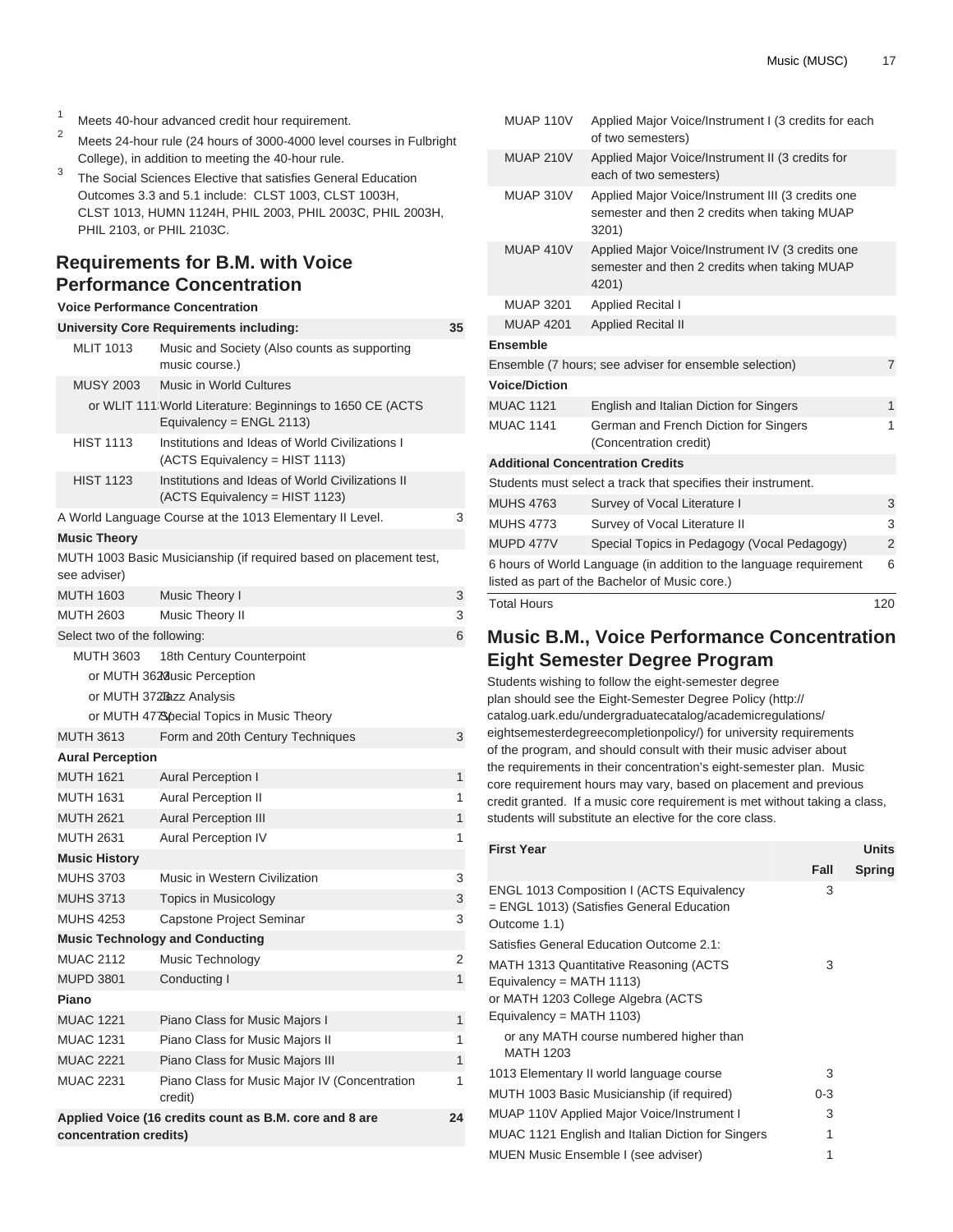| ENGL 1023 Composition II (ACTS Equivalency<br>$=$ ENGL 1023) (Satisfies General Education<br>Outcome 1.1) | 3  |
|-----------------------------------------------------------------------------------------------------------|----|
| MLIT 1013 Music and Society (Satisfies General<br>Education Outcomes 1.2 and 3.1)                         | 3  |
| MUTH 1603 Music Theory I                                                                                  | 3  |
| MUTH 1621 Aural Perception I                                                                              | 1  |
| MUAC 1221 Piano Class for Music Majors I                                                                  | 1  |
| MUAP 110V Applied Major Voice/Instrument I                                                                | 3  |
| MUAC 1141 German and French Diction for<br><b>Singers</b>                                                 | 1  |
| MUEN Music Ensemble I (see adviser)                                                                       | 1  |
| Year Total:<br>14                                                                                         | 16 |

| <b>Second Year</b>                                                                                                                                                                             |      | <b>Units</b>  |
|------------------------------------------------------------------------------------------------------------------------------------------------------------------------------------------------|------|---------------|
|                                                                                                                                                                                                | Fall | <b>Spring</b> |
| HIST 1113 Institutions and Ideas of World<br>Civilizations I (ACTS Equivalency = HIST 1113)<br>(Satisfies General Education Outcomes 3.2, 3.3,<br>and $4.1$ )                                  | 3    |               |
| MUTH 2603 Music Theory II <sup>1</sup>                                                                                                                                                         | 3    |               |
| MUTH 1631 Aural Perception II                                                                                                                                                                  | 1    |               |
| MUAC 1231 Piano Class for Music Majors II                                                                                                                                                      | 1    |               |
| MUAC 2112 Music Technology                                                                                                                                                                     | 2    |               |
| MUAP 210V Applied Major Voice/Instrument II                                                                                                                                                    | 3    |               |
| <b>MUEN Music Ensemble II (see adviser)</b>                                                                                                                                                    | 1    |               |
| World Language                                                                                                                                                                                 | 3    |               |
| HIST 1123 Institutions and Ideas of World<br>Civilizations II (ACTS Equivalency = HIST 1123)<br>(Satisfies General Education Outcomes 3.2, 3.3,<br>and 4.1)                                    |      | 3             |
| World Language                                                                                                                                                                                 |      | 3             |
| Select one of the following: <sup>2</sup><br>MUTH 3603 18th Century Counterpoint<br>or MUTH 3623 Music Perception<br>or MUTH 3723 Jazz Analysis<br>or MUTH 477V Special Topics in Music Theory |      | 3             |
| MUTH 2621 Aural Perception III <sup>1</sup>                                                                                                                                                    |      | 1             |
| MUAC 2221 Piano Class for Music Majors III                                                                                                                                                     |      | 1             |
| MUAP 210V Applied Major Voice/Instrument II                                                                                                                                                    |      | 3             |
| MUEN Music Ensemble II (see adviser)                                                                                                                                                           |      | 1             |
| Year Total:                                                                                                                                                                                    | 17   | 15            |

#### **Third Year Units Fall Spring** MUTH 3613 Form and 20th Century Techniques<sup>2</sup> 3 MUTH 2631 Aural Perception IV<sup>1</sup> 1 MUHS 3703 Music in Western Civilization<sup>2</sup> 3 MUHS 4763 Survey of Vocal Literature I (or University Core, U.S. History)<sup>2</sup> 3 MUAC 2231 Piano Class for Music Major IV 1 MUAP 310V Applied Major Voice/Instrument III<sup>2</sup> 3 MUEN Ensemble III (see adviser)<sup>2</sup> 1 MUPD 3801 Conducting  $I^2$ 1

| Satisfies General Education Outcome 4.1:                         |    |         |
|------------------------------------------------------------------|----|---------|
| MUSY 2003 Music in World Cultures                                |    | 3       |
| or WLIT 1113 World Literature: Beginnings to 1650                |    |         |
| $CE$ (ACTS Equivalency = ENGL 2113)                              |    |         |
| Select one of the following not selected previously <sup>2</sup> |    | 3       |
| MUTH 3603 18th Century Counterpoint                              |    |         |
| or MUTH 3623 Music Perception                                    |    |         |
| or MUTH 3723 Jazz Analysis                                       |    |         |
| or MUTH 477V Special Topics in Music Theory                      |    |         |
| MUHS 3713 Topics in Musicology <sup>2</sup>                      |    | 3       |
| MUHS 4773 Survey of Vocal Literature II <sup>2</sup>             |    | $2 - 3$ |
| or MUPD 477V Special Topics in Pedagogy                          |    |         |
| MUAP 310V Applied Major Voice/Instrument III <sup>2</sup>        |    | 2       |
| MUAP 3201 Applied Recital I <sup>2</sup>                         |    | 1       |
| MUEN Music Ensemble III (see adviser) <sup>2</sup>               |    | 1       |
| Year Total:                                                      | 16 | 16      |
|                                                                  |    |         |

| <b>Fourth Year</b>                                                                                                                                               |      | <b>Units</b>  |
|------------------------------------------------------------------------------------------------------------------------------------------------------------------|------|---------------|
|                                                                                                                                                                  | Fall | <b>Spring</b> |
| U.S. History or Government Course State Minimum<br>Core, U.S. History) (Satisfies General Education<br>Outcome 4.2) or MUHS 4763 Survey of Vocal<br>Literature I | 3    |               |
| Science Lecture/Lab State Minimum Core<br>(Satisfies General Education Outcome 3.4)                                                                              | 4    |               |
| <b>MUHS 4253 Capstone Project Seminar (Satisfies</b><br>General Education Outcome 6.1) <sup>2</sup>                                                              | 3    |               |
| MUAP 410V Applied Major Voice/Instrument IV <sup>2</sup>                                                                                                         | 3    |               |
| MUEN Music Ensemble IV (see adviser)                                                                                                                             | 1    |               |
| Social Sciences Course State Minimum Core<br>(Satisfies General Education Outcomes 3.3 and<br>$(5.1)^3$                                                          |      | 3             |
| Science Lecture/Lab State Minimum Core<br>(Satisfies General Education Outcome 3.4)                                                                              |      | 4             |
| MUAP 410V Applied Major Voice/Instrument IV <sup>2</sup>                                                                                                         |      | 2             |
| MUAP 4201 Applied Recital II <sup>2</sup>                                                                                                                        |      | 1             |
| MUPD 477V Special Topics in Pedagogy (Vocal<br>Pedagogy $)^2$                                                                                                    |      | $2 - 3$       |
| or MUHS 4773 Survey of Vocal Literature II                                                                                                                       |      |               |
| Year Total:                                                                                                                                                      | 14   | 12            |

#### Total Units in Sequence: 120

1

Meets 40-hour advanced credit hour requirement.

- <sup>2</sup> Meets 24-hour rule (24 hours of 3000-4000 level courses in Fulbright College), in addition to meeting the 40-hour rule.
- 3 The Social Sciences Elective that satisfies General Education Outcomes 3.3 and 5.1 include: [CLST 1003,](/search/?P=CLST%201003) [CLST 1003H](/search/?P=CLST%201003H), [CLST 1013,](/search/?P=CLST%201013) [HUMN 1124H](/search/?P=HUMN%201124H), [PHIL 2003](/search/?P=PHIL%202003), [PHIL 2003C](/search/?P=PHIL%202003C), [PHIL 2003H](/search/?P=PHIL%202003H), [PHIL 2103](/search/?P=PHIL%202103), or [PHIL 2103C](/search/?P=PHIL%202103C).

# **Woodwind, Brass, or Percussion Performance Concentration**

|                  | University Core Requirements including:                  | 35 |
|------------------|----------------------------------------------------------|----|
| <b>MLIT 1013</b> | Music and Society (Counts as supporting music<br>course) |    |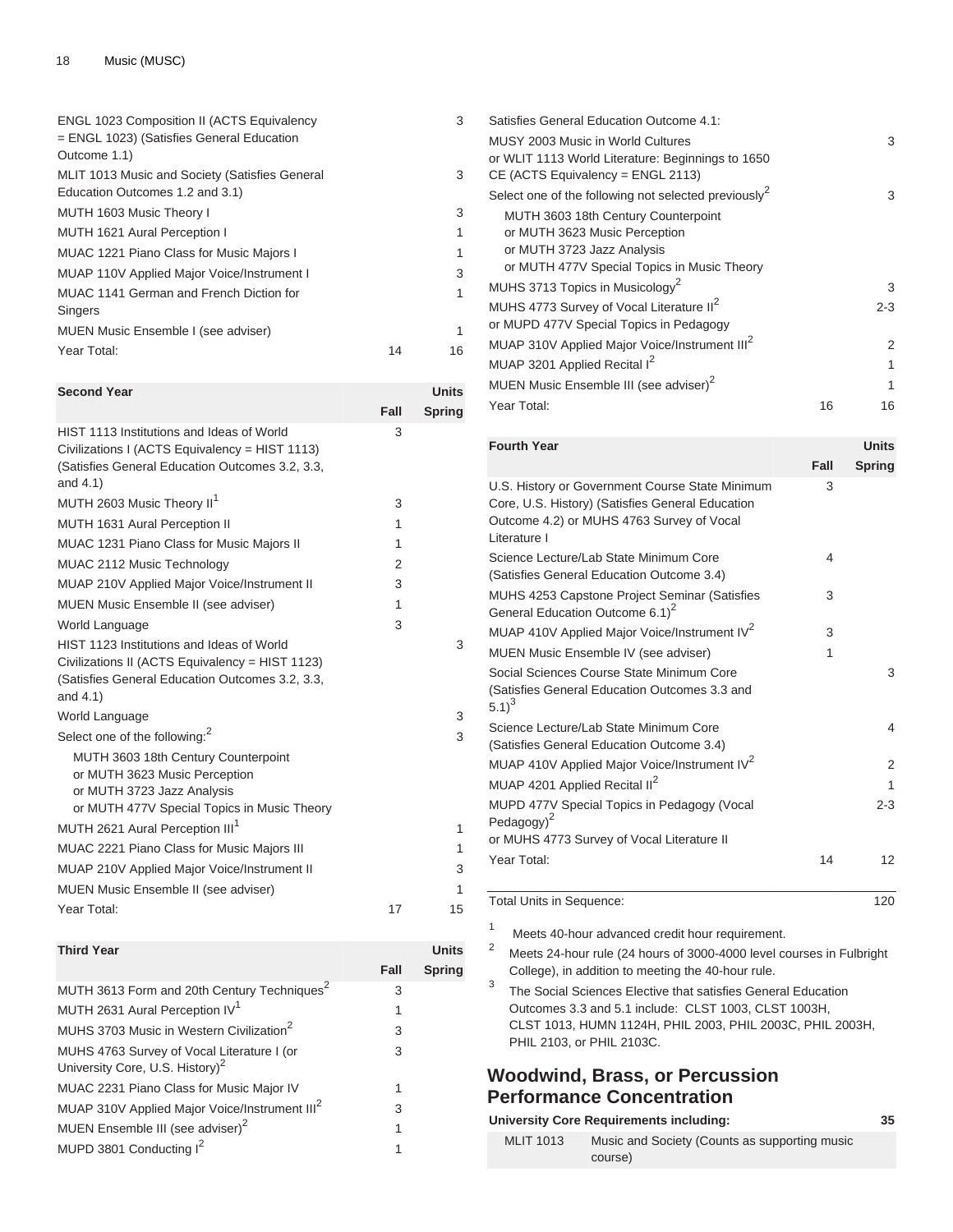| <b>MUSY 2003</b>             | Music in World Cultures                                                                                                |    |
|------------------------------|------------------------------------------------------------------------------------------------------------------------|----|
|                              | or WLIT 1113World Literature: Beginnings to 1650 CE (ACTS                                                              |    |
|                              | Equivalency = ENGL 2113)                                                                                               |    |
| <b>HIST 1113</b>             | Institutions and Ideas of World Civilizations I                                                                        |    |
|                              | (ACTS Equivalency = HIST 1113)                                                                                         |    |
| <b>HIST 1123</b>             | Institutions and Ideas of World Civilizations II<br>(ACTS Equivalency = HIST 1123)                                     |    |
|                              | A World Language Course at the 1013 Elementary II Level.                                                               | 3  |
| <b>Music Theory</b>          |                                                                                                                        |    |
| see adviser)                 | MUTH 1003 Basic Musicianship (if required based on placement test,                                                     |    |
| <b>MUTH 1603</b>             | Music Theory I                                                                                                         | 3  |
| <b>MUTH 2603</b>             | <b>Music Theory II</b>                                                                                                 | 3  |
| Select two of the following: |                                                                                                                        | 6  |
| <b>MUTH 3603</b>             | 18th Century Counterpoint                                                                                              |    |
| <b>MUTH 3623</b>             | Music Perception                                                                                                       |    |
| MUTH 477V                    | Special Topics in Music Theory                                                                                         |    |
| <b>MUTH 3723</b>             | <b>Jazz Analysis</b>                                                                                                   |    |
| <b>MUTH 3613</b>             | Form and 20th Century Techniques                                                                                       | 3  |
|                              |                                                                                                                        |    |
| <b>Aural Perception</b>      |                                                                                                                        |    |
| <b>MUTH 1621</b>             | <b>Aural Perception I</b>                                                                                              | 1  |
| <b>MUTH 1631</b>             | <b>Aural Perception II</b>                                                                                             | 1  |
| <b>MUTH 2621</b>             | <b>Aural Perception III</b>                                                                                            | 1  |
| <b>MUTH 2631</b>             | <b>Aural Perception IV</b>                                                                                             | 1  |
| <b>Music History</b>         |                                                                                                                        |    |
| <b>MUHS 3703</b>             | Music in Western Civilization                                                                                          | 3  |
| <b>MUHS 3713</b>             | Topics in Musicology                                                                                                   | 3  |
| <b>MUHS 4253</b>             | Capstone Project Seminar                                                                                               | 3  |
|                              | <b>Music Technology and Conducting</b>                                                                                 |    |
| <b>MUAC 2112</b>             | Music Technology                                                                                                       | 2  |
| <b>MUPD 3801</b>             | Conducting I                                                                                                           | 1  |
| Piano                        |                                                                                                                        |    |
| <b>MUAC 1221</b>             | Piano Class for Music Majors I                                                                                         | 1  |
| <b>MUAC 1231</b>             | Piano Class for Music Majors II                                                                                        | 1  |
| <b>MUAC 2221</b>             | Piano Class for Music Majors III                                                                                       | 1  |
| <b>MUAC 2231</b>             | Piano Class for Music Major IV (Concentration<br>credit)                                                               | 1  |
| concentration credits)       | Applied Instrument (16 credits count as B.M. core and 8 are                                                            | 24 |
| MUAP 110V                    | Applied Major Voice/Instrument I (3 hours each of<br>two semester)                                                     |    |
| <b>MUAP 210V</b>             | Applied Major Voice/Instrument II (3 hours each of<br>two semester)                                                    |    |
| MUAP 310V                    | Applied Major Voice/Instrument III (3 hours one<br>semester and 2 hours during the semester taking<br>MUAP 3201)       |    |
| MUAP 410V                    | Applied Major Voice/Instrument IV (3 hours one<br>semester and 2 hours during the semester taking<br><b>MUAP 3201)</b> |    |
| <b>MUAP 3201</b>             | <b>Applied Recital I</b>                                                                                               |    |
| <b>MUAP 4201</b>             | <b>Applied Recital II</b>                                                                                              |    |
| <b>Ensemble</b>              |                                                                                                                        |    |
|                              | Large Ensembles (See adviser for ensemble selections))                                                                 | 7  |
|                              | Small Ensembles (See adviser for selections) (Concentration credits)                                                   | 4  |

| Voice/Diction                           |                                                               |    |
|-----------------------------------------|---------------------------------------------------------------|----|
| <b>MUEN 1411</b>                        | Razorback Chorus L                                            |    |
|                                         | or MUEN 1591 Treble Chorus I                                  |    |
| <b>Additional Concentration Credits</b> |                                                               | 11 |
|                                         | Students must select a track that specifies their instrument. |    |
| MUTH 4612 Orchestration                 |                                                               |    |
| <b>MUHS 4733</b>                        | Survey of Symphonic Literature                                |    |
| Electives (6 Hours)                     |                                                               |    |
| <b>Total Hours</b>                      |                                                               |    |

# **Music B.M., Music Woodwind, Brass, Percussion Performance Concentration Eight-Semester Degree Program**

Students wishing to follow the eight-semester degree plan should see the [Eight-Semester Degree Policy](http://catalog.uark.edu/undergraduatecatalog/academicregulations/eightsemesterdegreecompletionpolicy/) ([http://](http://catalog.uark.edu/undergraduatecatalog/academicregulations/eightsemesterdegreecompletionpolicy/) [catalog.uark.edu/undergraduatecatalog/academicregulations/](http://catalog.uark.edu/undergraduatecatalog/academicregulations/eightsemesterdegreecompletionpolicy/) [eightsemesterdegreecompletionpolicy/\)](http://catalog.uark.edu/undergraduatecatalog/academicregulations/eightsemesterdegreecompletionpolicy/) for university requirements of the program, and should consult with their music adviser about the requirements in their concentration's eight-semester plan. Music core requirement hours may vary, based on placement and previous credit granted. If a music core requirement is met without taking a class, students will substitute an elective for the core class.

| <b>First Year</b>                                                                                              |      | <b>Units</b>  |
|----------------------------------------------------------------------------------------------------------------|------|---------------|
|                                                                                                                | Fall | <b>Spring</b> |
| <b>ENGL 1013 Composition I (ACTS Equivalency</b><br>= ENGL 1013) (Satisfies General Education<br>Outcome 1.1)  | 3    |               |
| 1013 Elementary II Level World Language Course                                                                 | 3    |               |
| MUTH 1003 Basic Musicianship (if required, or<br>Elective)                                                     | 3    |               |
| MUAP 110V Applied Major Voice/Instrument I                                                                     | 3    |               |
| MUEN 1411 Razorback Chorus I<br>or MUEN 1591 Treble Chorus I                                                   | 1    |               |
| MUEN Large Music Ensemble I (see adviser)                                                                      | 1    |               |
| <b>ENGL 1023 Composition II (ACTS Equivalency</b><br>= ENGL 1023) (Satisfies General Education<br>Outcome 1.1) |      | 3             |
| MLIT 1013 Music and Society (Satisfies General<br>Education Outcomes 1.2 and 3.1)                              |      | 3             |
| MUTH 1603 Music Theory I                                                                                       |      | 3             |
| MUTH 1621 Aural Perception I                                                                                   |      | 1             |
| <b>MUAC 1221 Piano Class for Music Majors I</b>                                                                |      | 1             |
| MUAP 110V Applied Major Voice/Instrument I                                                                     |      | 3             |
| MUEN Large Music Ensemble I (see adviser)                                                                      |      | 1             |
| Year Total:                                                                                                    | 14   | 15            |
| <b>Second Year</b>                                                                                             |      | <b>Units</b>  |
|                                                                                                                |      |               |

|                                                                                                                                                               | Fall | <b>Spring</b> |
|---------------------------------------------------------------------------------------------------------------------------------------------------------------|------|---------------|
| HIST 1113 Institutions and Ideas of World<br>Civilizations I (ACTS Equivalency = HIST 1113)<br>(Satisfies General Education Outcomes 3.2, 3.3,<br>and $4.1$ ) | 3    |               |
| MUTH 2603 Music Theory II <sup>1</sup>                                                                                                                        | 3    |               |
| MUTH 1631 Aural Perception II                                                                                                                                 |      |               |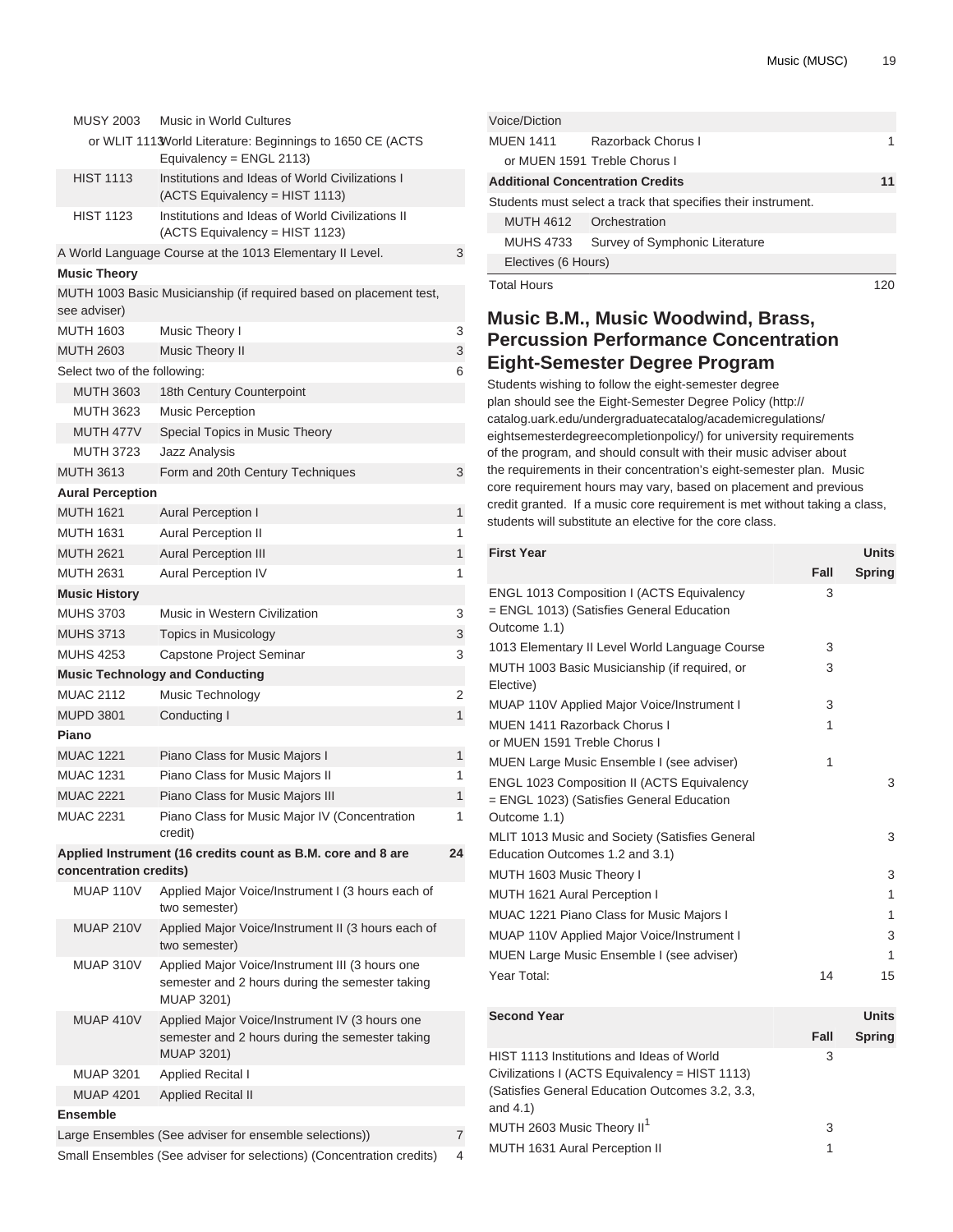### 20 Music (MUSC)

| MUAC 1231 Piano Class for Music Majors II                      | 1  |    |
|----------------------------------------------------------------|----|----|
|                                                                |    |    |
| MUAC 2112 Music Technology                                     | 2  |    |
| MUAP 210V Applied Major Voice/Instrument II                    | 3  |    |
| MUEN Large Music Ensemble II (see adviser)                     | 1  |    |
| HIST 1123 Institutions and Ideas of World                      |    | 3  |
| Civilizations II (ACTS Equivalency = HIST 1123)                |    |    |
| (Satisfies General Education Outcomes 3.2, 3.3,<br>and $4.1$ ) |    |    |
| Satisfies General Education Outcome 2.1:                       |    |    |
| MATH 1313 Quantitative Reasoning (ACTS                         |    | 3  |
| Equivalency = MATH $1113$ )                                    |    |    |
| or MATH 1203 College Algebra (ACTS                             |    |    |
| Equivalency = MATH 1103)                                       |    |    |
| or any MATH course numbered higher than                        |    |    |
| <b>MATH 1203</b>                                               |    |    |
| Select one of the following: <sup>2</sup>                      |    | 3  |
| MUTH 3603 18th Century Counterpoint                            |    |    |
| or MUTH 3623 Music Perception                                  |    |    |
| or MUTH 3723 Jazz Analysis                                     |    |    |
| or MUTH 477V Special Topics in Music Theory                    |    |    |
| MUTH 2621 Aural Perception III <sup>1</sup>                    |    | 1  |
| MUAC 2221 Piano Class for Music Majors III                     |    | 1  |
| MUAP 210V Applied Major Voice/Instrument II                    |    | 3  |
| <b>MUEN Large Music Ensemble II (see adviser)</b>              |    | 1  |
| Year Total:                                                    | 14 | 15 |

| <b>Third Year</b>                                                                                                                                                              |      | <b>Units</b>   |
|--------------------------------------------------------------------------------------------------------------------------------------------------------------------------------|------|----------------|
|                                                                                                                                                                                | Fall | Spring         |
| Science Lecture/Lab State Minimum Core<br>(Satisfies General Education Outcome 3.4)                                                                                            | 4    |                |
| MUTH 3613 Form and 20th Century Techniques <sup>2</sup>                                                                                                                        | 3    |                |
| MUTH 2631 Aural Perception IV <sup>1</sup>                                                                                                                                     | 1    |                |
| MUHS 3703 Music in Western Civilization <sup>2</sup>                                                                                                                           | 3    |                |
| MUAC 2231 Piano Class for Music Major IV                                                                                                                                       | 1    |                |
| MUAP 310V Applied Major Voice/Instrument III <sup>2</sup>                                                                                                                      | 3    |                |
| MUEN Ensemble III (see adviser) <sup>2</sup>                                                                                                                                   | 1    |                |
| MUEN Small Music Ensemble III (see adviser) <sup>2</sup>                                                                                                                       | 1    |                |
| MUSY 2003 Music in World Cultures (Humanities<br>State Minimum Core (Satisfies General Education<br>Outcomes 3.2 and 4.1)<br>or WLIT 1113 World Literature: Beginnings to 1650 |      | 3              |
| CE (ACTS Equivalency = ENGL 2113)<br>MUHS 3713 Topics in Musicology <sup>2</sup>                                                                                               |      | 3              |
| MUHS 4733 Survey of Symphonic Literature <sup>2</sup>                                                                                                                          |      | 3              |
| MUAP 310V Applied Major Voice/Instrument III <sup>2</sup>                                                                                                                      |      | $\overline{2}$ |
| MUAP 3201 Applied Recital I <sup>2</sup>                                                                                                                                       |      | 1              |
| MUEN Large Music Ensemble III (see adviser) <sup>2</sup>                                                                                                                       |      | 1              |
| MUEN Small Music Ensemble III <sup>2</sup>                                                                                                                                     |      | 1              |
| Year Total:                                                                                                                                                                    | 17   | 14             |
| <b>Equith Yogr</b>                                                                                                                                                             |      | <b>Ilnite</b>  |

| <b>Fourth Year</b>                              |      | <b>Units</b>  |
|-------------------------------------------------|------|---------------|
|                                                 | Fall | <b>Spring</b> |
| U.S. History or Government Course State Minimum | 3    |               |
| Core (Satisfies General Education Outcome 4.2)  |      |               |

| Science Lecture/Lab State Minimum Core<br>(Satisfies General Education Outcome 3.4)                                                               | 4  |                |
|---------------------------------------------------------------------------------------------------------------------------------------------------|----|----------------|
| MUHS 4253 Capstone Project Seminar (Satisfies<br>General Education Outcome 6.1) <sup>2</sup>                                                      | 3  |                |
| MUPD 3801 Conducting I <sup>2</sup>                                                                                                               | 1  |                |
| MUAP 410V Applied Major Voice/Instrument IV <sup>2</sup>                                                                                          | 3  |                |
| MUEN Large Music Ensemble IV (see adviser) <sup>2</sup>                                                                                           | 1  |                |
| MUEN Small Music Ensemble IV (see adviser) <sup>2</sup>                                                                                           | 1  |                |
| Social Sciences Course (non-HIST) State Minimum                                                                                                   |    | 3              |
| Core (Satisfies General Education Outcomes 3.3<br>and $5.1$ <sup>3</sup>                                                                          |    |                |
| Select one of the following: <sup>2</sup>                                                                                                         |    | 3              |
| MUTH 3603 18th Century Counterpoint<br>or MUTH 3623 Music Perception<br>or MUTH 3723 Jazz Analysis<br>or MUTH 477V Special Topics in Music Theory |    |                |
| MUAP 410V Applied Major Voice/Instrument IV <sup>2</sup>                                                                                          |    | 2              |
| MUAP 4201 Applied Recital II <sup>2</sup>                                                                                                         |    | 1              |
| MUTH 4612 Orchestration <sup>2</sup>                                                                                                              |    | $\overline{2}$ |
| Elective (MUEN Large Music Ensemble IV<br>recommended for 1 of these hours)                                                                       |    | 3              |
| MUEN Small Music Ensemble IV (see adviser) <sup>2</sup>                                                                                           |    | 1              |
| Year Total:                                                                                                                                       | 16 | 15             |

Total Units in Sequence: 120

3

3

3

1

<sup>1</sup> Meets 40-hour advanced credit hour requirement. See [College](http://catalog.uark.edu/undergraduatecatalog/collegesandschools/jwilliamfulbrightcollegeofartsandsciences/) [Academic Regulations](http://catalog.uark.edu/undergraduatecatalog/collegesandschools/jwilliamfulbrightcollegeofartsandsciences/) ([http://catalog.uark.edu/undergraduatecatalog/](http://catalog.uark.edu/undergraduatecatalog/collegesandschools/jwilliamfulbrightcollegeofartsandsciences/) [collegesandschools/jwilliamfulbrightcollegeofartsandsciences/\)](http://catalog.uark.edu/undergraduatecatalog/collegesandschools/jwilliamfulbrightcollegeofartsandsciences/).

<sup>2</sup> Meets 24-hour rule (24 hours of 3000-4000 level courses in Fulbright College), in addition to meeting the 40-hour rule. See [College](http://catalog.uark.edu/undergraduatecatalog/collegesandschools/jwilliamfulbrightcollegeofartsandsciences/) [Academic Regulations](http://catalog.uark.edu/undergraduatecatalog/collegesandschools/jwilliamfulbrightcollegeofartsandsciences/) ([http://catalog.uark.edu/undergraduatecatalog/](http://catalog.uark.edu/undergraduatecatalog/collegesandschools/jwilliamfulbrightcollegeofartsandsciences/) [collegesandschools/jwilliamfulbrightcollegeofartsandsciences/\)](http://catalog.uark.edu/undergraduatecatalog/collegesandschools/jwilliamfulbrightcollegeofartsandsciences/) of this chapter.

3 The Social Sciences Elective that satisfies General Education Outcomes 3.3 and 5.1 include: [CLST 1003,](/search/?P=CLST%201003) [CLST 1003H](/search/?P=CLST%201003H), [CLST 1013,](/search/?P=CLST%201013) [HUMN 1124H](/search/?P=HUMN%201124H), [PHIL 2003](/search/?P=PHIL%202003), [PHIL 2003C](/search/?P=PHIL%202003C), [PHIL 2003H](/search/?P=PHIL%202003H), [PHIL 2103](/search/?P=PHIL%202103), or [PHIL 2103C](/search/?P=PHIL%202103C).

# **Requirements for B.M. in Music Education with Choral Concentration**

In addition to the [state minimum core requirements](http://catalog.uark.edu/undergraduatecatalog/gened/stateminimum/) [\(http://](http://catalog.uark.edu/undergraduatecatalog/gened/stateminimum/) [catalog.uark.edu/undergraduatecatalog/gened/stateminimum/](http://catalog.uark.edu/undergraduatecatalog/gened/stateminimum/)) and the [Fulbright College of Arts and Sciences Graduation Requirements](http://catalog.uark.edu/undergraduatecatalog/collegesandschools/jwilliamfulbrightcollegeofartsandsciences/) ([http://catalog.uark.edu/undergraduatecatalog/collegesandschools/](http://catalog.uark.edu/undergraduatecatalog/collegesandschools/jwilliamfulbrightcollegeofartsandsciences/) [jwilliamfulbrightcollegeofartsandsciences/](http://catalog.uark.edu/undergraduatecatalog/collegesandschools/jwilliamfulbrightcollegeofartsandsciences/)), the following course requirements must be met. Bolded courses from the list below may be applied to portions of the state minimum core requirements.

Students must complete:

| <b>UNIV 1001</b>          | <b>University Perspectives</b>                          |  |
|---------------------------|---------------------------------------------------------|--|
| <b>State Minimum Core</b> |                                                         |  |
| <b>ENGL 1013</b>          | <b>Composition I (ACTS Equivalency = ENGL</b><br>1013)  |  |
| <b>ENGL 1023</b>          | <b>Composition II (ACTS Equivalency = ENGL</b><br>1023) |  |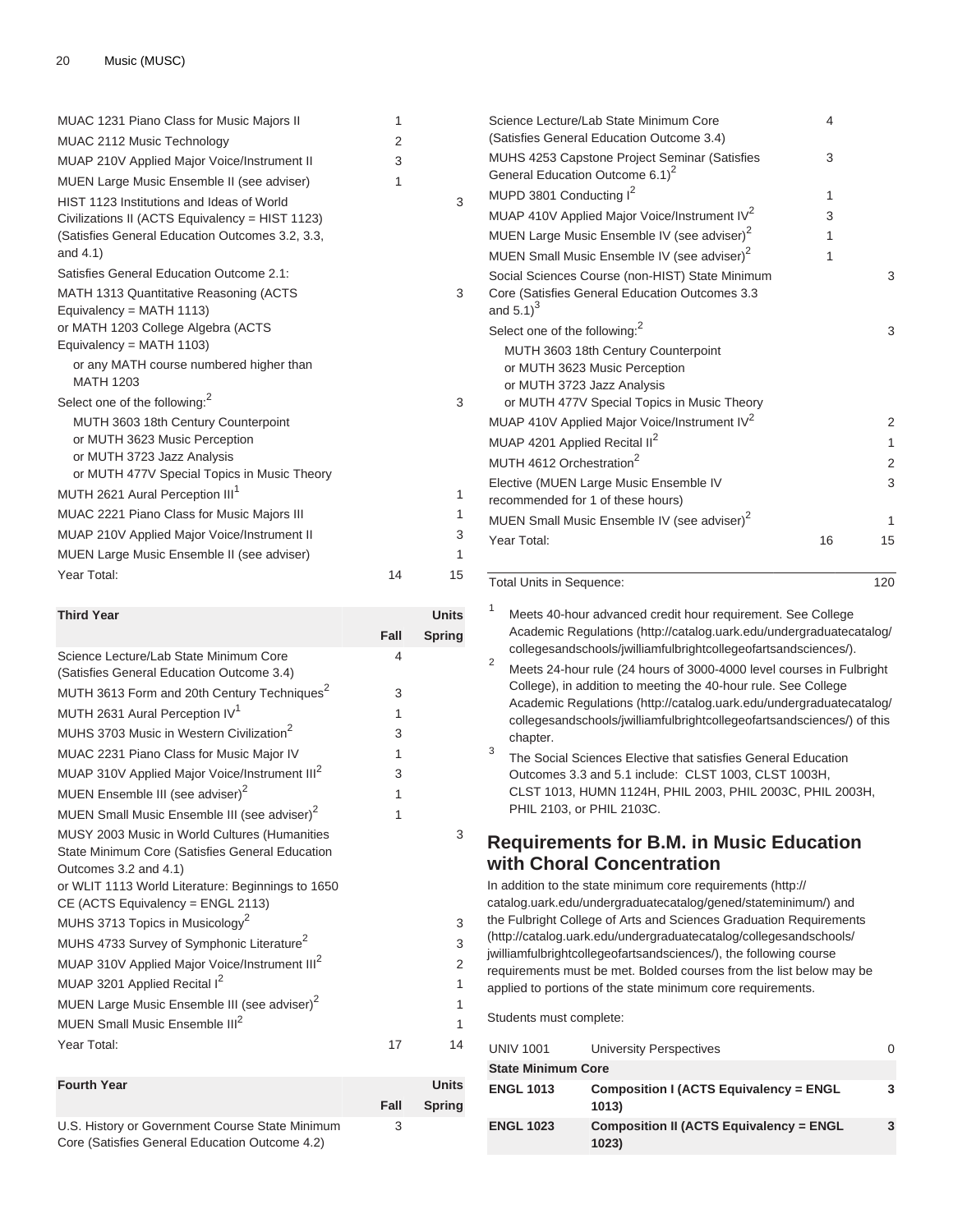| <b>MATH 1313</b>                   | Quantitative Reasoning (ACTS Equivalency =<br><b>MATH 1113)</b>                                                                                                            | 3            |
|------------------------------------|----------------------------------------------------------------------------------------------------------------------------------------------------------------------------|--------------|
| Science                            | or MATH 1203 College Algebra (ACTS Equivalency = MATH 1103)                                                                                                                | 8            |
| <b>MLIT 1013</b>                   | <b>Music and Society (FNAR requirement)</b>                                                                                                                                | 3            |
| <b>MUSY 2003</b>                   | <b>Music in World Cultures (Humanities</b><br><b>Requirement)</b>                                                                                                          | 3            |
|                                    | or WLIT 1113 World Literature: Beginnings to 1650 CE (ACTS<br>Equivalency = ENGL 2113)                                                                                     |              |
| U.S. History                       |                                                                                                                                                                            | 3            |
| <b>PSYC 2003</b>                   | <b>General Psychology (ACTS Equivalency =</b><br><b>PSYC 1103)</b>                                                                                                         | 3            |
| Social Sciences                    |                                                                                                                                                                            | 6            |
| <b>Music Theory</b>                |                                                                                                                                                                            |              |
| <b>MUTH 1603</b>                   | Music Theory I                                                                                                                                                             | 3            |
| <b>MUTH 2603</b>                   | Music Theory II                                                                                                                                                            | 3            |
| <b>MUTH 3613</b>                   | Form and 20th Century Techniques                                                                                                                                           | 3            |
| <b>Aural Perception</b>            |                                                                                                                                                                            |              |
| <b>MUTH 1621</b>                   | <b>Aural Perception I</b>                                                                                                                                                  | 1            |
| <b>MUTH 1631</b>                   | <b>Aural Perception II</b>                                                                                                                                                 | 1            |
| <b>MUTH 2621</b>                   | <b>Aural Perception III</b>                                                                                                                                                | 1            |
| <b>MUTH 2631</b>                   | <b>Aural Perception IV</b>                                                                                                                                                 | $\mathbf{1}$ |
| <b>Music History</b>               |                                                                                                                                                                            |              |
| <b>MUHS 3703</b>                   | Music in Western Civilization                                                                                                                                              | 3            |
| <b>MUHS 3713</b>                   | <b>Topics in Musicology</b>                                                                                                                                                | 3            |
| Conducting                         |                                                                                                                                                                            |              |
| <b>MUPD 3801</b>                   | Conducting I                                                                                                                                                               | 1            |
| <b>Applied Lessons and Recital</b> |                                                                                                                                                                            | 12           |
| MUAP 110V                          | Applied Major Voice/Instrument I (taken twice for 2<br>credits each semester)                                                                                              |              |
| <b>MUAP 210V</b>                   | Applied Major Voice/Instrument II (taken twice for 2<br>credits each semester)                                                                                             |              |
| MUAP 310V                          | Applied Major Voice/Instrument III (taken twice,<br>one semester for 2 credits and then for 1 credit<br>during the semester when also taking MUAP 3201<br>Applied Recital) |              |
| <b>MUAP 3201</b>                   | <b>Applied Recital I</b>                                                                                                                                                   |              |
|                                    | Ensembles (Select from Concentration Ensembles - see adviser)                                                                                                              | 7            |
| <b>Music Education</b>             |                                                                                                                                                                            |              |
| <b>MUED 2012</b>                   | Introduction to Music Education                                                                                                                                            | 2            |
| <b>MUED 3021</b>                   | Supervised Practicum in Teaching Musical Skills                                                                                                                            | $\mathbf{1}$ |
| <b>MUED 3833</b>                   | Music Education in the Elementary School                                                                                                                                   | 3            |
| <b>MUED 3911</b>                   | <b>Classroom Instruments in Music Education</b>                                                                                                                            | 1            |
| <b>MUED 4112</b>                   | Pedagogy in Music Education                                                                                                                                                | 2            |
|                                    | See concentration section for more music education requirements                                                                                                            |              |
| <b>Curriculum and Instruction</b>  |                                                                                                                                                                            |              |
| CIED 3023                          | Survey of Exceptionalities                                                                                                                                                 | 3            |
| CIED 3033                          | Classroom Learning Theory                                                                                                                                                  | 3            |
| Internship                         |                                                                                                                                                                            | 12           |
| <b>MUED 4031</b>                   | Seminar for Professional Entry into Music<br>Education                                                                                                                     |              |
| MUED 451V                          | Student Teaching: Elementary Music (typically 7 or                                                                                                                         |              |

| MUED 452V           | Student Teaching: Secondary Music (typically 7 or<br>4 credits) |     |
|---------------------|-----------------------------------------------------------------|-----|
| <b>Requirements</b> | <b>Music Education Instrumental or Choral Concentration</b>     | 19  |
| <b>Electives</b>    |                                                                 | 5   |
| <b>Total Hours</b>  |                                                                 | 125 |

#### **Stage I: Complete an Evaluation for Internship**

- 1. Declare the major in music education in the Fulbright Advising Center.
- 2. Obtain a "C" or better in the following pre-education courses: CIED 3023 Survey of Exceptionalities, CIED 3033 Classroom Learning Theory (PSYC 2003 is a prerequisite).
- 3. Obtain a C or better in all MUED courses.
- 4. Obtain clearance through the Office of Teacher Education upon completion of the MUED 2012 Introduction to Music Education course. (Clearance includes passing scores on accepted basic skills assessments and cleared background checks). For admission requirements and application go to the Teacher Education website.
- 5. Complete coursework with a cumulative GPA of 2.75 or higher.
- 6. Obtain departmental clearance through successful GPA and coursework requirements, an advising interview with the Music Education Internship Coordinator, and any other requirements specified by the music education program.

All requirements in Stage I must be met to be cleared for the internship. Please contact the Director of Field Placement and Licensure, Peabody Hall Room 109, College of Education and Health Professions for more information.

#### **Stage II: Internship**

- 1. Complete the one-semester internship at an approved site.
- 2. Complete the PRAXIS Music Content Knowledge Exam (5113) and PRAXIS Principles of Learning and Teaching Exam (PLT 5623 or PLT 5624) if planning to apply for Arkansas Licensure (recommended, but not required for degree completion). See your adviser for completion dates.

Students should always consult the Licensure Officer, Peabody Hall Room 109, for any licensure requirement changes. Students will not be licensed to teach in Arkansas until they have met all requirements for licensure as set forth by the Division of Elementary & Secondary Education — Arkansas Department of Education.

Licensure or certification in another state is facilitated by first receiving a license in Arkansas. An application must be made directly to that state's department of education by the student. In many instances the applications are referred to the Licensure Officer, Peabody Hall Room 109.

#### **Choral Concentration Courses**

|                                   | Students must select a track that specifies their instrument.  |   |
|-----------------------------------|----------------------------------------------------------------|---|
|                                   | World Language Course at 1013 Elementary Level                 | 3 |
| <b>Conducting</b>                 |                                                                |   |
| <b>MUPD 3861</b>                  | Conducting II: Vocal Music                                     | 1 |
| <b>Piano/Secondary Instrument</b> |                                                                |   |
|                                   | MUAC 1221 Piano Class for Music Majors I (Voice Track) or MUAP | 1 |

1001 Applied Secondary-Level Lessons in Voice (Piano Track)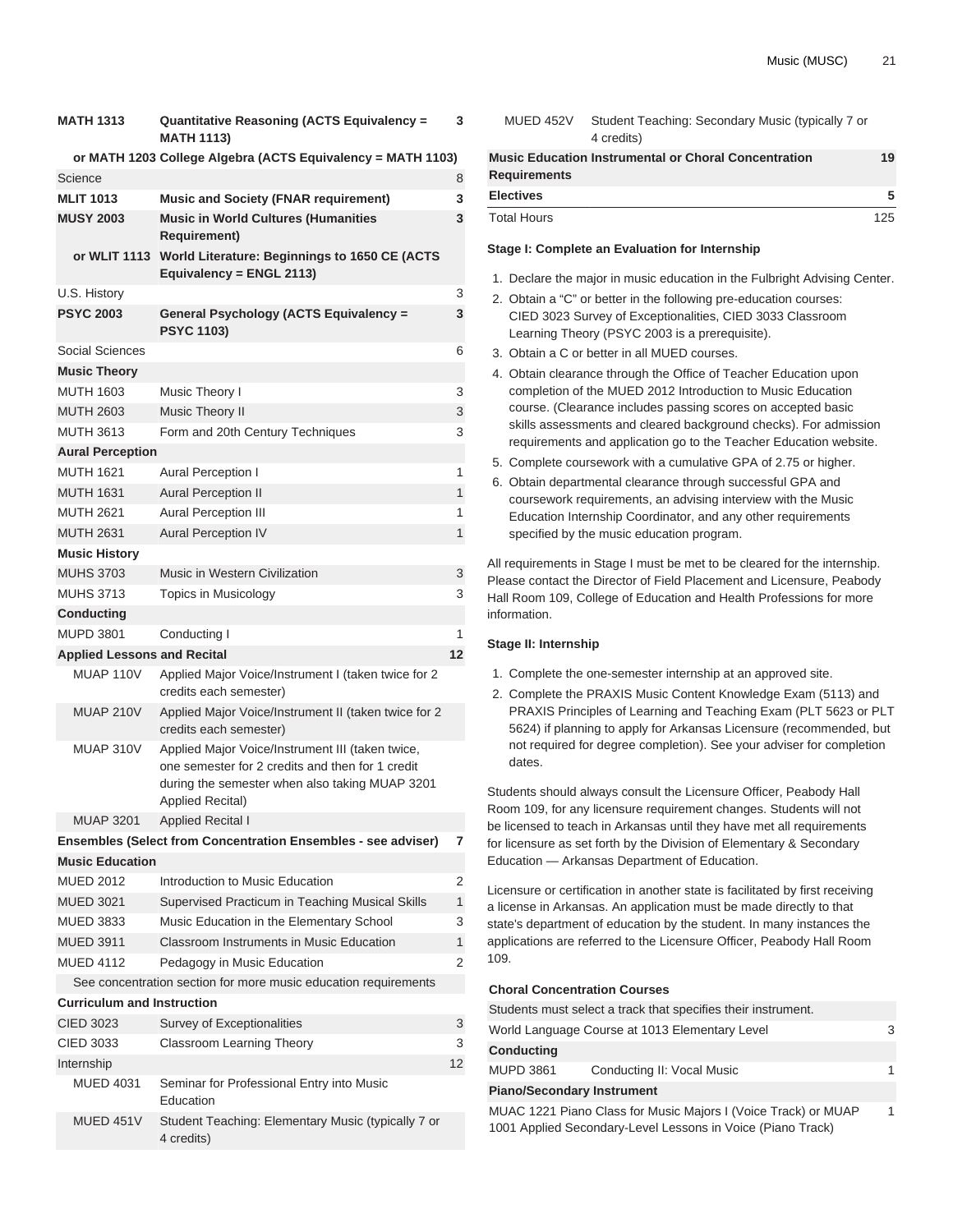| 1001 Applied Secondary-Level Lessons in Voice (Piano Track)<br>MUAC 2221 Piano Class for Music Majors I (Voice Track) or MUAP<br>2001 Applied Secondary-Level Lessons in Voice (Piano Track)<br>MUAC 2231 Piano Class for Music Majors I (Voice Track) or MUAP<br>2001 Applied Secondary-Level Lessons in Voice (Piano Track)<br><b>Chorus/Diction</b><br><b>MUAC 1121</b><br>English and Italian Diction for Singers<br><b>MUAC 1141</b><br>German and French Diction for Singers<br><b>Music Education (Concentration Courses)</b><br><b>MUED 4283</b><br><b>Teaching Vocal Music</b><br>Choose Two Credits From:<br><b>MUAC 1321</b><br>Class Instruction in Guitar<br><b>MUED 1371</b><br>Teaching the Beginning Percussionist<br><b>MUED 2532</b><br>Class Instruction in Woodwind Instruments<br><b>MUED 2542</b><br>Class Instruction in Brass Instruments<br><b>MUED 2552</b><br>Class Instruction in Orchestral String Instruments<br>Choose 3 Credits From:<br>MUAP/MUAC/MUED Elective(s)<br><b>General Elective</b> | <b>Total Hours</b> |                                                                | 19 |
|--------------------------------------------------------------------------------------------------------------------------------------------------------------------------------------------------------------------------------------------------------------------------------------------------------------------------------------------------------------------------------------------------------------------------------------------------------------------------------------------------------------------------------------------------------------------------------------------------------------------------------------------------------------------------------------------------------------------------------------------------------------------------------------------------------------------------------------------------------------------------------------------------------------------------------------------------------------------------------------------------------------------------------|--------------------|----------------------------------------------------------------|----|
|                                                                                                                                                                                                                                                                                                                                                                                                                                                                                                                                                                                                                                                                                                                                                                                                                                                                                                                                                                                                                                |                    |                                                                | 1  |
|                                                                                                                                                                                                                                                                                                                                                                                                                                                                                                                                                                                                                                                                                                                                                                                                                                                                                                                                                                                                                                |                    |                                                                |    |
|                                                                                                                                                                                                                                                                                                                                                                                                                                                                                                                                                                                                                                                                                                                                                                                                                                                                                                                                                                                                                                |                    |                                                                | 3  |
|                                                                                                                                                                                                                                                                                                                                                                                                                                                                                                                                                                                                                                                                                                                                                                                                                                                                                                                                                                                                                                |                    |                                                                |    |
|                                                                                                                                                                                                                                                                                                                                                                                                                                                                                                                                                                                                                                                                                                                                                                                                                                                                                                                                                                                                                                |                    |                                                                |    |
|                                                                                                                                                                                                                                                                                                                                                                                                                                                                                                                                                                                                                                                                                                                                                                                                                                                                                                                                                                                                                                |                    |                                                                |    |
|                                                                                                                                                                                                                                                                                                                                                                                                                                                                                                                                                                                                                                                                                                                                                                                                                                                                                                                                                                                                                                |                    |                                                                |    |
|                                                                                                                                                                                                                                                                                                                                                                                                                                                                                                                                                                                                                                                                                                                                                                                                                                                                                                                                                                                                                                |                    |                                                                |    |
|                                                                                                                                                                                                                                                                                                                                                                                                                                                                                                                                                                                                                                                                                                                                                                                                                                                                                                                                                                                                                                |                    |                                                                | 2  |
|                                                                                                                                                                                                                                                                                                                                                                                                                                                                                                                                                                                                                                                                                                                                                                                                                                                                                                                                                                                                                                |                    |                                                                | 3  |
|                                                                                                                                                                                                                                                                                                                                                                                                                                                                                                                                                                                                                                                                                                                                                                                                                                                                                                                                                                                                                                |                    |                                                                |    |
|                                                                                                                                                                                                                                                                                                                                                                                                                                                                                                                                                                                                                                                                                                                                                                                                                                                                                                                                                                                                                                |                    |                                                                | 1  |
|                                                                                                                                                                                                                                                                                                                                                                                                                                                                                                                                                                                                                                                                                                                                                                                                                                                                                                                                                                                                                                |                    |                                                                | 1  |
|                                                                                                                                                                                                                                                                                                                                                                                                                                                                                                                                                                                                                                                                                                                                                                                                                                                                                                                                                                                                                                |                    |                                                                |    |
|                                                                                                                                                                                                                                                                                                                                                                                                                                                                                                                                                                                                                                                                                                                                                                                                                                                                                                                                                                                                                                |                    |                                                                | 1  |
|                                                                                                                                                                                                                                                                                                                                                                                                                                                                                                                                                                                                                                                                                                                                                                                                                                                                                                                                                                                                                                |                    |                                                                | 1  |
|                                                                                                                                                                                                                                                                                                                                                                                                                                                                                                                                                                                                                                                                                                                                                                                                                                                                                                                                                                                                                                |                    | MUAC 1231 Piano Class for Music Majors I (Voice Track) or MUAP | 1  |

# **Music Education B.M. with Choral Concentration**

# **Eight Semester Degree Program**

| <b>First Year</b>                                                                                                                       |      | <b>Units</b>  |
|-----------------------------------------------------------------------------------------------------------------------------------------|------|---------------|
|                                                                                                                                         | Fall | <b>Spring</b> |
| ENGL 1013 Composition I (ACTS Equivalency<br>= ENGL 1013) (Satisfies General Education<br>Outcome 1.1)                                  | 3    |               |
| Satisfies General Education Outcome 2.1:                                                                                                |      |               |
| MATH 1313 Quantitative Reasoning (ACTS<br>Equivalency = MATH 1113)<br>or MATH 1203 College Algebra (ACTS<br>Equivalency = $MATH 1103$ ) | 3    |               |
| World Language Course 1013 Elementary II Level                                                                                          | 3    |               |
| MUTH 1003 Basic Musicianship (if required, or<br>else an elective)                                                                      | 3    |               |
| MUAC 1121 English and Italian Diction for Singers                                                                                       | 1    |               |
| MUAP 110V Applied Major Voice/Instrument I                                                                                              | 2    |               |
| MUEN Music Ensemble I (see adviser)                                                                                                     | 1    |               |
| <b>ENGL 1023 Composition II (ACTS Equivalency</b><br>= ENGL 1023) (Satisfies General Education<br>Outcome 1.1)                          |      | 3             |
| MLIT 1013 Music and Society (Satisfies General<br>Education Outcomes 1.2 and 3.1)                                                       |      | 3             |
| MUTH 1603 Music Theory I                                                                                                                |      | 3             |
| MUTH 1621 Aural Perception I                                                                                                            |      | 1             |
| MUAC 1221 Piano Class for Music Majors I                                                                                                |      | 1             |
| MUAC 1141 German and French Diction for<br>Singers                                                                                      |      | 1             |
| MUED 2012 Introduction to Music Education                                                                                               |      | 2             |
| MUAP 110V Applied Major Voice/Instrument I                                                                                              |      | 2             |
| MUEN Music Ensemble I (see adviser)                                                                                                     |      | 1             |

| Year Total:                                                                                                         | 16   | 17           |
|---------------------------------------------------------------------------------------------------------------------|------|--------------|
| <b>Second Year</b>                                                                                                  |      | Units        |
|                                                                                                                     | Fall | Spring       |
| State Minimum Core Social Sciences requirement<br>(Satisfies General Education Outcome 3.3)                         | 3    |              |
| PSYC 2003 General Psychology (ACTS<br>Equivalency = PSYC 1103) (Satisfies General<br>Education Outcome 3.3)         | 3    |              |
| MUTH 2603 Music Theory II                                                                                           | 3    |              |
| <b>MUTH 1631 Aural Perception II</b>                                                                                | 1    |              |
| MUAC 1231 Piano Class for Music Majors II                                                                           | 1    |              |
| Choose 2 Credits from                                                                                               | 2    |              |
| MUAC 1321 Class Instruction in Guitar                                                                               |      |              |
| MUED 1371 Teaching the Beginning<br>Percussionist                                                                   |      |              |
| MUED 2532 Class Instruction in Woodwind<br>Instruments                                                              |      |              |
| MUED 2542 Class Instruction in Brass<br>Instruments                                                                 |      |              |
| <b>MUED 2552 Class Instruction in Orchestral</b><br><b>String Instruments</b>                                       |      |              |
| MUAP 210V Applied Major Voice/Instrument II                                                                         | 2    |              |
| MUEN Music Ensemble II (see adviser)                                                                                | 1    |              |
| State Minimum Core Science Lecture with<br>Corequisite Lab requirement (Satisfies General<br>Education Outcome 3.4) |      | 4            |
| MUTH 3613 Form and 20th Century Techniques                                                                          |      | 3            |
| MUTH 2621 Aural Perception III                                                                                      |      | 1            |
| MUAC 2221 Piano Class for Music Majors III                                                                          |      | 1            |
| MUED 3833 Music Education in the Elementary<br>School                                                               |      | 3            |
| MUAP 210V Applied Major Voice/Instrument II                                                                         |      | 2            |
| MUEN Music Ensemble II (see adviser)                                                                                |      | 1            |
| Year Total:                                                                                                         | 16   | 15           |
| <b>Third Year</b>                                                                                                   |      | <b>Units</b> |
|                                                                                                                     | Fall | Spring       |
| State Minimum Core Social Sciences requirement<br>(Satisfies General Education Outcomes 3.3 and<br>$5.1)^1$         | 3    |              |
| State Minimum Core U.S. History or Government<br>requirement (Satisfies General Education Outcome<br>4.2)           | 3    |              |
| MUTH 2631 Aural Perception IV                                                                                       | 1    |              |
| MUAC 2231 Piano Class for Music Major IV                                                                            | 1    |              |
| MUHS 3703 Music in Western Civilization                                                                             | 3    |              |
| MUPD 3801 Conducting I                                                                                              | 1    |              |
| MUAC/MUAP/MUED Elective (1 hour)                                                                                    | 1    |              |
| MUED 3911 Classroom Instruments in Music<br>Education                                                               | 1    |              |
| MUAP 310V Applied Major Voice/Instrument III                                                                        | 2    |              |

MUEN Music Ensemble III (see adviser) 1

Satisfies General Education Outcomes 3.2 and 4.1: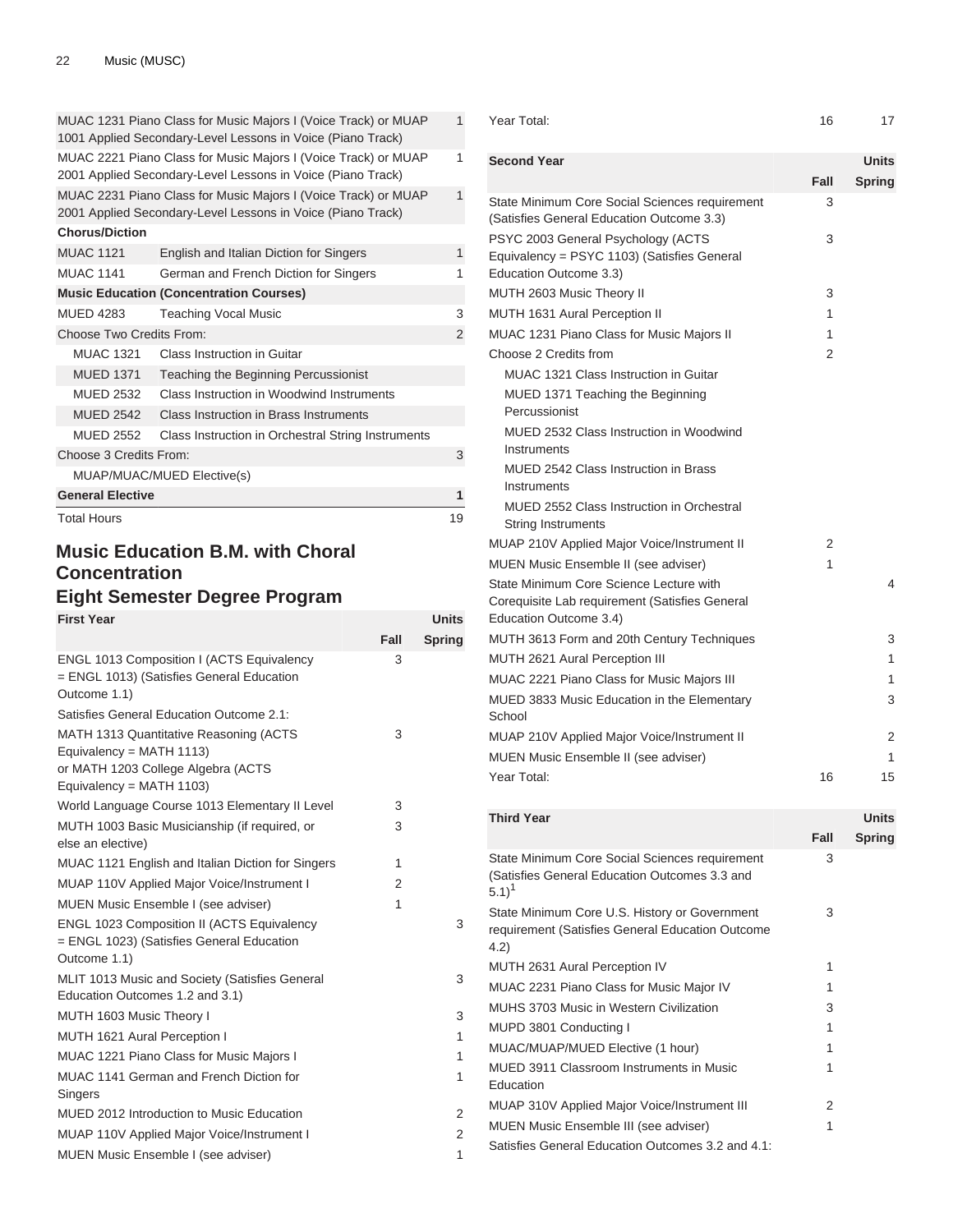| MUSY 2003 Music in World Cultures<br>or WLIT 1113 World Literature: Beginnings to 1650<br>$CE$ (ACTS Equivalency = ENGL 2113) | 3        |
|-------------------------------------------------------------------------------------------------------------------------------|----------|
| MUHS 3713 Topics in Musicology                                                                                                | 3        |
| MUPD 3861 Conducting II: Vocal Music                                                                                          | 1        |
| MUAC/MUAP/MUED Elective (2 hours)                                                                                             | 2        |
| MUED 3021 Supervised Practicum in Teaching<br><b>Musical Skills</b>                                                           | 1        |
| MUAP 310V Applied Major Voice/Instrument III                                                                                  | 1        |
| MUAP 3201 Applied Recital I                                                                                                   | 1        |
| MUEN Music Ensemble III (see adviser)                                                                                         | 1        |
| CIED 3023 Survey of Exceptionalities                                                                                          | 3        |
| Year Total:                                                                                                                   | 16<br>17 |

| <b>Fourth Year</b>                                                                                                  |               | <b>Units</b>  |
|---------------------------------------------------------------------------------------------------------------------|---------------|---------------|
|                                                                                                                     | Fall          | <b>Spring</b> |
| State Minimum Core Science Lecture with<br>Corequisite Lab requirement (Satisfies General<br>Education Outcome 3.4) | 4             |               |
| MUED 4112 Pedagogy in Music Education                                                                               | $\mathcal{P}$ |               |
| MUED 4283 Teaching Vocal Music                                                                                      | 3             |               |
| MUEN Music Ensemble IV (see adviser)                                                                                | 1             |               |
| Electives                                                                                                           | 3             |               |
| CIED 3033 Classroom Learning Theory                                                                                 | 3             |               |
| MUED 4031 Seminar for Professional Entry into<br>Music Education (Satisfies General Education<br>Outcome 6.1)       |               | 1             |
| <b>Student Teaching</b>                                                                                             |               | 11            |
| <b>MUED 451V Student Teaching: Elementary</b><br>Music                                                              |               |               |
| <b>MUED 452V Student Teaching: Secondary</b><br>Music                                                               |               |               |
| Year Total:                                                                                                         | 16            | 12            |

Total Units in Sequence: 125

1 The Social Sciences Elective courses that satisfy General Education Outcomes 3.3 and 5.1 include: [HDFS 1403,](/search/?P=HDFS%201403) [HDFS 2603,](/search/?P=HDFS%202603) [HIST 2093](/search/?P=HIST%202093), [HUMN 1114H,](/search/?P=HUMN%201114H)[HUMN 2114H,](/search/?P=HUMN%202114H) [INST 2013](/search/?P=INST%202013), [INST 2813,](/search/?P=INST%202813) [INST 2813H](/search/?P=INST%202813H)[,PLSC 2813](/search/?P=PLSC%202813), or [PLSC 2813H.](/search/?P=PLSC%202813H)

# **Requirements for B.M. in Music Education with Instrumental Concentration**

In addition to the [state minimum core requirements](http://catalog.uark.edu/undergraduatecatalog/gened/stateminimum/) ([http://](http://catalog.uark.edu/undergraduatecatalog/gened/stateminimum/) [catalog.uark.edu/undergraduatecatalog/gened/stateminimum/\)](http://catalog.uark.edu/undergraduatecatalog/gened/stateminimum/) and the [Fulbright College of Arts and Sciences Graduation Requirements](http://catalog.uark.edu/undergraduatecatalog/collegesandschools/jwilliamfulbrightcollegeofartsandsciences/) ([http://catalog.uark.edu/undergraduatecatalog/collegesandschools/](http://catalog.uark.edu/undergraduatecatalog/collegesandschools/jwilliamfulbrightcollegeofartsandsciences/) [jwilliamfulbrightcollegeofartsandsciences/](http://catalog.uark.edu/undergraduatecatalog/collegesandschools/jwilliamfulbrightcollegeofartsandsciences/)), the following course requirements must be met. Bolded courses from the list below may be applied to portions of the state minimum core requirements.

Students must complete:

| <b>UNIV 1001</b>          | University Perspectives                                |   |
|---------------------------|--------------------------------------------------------|---|
| <b>State Minimum Core</b> |                                                        |   |
| <b>ENGL 1013</b>          | <b>Composition I (ACTS Equivalency = ENGL</b><br>1013) | 3 |

| <b>ENGL 1023</b>                   | <b>Composition II (ACTS Equivalency = ENGL</b><br>1023)                                                                                                                           | 3  |
|------------------------------------|-----------------------------------------------------------------------------------------------------------------------------------------------------------------------------------|----|
| <b>MATH 1313</b>                   | <b>Quantitative Reasoning (ACTS Equivalency =</b><br><b>MATH 1113)</b>                                                                                                            | 3  |
|                                    | or MATH 1203 College Algebra (ACTS Equivalency = MATH 1103)                                                                                                                       |    |
| Science                            |                                                                                                                                                                                   | 8  |
| <b>MLIT 1013</b>                   | <b>Music and Society (FNAR requirement)</b>                                                                                                                                       | 3  |
| <b>MUSY 2003</b>                   | <b>Music in World Cultures (Humanities</b><br><b>Requirement</b> )                                                                                                                | 3  |
| or WLIT 1113                       | World Literature: Beginnings to 1650 CE (ACTS<br>Equivalency = ENGL 2113)                                                                                                         |    |
| U.S. History                       |                                                                                                                                                                                   | 3  |
| <b>PSYC 2003</b>                   | <b>General Psychology (ACTS Equivalency =</b><br><b>PSYC 1103)</b>                                                                                                                | 3  |
| Social Sciences                    |                                                                                                                                                                                   | 6  |
| <b>Music Theory</b>                |                                                                                                                                                                                   |    |
| <b>MUTH 1603</b>                   | Music Theory I                                                                                                                                                                    | 3  |
| <b>MUTH 2603</b>                   | Music Theory II                                                                                                                                                                   | 3  |
| <b>MUTH 3613</b>                   | Form and 20th Century Techniques                                                                                                                                                  | 3  |
| <b>Aural Perception</b>            |                                                                                                                                                                                   |    |
| <b>MUTH 1621</b>                   | Aural Perception I                                                                                                                                                                | 1  |
| <b>MUTH 1631</b>                   | <b>Aural Perception II</b>                                                                                                                                                        | 1  |
| <b>MUTH 2621</b>                   | <b>Aural Perception III</b>                                                                                                                                                       | 1  |
| <b>MUTH 2631</b>                   | <b>Aural Perception IV</b>                                                                                                                                                        | 1  |
| <b>Music History</b>               |                                                                                                                                                                                   |    |
| <b>MUHS 3703</b>                   | Music in Western Civilization                                                                                                                                                     | 3  |
| <b>MUHS 3713</b>                   | Topics in Musicology                                                                                                                                                              | 3  |
| Conducting                         |                                                                                                                                                                                   |    |
| MUPD 3801                          | Conducting I                                                                                                                                                                      | 1  |
| <b>Applied Lessons and Recital</b> |                                                                                                                                                                                   | 12 |
| MUAP 110V                          | Applied Major Voice/Instrument I (taken twice for 2<br>credits each semester)                                                                                                     |    |
| <b>MUAP 210V</b>                   | Applied Major Voice/Instrument II (taken twice for 2<br>credits each semester)                                                                                                    |    |
| MUAP 310V                          | Applied Major Voice/Instrument III (taken twice,<br>one semester for 2 credits and then for 1 credit<br>during the semester when also taking MUAP 3201<br><b>Applied Recital)</b> |    |
| <b>MUAP 3201</b>                   | <b>Applied Recital I</b>                                                                                                                                                          |    |
|                                    | Ensembles (Select from Concentration Ensembles - see adviser)                                                                                                                     | 7  |
| <b>Music Education</b>             |                                                                                                                                                                                   |    |
| MUFD 2012                          | Introduction to Music Education                                                                                                                                                   | 2  |
| <b>MUED 3021</b>                   | Supervised Practicum in Teaching Musical Skills                                                                                                                                   | 1  |
| MUED 3833                          | Music Education in the Elementary School                                                                                                                                          | 3  |
| <b>MUED 3911</b>                   | Classroom Instruments in Music Education                                                                                                                                          | 1  |
| <b>MUED 4112</b>                   | Pedagogy in Music Education                                                                                                                                                       | 2  |
|                                    | See concentration section for more music education requirements                                                                                                                   |    |
| <b>Curriculum and Instruction</b>  |                                                                                                                                                                                   |    |
| <b>CIED 3023</b>                   | Survey of Exceptionalities                                                                                                                                                        | 3  |
| CIED 3033                          | Classroom Learning Theory                                                                                                                                                         | 3  |
| Internship                         |                                                                                                                                                                                   | 12 |
| <b>MUED 4031</b>                   | Seminar for Professional Entry into Music<br>Education                                                                                                                            |    |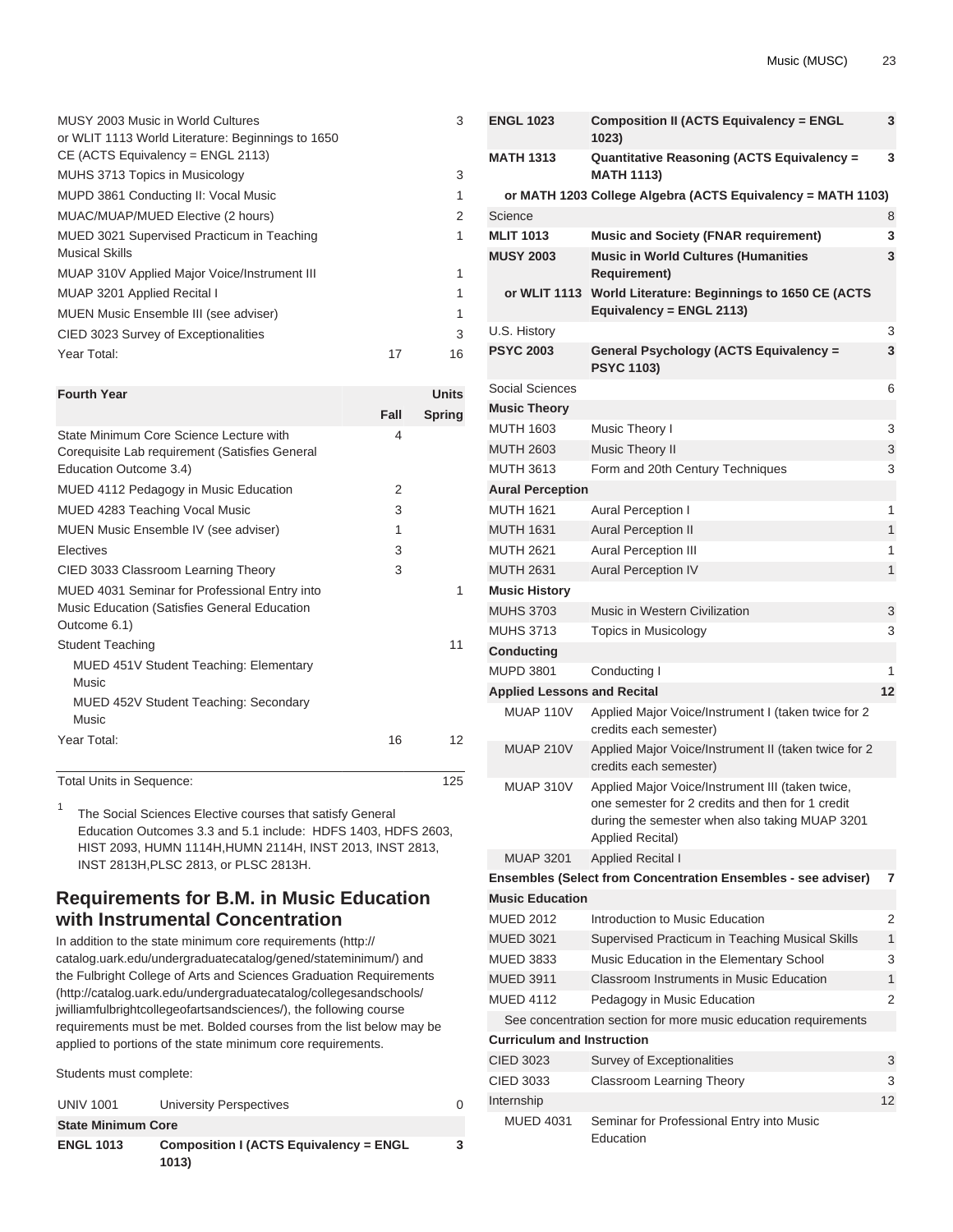| MUED 451V           | Student Teaching: Elementary Music (typically 7 or<br>4 credits) |     |
|---------------------|------------------------------------------------------------------|-----|
| MUED 452V           | Student Teaching: Secondary Music (typically 7 or<br>4 credits)  |     |
| <b>Requirements</b> | <b>Music Education Instrumental or Choral Concentration</b>      | 19  |
| <b>Electives</b>    |                                                                  | 5   |
| <b>Total Hours</b>  |                                                                  | 125 |

#### **Stage I: Complete an Evaluation for Internship**

- 1. Declare the major in music education in the Fulbright Advising Center.
- 2. Obtain a "C" or better in the following pre-education courses: CIED 3023 Survey of Exceptionalities, CIED 3033 Classroom Learning Theory (PSYC 2003 is a prerequisite).
- 3. Obtain a C or better in all MUED courses.
- 4. Obtain clearance through the Office of Teacher Education upon completion of the MUED 2012 Introduction to Music Education course. (Clearance includes passing scores on accepted basic skills assessments and cleared background checks). For admission requirements and application go to the Teacher Education website.
- 5. Complete coursework with a cumulative GPA of 2.75 or higher.
- 6. Obtain departmental clearance through successful GPA and coursework requirements, an advising interview with the Music Education Internship Coordinator, and any other requirements specified by the music education program.

All requirements in Stage I must be met to be cleared for the internship. Please contact the Director of Field Placement and Licensure, Peabody Hall Room 109, College of Education and Health Professions for more information.

#### **Stage II: Internship**

- 1. Complete the one-semester internship at an approved site.
- 2. Complete the PRAXIS Music Content Knowledge Exam (5113) and PRAXIS Principles of Learning and Teaching Exam (PLT 5623 or PLT 5624) if planning to apply for Arkansas Licensure (recommended, but not required for degree completion). See your adviser for completion dates.

Students should always consult the Licensure Officer, Peabody Hall Room 109, for any licensure requirement changes. Students will not be licensed to teach in Arkansas until they have met all requirements for licensure as set forth by the Division of Elementary & Secondary Education — Arkansas Department of Education.

Licensure or certification in another state is facilitated by first receiving a license in Arkansas. An application must be made directly to that state's department of education by the student. In many instances the applications are referred to the Licensure Officer, Peabody Hall Room 109.

### **Instrumental Concentration Courses**

|                   | Students must select a track that specifies their instrument. |  |
|-------------------|---------------------------------------------------------------|--|
|                   | World Language Course at 1003 Elementary Level                |  |
| <b>Conducting</b> |                                                               |  |
| <b>MUPD 3811</b>  | Conducting II: Instrumental Music                             |  |
| Piano             |                                                               |  |
| <b>MUAC 1221</b>  | Piano Class for Music Majors I                                |  |

| <b>MUAC 1231</b>      | Piano Class for Music Majors II                             | 1  |
|-----------------------|-------------------------------------------------------------|----|
| <b>MUAC 2221</b>      | Piano Class for Music Majors III                            | 1  |
| <b>MUAC 2231</b>      | Piano Class for Music Major IV                              | 1  |
| <b>Chorus/Diction</b> |                                                             |    |
| <b>MUEN 1411</b>      | Razorback Chorus I                                          | 1  |
|                       | or MUEN 1591 Treble Chorus I                                |    |
|                       | <b>Music Education (Concentration Courses)</b>              |    |
|                       | MUED 4293 Instrumental Methods (Woodwind-Brass-Percussion   | 3  |
| (Strings Track)       | Track) or MUED 4273 Methods for Teaching String Instruments |    |
| <b>MUED 1371</b>      | Teaching the Beginning Percussionist                        | 1  |
| <b>MUED 2532</b>      | Class Instruction in Woodwind Instruments                   | 2  |
| <b>MUED 2542</b>      | Class Instruction in Brass Instruments                      | 2  |
| <b>MUED 2552</b>      | Class Instruction in Orchestral String Instruments          | 2  |
| <b>Total Hours</b>    |                                                             | 19 |

# **Music Education B.M., with Instrumental Concentration**

# **Eight Semester Degree Program**

| <b>First Year</b>                                                                                                                      |      | <b>Units</b>  |
|----------------------------------------------------------------------------------------------------------------------------------------|------|---------------|
|                                                                                                                                        | Fall | <b>Spring</b> |
| ENGL 1013 Composition I (ACTS Equivalency<br>= ENGL 1013) (Satisfies General Education<br>Outcome 1.1)                                 | 3    |               |
| Satisfies General Education Outcome 2.1:                                                                                               |      |               |
| MATH 1313 Quantitative Reasoning (ACTS<br>Equivalency = $MATH$ 1113)<br>or MATH 1203 College Algebra (ACTS<br>Equivalency = MATH 1103) | 3    |               |
| World Language Course 1003 Elementary I Level                                                                                          | 3    |               |
| MUTH 1003 Basic Musicianship (if required, or<br>else an elective)                                                                     | 3    |               |
| MUEN 1411 Razorback Chorus I<br>or MUEN 1591 Treble Chorus I                                                                           | 1    |               |
| MUAP 110V Applied Major Voice/Instrument I                                                                                             | 2    |               |
| MUEN 1441 Marching Band I (WBP Track) or<br><b>MUEN Ensemble I (Strings Track)</b>                                                     | 1    |               |
| <b>ENGL 1023 Composition II (ACTS Equivalency</b><br>= ENGL 1023) (Satisfies General Education<br>Outcome 1.1)                         |      | 3             |
| MLIT 1013 Music and Society (Satisfies General<br>Education Outcomes 1.2 and 3.1)                                                      |      | 3             |
| MUTH 1603 Music Theory I                                                                                                               |      | 3             |
| MUTH 1621 Aural Perception I                                                                                                           |      | 1             |
| MUAC 1221 Piano Class for Music Majors I                                                                                               |      | 1             |
| MUED 2012 Introduction to Music Education                                                                                              |      | 2             |
| MUAP 110V Applied Major Voice/Instrument I                                                                                             |      | 2             |
| MUEN Music Ensemble I (see adviser)                                                                                                    |      | 1             |
| Year Total:                                                                                                                            | 16   | 16            |

| Second Year                                    |      | <b>Units</b>  |
|------------------------------------------------|------|---------------|
|                                                | Fall | <b>Spring</b> |
| State Minimum Core Social Sciences requirement | 3    |               |
| (Satisfies General Education Outcome 3.3)      |      |               |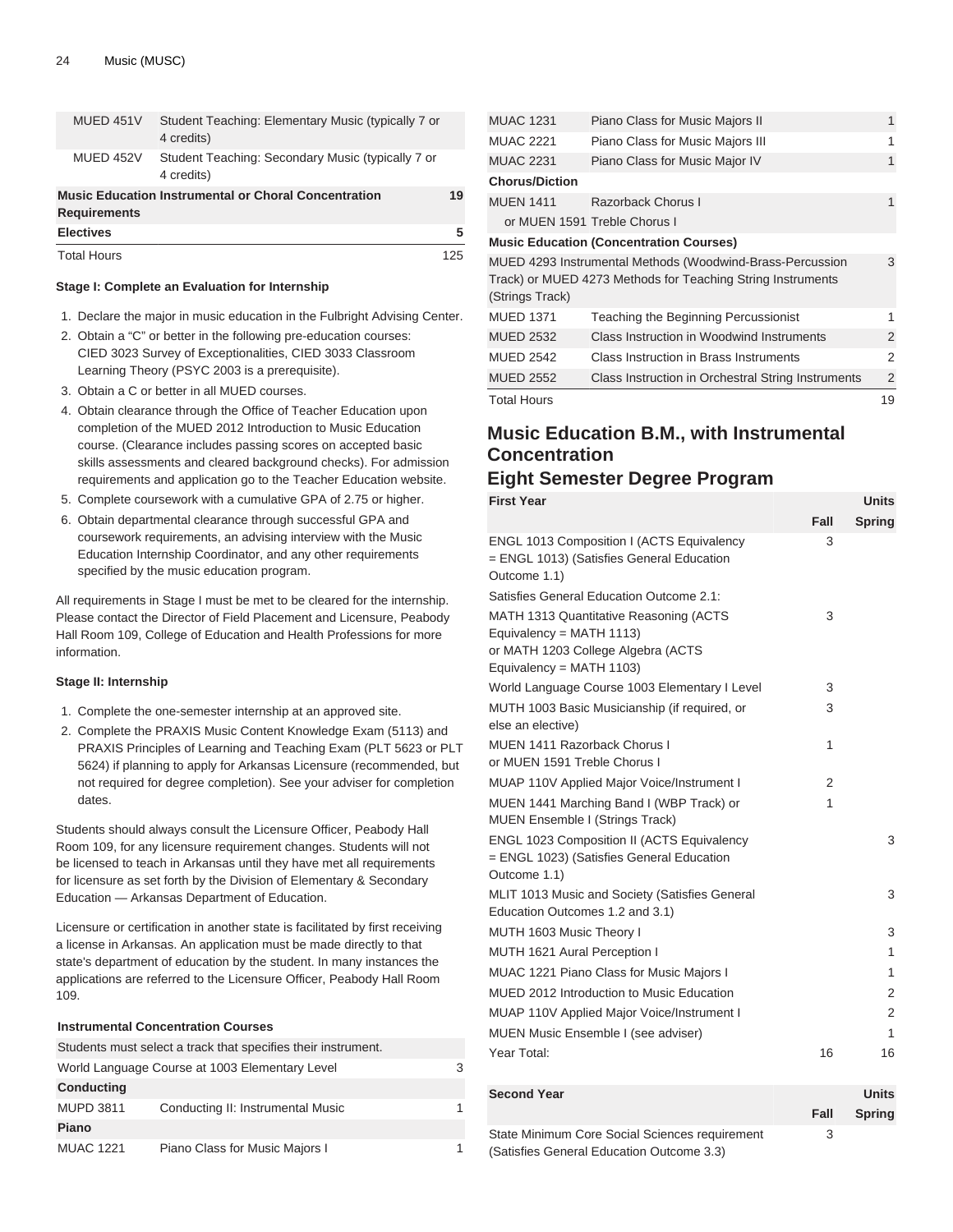| PSYC 2003 General Psychology (ACTS               | 3             |                |
|--------------------------------------------------|---------------|----------------|
| Equivalency = PSYC 1103) (Satisfies General      |               |                |
| Education Outcome 3.3)                           |               |                |
| MUTH 2603 Music Theory II                        | 3             |                |
| MUTH 1631 Aural Perception II                    | 1             |                |
| MUAC 1231 Piano Class for Music Majors II        | 1             |                |
| MUED 2552 Class Instruction in Orchestral String | 2             |                |
| Instruments                                      |               |                |
| MUAP 210V Applied Major Voice/Instrument II      | $\mathcal{P}$ |                |
| MUEN 2441 Marching Band II (WBP Track) or        | 1             |                |
| <b>MUEN Ensemble II (Strings Track)</b>          |               |                |
| State Minimum Core Science Lecture with          |               | $\overline{4}$ |
| Corequisite Lab requirement (Satisfies General   |               |                |
| Education Outcome 3.4)                           |               |                |
| MUTH 3613 Form and 20th Century Techniques       |               | 3              |
| MUTH 2621 Aural Perception III                   |               | 1              |
| MUAC 2221 Piano Class for Music Majors III       |               | 1              |
| MUED 2542 Class Instruction in Brass Instruments |               | 2              |
| MUED 3833 Music Education in the Elementary      |               | 3              |
| School                                           |               |                |
| MUAP 210V Applied Major Voice/Instrument II      |               | 2              |
| MUEN Music Ensemble II (see adviser)             |               | 1              |
| Year Total:                                      | 16            | 17             |
|                                                  |               |                |

| <b>Third Year</b>                                                                                                           |      | Units         |
|-----------------------------------------------------------------------------------------------------------------------------|------|---------------|
|                                                                                                                             | Fall | <b>Spring</b> |
| State Minimum Core Social Sciences requirement<br>(Satisfies General Education Outcomes 3.3 and<br>$5.1^1$                  | 3    |               |
| State Minimum Core U.S. History or Government<br>requirement (Satisfies General Education Outcome<br>4.2)                   | 3    |               |
| MUTH 2631 Aural Perception IV                                                                                               | 1    |               |
| MUAC 2231 Piano Class for Music Major IV                                                                                    | 1    |               |
| MUHS 3703 Music in Western Civilization                                                                                     | 3    |               |
| MUPD 3801 Conducting I                                                                                                      | 1    |               |
| MUED 1371 Teaching the Beginning Percussionist                                                                              | 1    |               |
| MUED 3911 Classroom Instruments in Music<br>Education                                                                       | 1    |               |
| MUAP 310V Applied Major Voice/Instrument III                                                                                | 2    |               |
| MUEN Music Ensemble III (see adviser)                                                                                       | 1    |               |
| Satisfies General Education Outcomes 3.2 and 4.1:                                                                           |      |               |
| MUSY 2003 Music in World Cultures<br>or WLIT 1113 World Literature: Beginnings to 1650<br>CE (ACTS Equivalency = ENGL 2113) |      | 3             |
| MUHS 3713 Topics in Musicology                                                                                              |      | 3             |
| MUPD 3811 Conducting II: Instrumental Music                                                                                 |      | 1             |
| MUED 2532 Class Instruction in Woodwind<br>Instruments                                                                      |      | 2             |
| MUED 3021 Supervised Practicum in Teaching                                                                                  |      | 1             |
| <b>Musical Skills</b>                                                                                                       |      |               |
| MUAP 310V Applied Major Voice/Instrument III                                                                                |      | 1             |
| MUAP 3201 Applied Recital I                                                                                                 |      | 1             |
| MUEN Music Ensemble III (see adviser)                                                                                       |      | 1             |
| CIED 3023 Survey of Exceptionalities                                                                                        |      | 3             |

1

2

| <b>Units</b>  |      | <b>Fourth Year</b>                                                                                                  |
|---------------|------|---------------------------------------------------------------------------------------------------------------------|
| <b>Spring</b> | Fall |                                                                                                                     |
|               | 4    | State Minimum Core Science Lecture with<br>Corequisite Lab requirement (Satisfies General<br>Education Outcome 3.4) |
|               | 2    | MUED 4112 Pedagogy in Music Education                                                                               |
|               | 3    | MUED 4293 Instrumental Methods (WBP Track) or<br>MUED 4273 Methods for Teaching Strings (Strings<br>Track)          |
|               | 1    | MUEN Music Ensemble IV (see adviser)                                                                                |
|               | 2    | <b>Flectives</b>                                                                                                    |
|               | 3    | CIED 3033 Classroom Learning Theory                                                                                 |
| 1             |      | MUED 4031 Seminar for Professional Entry into<br>Music Education (Satisfies General Education<br>Outcome 6.1)       |
| 11            |      | <b>Student Teaching</b>                                                                                             |
|               |      | <b>MUED 451V Student Teaching: Elementary</b><br>Music                                                              |
|               |      | MUED 452V Student Teaching: Secondary<br>Music                                                                      |
| 12            | 15   | Year Total:                                                                                                         |
|               |      | Total Units in Sequence:                                                                                            |

Year Total: 17 16

The Social Sciences Elective courses that satisfy General Education Outcomes 3.3 and 5.1 include: [HDFS 1403](/search/?P=HDFS%201403), [HDFS 2603](/search/?P=HDFS%202603), [HIST 2093](/search/?P=HIST%202093), [HUMN 1114H](/search/?P=HUMN%201114H),[HUMN 2114H](/search/?P=HUMN%202114H), [INST 2013](/search/?P=INST%202013), [INST 2813,](/search/?P=INST%202813) [INST 2813H](/search/?P=INST%202813H)[,PLSC 2813](/search/?P=PLSC%202813), or [PLSC 2813H.](/search/?P=PLSC%202813H)

# **Requirements for a Minor in Music**

A minimum of 18 semester hours in music courses to include MLIT 1013, MUTH 1603, MUTH 2603, and either MUHS 3703 or MUHS 3713; other courses to be determined by the student in consultation with a music faculty adviser. The student must notify the Department of Music of his/ her intent to minor.

For requirements for advanced degrees in music, see the Graduate School Catalog.

# **Requirements for Departmental Honors in Music**

The Departmental Honors Program in Music provides upper-division undergraduate students an opportunity to participate formally in scholarly, creative, or performance music activities. Honors candidates carry out independent study, research and performance under the guidance of the music faculty and participate in special honors classes and seminars. They must take 12 hours (which may include 6 hours of thesis) in Honors Studies.

Each honors student will be required to select an honors committee. The committee will be comprised of the honors thesis adviser (a Music Department faculty member and major teacher in the area of the honors project), a second faculty member from the Music Department chosen by the student, a member from outside the music department chosen by the student, and a member of the Honors Council appointed by the Honors College. This committee is responsible for hearing and seeing the work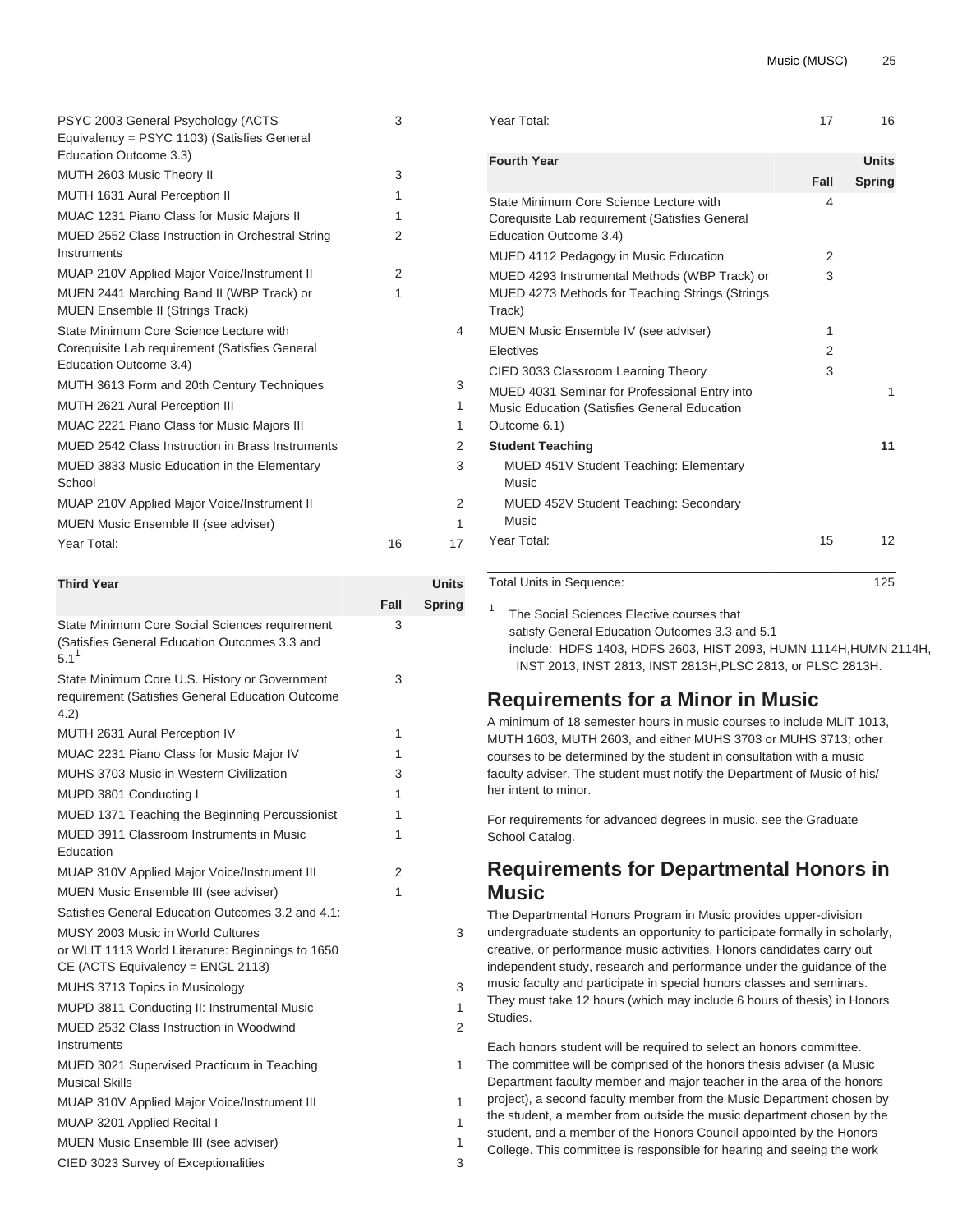of the student in the area of the honors project and will administer the oral examination to the candidate at the end of the last semester of the student's work. The committee then recommends to the Honors Council whether or not the student receives honors in music. Outstanding student achievement will be recognized by awarding the distinction "Music Scholar Cum Laude" at graduation. The award of higher degree distinctions is recommended only in truly exceptional cases and is based upon the whole of the candidate's program of honors studies.

The student may elect to do the honors project in one of six areas: performance, music history and literature, theory, composition, music education, or ethnomusicology. Honors work may be done in an area other than the student's major area that is, a student majoring in voice performance may elect to do honors work in music history, theory, or composition, etc.

If a student wishes to devise his or her own honors project in consultation with a supervising professor and with the permission of the department chair, he or she may be granted honors. If a student wishes to combine work in more than one field and if the committee approves, he or she may be granted honors in more than one area, although the designation on the diploma will read "in music."

The requirements for work in each area are as follows:

- 1. Performance
	- a. 2 semesters of MUAP 310VH or MUAP 410VH, with concurrent registration in MUAP 3201H and MUAP 4201H
	- b. Other music department honors courses are recommended, see honors adviser. (A program file representing the student's range of performance activities during the junior and senior years will be maintained for the department file and for the Honors Council. Compact discs of the junior and senior recitals will be filed with the Honors Office.)
- 2. History and Literature
	- a. Junior year: MUHS 5973 Seminar in Bibliography and Methods of Research
	- b. Senior year: MUSC 490VH Honors Essay
- 3. Theory
	- a. Junior year: MUHS 5973 Seminar in Bibliography and Methods of Research
	- b. Senior year: MUSC 490VH Honors Essay
- 4. Composition
	- a. At least six hours of MUTH 364VH Honors Composition III or MUTH 464VH Honors Composition IV
	- b. A full program of original compositions or equivalent.
- 5. Music Education
	- a. Junior year: MUED 5513 Seminar: Resources in Music Education
	- b. Senior year: MUSC 490VH Honors Essay
- 6. Ethnomusicology
	- a. Junior year: MUHS 5973 Seminar in Bibliography and Methods of Research
	- b. Senior year: MUSC 490VH Honors Essay

### **Faculty**

**Abrahams, Daniel,** Ph.D. (Oakland University), M.M. (University of Nebraska at Omaha), B.M.E. (Temple University), Associate Professor, 2016, 2022.

**Allen, Jeremy L.,** D.M.A. (Cleveland Institute of Music), M.M. (University of Kentucky), B.S. (John Brown University), Lecturer, 2018.

**Armstrong, asher,** D.M.A. (University of Toronto), Teaching Assistant Professor, 2020.

**Baranello, Micaela,** Ph.D., M.A. (Princeton University), B.A. (Swarthmore College), Assistant Professor, 2017.

**Becqué, Helen,** (Hochschule München für Musik und Theater), Instructor, 2020.

**Burson, Claudia,** , Lecturer, 1998, 2012.

**Caldwell, Stephen E.,** D.M.A. (Rutgers State University-New Brunswick), M.M. (Temple University), B.M.E. (University of Northern Colorado), Associate Professor, 2012, 2019.

**Cholthitchanta, Nophachai,** D.M.A. (University of Missouri-Kansas City), M.M. (University of Northern Colorado), B.M. (Chulalongkorn University, Thailand), Associate Professor, 2001, 2009.

**Clare, Lauren N.,** M.M. (Oklahoma City University), Instructor, 2021. **Collett, Jesse,** M.M. (University of Arkansas), Lecturer, 2021.

**Delaplain, Theresa R.,** D.M.A. (University of Cincinnati), M.M. (Bowling Green State University), B.M. (University of Michigan), Teaching Assistant Professor, 1997, 2019.

**Eskitch, Paolo,** M.M. (Brooklyn College), Lecturer, 2012.

**Gosman, Alan R.,** Ph.D. (Harvard University), Associate Professor, 2014. **Green-Turner, Amanda Lenora,** D.M.A. (University of Michigan), Teaching Assistant Professor, 2021.

**Hammel, Alice,** D.M.A. (Shenandoah University), M.M. (Florida State University), B.M. (Shenandoah University), Instructor, 2016.

**Herzog, Jacob,** M.M. (Manhattan School of Music), B.M. (Berklee College of Music), Instructor, 2016.

**Hunter, Justin R.,** Ph.D. (University of Hawai'i at Manoa), M.M., B.A. (University of Arkansas), Instructor, 2017.

**Kahng, Er-Gene,** D.M. (Northwestern University), A.D., M.M. (Yale University), B.A. (University of California-Los Angeles), Associate Professor, 2007, 2012.

**Kashiwagi, Tomoko,** D.M.A. (University of Texas at Austin), M.M., B.M. (Indiana University), Associate Professor, 2012, 2022.

**Kim, Hyun,** Ph.D., D.M.A. (University of Colorado), M.M. (University of Cincinnati), M.M. (Sung-Shin Women's University), B.M. (Chung-Ang University), Visiting Assistant Professor, 2018.

**Knighten, Chris,** D.M.A., M.M. (University of Colorado), B.M. (Baylor University), Associate Professor, 2009.

**Knighten, Janet Whitman,** M.M., B.M. (East Carolina University), Assistant Professor, 2009.

**Lau, Wing,** Ph.D. University of Oregon), M.M. (Indiana University), Instructor, 2016.

**Lorenzo, Benjamin,** D.M.A., M.M. (University of Texas), B.M. (Florida International University), Assistant Professor, 2015.

**MacDuff, Timothy,** D.M.A. (University of Maryland), Lecturer, 2021.

**Mains, Ronda M.,** D.M.A. (University of Oregon), M.A., B.M. (Boise State University), Professor, 1987, 2002.

**Malis, David H.,** M.M. (University of Cincinnati), B.M. (Mars Hill College), Associate Professor, 2002, 2013.

**Mihalka, Matthew W.,** Ph.D. (University of Minnesota), M.A. (University of Minnesota-Duluth), M.A. (University of Minnesota-Twin Cities), Instructor, 2011.

**Misenhelter, Dale D.,** Ph.D. (Florida State University), M.A. (University of Wyoming), B.M. (Florida State University), Professor, 2002, 2014.

**Mixdorf, Cory,** D.M.A., M.M. (Indiana University), B.A. (University of Northern Iowa), Assistant Professor, 2013.

**Montgomery, Mike,** D.M.A. (University of Miami), M.M., B.M. (University of Southern Mississippi), Lecturer, 2017.

**Montgomery, Scott,** D.M.A. (University of Illinois), Lecturer, 2022. **Mueller, Robert K.,** D.M.A. (University of Cincinnati), M.M. (Bowling Green State University), B.A. (Northern Michigan University), Professor, 1988, 2004.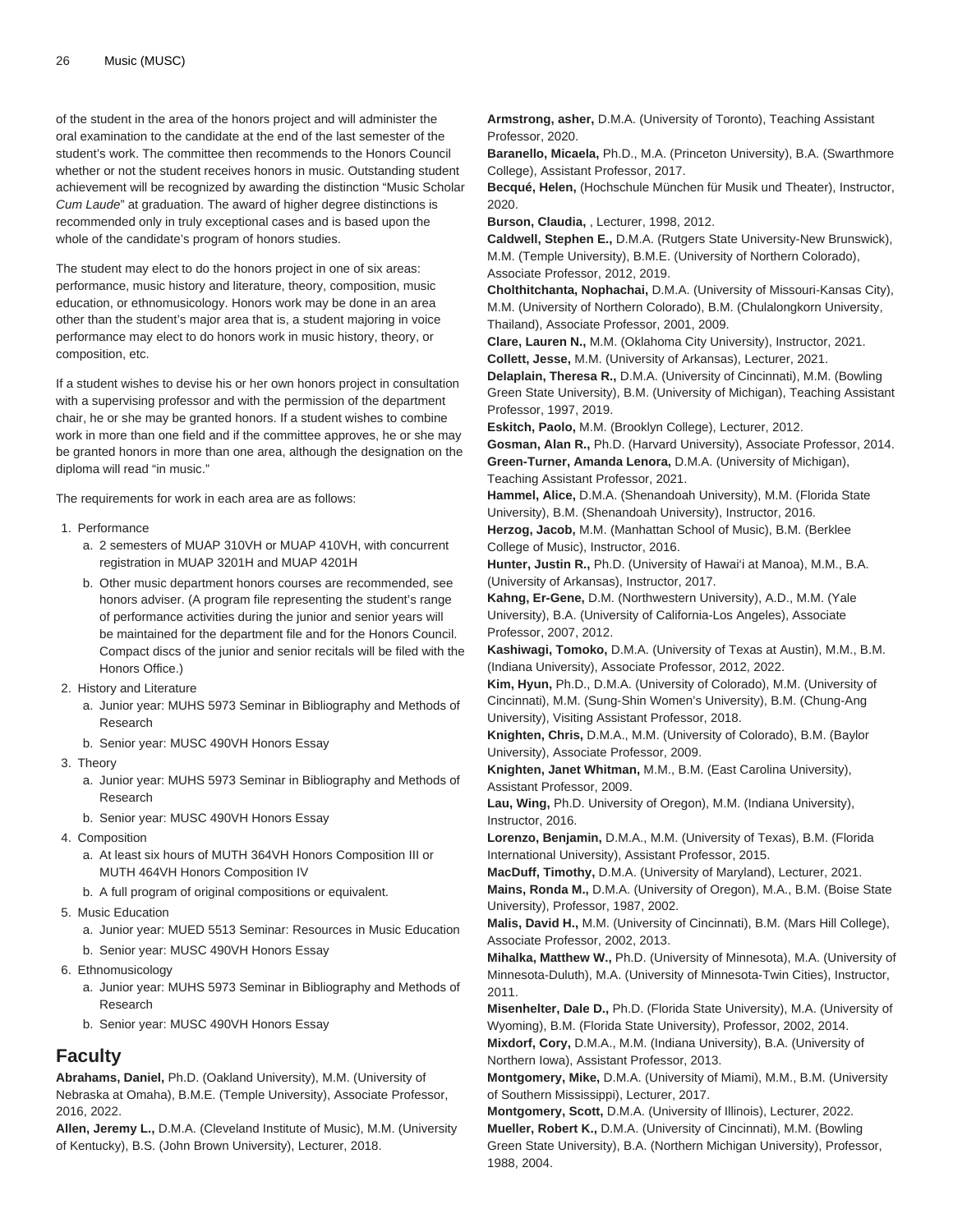**Murdock, Jeffrey A.,** Ph.D. (University of Memphis), M.M., B.M. (University of Southern Mississippi), Assistant Professor, 2015.

**Na, Dominic K.,** D.M.A. (University of North Texas), A.D. (Southern Methodist University), Instructor, 2016.

**Ortega, Catalina,** M.M. (University of Arkansas), B.A. (Pontificia Universidad Javeriana, Colombia), Instructor, 2014.

**Panayotova, Miroslava Saifur,** Ph.D. (University of Arizona), Instructor, 2014.

**Park, Joon,** Ph.D. (University of Oregon), M.A., B.M. (Eastman School of Music), Assistant Professor, 2016.

**Park, Moon,** D.M.A. (University of Cincinnati), M.M. (Staatliche Hochschule fur Musik in Freiburg), B.M. (University of Seoul National), Associate Professor, 2012, 2017.

**Perkins, Asher,** M.M. (University of Arkansas), Lecturer, 2020.

**Pierce, Benjamin J.,** D.M.A., M.M. (University of Michigan-Ann Arbor), B.M. (Bowling Green State University), Professor, 2003, 2015.

**Radan, Nikola,** M.M., B.M. (University of Belgrade), Lecturer, 2018. **Ragsdale, Chal,** M.M. (East Carolina University), B.S. (Auburn

University), University Professor, 1975, 2013.

**Riley, Nastassja,** M.M. (Florida State University), Lecturer, 2014. **Rulli, Richard J.,** D.M.A. (University of Wisconsin-Madison), M.M. (Ithaca College), B.M. (University of Northern Colorado), Associate Professor, 2003, 2009.

**Runkles, Henry S.,** M.M. (University of Arkansas), Lecturer, 2002. **Salonen, Rick,** Ed.D., M.M. (University of Arkansas), B.M. (Central Michigan University), Instructor, 2008.

**Stinson, Jonathan,** D.M.A. (University of Cincinnati), Teaching Assistant Professor, 2020.

**Summers, Jeffrey P.,** D.M.A. (University of Miami), Instructor, 2020. **Troiano, Eric,** D.M.A., M.M. (Michigan State University), B.M. (Ithaca College), Teaching Assistant Professor, 2016, 2021.

**Uribe, Lia,** D.M.A. (University of Kansas), M.M. (University of Arkansas), B.M. (Universidad Nacional de Colombia, Bogotá), Associate Professor, 2013, 2018.

**Valencia, Fernando,** M.M. (University of Arkansas), B.M. (Universidad Javeriana), Instructor, 2014.

**Vansteenburg, Jessica,** Ph.D. (University of Colorado), D.M.A.

(University of Nebraska), M.M. (Ohio University), B.A. (Luther College), Visiting Instructor, 2022.

**Warren, W. Dale,** M.M. (University of Kentucky), B.S. (Austin Peay State University), Professor, 1991.

# **Applied Music (Class) Courses**

#### **MUAC 1121. English and Italian Diction for Singers. 1 Hour.**

Training in proper pronunciation and inflections of English and Italian as applied to singers. Two meetings per week. (Typically offered: Fall)

#### **MUAC 1141. German and French Diction for Singers. 1 Hour.**

Training in proper pronunciation and inflection of German and French as applied to singing. Two meetings per week. Prerequisite: [MUAC 1121](/search/?P=MUAC%201121). (Typically offered: Spring)

#### **MUAC 1161. Class Instruction in Piano for Non-Music Majors. 1 Hour.**

Beginning instruction in piano. Does not fulfill the class piano requirement for music majors. (Typically offered: Fall, Spring and Summer)

#### **MUAC 1221. Piano Class for Music Majors I. 1 Hour.**

Training in functional piano skills for music majors. Two meetings per week. Prerequisite: Music major and [MUTH 1003](/search/?P=MUTH%201003). (Typically offered: Spring)

#### **MUAC 1231. Piano Class for Music Majors II. 1 Hour.**

A continuation of [MUAC 1221](/search/?P=MUAC%201221). Two meetings per week. Upon successful completion of [MUAC 1231](/search/?P=MUAC%201231) with a grade of B or better, credit for [MUAC 1221](/search/?P=MUAC%201221) will also be given. Prerequisite: [MUAC 1221](/search/?P=MUAC%201221) and a music major pursuing a degree of Bachelor of Arts or Honors Bachelor of Arts or Bachelor of Music or Honors Bachelor of Music. (Typically offered: Fall)

#### **MUAC 1321. Class Instruction in Guitar. 1 Hour.**

Beginning class instruction in guitar. Students must provide their own instruments. (Typically offered: Fall and Spring)

#### **MUAC 1381. Class Instruction in Voice. 1 Hour.**

Fundamentals of vocalization and singing of English songs, including breathing, vowel clarity, and pronunciation of consonants. (Typically offered: Fall and Spring)

#### **MUAC 2112. Music Technology. 2 Hours.**

Introduces skills for transcribing music using music notation software and sound reinforcement systems. Covers MIDI sequencing and audio recording and editing software to produce accompaniment tracks and create compact discs of music and multimedia projects. Prerequisite: Music major pursuing a Bachelor of Music or Honors Bachelor of Music degree, and sophomore standing. (Typically offered: Fall, Spring and Summer)

### **MUAC 2221. Piano Class for Music Majors III. 1 Hour.**

A continuation of [MUAC 1231](/search/?P=MUAC%201231). Two meetings per week. Upon successful completion of [MUAC 2221](/search/?P=MUAC%202221) with a grade of B or better, credit for [MUAC 1221](/search/?P=MUAC%201221) and [MUAC 1231](/search/?P=MUAC%201231) will also be given. Prerequisite: [MUAC 1231](/search/?P=MUAC%201231) and a music major pursuing a degree of Bachelor of Arts or Honors Bachelor of Arts or Bachelor of Music or Honors Bachelor of Music. (Typically offered: Spring)

#### **MUAC 2231. Piano Class for Music Major IV. 1 Hour.**

A continuation of [MUAC 2221](/search/?P=MUAC%202221). Two meetings per week. Upon successful completion of [MUAC 2231](/search/?P=MUAC%202231) with a grade of B or better, credit for [MUAC 1221,](/search/?P=MUAC%201221) [MUAC 1231,](/search/?P=MUAC%201231) and [MUAC 2221](/search/?P=MUAC%202221) will also be given. Prerequisite: [MUAC 2221](/search/?P=MUAC%202221) and a music major pursuing a degree of Bachelor of Arts or Honors Bachelor of Arts or Bachelor of Music or Honors Bachelor of Music. (Typically offered: Fall)

#### **MUAC 3401. Jazz Improvisation I. 1 Hour.**

This course is the first in a four-semester sequence on the study of jazz improvisation with a linguistic approach. The class will cover the vocabulary and grammar of jazz, as well as rhetoric, story-telling and emotional performance. Each week students will be expected to be proficient in technical drills, harmonic and rhythmic vocabulary, and repertoire related to the four fundamental forms encompassed by the course. Transcriptions and writing assignments will also be given, and students will work with the Contrast Method of Improvisational Concepts, self-listening and analysis, performing the topics in class, group performance, and artistic development. (Typically offered: Fall)

#### **MUAC 3411. Jazz Improvisation II. 1 Hour.**

This course is the second in a four-semester sequence on the study of jazz improvisation with a linguistic approach. The class will cover the vocabulary and grammar of jazz, as well as rhetoric, story-telling and emotional performance. Each week students will be expected to be proficient in technical drills, harmonic and rhythmic vocabulary, and repertoire related to the four fundamental forms encompassed by the course. Transcriptions and writing assignments will also be given, and students will work with the Contrast Method of Improvisational Concepts, self-listening and analysis, performing the topics in class, group performance, and artistic development. Prerequisite: [MUAC 3401.](/search/?P=MUAC%203401) (Typically offered: Spring)

#### **MUAC 4371. Teaching the High School Percussionist. 1 Hour.**

A study of solo literature and small and large ensemble literature appropriate for the high school percussionist. Emphasis on advanced snare drum and marimba lit., timpani and the broad range of percussionist instruments. Includes study of high school band, orchestra and percussion ensemble scores. Prerequisite: [MUED 1371.](/search/?P=MUED%201371) (Typically offered: Irregular)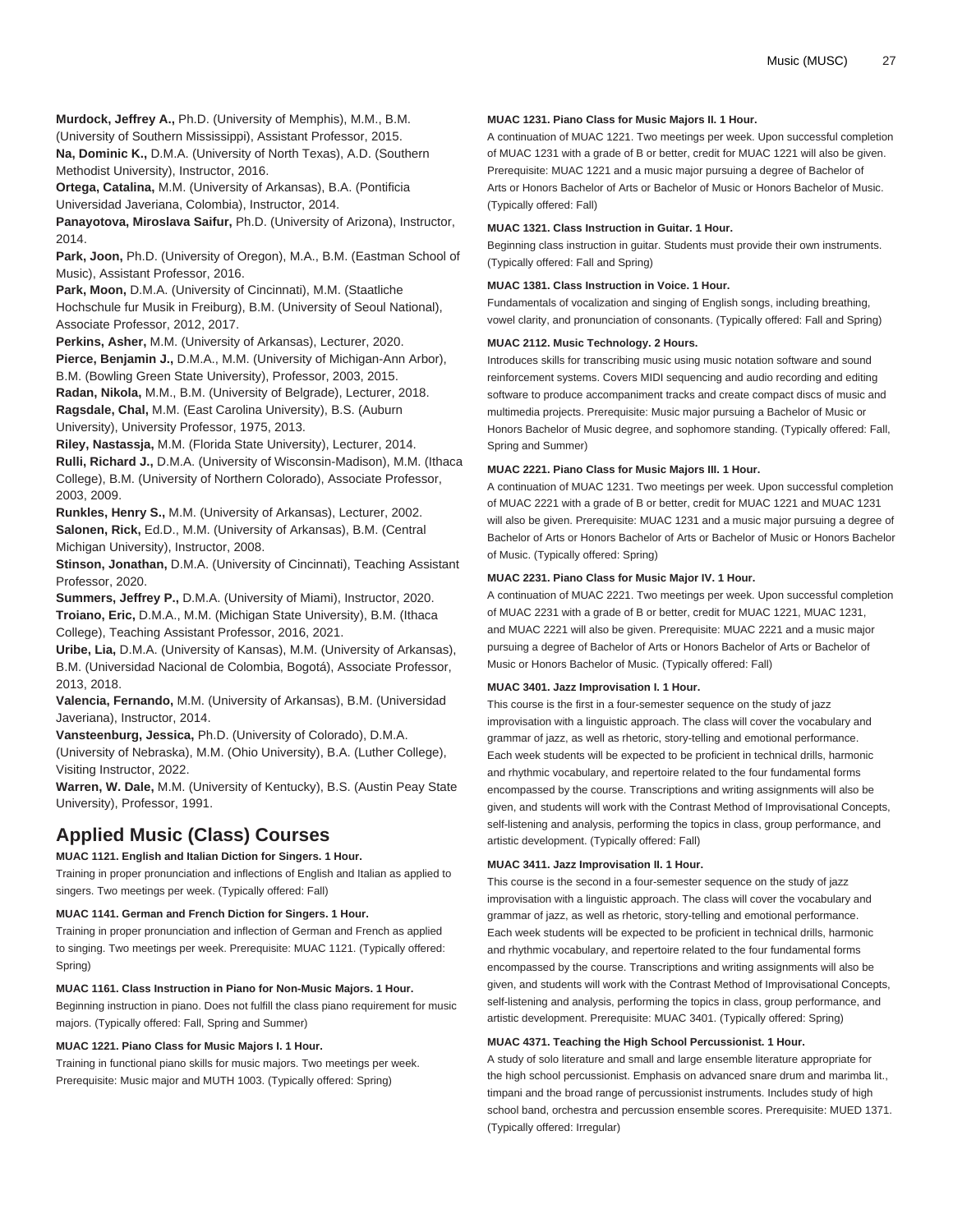#### **MUAC 4401. Jazz Improvisation III. 1 Hour.**

This course is the third in a four-semester sequence on the study of jazz improvisation with a linguistic approach. The class will cover the vocabulary and grammar of jazz, as well as rhetoric, story-telling and emotional performance. Each week students will be expected to be proficient in technical drills, harmonic and rhythmic vocabulary, and repertoire related to the four fundamental forms encompassed by the course. Transcriptions and writing assignments will also be given, and students will work with the Contrast Method of Improvisational Concepts, self-listening and analysis, performing the topics in class, group performance, and artistic development. Prerequisite: [MUAC 3411](/search/?P=MUAC%203411). (Typically offered: Fall)

#### **MUAC 4411. Jazz Improvisation IV. 1 Hour.**

This course is the fourth in a four-semester sequence on the study of jazz improvisation with a linguistic approach. The class will cover the vocabulary and grammar of jazz, as well as rhetoric, story-telling and emotional performance. Each week students will be expected to be proficient in technical drills, harmonic and rhythmic vocabulary, and repertoire related to the four fundamental forms encompassed by the course. Transcriptions and writing assignments will also be given, and students will work with the Contrast Method of Improvisational Concepts, self-listening and analysis, performing the topics in class, group performance, and artistic development. Prerequisite: [MUAC 4401](/search/?P=MUAC%204401). (Typically offered: Spring)

#### **MUAC 4421. Advanced Studies in Improvisation. 1 Hour.**

Extends the techniques built in the improvisation course sequence [\(MUAC 3401](/search/?P=MUAC%203401), [MUAC 3411](/search/?P=MUAC%203411), [MUAC 4401](/search/?P=MUAC%204401), [MUAC 4411](/search/?P=MUAC%204411)) with specialized topics in a variety of improvisatory traditions. Sections may include "Free Jazz", "Coltrane and Chromaticism" "Atonal Improvisation", "Baroque Improvisation" and "World Music Improvisation". Prerequisite: [MUAC 4411](/search/?P=MUAC%204411) or instructor consent. (Typically offered: Irregular) May be repeated for up to 2 hours of degree credit.

### **Applied Music (Private Inst) Courses**

### **MUAP 100V. Applied Secondary-Level Voice/Instrument I. 1-2 Hour.**

Private study of secondary voice/instrument. Prerequisite: Instructor consent. (Typically offered: Fall and Spring) May be repeated for up to 4 hours of degree credit.

#### **MUAP 110V. Applied Major Voice/Instrument I. 1-4 Hour.**

Private study of the primary voice/instrument for music majors. Admission to [MUAP 110V](/search/?P=MUAP%20110V) requires the successful completion of audition for the instructor. Prerequisite: Music major. (Typically offered: Fall and Spring) May be repeated for up to 8 hours of degree credit.

#### **MUAP 130V. Applied Skills Voice/Instrument I. 1-4 Hour.**

Private study of the primary voice/instrument for music majors. Continued development of fundamental musical and technical skills introduced in [MUAP 110V.](/search/?P=MUAP%20110V) Prerequisite: Music major; recommendation of instructor. (Typically offered: Fall and Spring) May be repeated for up to 8 hours of degree credit.

#### **MUAP 200V. Applied Secondary-Level Voice/Instrument II. 1-2 Hour.**

Continued private study of secondary voice/instrument. Instructor permission required to enroll. Prerequisite: Two semesters of [MUAP 100V](/search/?P=MUAP%20100V) and recommendation of the instructor. (Typically offered: Fall and Spring) May be repeated for up to 4 hours of degree credit.

#### **MUAP 210V. Applied Major Voice/Instrument II. 1-4 Hour.**

Continued private study of the primary voice/instrument for music majors. Prerequisite: Two semesters of [MUAP 110V](/search/?P=MUAP%20110V) with grades of B or better or [MUAP 130V](/search/?P=MUAP%20130V) with a grade of B or better. (Typically offered: Fall and Spring) May be repeated for up to 8 hours of degree credit.

#### **MUAP 230V. Applied Skills Voice/Instrument II. 1-4 Hour.**

Private study of the primary voice/instrument for music majors. Continued development of fundamental musical and technical skills introduced in [MUAP 210V.](/search/?P=MUAP%20210V) Prerequisite: Two semesters of [MUAP 210V](/search/?P=MUAP%20210V) and recommendation of instructor. (Typically offered: Fall and Spring) May be repeated for up to 8 hours of degree credit.

#### **MUAP 300V. Applied Secondary-Level Voice/Instrument III. 1-2 Hour.**

Advanced private study of secondary voice/instrument. Prerequisite: Two semesters of [MUAP 200V](/search/?P=MUAP%20200V) and recommendation of the instructor. (Typically offered: Fall and Spring) May be repeated for up to 4 hours of degree credit.

#### **MUAP 310V. Applied Major Voice/Instrument III. 1-4 Hour.**

Continuation of [MUAP 210V.](/search/?P=MUAP%20210V) Private study of the primary instrument/voice for music majors at the advanced level. Admission requires approval of the faculty committee of the area of study (voice, piano, woodwind, brass, percussion). Mastery of fundamental/technical skills sufficient to prepare for a recital must be observable by the committee. Prerequisite: Two semesters of [MUAP 210V](/search/?P=MUAP%20210V) with grades of B or better or [MUAP 230V](/search/?P=MUAP%20230V) with a grade of B or better. (Typically offered: Fall and Spring) May be repeated for up to 8 hours of degree credit.

#### **MUAP 310VH. Honors Applied Major Voice/Instrument III. 1-4 Hour.**

Continuation of [MUAP 210V.](/search/?P=MUAP%20210V) Private study of the primary voice/instrument for honors music majors at the advanced level. Admission requires approval of faculty committee of the area of study (voice, piano, woodwind, brass, percussion). Mastery of fundamental/technical skills sufficient to prepare for a recital must be observable by the committee. Prerequisite: Two semesters of [MUAP 210V](/search/?P=MUAP%20210V) with grades of B or better or [MUAP 230V](/search/?P=MUAP%20230V) with a grade of B or better; honors standing. (Typically offered: Fall and Spring) May be repeated for up to 8 hours of degree credit. This course is equivalent to [MUAP 310V](/search/?P=MUAP%20310V).

#### **MUAP 3201. Applied Recital I. 1 Hour.**

Preparation and performance of a public recital of a minimum of 25 minutes of music. (Typically offered: Fall and Spring) May be repeated for degree credit.

#### **MUAP 3201H. Honors Applied Recital I. 1 Hour.**

Preparation and performance of a public recital of a minimum of 50 minutes of music. Corequisite: [MUAP 310VH](/search/?P=MUAP%20310VH). (Typically offered: Fall and Spring) May be repeated for degree credit.

This course is equivalent to [MUAP 3201.](/search/?P=MUAP%203201)

#### **MUAP 330V. Applied Skills Voice/Instrument III. 1-4 Hour.**

Private study of the primary voice/instrument for music majors at the advanced level. Continued development of musical and technical skills introduced in [MUAP 310V](/search/?P=MUAP%20310V). Prerequisite: Two semesters of [MUAP 310V](/search/?P=MUAP%20310V) and recommendation of instructor. (Typically offered: Fall and Spring) May be repeated for up to 8 hours of degree credit.

#### **MUAP 400V. Applied Secondary-Level Voice/Instrument IV. 1-2 Hour.**

Continued advanced private study of secondary voice/instrument. Instructor permission required to enroll. Prerequisite: Two semesters of [MUAP 300V](/search/?P=MUAP%20300V) and recommendation of the instructor. (Typically offered: Fall and Spring) May be repeated for up to 4 hours of degree credit.

#### **MUAP 410V. Applied Major Voice/Instrument IV. 1-4 Hour.**

Continuation of [MUAP 310V.](/search/?P=MUAP%20310V) Private study of the primary voice/instrument for music majors at the advanced level. Prerequisite: Two semesters of [MUAP 310V](/search/?P=MUAP%20310V) with recommendation of instructor. (Typically offered: Fall and Spring) May be repeated for up to 8 hours of degree credit.

#### **MUAP 410VH. Honors Applied Major Voice/Instrument IV. 1-4 Hour.**

Continuation of [MUAP 310VH.](/search/?P=MUAP%20310VH) Private study of the primary voice/instrument for honors music majors at the advanced level. Prerequisite: Two semesters of [MUAP 310VH,](/search/?P=MUAP%20310VH) recommendation of instructor and honors standing. (Typically offered: Fall and Spring) May be repeated for up to 8 hours of degree credit. This course is equivalent to [MUAP 410V](/search/?P=MUAP%20410V).

#### **MUAP 415V. Applied Skills Voice/Instrument IV. 1-4 Hour.**

Private study of the primary voice/instrument for music majors at the advanced level in preparation for recital. Continued development of musical and technical skills introduced in [MUAP 410V.](/search/?P=MUAP%20410V) Prerequisite: Two semesters of [MUAP 410V](/search/?P=MUAP%20410V) and recommendation of instructor. (Typically offered: Fall and Spring) May be repeated for up to 8 hours of degree credit.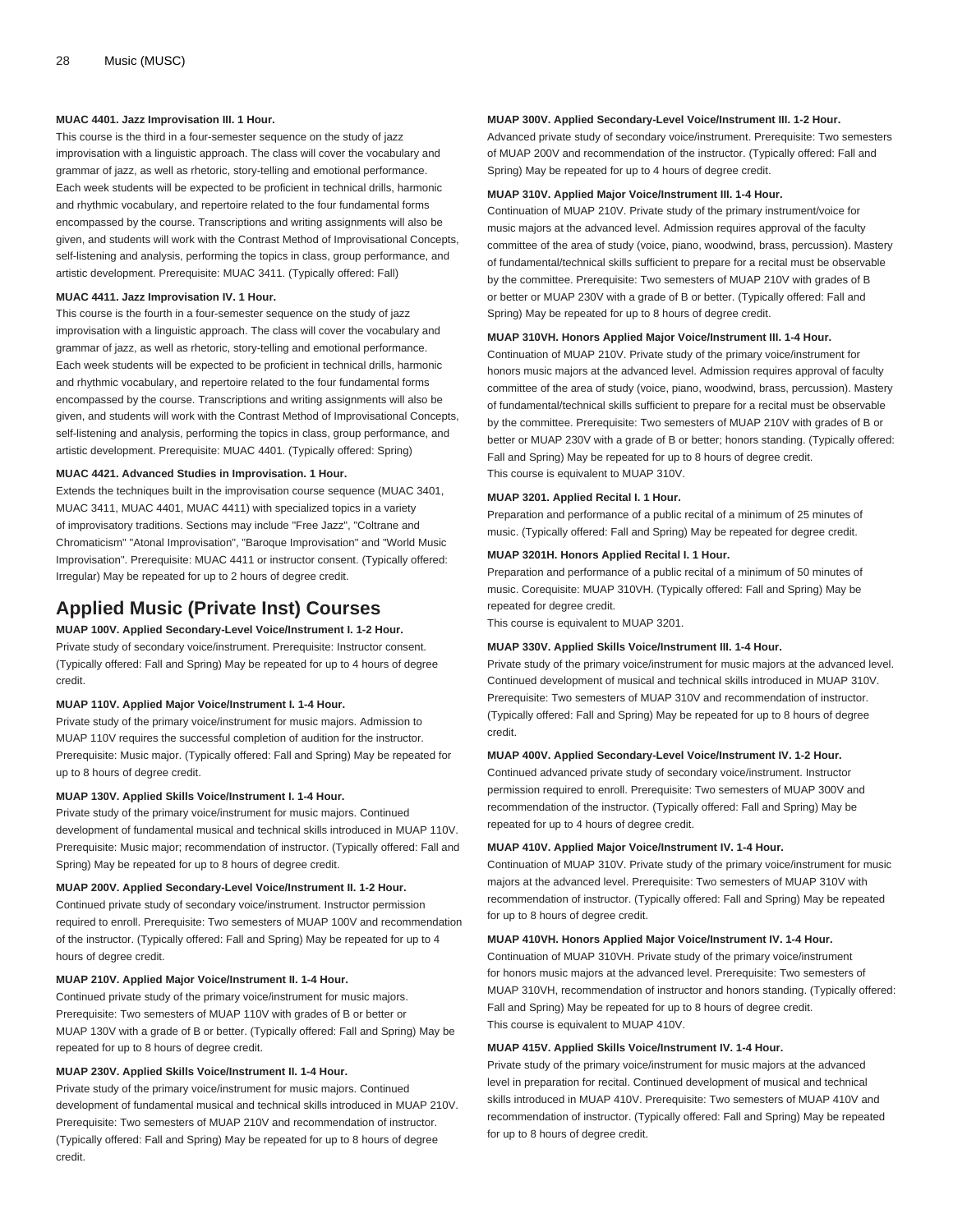#### **MUAP 4201. Applied Recital II. 1 Hour.**

Preparation and performance of a public recital of a minimum of 50 minutes of music. Prerequisite: [MUAP 3201](/search/?P=MUAP%203201). (Typically offered: Fall and Spring) May be repeated for degree credit.

#### **MUAP 4201H. Honors Applied Recital II. 1 Hour.**

Preparation and performance of a public recital of a minimum of 50 minutes of music. Corequisite: [MUAP 410VH](/search/?P=MUAP%20410VH). (Typically offered: Fall and Spring) May be repeated for degree credit.

This course is equivalent to [MUAP 4201](/search/?P=MUAP%204201).

#### **MUAP 4301. Composition Recital. 1 Hour.**

Preparation and performance of a public recital of a minimum of 50 minutes consisting of original musical compositions. (Typically offered: Fall and Spring) May be repeated for degree credit.

#### **MUAP 4301H. Honors Composition Recital. 1 Hour.**

Preparation and performance of a public recital of a minimum of 50 minutes consisting of original musical compositions. Prerequisite: Honors standing. (Typically offered: Fall and Spring) May be repeated for degree credit. This course is equivalent to [MUAP 4301](/search/?P=MUAP%204301).

### **Ethnomusicology Courses**

#### **MUSY 2003. Music in World Cultures. 3 Hours.**

Provides an overview of music from around the world. Examines the role of music in different social and cultural contexts. A variety of indigenous, folk, religious, popular, and art music traditions will be explored, along with the people and cultures that create them. (Typically offered: Fall and Spring)

### **MUSY 2003H. Honors Music in World Cultures. 3 Hours.**

Provides an overview of music from around the world. Examines the role of music in different social and cultural contexts. A variety of indigenous, folk, religious, popular, and art music traditions will be explored, along with the people and cultures that create them. (Typically offered: Fall and Spring) This course is equivalent to [MUSY 2003](/search/?P=MUSY%202003).

#### **MUSY 4113. Pro-Seminar: Ethnomusicology. 3 Hours.**

An introduction to ethnomusicological study, with readings and discussion of seminal writings in the field and practical experience in ethnomusicological analysis and description. (Typically offered: Irregular) May be repeated for up to 6 hours of degree credit.

### **Music Education Courses**

### **MUED 1371. Teaching the Beginning Percussionist. 1 Hour.**

A study of the pedagogy and techniques needed to instruct middle school and junior high percussionists. Emphasis on elementary snare drum and marimba performance. Study of junior high band and orchestra methods, solos and ensemble music. Prerequisite: Music education major pursuing a degree in Piano Education, Voice Education, String Education or Woodwind Brass Percussion Education; or instructor's consent. (Typically offered: Fall and Spring)

#### **MUED 2012. Introduction to Music Education. 2 Hours.**

A course designed to provide early experiences for the prospective music teacher. Students will become familiar with professional trends, music classroom organizational and management issues, and principles of effective education. Emphases will include basic psychological and philosophical orientation, as well as observations in public school classrooms. Required of all prospective Music Education majors. (Typically offered: Spring)

#### **MUED 2532. Class Instruction in Woodwind Instruments. 2 Hours.**

Familiarizes students with elementary and intermediate skills, techniques and pedagogy needed to teach woodwind instruments--flute, clarinet, saxophone, oboe, and bassoon--in a class setting. Corequisite: Lab component. Prerequisite: MUED major and sophomore standing. (Typically offered: Fall and Spring)

#### **MUED 2542. Class Instruction in Brass Instruments. 2 Hours.**

Familiarizes students with elementary and intermediate skills, techniques and pedagogy needed to teach brass instruments--trumpet, French horn, trombone, euphonium, and tuba--in a class setting. Corequisite: Lab component. Prerequisite: MUED major and sophomore standing. (Typically offered: Fall and Spring)

### **MUED 2552. Class Instruction in Orchestral String Instruments. 2 Hours.**

Familiarizes students with elementary and intermediate skills, techniques and pedagogy needed to teach orchestral stringed instruments in a class setting. Includes a lab that specifically focuses on peer teaching of concepts and skills related to teaching stringed instruments. Corequisite: Lab component. Prerequisite: Bachelor of Music Major with an emphasis in PIAN, VOCE, STRG, or WWBP and sophomore standing. (Typically offered: Fall and Spring)

#### **MUED 3021. Supervised Practicum in Teaching Musical Skills. 1 Hour.**

Provides for supervised teaching opportunities with public school students in instrumental, choral, and elementary classes. Prerequisite: All Emphases: [MUED 2012](/search/?P=MUED%202012). (Typically offered: Spring)

#### **MUED 3833. Music Education in the Elementary School. 3 Hours.**

Concepts of elementary music education; methods, materials, curriculum design, and supervision in elementary school music. Prerequisite: [MUED 2012.](/search/?P=MUED%202012) (Typically offered: Fall and Spring)

#### **MUED 3911. Classroom Instruments in Music Education. 1 Hour.**

The study of instruments utilized in the general music classroom, including but not limited to the Orff Instrumentarium, pitched and unpitched hand-held percussion, frame and various ethnic drums, guitar, and recorder. Elementary and secondary general music classroom preparation with an emphasis on orchestration, composition, and improvisation with instruments commonly utilized in required music classes in public schools. Open to music education majors or with instructor's consent. Pre- or Corequisite: [MUED 3833](/search/?P=MUED%203833). Prerequisite: [MUED 2012.](/search/?P=MUED%202012) (Typically offered: Fall)

#### **MUED 4031. Seminar for Professional Entry into Music Education. 1 Hour.**

A seminar offered during student teaching semester to prepare the student for the role of a professional educator. Content includes professional ethics and conduct, classroom management, evaluation and grading, and application for employment. (Typically offered: Fall and Spring)

#### **MUED 4112. Pedagogy in Music Education. 2 Hours.**

A course presenting broad music teaching concepts and specific teaching behaviors. Students will experience the pedagogical teaching situation through the construct of effective communication practice. Emphases will be on providing a laboratory environment representative of public school classrooms. Required of all Music Education majors. Prerequisite: [MUED 3833.](/search/?P=MUED%203833) (Typically offered: Fall)

#### **MUED 4273. Methods for Teaching String Instruments. 3 Hours.**

Methods and materials for students preparing to teach orchestral instruments and ensembles in the public schools. Prerequisite: [MUED 1371,](/search/?P=MUED%201371) [MUED 2012,](/search/?P=MUED%202012) [MUED 2532](/search/?P=MUED%202532), [MUED 2542](/search/?P=MUED%202542), [MUED 2552](/search/?P=MUED%202552), and [MUED 3021.](/search/?P=MUED%203021) (Typically offered: Fall Odd Years)

#### **MUED 4283. Teaching Vocal Music. 3 Hours.**

Methods and materials used in teaching high school music. Prerequisite: [MUED 2012](/search/?P=MUED%202012) . (Typically offered: Fall Even Years)

#### **MUED 4293. Instrumental Methods. 3 Hours.**

Problems of teaching instrumental music in the public schools. Prerequisite: [MUED 1371](/search/?P=MUED%201371), [MUED 2012](/search/?P=MUED%202012), [MUED 2532](/search/?P=MUED%202532), [MUED 2542](/search/?P=MUED%202542), [MUED 2552](/search/?P=MUED%202552), and [MUED 3021](/search/?P=MUED%203021). (Typically offered: Fall)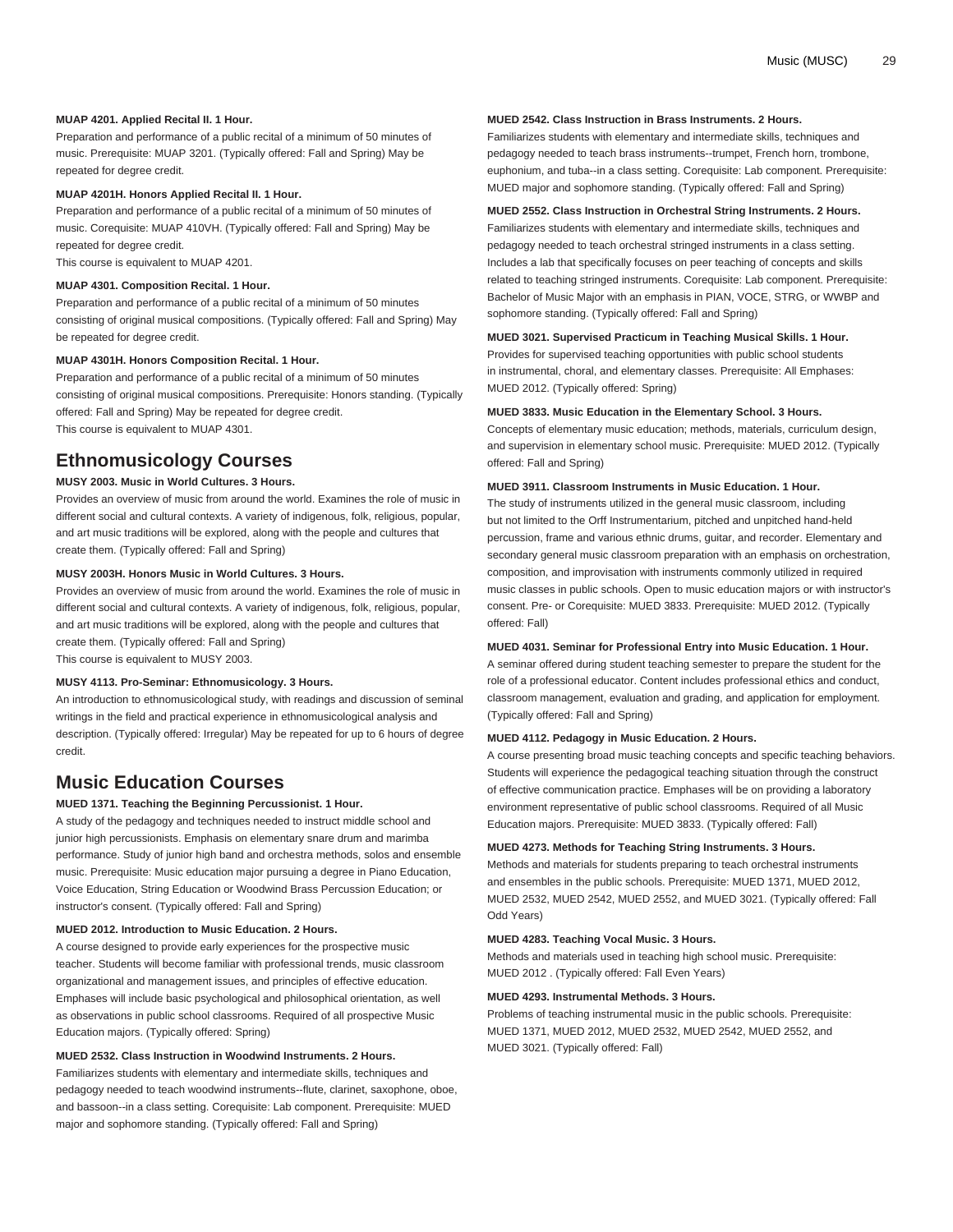#### **MUED 451V. Student Teaching: Elementary Music. 4-8 Hour.**

A minimum of five weeks and a maximum of ten weeks will be spent in an offcampus school, where the student will teach under supervision in the elementary classroom and will participate in other activities involving the school and community. Enrollment requirement is for a total of 12 hours and 15 weeks involvement in [MUED 452V](/search/?P=MUED%20452V) and [MUED 451V](/search/?P=MUED%20451V). Successful completion of a criminal background check is required prior to beginning student teaching. Corequisite: [MUED 452V](/search/?P=MUED%20452V). Prerequisite: Bachelor of Music degree in Music Education. (Typically offered: Fall and Spring)

#### **MUED 452V. Student Teaching: Secondary Music. 4-8 Hour.**

A minimum of five weeks and a maximum of ten weeks will be spent in an offcampus school, where the student will teach under supervision in the elementary classroom and will participate in other activities involving the school and community. Enrollment requirement is for a total of 12 hours and 15 weeks involvement in [MUED 452V](/search/?P=MUED%20452V) and [MUED 451V](/search/?P=MUED%20451V). Successful completion of a criminal background check is required before beginning student teaching. Corequisite: [MUED 451V](/search/?P=MUED%20451V). Prerequisite: Bachelor of Music degree in Music Education. (Typically offered: Fall and Spring)

#### **MUED 4743. Characteristics of Special Needs Students in the Music Classroom. 3 Hours.**

Provides an overview to special needs students in the music classroom. Explores the characteristics of special needs students in six domains: cognitive, communicative, emotional, behavioral, and medical and physical. Requires outside class time working with special needs students. Prerequisite: Instructor's consent. (Typically offered: Fall)

#### **MUED 477V. Special Topics in Music Education. 1-4 Hour.**

Subject matter not covered in other sources. With permission, may be repeated for credit if topics are different. (Typically offered: Irregular) May be repeated for degree credit.

### **Music Ensemble Courses**

#### **MUEN 1211. Latin American Ensemble I. 1 Hour.**

Plays music of Latin America with particular focus on Afro-Caribbean music and its performance practices. Students perform, improvise, arrange and compose in a variety of styles such as Son, Danzon, Cha-Cha-Cha, Mambo, Latin Jazz, Salsa, and Timba. (Typically offered: Fall and Spring) May be repeated for up to 2 hours of degree credit.

#### **MUEN 1221. World Music Ensemble I. 1 Hour.**

Study music and practices from a variety of musical cultures, while simultaneously acquiring solid grounding in music theory, musicianship skills, music history, and literature. (Typically offered: Fall and Spring) May be repeated for up to 2 hours of degree credit.

#### **MUEN 1231. Songwriters' Ensemble I. 1 Hour.**

A combined songwriting course and contemporary music ensemble. Students build a portfolio of original songs while studying elements of modern songwriting including harmony, lyrics, form, arranging, production and style. The class acts as an ensemble to present a recital of original music for the final performance. (Typically offered: Fall) May be repeated for up to 2 hours of degree credit.

#### **MUEN 1241. Beginning Jazz Combo. 1 Hour.**

Introductory ensemble experience offering a repertoire-based approach to learning basic improvisation skills and the performance of common jazz styles. Open to both music and non-music majors. (Typically offered: Spring)

#### **MUEN 1251. Arkansas Soul Band I. 1 Hour.**

Perform historical and contemporary popular music from the African American tradition. These genres include, but are not limited to, soul, blues, funk, R&B, and hip-hop. Students will develop arranging and musical direction skills, as well as analysis of performance, arrangements, and compositions/songwriting in these styles. (Typically offered: Spring) May be repeated for up to 2 hours of degree credit.

#### **MUEN 1261. Intermediate Jazz Combo I. 1 Hour.**

Intermediate small jazz ensemble focused on improvisation in the context of bebop, free jazz, fusion, and related styles. (Typically offered: Fall and Spring) May be repeated for up to 2 hours of degree credit.

#### **MUEN 1271. Advanced Jazz Combo I. 1 Hour.**

Advanced small jazz ensemble focused on improvisation in the context of bebop, free jazz, fusion, and related styles. (Typically offered: Fall and Spring) May be repeated for up to 2 hours of degree credit.

#### **MUEN 1281. Vocal Jazz Ensemble I. 1 Hour.**

Presents the opportunity for vocal students interested in jazz to perform music as an ensemble. Prerequisite: Instructor consent. (Typically offered: Fall and Spring) May be repeated for up to 2 hours of degree credit.

#### **MUEN 1401. Opera Theatre I. 1 Hour.**

Study of opera through performances of scenes, chamber and major operatic production. Admission with director's approval. (Typically offered: Fall and Spring) May be repeated for up to 2 hours of degree credit.

#### **MUEN 1411. Razorback Chorus I. 1 Hour.**

Performance-based choral ensemble designed to improve individual and collective vocal skills, develop sight-reading skills, improve the individual's grasp of the essential elements of music, and expose students to choral repertory in the tenorbass range. Admission is open to any student on campus that can sing in the tenorbass range. (Typically offered: Fall and Spring) May be repeated for up to 2 hours of degree credit.

#### **MUEN 1421. Inspirational Chorale I. 1 Hour.**

Performance of African American literature with particular emphasis on Negro spirituals, traditional/contemporary gospel music, and sacred world music. Rehearsal 3 hours per week. (Typically offered: Fall and Spring) May be repeated for up to 2 hours of degree credit.

#### **MUEN 1431. Symphony Orchestra I. 1 Hour.**

Large, select orchestral ensemble setting with a focus on the study and performance of a range of symphonic literature. Emphasis on high artistic standards through style and interpretation. Enrollment limited to more experienced players; by audition only. Prerequisite: Director's consent. (Typically offered: Fall and Spring) May be repeated for up to 2 hours of degree credit.

#### **MUEN 1441. Marching Band I. 1 Hour.**

Large ensemble performs at football games. Emphasis on high performance standards and a variety of performing styles. Rehearsal 8 hours per week. (Typically offered: Fall) May be repeated for up to 2 hours of degree credit.

#### **MUEN 1451. Schola Cantorum I. 1 Hour.**

Large, select choral ensemble with focus on the study and performance of a range of choral literature. Emphasis on high artistic standards through style and interpretation. Enrollment limited to more experienced singers; by audition only. Prerequisite: Director's consent. (Typically offered: Fall and Spring) May be repeated for up to 2 hours of degree credit.

#### **MUEN 1461. Wind Symphony I. 1 Hour.**

Large ensemble setting with emphasis on performing wind band literature and enhancing the musicianship of members. Focus on performance standards through style and interpretation. Concerts of high artistic merit which serve the campus community and general public are required. Admission by audition. Prerequisite: Director's consent. (Typically offered: Fall and Spring) May be repeated for up to 2 hours of degree credit.

#### **MUEN 1471. Jazz Orchestra. 1 Hour.**

Training in the various styles of jazz and popular music. Rehearsal 3 hours per week. Admission by audition. Prerequisite: Instructor consent. (Typically offered: Fall and Spring) May be repeated for up to 2 hours of degree credit.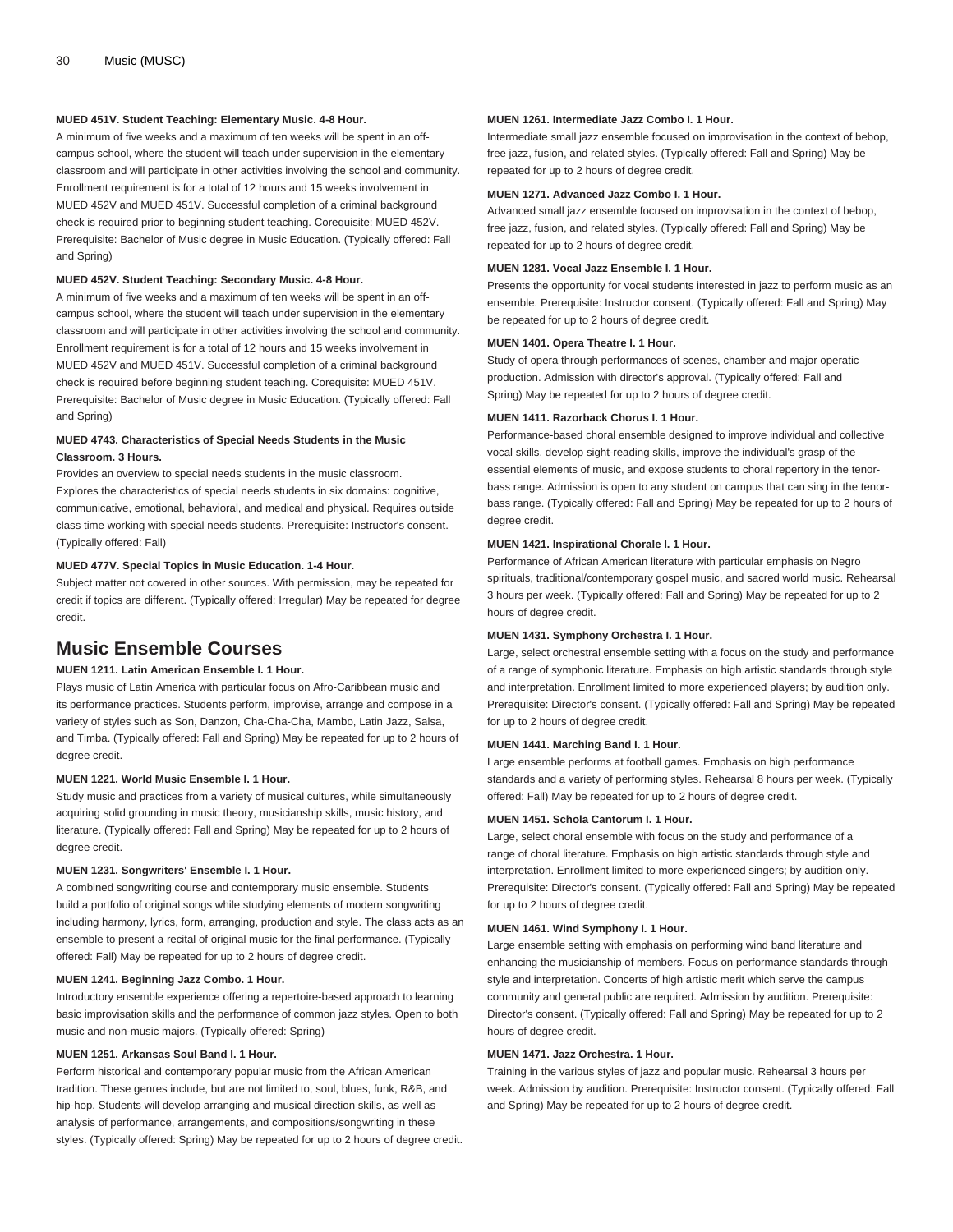#### **MUEN 1481. Campus Band I. 1 Hour.**

Large ensemble setting with emphasis on performing wind band literature and enhancing the musicianship of members. Focus on performance standards through style and interpretation. Concerts of artistic merit which serve the campus community and general public may be required. Admission is by audition or special approval. Corequisite: Lab component. (Typically offered: Spring) May be repeated for up to 2 hours of degree credit.

#### **MUEN 1491. Concert Band I. 1 Hour.**

Large ensemble setting with emphasis on performing wind band literature and enhancing the musicianship of members. Focus on performance standards through style and interpretation. Concerts of artistic merit which serve the campus community and general public may be required. Admission is by audition or special approval. (Typically offered: Spring) May be repeated for up to 2 hours of degree credit.

#### **MUEN 1501. Chamber Music I. 1 Hour.**

Performance of small ensemble music for any combination of instruments and/ or voice. Rehearsal 3 hours per week. (Typically offered: Fall and Spring) May be repeated for up to 2 hours of degree credit.

#### **MUEN 1511. Symphonic Band I. 1 Hour.**

Large ensemble setting with emphasis on performing wind band literature and enhancing the musicianship of members. Focus on performance standards through style and interpretation. Concerts of artistic merit which serve the campus community and general public are required. Admission is by audition or special approval. Prerequisite: Director's consent. (Typically offered: Spring) May be repeated for up to 2 hours of degree credit.

#### **MUEN 1521. Woodwind Quintet I. 1 Hour.**

Study and performance of music for woodwind quintet. Weekly coaching will emphasize intonation, blend, stylistic awareness, and ensemble precision. Repertoire ranges from the 18th to the 20th centuries. 3 hours of rehearsals weekly. (Typically offered: Fall and Spring) May be repeated for up to 2 hours of degree credit.

#### **MUEN 1541. Accompanying I. 1 Hour.**

Piano accompanying of vocal and instrumental soloists. Rehearsal 2 hours per week. Pre- or Corequisite: [MUAP 110V](/search/?P=MUAP%20110V). (Typically offered: Fall and Spring) May be repeated for up to 2 hours of degree credit.

#### **MUEN 1551. Percussion Ensemble I. 1 Hour.**

Study and performance of ensemble music for multiple percussion instruments. Rehearsal 2 hours per week. (Typically offered: Fall and Spring) May be repeated for up to 2 hours of degree credit.

#### **MUEN 1561. Musical Theater Orchestra I. 1 Hour.**

Instrumental ensemble with focus on the preparation and performance of musical theater pit orchestra music, in conjunction with UA Theater's mainstage musical. Admission by audition or director's approval. (Typically offered: Irregular) May be repeated for up to 2 hours of degree credit.

#### **MUEN 1581. Chamber Choir I. 1 Hour.**

Study and performance of vocal chamber music. Rehearsal 2 hours per week for 1 hour of credit. (Typically offered: Fall and Spring) May be repeated for up to 2 hours of degree credit.

#### **MUEN 1591. Treble Chorus I. 1 Hour.**

Performance-based choral ensemble designed to improve individual and collective vocal skills, develop sight-reading skills, improve the individual's grasp of the essential elements of music, and expose students to choral repertory in the treble range. Admission is open to any student on campus that can sing in the treble range. (Typically offered: Fall and Spring) May be repeated for up to 2 hours of degree credit.

#### **MUEN 1691. Wind Ensemble I. 1 Hour.**

Large ensemble setting performing orchestral wind and symphonic band literature with emphasis on high performance standards through style and interpretation. Concerts of high artistic merit which serve the campus community and general public are required. Admission is by audition. (Typically offered: Fall and Spring) May be repeated for up to 2 hours of degree credit.

#### **MUEN 1711. Flute Ensemble I. 1 Hour.**

Study and performance of music for multiple flutes, including trios, quartets, quintets, and flute choir. Rehearsal 2 hours per week. (Typically offered: Fall and Spring) May be repeated for up to 2 hours of degree credit.

#### **MUEN 1721. Clarinet Ensemble I. 1 Hour.**

Study and performance of music for multiple clarinets, including trios, quartets, quintets, and clarinet choir. Rehearsal 2 hours per week. (Typically offered: Fall and Spring) May be repeated for up to 2 hours of degree credit.

#### **MUEN 1731. Saxophone Ensemble I. 1 Hour.**

Study and performance of music for multiple saxophones, including trios, quartets, quintets, and saxophone choir. Rehearsal 3 hours per week. (Typically offered: Fall and Spring) May be repeated for up to 2 hours of degree credit.

#### **MUEN 1741. Chamber Orchestra I. 1 Hour.**

Explores the string orchestra literature with a focus on proficient string orchestra performance practices and effective music preparation strategies. Explores balance, blend, articulation, style, and rehearsal technique that is inherent to a string ensemble or a string section. Prerequisite: Instructor consent. (Typically offered: Fall and Spring) May be repeated for up to 2 hours of degree credit.

#### **MUEN 1761. New Music Ensemble I. 1 Hour.**

Small, select ensemble with emphasis on music written in the last hundred years, especially by important living composers. Focus on audience engagement through high performance standards, unconventional settings, and programs unique to the region. Off-campus appearances and outreach activities are required. Admission by consent. (Typically offered: Fall and Spring) May be repeated for up to 2 hours of degree credit.

#### **MUEN 1771. Trombone Ensemble I. 1 Hour.**

Study and performance of music for multiple trombones, including trios, quartets, quintets, and trombone choir. Rehearsal 2 hours per week. (Typically offered: Fall and Spring) May be repeated for up to 2 hours of degree credit.

#### **MUEN 2211. Latin American Ensemble II. 1 Hour.**

This ensemble plays music of Latin America with particular focus on Afro-Caribbean music and its performance practices. Students will have an opportunity to perform, improvise, arrange and compose in a variety of styles such as Son, Danzon, Cha-Cha-Cha, Mambo, Latin Jazz, Salsa, and Timba. The ensemble will perform at least one concert per semester and occasionally will perform at other activities on and off campus. (Typically offered: Fall and Spring) May be repeated for up to 2 hours of degree credit.

#### **MUEN 2221. World Music Ensemble II. 1 Hour.**

Students in the World Music Ensemble will closely study music and practices from a variety of musical cultures, while simultaneously acquiring solid grounding in music theory, musicianship skills, music history, and literature. (Typically offered: Fall and Spring) May be repeated for up to 2 hours of degree credit.

#### **MUEN 2231. Songwriters' Ensemble II. 1 Hour.**

A combined songwriting course and contemporary music ensemble. Students build a portfolio of original songs while studying elements of modern songwriting including harmony, lyrics, form, arranging, production and style. The class acts as an ensemble to present a recital of original music for the final performance. (Typically offered: Fall) May be repeated for up to 2 hours of degree credit.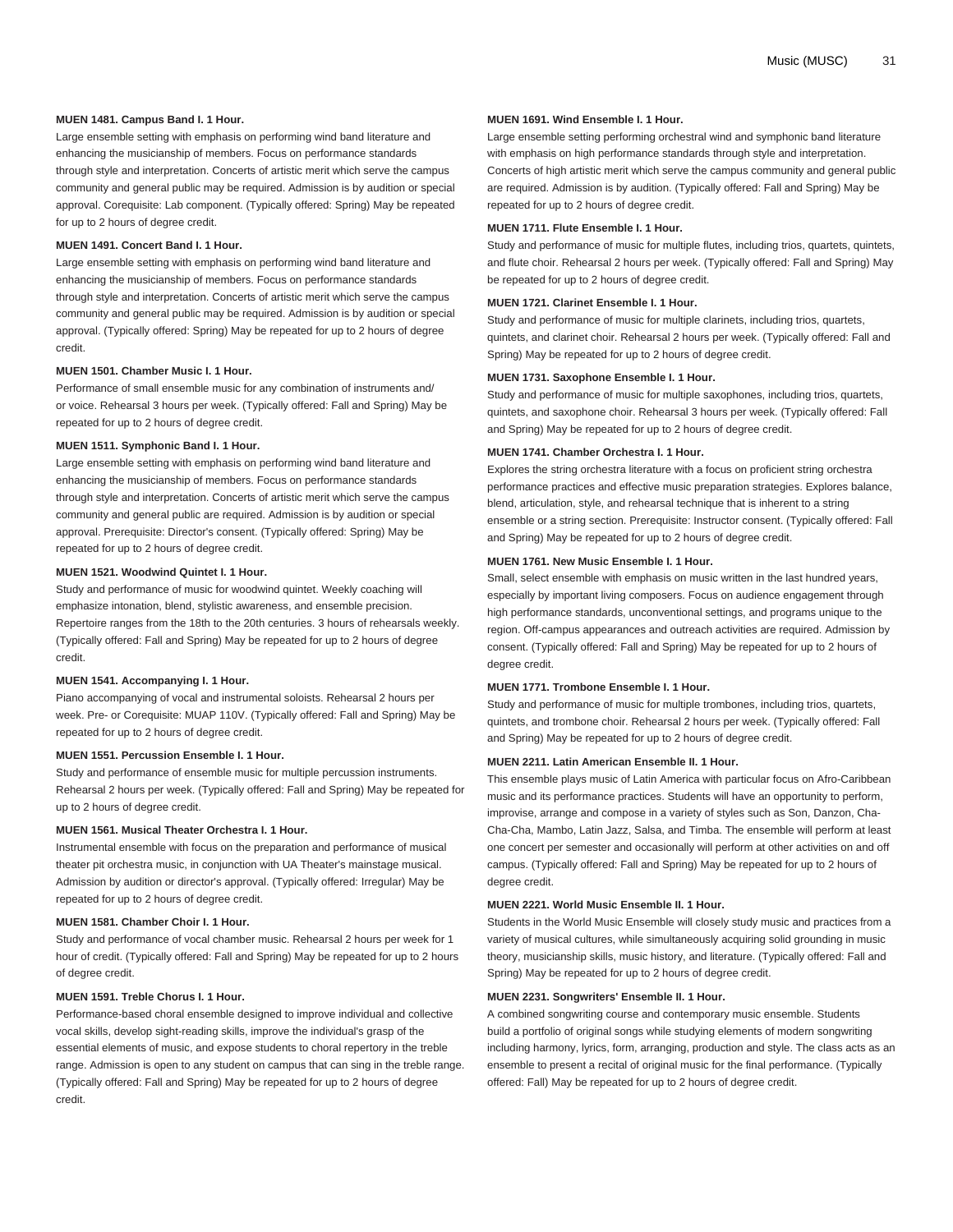#### **MUEN 2251. Arkansas Soul Band II. 1 Hour.**

Perform historical and contemporary popular music from the African American tradition. These genres include, but are not limited to, soul, blues, funk, R&B, and hip-hop. Students will develop arranging and musical direction skills, as well as analysis of performance, arrangements, and compositions/songwriting in these styles. (Typically offered: Spring) May be repeated for up to 2 hours of degree credit.

#### **MUEN 2261. Intermediate Jazz Combo II. 1 Hour.**

Intermediate small jazz ensemble focused on improvisation in the context of bebop, free jazz, fusion, and related styles. (Typically offered: Fall and Spring) May be repeated for up to 2 hours of degree credit.

#### **MUEN 2271. Advanced Jazz Combo II. 1 Hour.**

Advanced small jazz ensemble focused on improvisation in the context of bebop, free jazz, fusion, and related styles. (Typically offered: Fall and Spring) May be repeated for up to 2 hours of degree credit.

#### **MUEN 2281. Vocal Jazz Ensemble II. 1 Hour.**

Presents the opportunity for vocal students interested in jazz to perform music as an ensemble. Prerequisite: Instructor consent. (Typically offered: Fall and Spring) May be repeated for up to 2 hours of degree credit.

#### **MUEN 2401. Opera Theatre II. 1 Hour.**

Continuation of Opera Theatre I. Study of opera through performances of scenes, chamber and major operatic production. Admission with director's approval. Prerequisite: Sophomore standing. (Typically offered: Fall and Spring) May be repeated for up to 2 hours of degree credit.

#### **MUEN 2411. Razorback Chorus II. 1 Hour.**

Performance-based choral ensemble designed to improve individual and collective vocal skills, develop sight-reading skills, improve the individual's grasp of the essential elements of music, and expose students to choral repertory in the tenorbass range. Admission is open to any student on campus that can sing in the tenor-bass range. Prerequisite: Sophomore standing. (Typically offered: Fall and Spring) May be repeated for up to 2 hours of degree credit.

#### **MUEN 2421. Inspirational Chorale II. 1 Hour.**

Continuation of Inspirational Chorale I. Performance of African American literature with particular emphasis on Negro spirituals, traditional/contemporary gospel music, and sacred world music. Rehearsal 3 hours per week. Admission with director's approval. Prerequisite: Sophomore standing, audition and approval of director. (Typically offered: Fall and Spring) May be repeated for up to 2 hours of degree credit.

#### **MUEN 2431. Symphony Orchestra II. 1 Hour.**

Continuation of Symphony Orchestra I. Large, select orchestral ensemble setting with a focus on the study and performance of a range of symphonic literature. Emphasis on high artistic standards through style and interpretation. Enrollment limited to more experienced players; by audition only. Prerequisite: Sophomore standing and director's consent. (Typically offered: Fall and Spring) May be repeated for up to 2 hours of degree credit.

#### **MUEN 2441. Marching Band II. 1 Hour.**

Continuation of Marching Band I. Large ensemble performs at football games. Emphasis on high performance standards and a variety of performing styles. Rehearsal 8 hours per week. (Typically offered: Fall) May be repeated for up to 2 hours of degree credit.

#### **MUEN 2451. Schola Cantorum II. 1 Hour.**

Continuation of Schola Cantorum I. Large, select choral ensemble with focus on the study and performance of a range of choral literature. Emphasis on high artistic standards through style and interpretation. Enrollment limited to more experienced singers; by audition only. Prerequisite: Sophomore standing and director's consent. (Typically offered: Fall and Spring) May be repeated for up to 2 hours of degree credit.

#### **MUEN 2461. Wind Symphony II. 1 Hour.**

Continuation of Wind Symphony I. Large ensemble setting with emphasis on performing wind band literature and enhancing the musicianship of members. Focus on performance standards through style and interpretation. Concerts of high artistic merit which serve the campus community and general public are required. Admission by audition. Prerequisite: Sophomore standing and director's consent. (Typically offered: Fall and Spring) May be repeated for up to 2 hours of degree credit.

#### **MUEN 2471. Jazz Orchestra II. 1 Hour.**

Continuation of Jazz Performance Laboratory II. Training in the various styles of jazz and popular music. Rehearsal 3 hours per week. Admission by audition. Prerequisite: Sophomore standing. (Typically offered: Fall and Spring) May be repeated for up to 2 hours of degree credit.

#### **MUEN 2481. Campus Band II. 1 Hour.**

Continuation of Campus Band I. Large ensemble setting with emphasis on performing wind band literature and enhancing the musicianship of members. Focus on performance standards through style and interpretation. Concerts of artistic merit which serve the campus community and general public may be required. Admission is by audition or special approval. Corequisite: Lab component. Prerequisite: Sophomore standing. (Typically offered: Spring) May be repeated for up to 2 hours of degree credit.

#### **MUEN 2491. Concert Band II. 1 Hour.**

Continuation of Concert Band I. Large ensemble setting with emphasis on performing wind band literature and enhancing the musicianship of members. Focus on performance standards through style and interpretation. Concerts of artistic merit which serve the campus community and general public may be required. Admission is by audition or special approval. Prerequisite: Sophomore standing. (Typically offered: Spring) May be repeated for up to 2 hours of degree credit. This course is equivalent to [MUEN 1491](/search/?P=MUEN%201491).

#### **MUEN 2501. Chamber Music II. 1 Hour.**

Continuation of Chamber Music I. Performance of small ensemble music for any combination of instruments and/or voice. Rehearsal 3 hours per week. Prerequisite: Sophomore standing. (Typically offered: Fall and Spring) May be repeated for up to 2 hours of degree credit.

#### **MUEN 2511. Symphonic Band II. 1 Hour.**

Continuation of Symphonic Band I. Large ensemble setting with emphasis on performing wind band literature and enhancing the musicianship of members. Focus on performance standards through style and interpretation. Concerts of artistic merit which serve the campus community and general public are required. Admission is by audition or special approval. Prerequisite: Sophomore standing; director's consent. (Typically offered: Spring) May be repeated for up to 2 hours of degree credit.

#### **MUEN 2521. Woodwind Quintet II. 1 Hour.**

continuation of Woodwind Quintet I. Study and performance of music for woodwind quintet. Weekly coaching will emphasize intonation, blend, stylistic awareness, and ensemble precision. Repertoire ranges from the 18th to the 20th centuries. 3 hours of rehearsals weekly. Prerequisite: Sophomore standing. (Typically offered: Fall and Spring) May be repeated for up to 2 hours of degree credit.

#### **MUEN 2541. Accompanying II. 1 Hour.**

Continuation of Accompanying I. Piano accompanying of vocal and instrumental soloists. Rehearsal 2 hours per week. Pre- or Corequisite: Sophomore standing and [MUAP 210V.](/search/?P=MUAP%20210V) (Typically offered: Fall and Spring) May be repeated for up to 2 hours of degree credit.

#### **MUEN 2551. Percussion Ensemble II. 1 Hour.**

Continuation of Percussion Ensemble I. Study and performance of ensemble music for multiple percussion instruments. Rehearsal 2 hours per week. Prerequisite: Sophomore standing. (Typically offered: Spring and Summer) May be repeated for up to 2 hours of degree credit.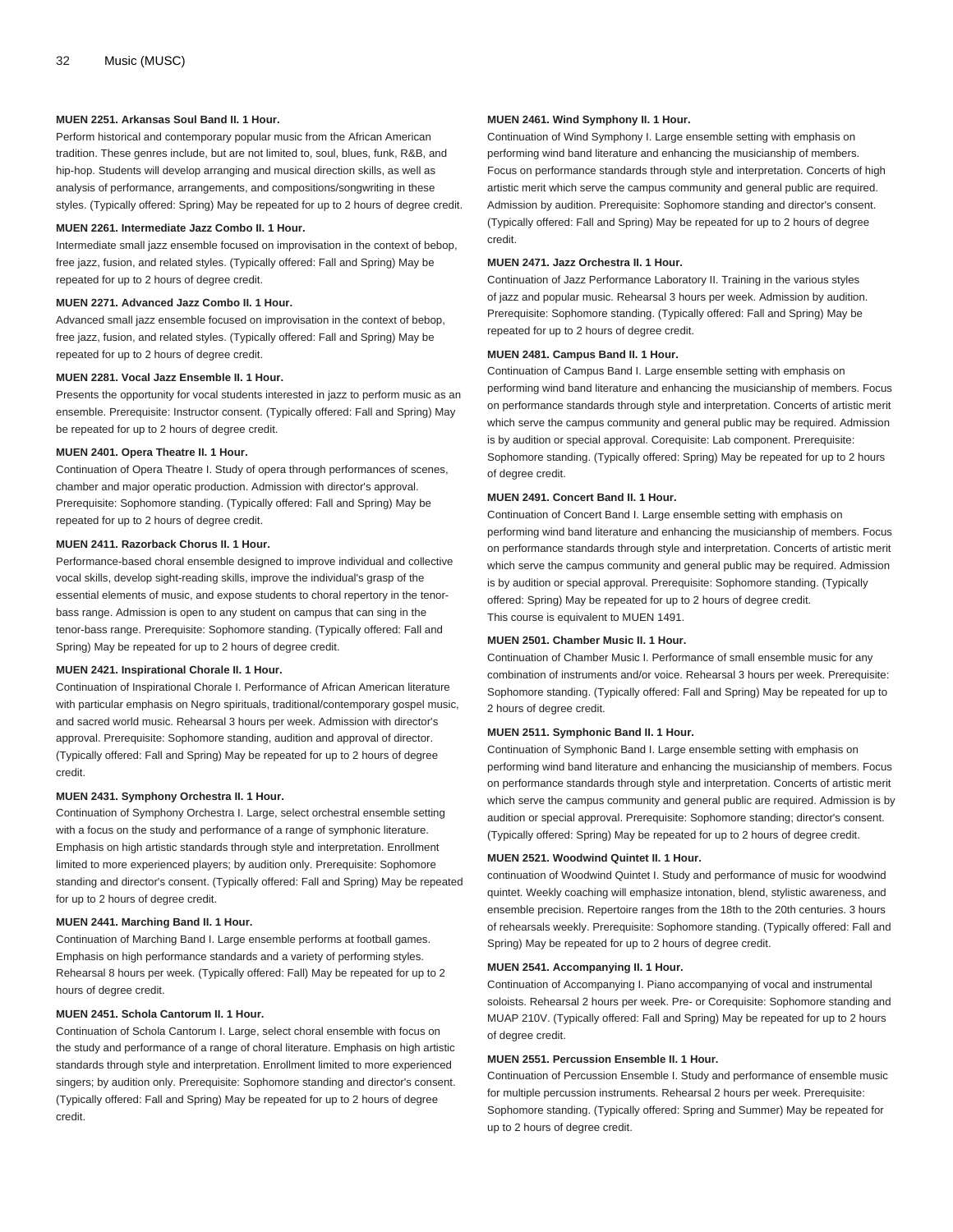#### **MUEN 2561. Musical Theater Orchestra II. 1 Hour.**

Instrumental ensemble with focus on the preparation and performance of musical theater pit orchestra music, in conjunction with UA Theater's mainstage musical. Admission by audition or director's approval. Prerequisite: Sophomore standing. (Typically offered: Irregular) May be repeated for up to 2 hours of degree credit.

#### **MUEN 2581. Chamber Choir II. 1 Hour.**

Continuation of Chamber Choir I. Study and performance of vocal chamber music. Rehearsal 2 hours per week for 1 hour of credit. Prerequisite: Sophomore standing. (Typically offered: Fall and Spring) May be repeated for up to 2 hours of degree credit.

#### **MUEN 2591. Treble Chorus II. 1 Hour.**

Continuation of Women's Chorus I. Performance-based choral ensemble designed to improve individual and collective vocal skills, develop sight-reading skills, improve the individual's grasp of the essential elements of music, and expose students to choral repertory in the treble range. Admission is open to any student on campus that can sing in the treble range. Prerequisite: Sophomore standing. (Typically offered: Fall and Spring) May be repeated for up to 2 hours of degree credit.

#### **MUEN 2691. Wind Ensemble II. 1 Hour.**

Large ensemble setting performing orchestral wind and symphonic band literature with emphasis on high performance standards through style and interpretation. Concerts of high artistic merit which serve the campus community and general public are required. Admission is by audition. Prerequisite: Sophomore standing. (Typically offered: Fall and Spring) May be repeated for up to 2 hours of degree credit. This course is equivalent to [MUEN 1691.](/search/?P=MUEN%201691)

#### **MUEN 2711. Flute Ensemble II. 1 Hour.**

Continuation of Flute Ensemble I. Study and performance of music for multiple flutes, including trios, quartets, quintets, and flute choir. Rehearsal 2 hours per week. Prerequisite: Sophomore standing. (Typically offered: Fall and Spring) May be repeated for up to 2 hours of degree credit.

#### **MUEN 2721. Clarinet Ensemble II. 1 Hour.**

Continuation of Clarinet Ensemble I. Study and performance of music for multiple clarinets, including trios, quartets, quintets, and clarinet choir. Rehearsal 2 hours per week. Prerequisite: Sophomore standing. (Typically offered: Fall and Spring) May be repeated for up to 2 hours of degree credit.

#### **MUEN 2741. Chamber Orchestra II. 1 Hour.**

Explores the string orchestra literature with a focus on proficient string orchestra performance practices and effective music preparation strategies. Explores balance, blend, articulation, style, and rehearsal technique that is inherent to a string ensemble or a string section. Prerequisite: Sophomore standing and instructor consent. (Typically offered: Fall and Spring) May be repeated for up to 2 hours of degree credit.

#### **MUEN 2761. New Music Ensemble II. 1 Hour.**

Continuation of New Music Ensemble I. Small, select ensemble with emphasis on music written in the last hundred years, especially by important living composers. Focus on audience engagement through high performance standards, unconventional settings, and programs unique to the region. Off-campus appearances and outreach activities are required. Admission by consent. Prerequisite: Sophomore standing. (Typically offered: Fall and Spring) May be repeated for up to 2 hours of degree credit.

### **MUEN 2771. Trombone Ensemble II. 1 Hour.**

Continuation of Trombone Ensemble I. Study and performance of music for multiple trombones, including trios, quartets, quintets, and trombone choir. Rehearsal 2 hours per week. Prerequisite: Sophomore standing. (Typically offered: Fall and Spring) May be repeated for up to 2 hours of degree credit.

#### **MUEN 2781. Tuba Ensemble II. 1 Hour.**

Continuation of Tuba Ensemble I. Study and performance of music for multiple combinations of tuba and euphonium, including trios, quartets, quintets, and low brass choir. Rehearsal 2 hours per week. Prerequisite: Sophomore standing. (Typically offered: Fall and Spring) May be repeated for up to 2 hours of degree credit.

#### **MUEN 3211. Latin American Ensemble III. 1 Hour.**

This ensemble plays music of Latin America with particular focus on Afro-Caribbean music and its performance practices. Students will have an opportunity to perform, improvise, arrange and compose in a variety of styles such as Son, Danzon, Cha-Cha-Cha, Mambo, Latin Jazz, Salsa, and Timba. The ensemble will perform at least one concert per semester and occasionally will perform at other activities on and off campus. (Typically offered: Fall and Spring) May be repeated for up to 2 hours of degree credit.

#### **MUEN 3221. World Music Ensemble III. 1 Hour.**

Students in the World Music Ensemble will closely study music and practices from a variety of musical cultures, while simultaneously acquiring solid grounding in music theory, musicianship skills, music history, and literature. (Typically offered: Fall and Spring) May be repeated for up to 2 hours of degree credit.

#### **MUEN 3231. Songwriters' Ensemble III. 1 Hour.**

A combined songwriting course and contemporary music ensemble. Students build a portfolio of original songs while studying elements of modern songwriting including harmony, lyrics, form, arranging, production and style. The class acts as an ensemble to present a recital of original music for the final performance. (Typically offered: Fall) May be repeated for up to 2 hours of degree credit.

#### **MUEN 3251. Arkansas Soul Band III. 1 Hour.**

Perform historical and contemporary popular music from the African American tradition. These genres include, but are not limited to, soul, blues, funk, R&B, and hip-hop. Students will develop arranging and musical direction skills, as well as analysis of performance, arrangements, and compositions/songwriting in these styles. (Typically offered: Spring) May be repeated for up to 2 hours of degree credit.

#### **MUEN 3261. Intermediate Jazz Combo III. 1 Hour.**

Intermediate small jazz ensemble focused on improvisation in the context of bebop, free jazz, fusion, and related styles. (Typically offered: Fall and Spring) May be repeated for up to 2 hours of degree credit.

#### **MUEN 3271. Advanced Jazz Combo III. 1 Hour.**

Advanced small jazz ensemble focused on improvisation in the context of bebop, free jazz, fusion, and related styles. (Typically offered: Fall and Spring) May be repeated for up to 2 hours of degree credit.

#### **MUEN 3281. Vocal Jazz Ensemble III. 1 Hour.**

Presents the opportunity for vocal students interested in jazz to perform music as an ensemble. Prerequisite: Instructor consent. (Typically offered: Fall and Spring) May be repeated for up to 2 hours of degree credit.

#### **MUEN 3401. Opera Theatre III. 1 Hour.**

Continuation of Opera Theatre II. Study of opera through performances of scenes, chamber and major operatic production. Admission with director's approval. Prerequisite: Junior standing. (Typically offered: Fall and Spring) May be repeated for up to 2 hours of degree credit.

#### **MUEN 3411. Razorback Chorus III. 1 Hour.**

Continuation of Men's Chorus II. Performance-based choral ensemble designed to improve individual and collective vocal skills, develop sight-reading skills, improve the individual's grasp of the essential elements of music, and expose students to choral repertory in the tenor-bass range. Admission is open to any student on campus that can sing in the tenor-bass range. Prerequisite: Junior standing. (Typically offered: Fall and Spring) May be repeated for up to 2 hours of degree credit.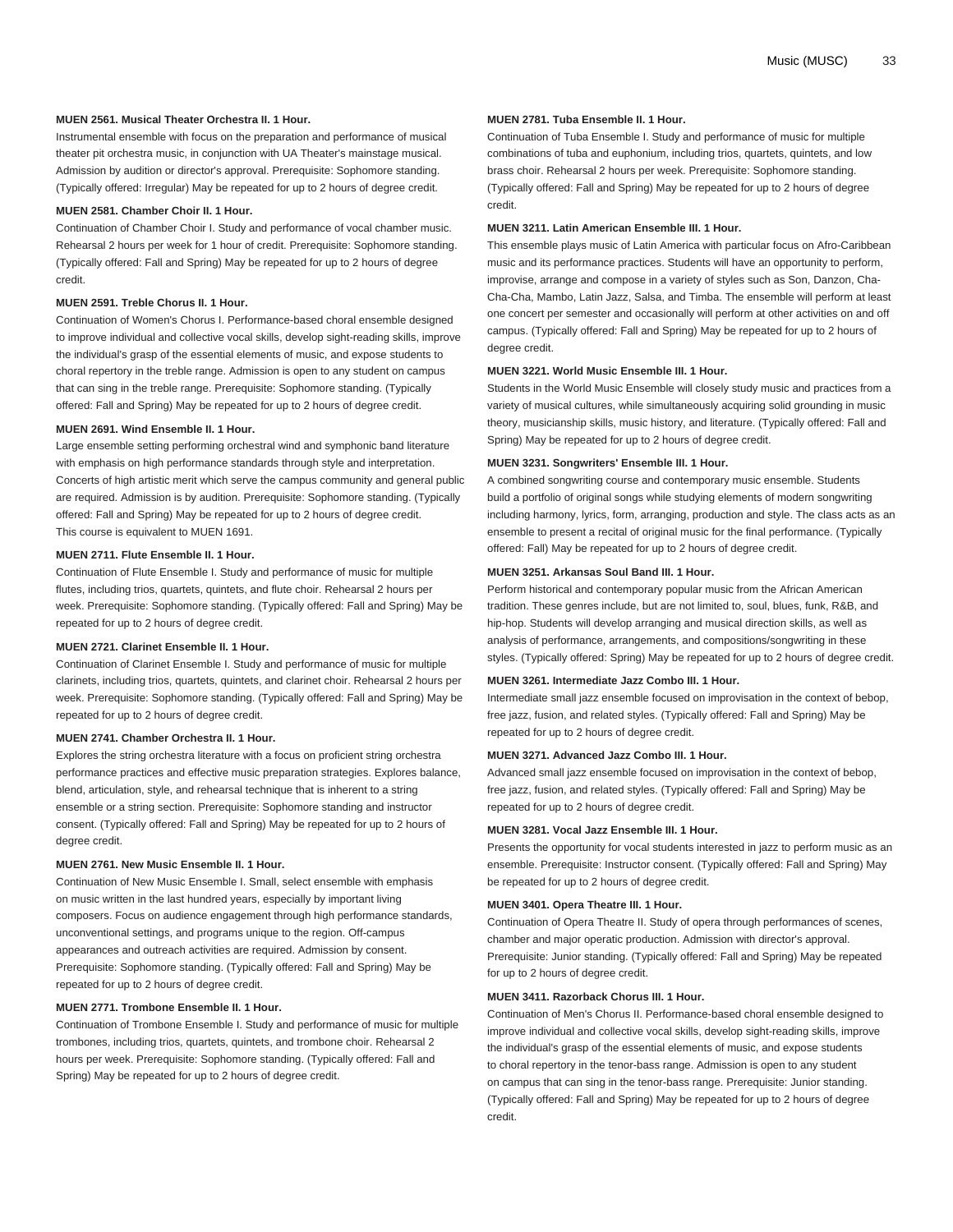#### **MUEN 3421. Inspirational Chorale III. 1 Hour.**

Continuation of Inspirational Chorale II. Performance of African American literature with particular emphasis on Negro spirituals, traditional/contemporary gospel music, and sacred world music. Rehearsal 3 hours per week. Prerequisite: Junior standing. (Typically offered: Fall and Spring) May be repeated for up to 2 hours of degree credit.

#### **MUEN 3431. Symphony Orchestra III. 1 Hour.**

Continuation of Symphony Orchestra II. Large, select orchestral ensemble setting with a focus on the study and performance of a range of symphonic literature. Emphasis on high artistic standards through style and interpretation. Enrollment limited to more experienced players; by audition only. Prerequisite: Junior standing; director's consent. (Typically offered: Fall and Spring) May be repeated for up to 2 hours of degree credit.

#### **MUEN 3441. Marching Band III. 1 Hour.**

Continuation of Marching Band II. Large ensemble performs at football games. Emphasis on high performance standards and a variety of performing styles. Rehearsal 8 hours per week. (Typically offered: Fall) May be repeated for up to 2 hours of degree credit.

#### **MUEN 3451. Schola Cantorum III. 1 Hour.**

Continuation of Schola Cantorum II. Large, select choral ensemble with focus on the study and performance of a range of choral literature. Emphasis on high artistic standards through style and interpretation. Enrollment limited to more experienced singers; by audition only. Prerequisite: Junior standing and director's consent. (Typically offered: Fall and Spring) May be repeated for up to 2 hours of degree credit.

#### **MUEN 3461. Wind Symphony III. 1 Hour.**

Continuation of Wind Symphony II. Large ensemble setting with emphasis on performing wind band literature and enhancing the musicianship of members. Focus on performance standards through style and interpretation. Concerts of high artistic merit which serve the campus community and general public are required. Admission by audition. Prerequisite: Junior standing and director's consent. (Typically offered: Fall and Spring) May be repeated for up to 2 hours of degree credit.

#### **MUEN 3471. Jazz Orchestra III. 1 Hour.**

Continuation of Jazz Performance Lab II. Training in the various styles of jazz and popular music. Rehearsal 3 hours per week. Admission by audition. Prerequisite: Junior standing. (Typically offered: Fall and Spring) May be repeated for up to 2 hours of degree credit.

### **MUEN 3481. Campus Band III. 1 Hour.**

Continuation of Campus Band II. Large ensemble setting with emphasis on performing wind band literature and enhancing the musicianship of members. Focus on performance standards through style and interpretation. Concerts of artistic merit which serve the campus community and general public may be required. Admission is by audition or special approval. Corequisite: Lab component. Prerequisite: Junior standing. (Typically offered: Spring) May be repeated for up to 2 hours of degree credit.

#### **MUEN 3491. Concert Band III. 1 Hour.**

Continuation of Concert Band II. Large ensemble setting with emphasis on performing wind band literature and enhancing the musicianship of members. Focus on performance standards through style and interpretation. Concerts of artistic merit which serve the campus community and general public may be required. Admission is by audition or special approval. Prerequisite: Junior standing. (Typically offered: Spring) May be repeated for up to 2 hours of degree credit. This course is equivalent to [MUEN 1491.](/search/?P=MUEN%201491)

#### **MUEN 3501. Chamber Music III. 1 Hour.**

Continuation of Chamber Music II. Performance of small ensemble music for any combination of instruments and/or voice. Rehearsal 3 hours per week. Prerequisite: Junior standing. (Typically offered: Fall and Spring) May be repeated for up to 2 hours of degree credit.

#### **MUEN 3511. Symphonic Band III. 1 Hour.**

Continuation of Symphonic Band II. Large ensemble setting with emphasis on performing wind band literature and enhancing the musicianship of members. Focus on performance standards through style and interpretation. Concerts of artistic merit which serve the campus community and general public are required. Admission is by audition or special approval. Prerequisite: Junior standing and director's consent. (Typically offered: Spring) May be repeated for up to 2 hours of degree credit.

#### **MUEN 3521. Woodwind Quintet III. 1 Hour.**

Continuation of Woodwind Quintet II. Study and performance of music for woodwind quintet. Weekly coaching will emphasize intonation, blend, stylistic awareness, and ensemble precision. Repertoire ranges from the 18th to the 20th centuries. 3 hours of rehearsals weekly. Prerequisite: Junior standing. (Typically offered: Fall and Spring) May be repeated for up to 2 hours of degree credit.

#### **MUEN 3541. Accompanying III. 1 Hour.**

Continuation of Accompanying II. Piano accompanying of vocal and instrumental soloists. Rehearsal 2 hours per week. Pre- or Corequisite: Junior standing and [MUAP 310V.](/search/?P=MUAP%20310V) (Typically offered: Fall and Spring) May be repeated for up to 2 hours of degree credit.

#### **MUEN 3551. Percussion Ensemble III. 1 Hour.**

Continuation of Percussion Ensemble II. Study and performance of ensemble music for multiple percussion instruments. Rehearsal 2 hours per week. Prerequisite: Junior standing. (Typically offered: Fall and Spring) May be repeated for up to 2 hours of degree credit.

#### **MUEN 3581. Chamber Choir III. 1 Hour.**

Continuation of Chamber Choir II. Study and performance of vocal chamber music. Rehearsal 2 hours per week for 1 hour of credit. Prerequisite: Junior standing. (Typically offered: Fall and Spring) May be repeated for up to 2 hours of degree credit.

#### **MUEN 3591. Treble Chorus III. 1 Hour.**

Continuation of Women's Chorus II. Performance-based choral ensemble designed to improve individual and collective vocal skills, develop sight-reading skills, improve the individual's grasp of the essential elements of music, and expose students to choral repertory in the treble range. Admission is open to any student on campus that can sing in the treble range. Prerequisite: Junior standing. (Typically offered: Fall and Spring) May be repeated for up to 2 hours of degree credit.

#### **MUEN 3691. Wind Ensemble III. 1 Hour.**

Continuation of Wind Ensemble II. Large ensemble setting performing orchestral wind and symphonic band literature with emphasis on high performance standards through style and interpretation. Concerts of high artistic merit which serve the campus community and general public are required. Admission is by audition. Prerequisite: Junior standing. (Typically offered: Fall and Spring) May be repeated for up to 2 hours of degree credit.

This course is equivalent to [MUEN 1691](/search/?P=MUEN%201691).

#### **MUEN 3721. Clarinet Ensemble III. 1 Hour.**

Continuation of Clarinet Ensemble II. Study and performance of music for multiple clarinets, including trios, quartets, quintets, and clarinet choir. Rehearsal 2 hours per week. Prerequisite: Junior standing. (Typically offered: Fall and Spring) May be repeated for up to 2 hours of degree credit.

#### **MUEN 3731. Saxophone Ensemble III. 1 Hour.**

Continuation of Saxophone Ensemble II. Study and performance of music for multiple saxophones, including trios, quartets, quintets, and saxophone choir. Rehearsal 3 hours per week. Prerequisite: Junior standing. (Typically offered: Fall and Spring) May be repeated for up to 2 hours of degree credit.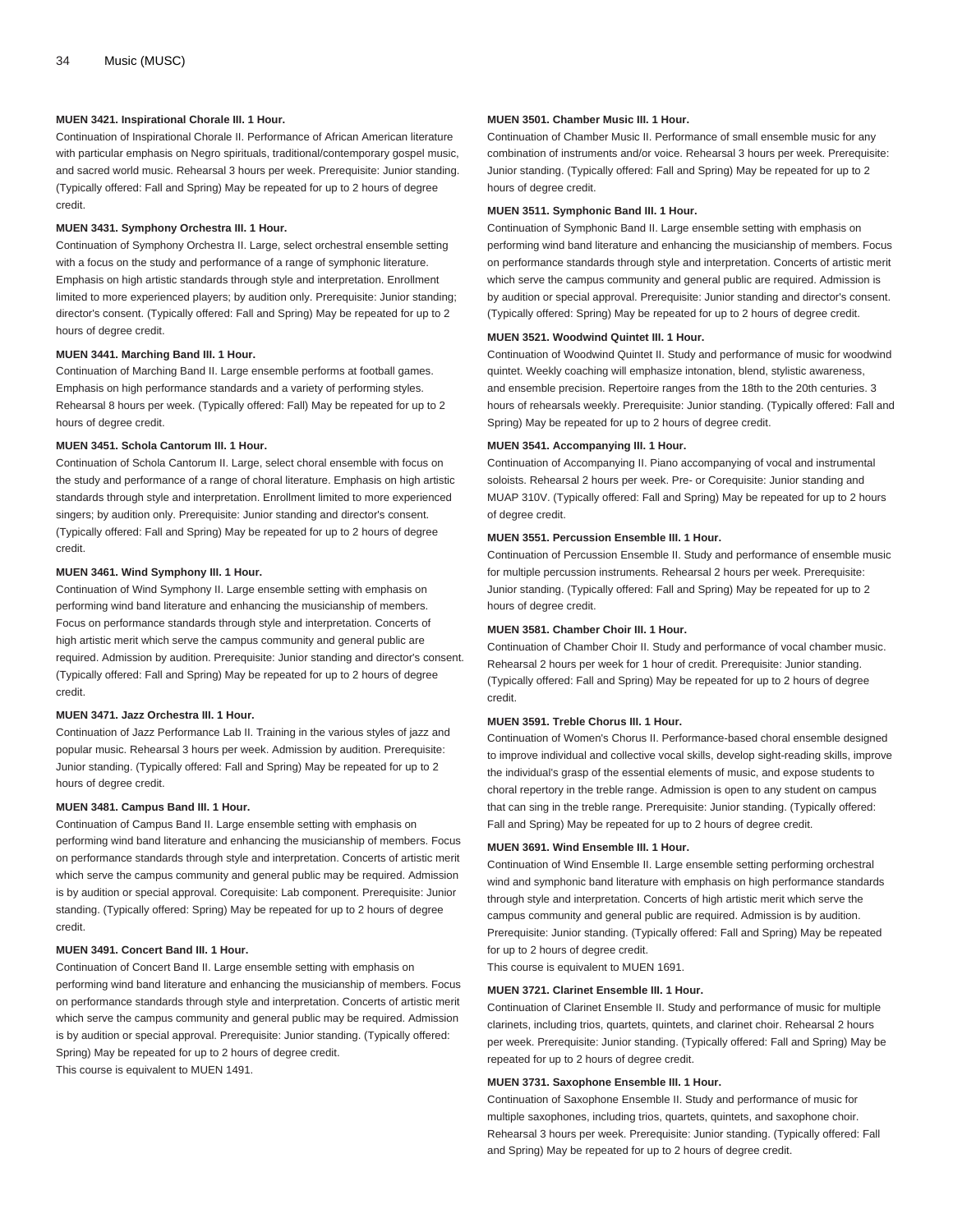#### **MUEN 3741. Chamber Orchestra III. 1 Hour.**

Explores the string orchestra literature with a focus on proficient string orchestra performance practices and effective music preparation strategies. Explores balance, blend, articulation, style, and rehearsal technique that is inherent to a string ensemble or a string section. Prerequisite: Junior standing and instructor consent. (Typically offered: Fall and Spring) May be repeated for up to 2 hours of degree credit.

#### **MUEN 3761. New Music Ensemble III. 1 Hour.**

Continuation of New Music Ensemble II. Small, select ensemble with emphasis on music written in the last hundred years, especially by important living composers. Focus on audience engagement through high performance standards, unconventional settings, and programs unique to the region. Off-campus appearances and outreach activities are required. Admission by consent. Prerequisite: Junior standing. (Typically offered: Fall and Spring) May be repeated for up to 2 hours of degree credit.

#### **MUEN 3771. Trombone Ensemble III. 1 Hour.**

Continuation of Trombone Ensemble II. Study and performance of music for multiple trombones, including trios, quartets, quintets, and trombone choir. Rehearsal 2 hours per week. Prerequisite: Junior standing. (Typically offered: Fall and Spring) May be repeated for up to 2 hours of degree credit.

#### **MUEN 3781. Tuba Ensemble III. 1 Hour.**

Continuation of Tuba Ensemble II. Study and performance of music for multiple combinations of tuba and euphonium, including trios, quartets, quintets, and low brass choir. Rehearsal 2 hours per week. Prerequisite: Junior standing. (Typically offered: Fall and Spring) May be repeated for up to 2 hours of degree credit.

#### **MUEN 4211. Latin American Ensemble IV. 1 Hour.**

This ensemble plays music of Latin America with particular focus on Afro-Caribbean music and its performance practices. Students will have an opportunity to perform, improvise, arrange and compose in a variety of styles such as Son, Danzon, Cha-Cha-Cha, Mambo, Latin Jazz, Salsa, and Timba. The ensemble will perform at least one concert per semester and occasionally will perform at other activities on and off campus. (Typically offered: Fall and Spring) May be repeated for up to 2 hours of degree credit.

#### **MUEN 4221. World Music Ensemble IV. 1 Hour.**

Students in the World Music Ensemble will closely study music and practices from a variety of musical cultures, while simultaneously acquiring solid grounding in music theory, musicianship skills, music history, and literature. (Typically offered: Fall and Spring) May be repeated for up to 2 hours of degree credit.

#### **MUEN 4231. Songwriters' Ensemble IV. 1 Hour.**

A combined songwriting course and contemporary music ensemble. Students build a portfolio of original songs while studying elements of modern songwriting including harmony, lyrics, form, arranging, production and style. The class acts as an ensemble to present a recital of original music for the final performance. (Typically offered: Fall) May be repeated for up to 2 hours of degree credit.

#### **MUEN 4251. Arkansas Soul Band IV. 1 Hour.**

Perform historical and contemporary popular music from the African American tradition. These genres include, but are not limited to, soul, blues, funk, R&B, and hip-hop. Students will develop arranging and musical direction skills, as well as analysis of performance, arrangements, and compositions/songwriting in these styles. (Typically offered: Spring) May be repeated for up to 2 hours of degree credit.

#### **MUEN 4261. Intermediate Jazz Combo IV. 1 Hour.**

Intermediate small jazz ensemble focused on improvisation in the context of bebop, free jazz, fusion, and related styles. (Typically offered: Fall and Spring) May be repeated for up to 2 hours of degree credit.

#### **MUEN 4271. Advanced Jazz Combo IV. 1 Hour.**

Advanced small jazz ensemble focused on improvisation in the context of bebop, free jazz, fusion, and related styles. (Typically offered: Fall and Spring) May be repeated for up to 2 hours of degree credit.

#### **MUEN 4281. Vocal Jazz Ensemble IV. 1 Hour.**

Presents the opportunity for vocal students interested in jazz to perform music as an ensemble. Prerequisite: Instructor consent. (Typically offered: Fall and Spring) May be repeated for up to 2 hours of degree credit.

#### **MUEN 4311. Latin American Ensemble V. 1 Hour.**

This ensemble plays music of Latin America with particular focus on Afro-Caribbean music and its performance practices. Students will have an opportunity to perform, improvise, arrange and compose in a variety of styles such as Son, Danzon, Cha-Cha-Cha, Mambo, Latin Jazz, Salsa, and Timba. The ensemble will perform at least one concert per semester and occasionally will perform at other activities on and off campus. (Typically offered: Fall and Spring) May be repeated for up to 2 hours of degree credit.

#### **MUEN 4321. World Music Ensemble V. 1 Hour.**

Students in the World Music Ensemble will closely study music and practices from a variety of musical cultures, while simultaneously acquiring solid grounding in music theory, musicianship skills, music history, and literature. (Typically offered: Fall and Spring) May be repeated for up to 2 hours of degree credit.

#### **MUEN 4331. Songwriters' Ensemble V. 1 Hour.**

A combined songwriting course and contemporary music ensemble. Students build a portfolio of original songs while studying elements of modern songwriting including harmony, lyrics, form, arranging, production and style. The class acts as an ensemble to present a recital of original music for the final performance. (Typically offered: Fall) May be repeated for up to 2 hours of degree credit.

#### **MUEN 4351. Arkansas Soul Band V. 1 Hour.**

This ensemble performs historical and contemporary popular music from the African American tradition. These genres include but are not limited to soul, blues, funk, R&B, and hip-hop. Students will develop arranging and musical direction skills as well as analysis of performance, arrangements and compositions/songwriting in these styles. (Typically offered: Spring) May be repeated for up to 2 hours of degree credit.

#### **MUEN 4361. Intermediate Jazz Combo V. 1 Hour.**

Intermediate small jazz ensemble focused on improvisation in the context of bebop, free jazz, fusion, and related styles. Prerequisite: Two semesters of [MUEN 4261](/search/?P=MUEN%204261). (Typically offered: Fall and Spring) May be repeated for up to 2 hours of degree credit.

#### **MUEN 4371. Advanced Jazz Combo V. 1 Hour.**

Advanced small jazz ensemble focused on improvisation in the context of bebop, free jazz, fusion, and related styles. (Typically offered: Fall and Spring) May be repeated for up to 2 hours of degree credit.

#### **MUEN 4401. Opera Theatre IV. 1 Hour.**

Continuation of Opera Theatre III. Study of opera through performances of scenes, chamber and major operatic production. Admission with director's approval. Prerequisite: Senior standing. (Typically offered: Fall and Spring) May be repeated for up to 2 hours of degree credit.

#### **MUEN 4411. Razorback Chorus IV. 1 Hour.**

Continuation of Men's Chorus III. Performance-based choral ensemble designed to improve individual and collective vocal skills, develop sight-reading skills, improve the individual's grasp of the essential elements of music, and expose students to choral repertory in the tenor-bass range. Admission is open to any student on campus that can sing in the tenor-bass range. Prerequisite: Senior standing. (Typically offered: Fall and Spring) May be repeated for up to 2 hours of degree credit.

#### **MUEN 4421. Inspirational Chorale IV. 1 Hour.**

Continuation of Inspirational Chorale III. Performance of African American literature with particular emphasis on Negro spirituals, traditional/contemporary gospel music, and sacred world music. Rehearsal 3 hours per week. Prerequisite: Senior standing. (Typically offered: Fall and Spring) May be repeated for up to 2 hours of degree credit.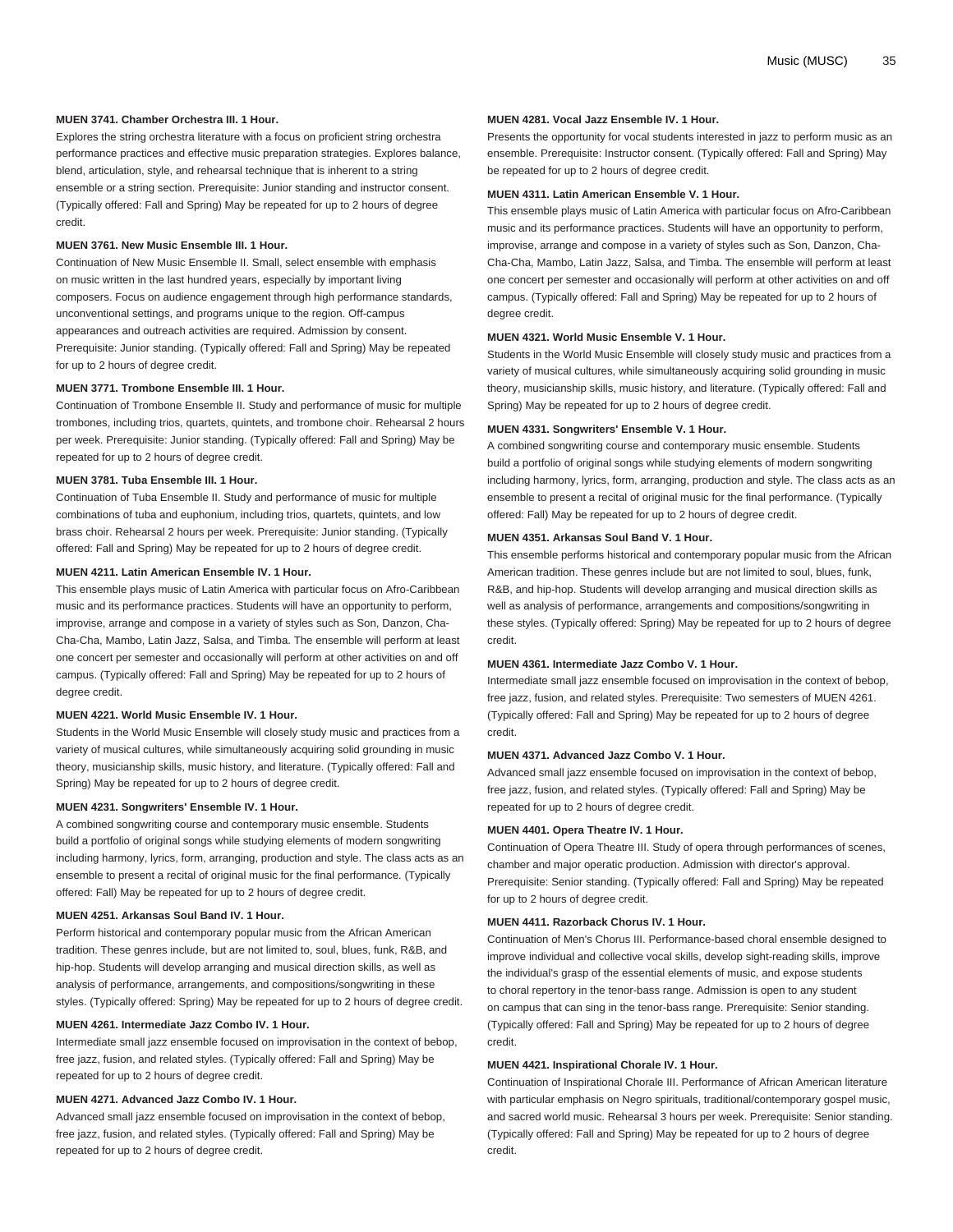#### **MUEN 4431. Symphony Orchestra IV. 1 Hour.**

Continuation of Symphony Orchestra III. Large, select orchestral ensemble setting with a focus on the study and performance of a range of symphonic literature. Emphasis on high artistic standards through style and interpretation. Enrollment limited to more experienced players; by audition only. Prerequisite: Senior standing; director's consent. (Typically offered: Fall and Spring) May be repeated for up to 2 hours of degree credit.

#### **MUEN 4441. Marching Band IV. 1 Hour.**

Continuation of Marching Band III. Large ensemble performs at football games. Emphasis on high performance standards and a variety of performing styles. Rehearsal 8 hours per week. (Typically offered: Fall) May be repeated for up to 2 hours of degree credit.

#### **MUEN 4451. Schola Cantorum IV. 1 Hour.**

Continuation of Schola Cantorum III. Large, select choral ensemble with focus on the study and performance of a range of choral literature. Emphasis on high artistic standards through style and interpretation. Enrollment limited to more experienced singers; by audition only. Prerequisite: Senior standing and director's consent. (Typically offered: Fall and Spring) May be repeated for up to 2 hours of degree credit.

#### **MUEN 4461. Wind Symphony IV. 1 Hour.**

Continuation of Wind Symphony III. Large ensemble setting with emphasis on performing wind band literature and enhancing the musicianship of members. Focus on performance standards through style and interpretation. Concerts of high artistic merit which serve the campus community and general public are required. Admission by audition. Prerequisite: Senior standing and director's consent. (Typically offered: Fall and Spring) May be repeated for up to 2 hours of degree credit.

#### **MUEN 4471. Jazz Orchestra IV. 1 Hour.**

Continuation of Jazz Performance Lab III. Training in the various styles of jazz and popular music. Rehearsal 3 hours per week. Admission by audition. Prerequisite: Senior standing. (Typically offered: Fall and Spring) May be repeated for up to 2 hours of degree credit.

#### **MUEN 4481. Campus Band IV. 1 Hour.**

Continuation of Campus Band III. Large ensemble setting with emphasis on performing wind band literature and enhancing the musicianship of members. Focus on performance standards through style and interpretation. Concerts of artistic merit which serve the campus community and general public may be required. Admission is by audition or special approval. Corequisite: lab component. Prerequisite: Senior standing. (Typically offered: Spring) May be repeated for up to 2 hours of degree credit.

#### **MUEN 4491. Concert Band IV. 1 Hour.**

Continuation of Concert Band III. Large ensemble setting with emphasis on performing wind band literature and enhancing the musicianship of members. Focus on performance standards through style and interpretation. Concerts of artistic merit which serve the campus community and general public may be required. Admission is by audition or special approval. Prerequisite: Senior standing. (Typically offered: Spring) May be repeated for up to 2 hours of degree credit. This course is equivalent to [MUEN 1491.](/search/?P=MUEN%201491)

#### **MUEN 4501. Chamber Music IV. 1 Hour.**

Continuation of Chamber Music III. Performance of small ensemble music for any combination of instruments and/or voice. Rehearsal 3 hours per week. Prerequisite: Senior standing. (Typically offered: Fall and Spring) May be repeated for up to 2 hours of degree credit.

#### **MUEN 4511. Symphonic Band IV. 1 Hour.**

Continuation of Symphonic Band III. Large ensemble setting with emphasis on performing wind band literature and enhancing the musicianship of members. Focus on performance standards through style and interpretation. Concerts of artistic merit which serve the campus community and general public are required. Admission is by audition or special approval. Prerequisite: Senior standing and director's consent. (Typically offered: Spring) May be repeated for up to 2 hours of degree credit.

#### **MUEN 4521. Woodwind Quintet IV. 1 Hour.**

Continuation of Woodwind Quintet III. Study and performance of music for woodwind quintet. Weekly coaching will emphasize intonation, blend, stylistic awareness, and ensemble precision. Repertoire ranges from the 18th to the 20th centuries. 3 hours of rehearsals weekly. Prerequisite: Senior standing. (Typically offered: Fall and Spring) May be repeated for up to 2 hours of degree credit.

#### **MUEN 4541. Accompanying IV. 1 Hour.**

Continuation of Accompanying III. Piano accompanying of vocal and instrumental soloists. Rehearsal 2 hours per week. Pre-or Corequisite: Senior standing and [MUAP 410V.](/search/?P=MUAP%20410V) (Typically offered: Fall and Spring) May be repeated for up to 2 hours of degree credit.

#### **MUEN 4551. Percussion Ensemble IV. 1 Hour.**

Continuation of Percussion Ensemble III. Study and performance of ensemble music for multiple percussion instruments. Rehearsal 2 hours per week. Prerequisite: Senior standing. (Typically offered: Fall and Spring) May be repeated for up to 2 hours of degree credit.

#### **MUEN 4561. Musical Theater Orchestra IV. 1 Hour.**

Instrumental ensemble with focus on the preparation and performance of musical theater pit orchestra music, in conjunction with UA Theater's mainstage musical. Admission by audition or director's approval. Prerequisite: Senior standing. (Typically offered: Irregular) May be repeated for up to 2 hours of degree credit.

#### **MUEN 4581. Chamber Choir IV. 1 Hour.**

Continuation of Chamber Choir III. Study and performance of vocal chamber music. Rehearsal 2 hours per week for 1 hour of credit. Prerequisite: Senior standing. (Typically offered: Fall and Spring) May be repeated for up to 2 hours of degree credit.

#### **MUEN 4591. Treble Chorus IV. 1 Hour.**

Continuation of Women's Chorus III. Performance-based choral ensemble designed to improve individual and collective vocal skills, develop sight-reading skills, improve the individual's grasp of the essential elements of music, and expose students to choral repertory in the treble range. Admission is open to any student on campus that can sing in the treble range. Prerequisite: Senior standing. (Typically offered: Fall and Spring) May be repeated for up to 2 hours of degree credit.

#### **MUEN 4601. Opera Theatre V. 1 Hour.**

Continuation of Opera Theatre IV. Study of opera through performances of scenes, chamber and major operatic production. Admission with director's approval. Prerequisite: Two semesters of [MUEN 4401.](/search/?P=MUEN%204401) (Typically offered: Fall and Spring) May be repeated for up to 2 hours of degree credit.

#### **MUEN 4631. Symphony Orchestra V. 1 Hour.**

Continuation of Symphony Orchestra IV. Large, select orchestral ensemble setting with a focus on the study and performance of a range of symphonic literature. Emphasis on high artistic standards through style and interpretation. Enrollment limited to more experienced players; by audition only. Prerequisite: Two semesters of [MUEN 4431](/search/?P=MUEN%204431). (Typically offered: Fall and Spring) May be repeated for up to 2 hours of degree credit.

#### **MUEN 4651. Schola Cantorum V. 1 Hour.**

Continuation of Schola Cantorum IV. Large, select choral ensemble with focus on the study and performance of a range of choral literature. Emphasis on high artistic standards through style and interpretation. Enrollment limited to more experienced singers; by audition only. Prerequisite: Two semesters of [MUEN 4451.](/search/?P=MUEN%204451) (Typically offered: Fall and Spring) May be repeated for up to 2 hours of degree credit.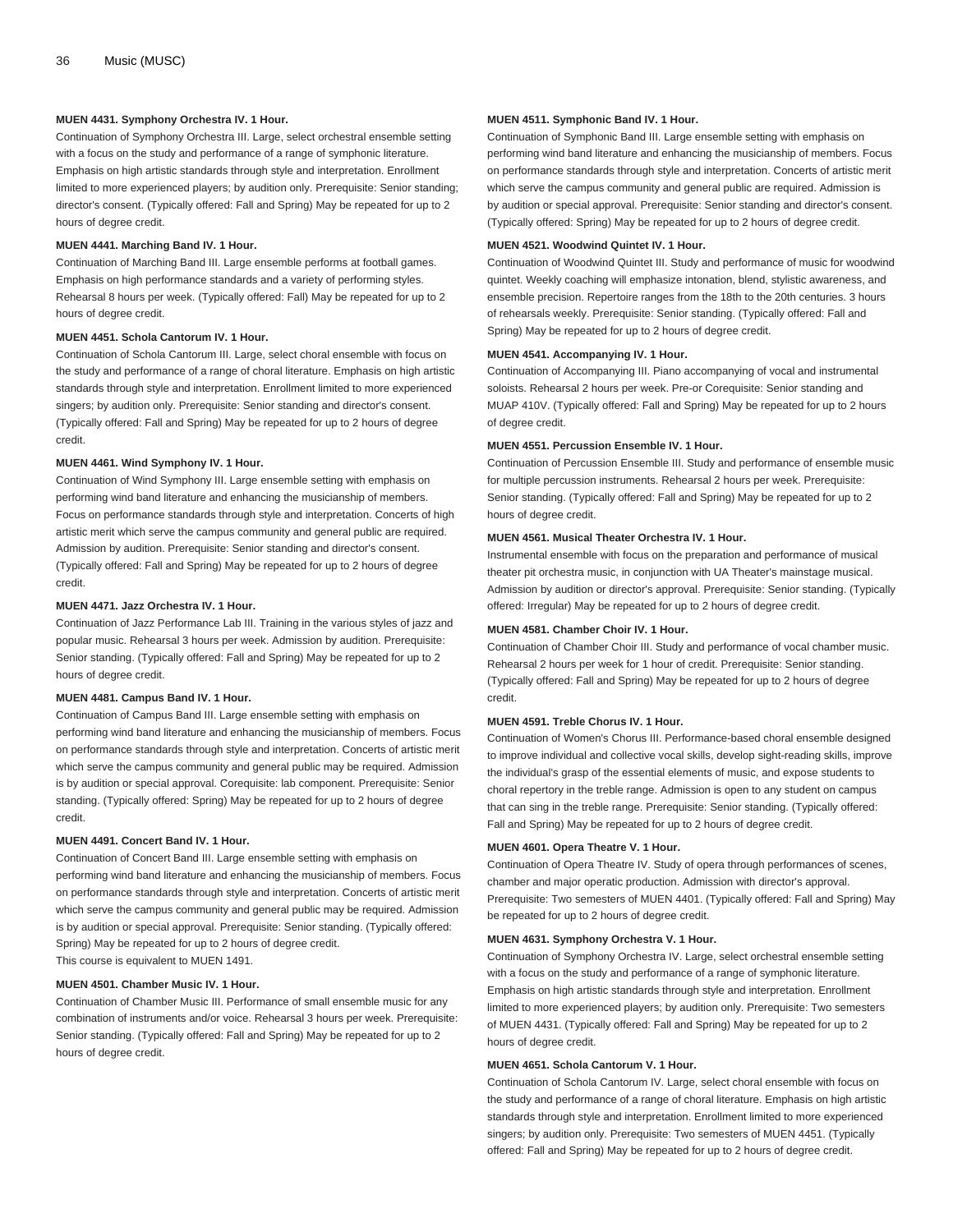#### **MUEN 4661. Wind Symphony V. 1 Hour.**

Continuation of Wind Symphony IV. Large ensemble setting with emphasis on performing wind band literature and enhancing the musicianship of members. Focus on performance standards through style and interpretation. Concerts of high artistic merit which serve the campus community and general public are required. Admission by audition. Prerequisite: Two semesters of [MUEN 4461.](/search/?P=MUEN%204461) (Typically offered: Fall and Spring) May be repeated for up to 2 hours of degree credit.

#### **MUEN 4671. Jazz Orchestra V. 1 Hour.**

Continuation of Jazz Performance Laboratory IV. Training in the various styles of jazz and popular music. Rehearsal 3 hours per week. Admission by audition. Prerequisite: Two semesters of [MUEN 4471.](/search/?P=MUEN%204471) (Typically offered: Fall and Spring) May be repeated for up to 2 hours of degree credit.

#### **MUEN 4691. Wind Ensemble IV. 1 Hour.**

Continuation of Wind Ensemble III. Large ensemble setting performing orchestral wind and symphonic band literature with emphasis on high performance standards through style and interpretation. Concerts of high artistic merit which serve the campus community and general public are required. Admission is by audition. Prerequisite: Senior standing. (Typically offered: Fall and Spring) May be repeated for up to 2 hours of degree credit.

This course is equivalent to [MUEN 1691.](/search/?P=MUEN%201691)

#### **MUEN 4711. Flute Ensemble IV. 1 Hour.**

Continuation of Flute Ensemble III. Study and performance of music for multiple flutes, including trios, quartets, quintets, and the flute choir. Rehearsal 2 hours per week. Prerequisite: Senior standing. (Typically offered: Fall and Spring) May be repeated for up to 2 hours of degree credit.

#### **MUEN 4721. Clarinet Ensemble IV. 1 Hour.**

Continuation of Clarinet Ensemble III. Study and performance of music for multiple clarinets, including trios, quartets, quintets, and clarinet choir. Rehearsal 2 hours per week. Prerequisite: Senior standing. (Typically offered: Fall and Spring) May be repeated for up to 2 hours of degree credit.

#### **MUEN 4731. Saxophone Ensemble IV. 1 Hour.**

Continuation of Saxophone Ensemble III. Study and performance of music for multiple saxophones, including trios, quartets, quintets, and saxophone choir. Rehearsal 3 hours per week. Prerequisite: Senior standing. (Typically offered: Fall and Spring) May be repeated for up to 2 hours of degree credit.

#### **MUEN 4741. Chamber Orchestra IV. 1 Hour.**

Explores the string orchestra literature with a focus on proficient string orchestra performance practices and effective music preparation strategies. Explores balance, blend, articulation, style, and rehearsal technique that is inherent to a string ensemble or a string section. Prerequisite: Senior standing and instructor consent. (Typically offered: Fall and Spring) May be repeated for up to 2 hours of degree credit.

#### **MUEN 4761. New Music Ensemble IV. 1 Hour.**

Continuation of New Music Ensemble III. Small, select ensemble with emphasis on music written in the last hundred years, especially by important living composers. Focus on audience engagement through high performance standards, unconventional settings, and programs unique to the region. Off-campus appearances and outreach activities are required. Admission by consent. Prerequisite: Senior standing. (Typically offered: Fall and Spring) May be repeated for up to 2 hours of degree credit.

#### **MUEN 4771. Trombone Ensemble IV. 1 Hour.**

Continuation of Trombone Ensemble III. Study and performance of music for multiple trombones, including trios, quartets, quintets, and trombone choir. Rehearsal 2 hours per week. Prerequisite: Senior standing. (Typically offered: Irregular) May be repeated for up to 2 hours of degree credit.

#### **MUEN 4781. Tuba Ensemble IV. 1 Hour.**

Continuation of Tuba Ensemble III. Study and performance of music for multiple combinations of tuba and euphonium, including trios, quartets quintets, and low brass choir. Rehearsal 2 hours per week. Prerequisite: Senior standing. (Typically offered: Fall and Spring) May be repeated for up to 2 hours of degree credit.

#### **MUEN 4801. Chamber Music V. 1 Hour.**

Continuation of Chamber Music IV. Performance of small ensemble music for any combination of instruments and/or voice. Rehearsal 3 hours per week. Prerequisite: Two semesters of [MUEN 4501.](/search/?P=MUEN%204501) (Typically offered: Fall and Spring) May be repeated for up to 2 hours of degree credit.

#### **MUEN 4811. Symphonic Band V. 1 Hour.**

Continuation of Symphonic Band IV. Large ensemble setting with emphasis on performing wind band literature and enhancing the musicianship of members. Focus on performance standards through style and interpretation. Concerts of artistic merit which serve the campus community and general public are required. Admission is by audition or special approval. Prerequisite: Two semesters of [MUEN 4511](/search/?P=MUEN%204511) and director's consent. (Typically offered: Spring) May be repeated for up to 2 hours of degree credit.

#### **MUEN 4831. Concert Band V. 1 Hour.**

Continuation of Concert Band IV. Large ensemble setting with emphasis on performing wind band literature and enhancing the musicianship of members. Focus on performance standards through style and interpretation. Concerts of artistic merit which serve the campus community and general public may be required. Admission is by audition or special approval. Prerequisite: Two semesters of [MUEN 4491](/search/?P=MUEN%204491). (Typically offered: Spring) May be repeated for up to 2 hours of degree credit. This course is equivalent to [MUEN 1491](/search/?P=MUEN%201491).

### **MUEN 4861. Wind Ensemble V. 1 Hour.**

Continuation of Wind Ensemble IV. Large ensemble setting performing orchestral wind and symphonic band literature with emphasis on high performance standards through style and interpretation. Concerts of high artistic merit which serve the campus community and general public are required. Admission is by audition. Prerequisite: Two semesters of [MUEN 4691.](/search/?P=MUEN%204691) (Typically offered: Fall and Spring) May be repeated for up to 2 hours of degree credit. This course is equivalent to [MUEN 1691](/search/?P=MUEN%201691).

#### **MUEN 4881. Chamber Choir V. 1 Hour.**

Continuation of Chamber Choir IV. Study and performance of vocal chamber music. Rehearsal 2 hours per week for 1 hour of credit. Prerequisite: Two semesters of [MUEN 4581](/search/?P=MUEN%204581). (Typically offered: Fall and Spring) May be repeated for up to 2 hours of degree credit.

#### **MUEN 4891. Women's Chorus V. 1 Hour.**

Continuation of Women's Chorus IV. Select performance-based choral ensemble designed to improve individual and collective vocal skills, develop sight-reading skills, improve the individual's grasp of the essential elements of music, and expose students to repertory of the greater treble chorus canon. Admission by audition or director's consent. Prerequisite: Two semesters of [MUEN 4591](/search/?P=MUEN%204591). (Typically offered: Fall and Spring) May be repeated for up to 2 hours of degree credit.

#### **MUEN 4911. Flute Ensemble V. 1 Hour.**

Continuation of Flute Ensemble IV. Study and performance of music for multiple flutes, including trios, quartets, quintets, and flute choir. Rehearsal 2 hours per week. Prerequisite: Two semesters of [MUEN 4711.](/search/?P=MUEN%204711) (Typically offered: Fall and Spring) May be repeated for up to 2 hours of degree credit.

#### **MUEN 4921. Clarinet Ensemble V. 1 Hour.**

Continuation of Clarinet Ensemble IV. Study and performance of music for multiple clarinets, including trios, quartets, quintets, and clarinet choir. Rehearsal 2 hours per week. Prerequisite: Two semesters of [MUEN 4721](/search/?P=MUEN%204721). (Typically offered: Fall and Spring) May be repeated for up to 2 hours of degree credit.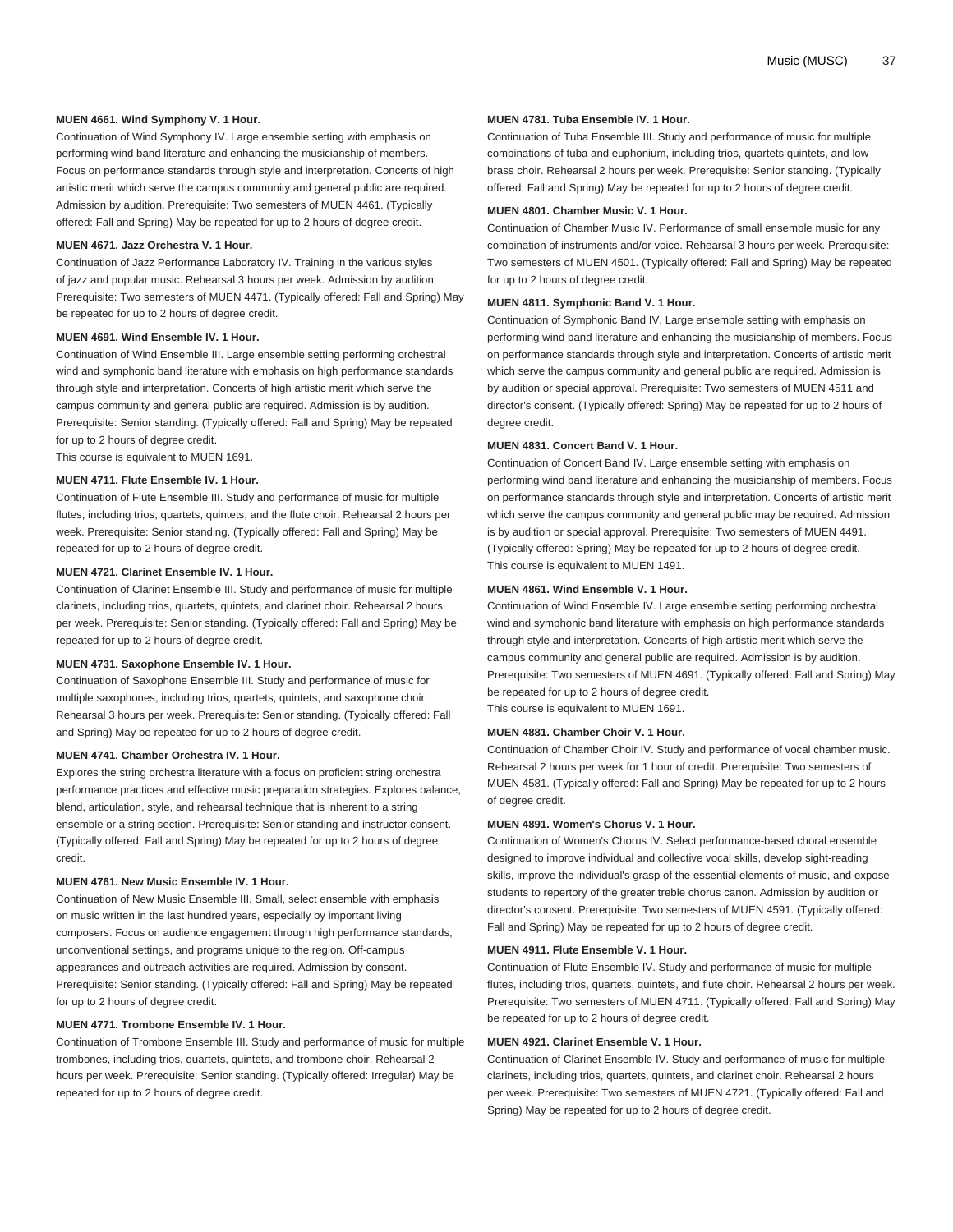#### **MUEN 4941. Marching Band V. 1 Hour.**

Continuation of Marching Band IV. Large ensemble performs at football games. Emphasis on high performance standards and a variety of performing styles. Rehearsal 8 hours per week. Prerequisite: Two semesters of [MUEN 4441.](/search/?P=MUEN%204441) (Typically offered: Fall) May be repeated for up to 2 hours of degree credit.

### **Music History Courses**

### **MUHS 3503. Jazz History. 3 Hours.**

This course includes overviews of major jazz styles, significant musicians, related historical events, and critical approaches in the field of jazz studies. Students will build skills in active listening, transcription, and academic reading and writing while expanding their familiarity with musical techniques and the cultural history of jazz. Prerequisite: [MLIT 1013](/search/?P=MLIT%201013) or [MLIT 1013H](/search/?P=MLIT%201013H). (Typically offered: Fall)

#### **MUHS 3703. Music in Western Civilization. 3 Hours.**

Introduction to the study of Western music, history, scholarship, and research methods. Analyzes musical monuments as aesthetic objects and considers their relation to such issues as exoticism, politics and religious belief, as well as the status of this canon in the early twenty-first century. Prerequisite: ([MLIT 1013](/search/?P=MLIT%201013) or [MLIT 1013H\)](/search/?P=MLIT%201013H) and [MUTH 1603](/search/?P=MUTH%201603) or instructor's consent. (Typically offered: Fall)

#### **MUHS 3713. Topics in Musicology. 3 Hours.**

Topics in Western, world, and popular musics. Prerequisite: ([\(MLIT 1013](/search/?P=MLIT%201013) or [MLIT 1013H\)](/search/?P=MLIT%201013H) and [MUTH 1603](/search/?P=MUTH%201603)) or instructor consent. (Typically offered: Fall and Spring) May be repeated for up to 6 hours of degree credit.

#### **MUHS 4253. Capstone Project Seminar. 3 Hours.**

Develop a project related to a specific area of musical study. Options include musicological research papers, music theoretical analyses, music cognition research projects, performance lecture recitals, and recording projects with a written component. Prerequisite: [MUHS 3703](/search/?P=MUHS%203703) and [MUHS 3713.](/search/?P=MUHS%203713) (Typically offered: Spring)

#### **MUHS 4253H. Honors Capstone Project Seminar. 3 Hours.**

Develop a project related to a specific area of musical study. Options include musicological research papers, music theoretical analyses, music cognition research projects, performance lecture recitals, and recording projects with a written component. Prerequisite: [MUHS 3703](/search/?P=MUHS%203703) and [MUHS 3713](/search/?P=MUHS%203713) and honors standing. (Typically offered: Spring)

This course is equivalent to [MUHS 4253.](/search/?P=MUHS%204253)

#### **MUHS 4623. Music History Review. 3 Hours.**

Review of the central data and concepts of music history, with emphasis on individual periods as needed by students enrolled. Credit in this course may not count toward the Master of Music or Master of Education degree. (Typically offered: Fall)

#### **MUHS 4703. Survey of String Literature. 3 Hours.**

A survey of solo and chamber music literature involving stringed instruments. Prerequisite: [MUAP 110V](/search/?P=MUAP%20110V) and [MUTH 3613](/search/?P=MUTH%203613). (Typically offered: Fall Even Years)

#### **MUHS 4733. Survey of Symphonic Literature. 3 Hours.**

A survey of the symphonic literature from its beginning to the present. (Typically offered: Fall Odd Years)

#### **MUHS 4763. Survey of Vocal Literature I. 3 Hours.**

A survey of concert literature for the solo voice. (Typically offered: Fall Even Years)

#### **MUHS 4773. Survey of Vocal Literature II. 3 Hours.**

A survey of concert literature for the solo voice. Prerequisite: [MUHS 4763](/search/?P=MUHS%204763). (Typically offered: Spring Odd Years)

#### **MUHS 4793. Band Literature. 3 Hours.**

A study of literature written for performance by concert band, symphonic band, and wind ensemble, representative of the following five periods in Music History: Renaissance (1420-1600), Baroque (1600-1750), Classical (1750-1820), Romantic (1820-1900), and Contemporary (1900-present). (Typically offered: Irregular)

#### **MUHS 4803. Survey of Keyboard Literature I. 3 Hours.**

A survey of the piano works of outstanding composers. Prerequisite: [MUAP 110V.](/search/?P=MUAP%20110V) (Typically offered: Fall Even Years)

#### **MUHS 4813. Survey of Keyboard Literature II. 3 Hours.**

A survey of the piano works of outstanding composers. Prerequisite: [MUHS 4803.](/search/?P=MUHS%204803) (Typically offered: Spring Odd Years)

#### **MUHS 489V. Seminar in Music History. 1-4 Hour.**

Subject matter not covered in other courses. With permission, may be repeated for credit if topics are different. (Typically offered: Irregular) May be repeated for degree credit.

### **Music Industry Courses**

#### **MUIN 2011. Contemporary Commercial Songwriting. 1 Hour.**

Introduction to the songwriting craft and profession by studying songwriting techniques, creating original songs, and exploring business aspects of the songwriting component of the music industry. No prior music courses or experience required. Instrumental, vocal, or music technology skills encouraged. (Typically offered: Fall, Spring and Summer)

#### **MUIN 3213. 21st Century Music Industry. 3 Hours.**

An overview of the 21st-century music industry focusing on history, current developments, and foundational concepts. Includes an in-depth examination of the publishing, recording, and live entertainment components of the music industry as well as contemporary entrepreneurial pathways. (Typically offered: Fall and Spring)

#### **MUIN 3403. Composing for Film and Television. 3 Hours.**

Develop the tools needed to create original music for visual media. Focuses on the aesthetics, procedures, and technical aspects of scoring for film and television. Completion of [MUTH 3613](/search/?P=MUTH%203613) Form and 20th Century Techniques or [MUTH 3723](/search/?P=MUTH%203723) Jazz Analysis is recommended. Prerequisite: [\(MUAC 2112](/search/?P=MUAC%202112) and [MUTH 2603\)](/search/?P=MUTH%202603) or instructor consent. (Typically offered: Fall and Spring)

#### **MUIN 4103. Legal Aspects of the Music Industry. 3 Hours.**

Presents an in-depth look at the many types of legal agreements and concepts in the music industry commonly utilized by artists, composers, and corporations. Topics include copyright, trademark, recording contracts, management, publishing and licensing. Prerequisite: [ENGL 1023](/search/?P=ENGL%201023). (Typically offered: Fall and Spring)

#### **MUIN 4553. Live Music Business. 3 Hours.**

The applied component of the live music business corresponding to the studentrun record label services project in the department of music. Incorporates live music project cycles, digital marketing of live music, booking venues, routing tours, creating showcase events for student-run record label artists. Corequisite: Lab component. (Typically offered: Fall)

#### **MUIN 4563. Artist Development. 3 Hours.**

The applied component of the artist development side of the music department's student-run label services project. Students will work on project cycles involving selecting artists, recording and producing music, organizing music releases and media campaigns, creating online promotional strategies, and mapping the development of musical artists' careers. Corequisite: Lab component. (Typically offered: Spring)

### **Music Literature Courses**

**MLIT 1003. Experiencing Music (ACTS Equivalency = MUSC 1003). 3 Hours.** Examines how music reflects and impacts culture while familiarizing students with various musical styles, forms and ideas. Develops listening skills and introduces basic music vocabulary and fundamentals. (Typically offered: Fall, Spring and Summer)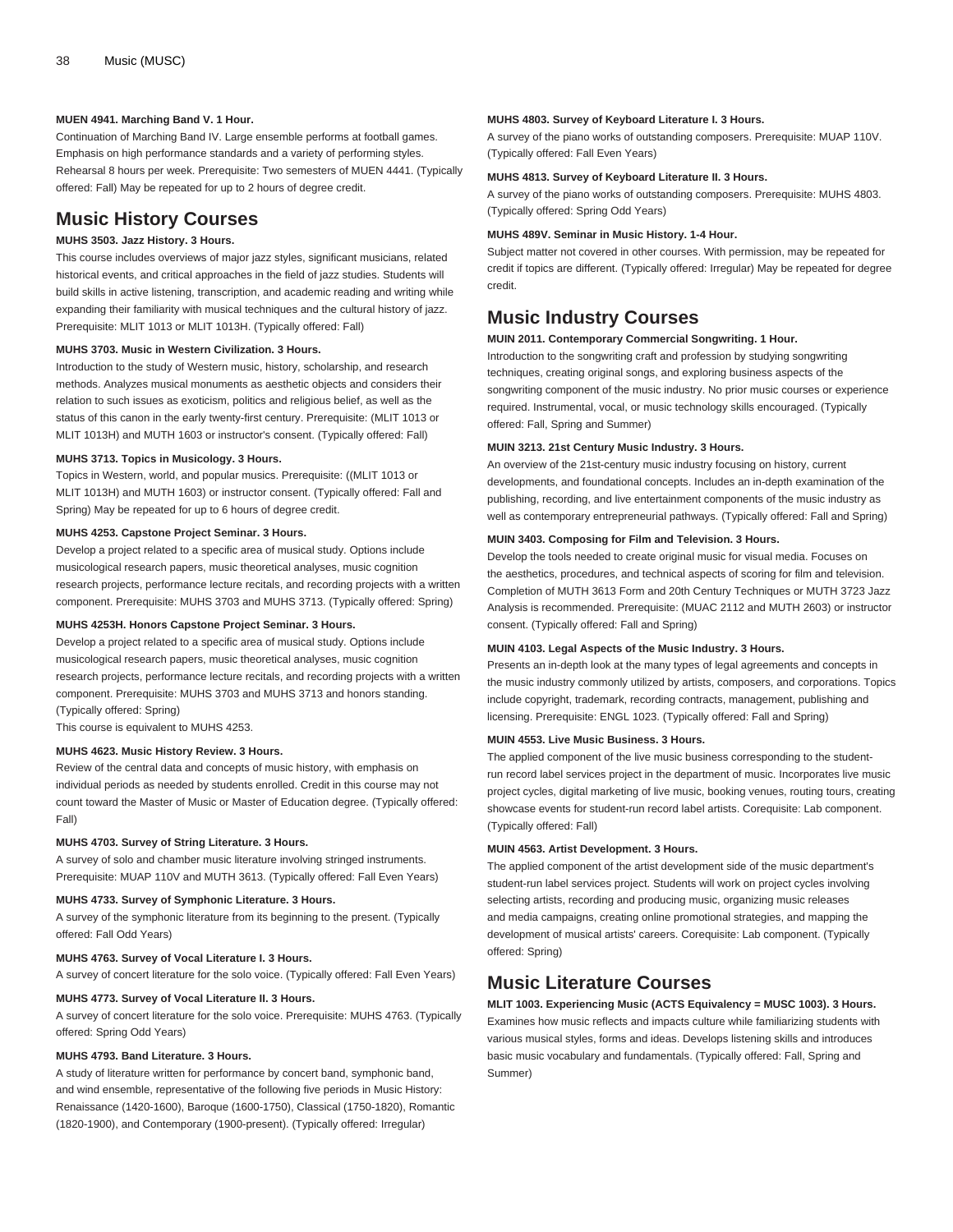#### **MLIT 1003H. Honors Experiencing Music. 3 Hours.**

Examines how music reflects and impacts culture while familiarizing students with various musical styles, forms and ideas. Develops listening skills and introduces basic music vocabulary and fundamentals. (Typically offered: Fall and Spring) This course is equivalent to [MLIT 1003](/search/?P=MLIT%201003).

#### **MLIT 1013. Music and Society. 3 Hours.**

Introduction to academic study of Western art music, jazz, popular music, and world music. Students will gain experience in guided listening and in reading, writing, and critical thinking about musical cultures and their roles in society. Required for music majors. Prerequisite: Music major or music minor or instructor consent. (Typically offered: Fall)

#### **MLIT 1013H. Honors Music and Society. 3 Hours.**

Introduction to academic study of Western art music, jazz, popular music, and world music. Students will gain experience in guided listening and in reading, writing, and critical thinking about musical cultures and their roles in society. Required for music majors. Prerequisite: Music major or music minor and honors standing or instructor consent. (Typically offered: Fall)

This course is equivalent to [MLIT 1013](/search/?P=MLIT%201013).

#### **MLIT 1333. Popular Music. 3 Hours.**

Covers the history of popular music during the 20th and 21st centuries within its social and cultural contexts. Examines the origins, evolution, and stylistic features of prominent popular genres, such as country, rock, blues, hip hop, and soul. (Typically offered: Fall and Spring)

### **Music Pedagogy Courses**

#### **MUPD 3801. Conducting I. 1 Hour.**

A study of the elementary techniques of conducting instrumental and choral groups. Prerequisite: [MUTH 2603.](/search/?P=MUTH%202603) (Typically offered: Fall)

#### **MUPD 3811. Conducting II: Instrumental Music. 1 Hour.**

Continuation of study of the technique of conducting instrumental music groups. Prerequisite: [MUPD 3801](/search/?P=MUPD%203801). (Typically offered: Spring)

#### **MUPD 3861. Conducting II: Vocal Music. 1 Hour.**

Continuation of study of conducting with emphasis on techniques of choral conducting. Prerequisite: [MUPD 3801](/search/?P=MUPD%203801). (Typically offered: Spring)

#### **MUPD 3871. Reed-Making. 1 Hour.**

The making of reeds for oboe, bassoon, or clarinet, including the processing of cane from tubes. (Typically offered: Fall) May be repeated for up to 2 hours of degree credit.

#### **MUPD 3883. Jazz Pedagogy. 3 Hours.**

This course will provide future teachers with a sequenced method and resource materials to teach jazz songs, style, and improvisation by ear and from sheet music in instrumental and vocal ensembles. The course will also address ensemble rehearsal techniques and teaching individual students. The teaching content includes a variety of songs from the jazz tradition appropriate for students in middle school, high school, and college, along with tools for assessment of student progress. (Typically offered: Irregular)

#### **MUPD 477V. Special Topics in Pedagogy. 1-6 Hour.**

Subject matter not covered in other sources. With permission, may be repeated for credit if topics are different. (Typically offered: Irregular) May be repeated for degree credit.

#### **MUPD 481V. Conducting. 1-4 Hour.**

Private lessons of 1/2 hour, and one hour conducting laboratory each week. Development of skills in conducting symphony, opera, oratorio, ballet and band repertoire. (Typically offered: Fall and Spring) May be repeated for degree credit.

#### **MUPD 4863. Piano Pedagogy. 3 Hours.**

Analytical study and discussion of the various approaches to piano pedagogy and its application in individual/class instruction. Involves demonstration of principles through actual teaching of beginning, intermediate and upper level students. (Typically offered: Spring Even Years)

### **Music Theory Courses**

### **MUTH 1003. Basic Musicianship. 3 Hours.**

Introductory-level studies in music theory and aural perception for students not prepared for [MUTH 1603](/search/?P=MUTH%201603) or [MUTH 1621.](/search/?P=MUTH%201621) (Typically offered: Fall)

#### **MUTH 1603. Music Theory I. 3 Hours.**

A study of diatonic harmonic practice. Includes part-writing and analysis. Prerequisite: A grade of C or better in [MUTH 1003](/search/?P=MUTH%201003) or instructor consent. (Typically offered: Spring)

#### **MUTH 1621. Aural Perception I. 1 Hour.**

Development of aural perception through ear training, sight singing, and keyboard harmony. Meets 2 hours per week. (Typically offered: Spring)

#### **MUTH 1631. Aural Perception II. 1 Hour.**

Continued development of aural perception through ear training, sight singing, and keyboard harmony. Meets 2 hours per week. Prerequisite: A grade of C or better in [MUTH 1621.](/search/?P=MUTH%201621) (Typically offered: Fall)

#### **MUTH 164V. Composition I. 1-4 Hour.**

Private lessons of one-half hour, and one hour of composition laboratory session each week. Development of skills in creative musical expression. Specifically for composition-theory majors. Others admitted by consent. Prerequisite: Music theory or composition major. (Typically offered: Fall and Spring) May be repeated for up to 8 hours of degree credit.

#### **MUTH 2603. Music Theory II. 3 Hours.**

A continuation of [MUTH 1603](/search/?P=MUTH%201603). Also includes chromatic harmony. Prerequisite: A grade of C or better in [MUTH 1603.](/search/?P=MUTH%201603) (Typically offered: Fall)

#### **MUTH 2621. Aural Perception III. 1 Hour.**

A continuation of [MUTH 1631](/search/?P=MUTH%201631). Two hours per week, one hour credit. Prerequisite: A grade of C or better in [MUTH 1631.](/search/?P=MUTH%201631) (Typically offered: Spring)

#### **MUTH 2631. Aural Perception IV. 1 Hour.**

A continuation of [MUTH 2621](/search/?P=MUTH%202621). Two hours per week, one hour credit. Prerequisite: A grade of C or better in [MUTH 2621.](/search/?P=MUTH%202621) (Typically offered: Fall)

#### **MUTH 264V. Composition II. 1-4 Hour.**

Continuation of Composition I. Private lessons of one-half hour, and one hour of composition laboratory session per credit hour each week. Continued development of skills in creative musical expression. Specifically for composition-theory majors. Others admitted by consent. Prerequisite: Two semesters of [MUTH 164V](/search/?P=MUTH%20164V) with grades of "B" and recommendation of instructor. (Typically offered: Fall and Spring) May be repeated for up to 8 hours of degree credit.

#### **MUTH 3603. 18th Century Counterpoint. 3 Hours.**

A study of 18th century counterpoint. Writing and analysis of inventions, canons, fugues, etc. Three hours per week. Prerequisite: A grade of C or better in [MUTH 2603.](/search/?P=MUTH%202603) (Typically offered: Spring)

#### **MUTH 3613. Form and 20th Century Techniques. 3 Hours.**

A study of the harmonic and melodic trends of the 20th century. Three hours per week. Prerequisite: A grade of C or better in [MUTH 2603](/search/?P=MUTH%202603). (Typically offered: Fall)

### **MUTH 3623. Music Perception. 3 Hours.**

A study of the perception and cognition of music. Prerequisite: [MUTH 2603](/search/?P=MUTH%202603). (Typically offered: Spring Even Years)